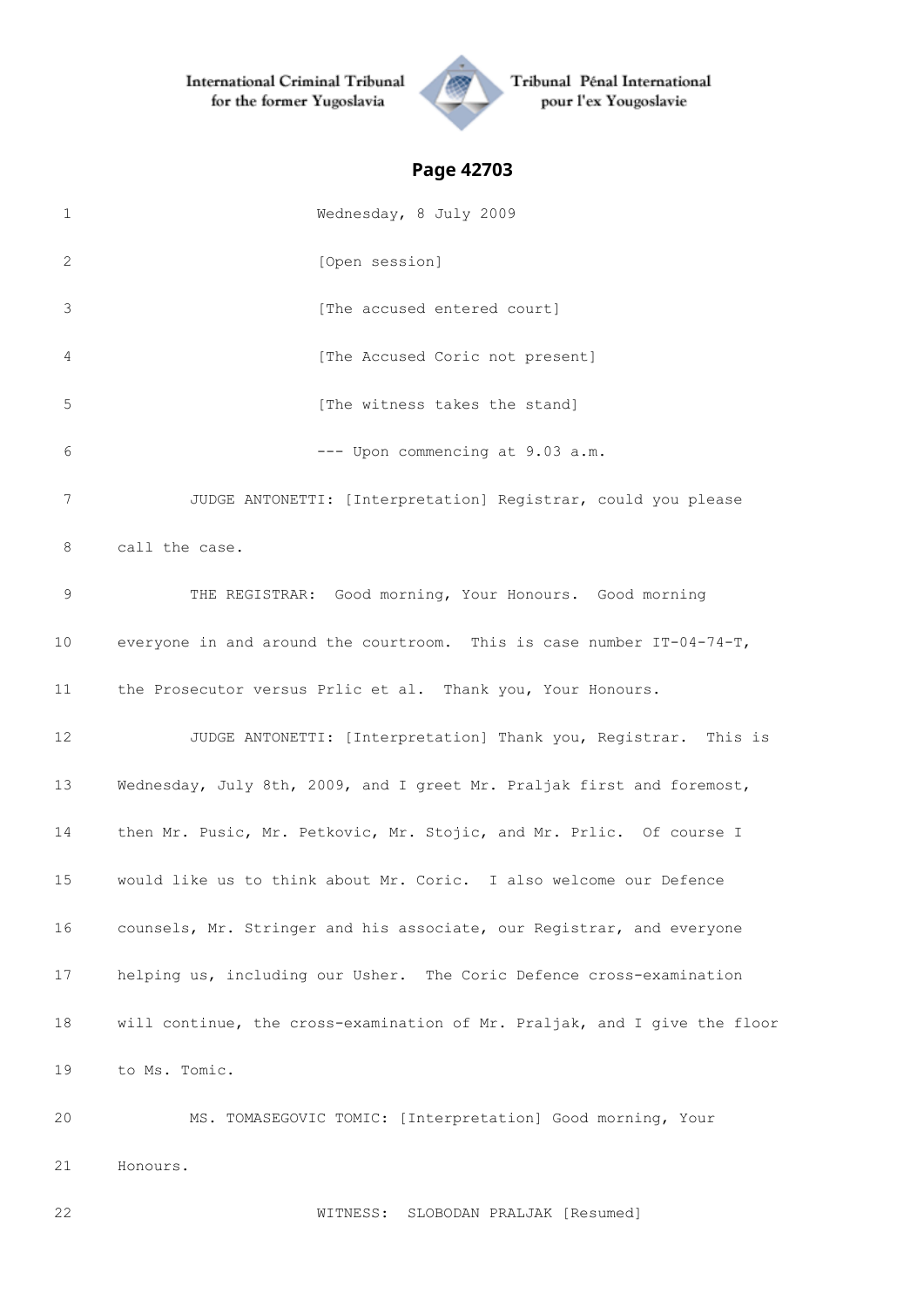[Witness answered through interpreter]

 Cross-examination by Mr. Tomasegovic Tomic: [Continued] Q. [Interpretation] Good morning, Mr. Praljak.

**Page 42704**

 MS. TOMASEGOVIC TOMIC: [Interpretation] Good morning to all. THE WITNESS: [Interpretation] Good morning to all. MS. TOMASEGOVIC TOMIC: [Interpretation] Q. We're looking at the third binder and that's where we're starting today. Here is where we left off yesterday, Mr. Praljak. I have no intention of calling the document again. There's no need to waste time on that. We were looking at the structure of the HVO military police 8 dated the 26th of June -- the 26th of December, 1992. We were going through that structure document, and I was showing you the portion that says that the commanders of the battalions of the military police with the OZs in the execution of their daily tasks were directly subordinated to the operations zone commander and were carrying out any orders in relation to the execution of military police tasks, and in compliance with the authority and competencies of the military police. The document was P00957. You remember now what we were talking about and what you said. I 17 hope I don't have to go through it all again. May we first -- please look at the first document in this binder, that's P01344. The date is the 29th of January, 1993, the number is 01-185/93. These are instructions for further work. Chief of the Main Staff, Mr. Petkovic,

sent this to Mr. Siljeg, who was in the Prozor-based branch of the HVO.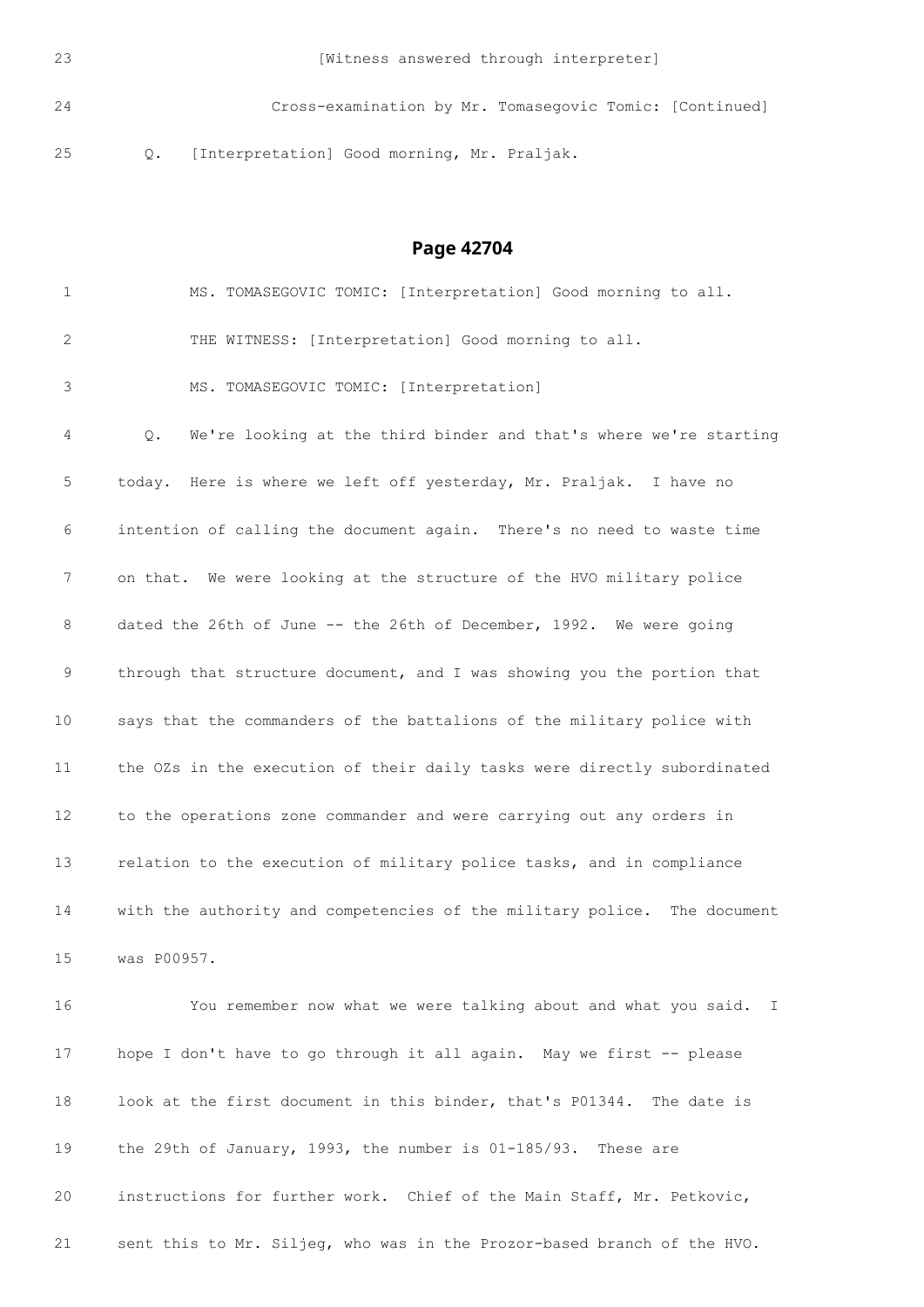Can we please go to paragraph 7 of this document which reads:

 "Station responsible police patrols at the exit from Vakuf and the entrance to Prozor to arrest looters from our side, detain them, and confiscate their plunder."

| 1  | Mr. Praljak, can you please tell me whether what I've just read           |
|----|---------------------------------------------------------------------------|
| 2  | back to you, I mean police patrols and arresting looters as well as       |
| 3  | detaining them and confiscating their loot, is something that was part of |
| 4  | the military police business?                                             |
| 5  | Α.<br>Yes.                                                                |
| 6  | MS. TOMASEGOVIC TOMIC: [Interpretation] May we please move on to          |
| 7  | the next document now.                                                    |
| 8  | JUDGE ANTONETTI: [Interpretation] General Praljak, could you              |
| 9  | please read out loud paragraph 1 of this document.                        |
| 10 | THE WITNESS: [Interpretation] I quote:                                    |
| 11 | "Arrest and imprison all our extremists."                                 |
| 12 | JUDGE ANTONETTI: [Interpretation] Very well. Arrest and imprison          |
| 13 | all our extremists. What exactly does this mean -- at least what did      |
| 14 | this mean in January 1993? First, as far as extremists were concerned,    |
| 15 | was this the Muslim extremists or was this all Muslims on all sides?      |
| 16 | THE WITNESS: [Interpretation] Ours, the Croat ones.                       |
| 17 | THE INTERPRETER: Interpreter's correction: All --                         |
| 18 | THE WITNESS: [Interpretation] Those who had a different view              |
| 19 | vis-a-vis the policies that were in favour of restoring peace and         |
| 20 | restoring amicable relations with the BH army. There were people who      |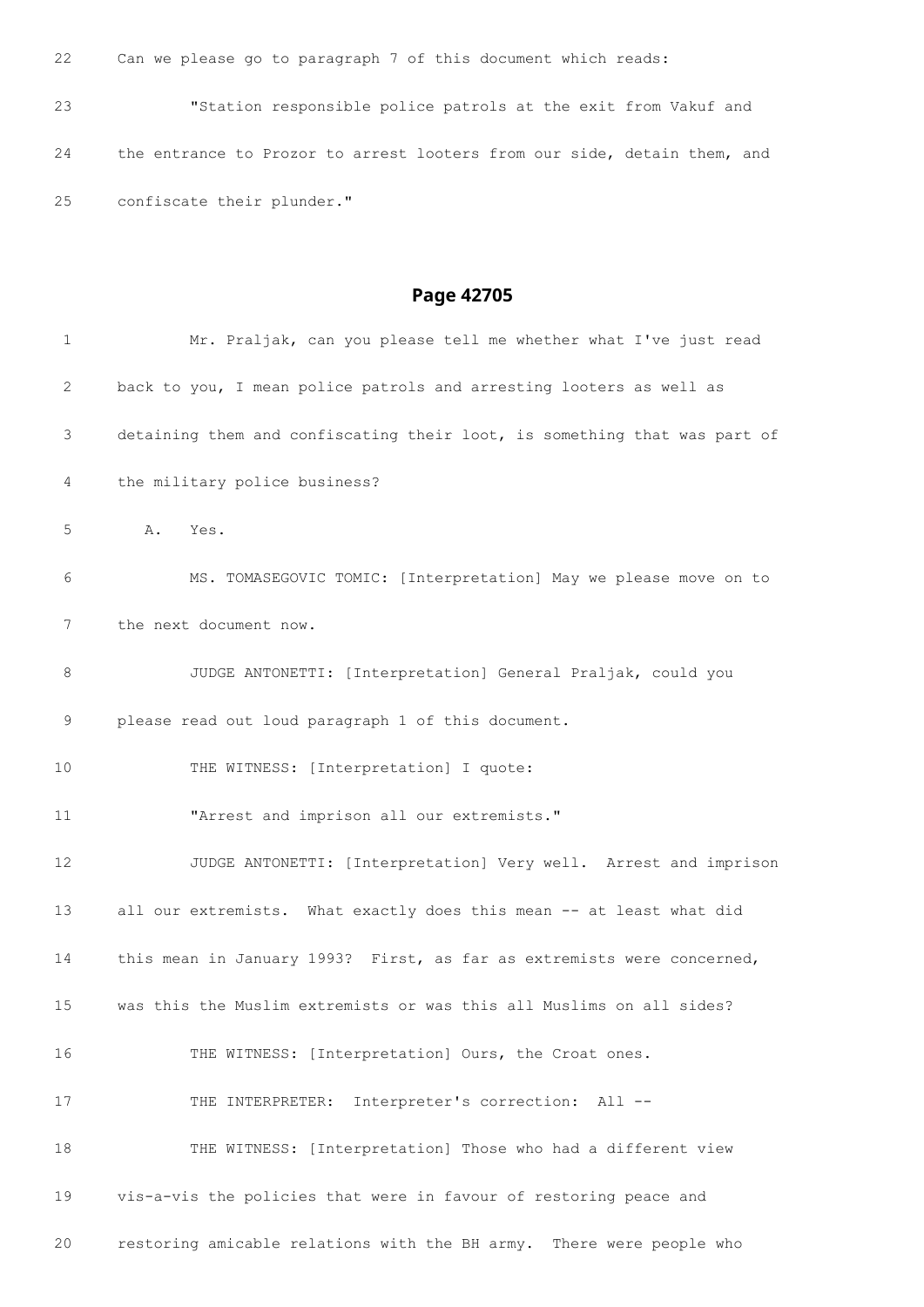were at odds with that policy and advocated the view that the HVO should, in fact, launch an attack and that such a policy will lead us down an alley where we might end up losing every single battle. Their arguments were not entirely without merit. Not everything they said stood for extremist viewpoints, but here Petkovic requested that they all be

### **Page 42706**

 eliminated and I was in favour of that, too. JUDGE ANTONETTI: [Interpretation] Mr. Praljak, any reasonable trier of fact reading this paragraph could read it in two different ways. First, Mr. Petkovic is instructing Siljeg to arrest all those who do not share the same political line as the HVO, whether it's a civilian or military component. I'm not going to get into that. And thus consequently all people who, according to the Prosecution's case, would not participate in the enterprise carried out. First reading. The second reading that any reasonable trier of fact could have, of course taking into account all elements in the file and in the case, Mr. Petkovic is asking Siljeg to arrest all trouble-makers, all those who are acting against peace or intervening against the cease-fire and who are acting against those who want to make the Vance-Owen Plan a success. 14 Now, those are two different readings. Now, according to your answer I believe that you would interpret 16 this in the second way; is that true? 17 THE INTERPRETER: Interpreter's correction: On page 3, line 14, replace "Muslims on all sides" with "extremists on all sides."

THE WITNESS: [Interpretation] Well, they're interlinked, the two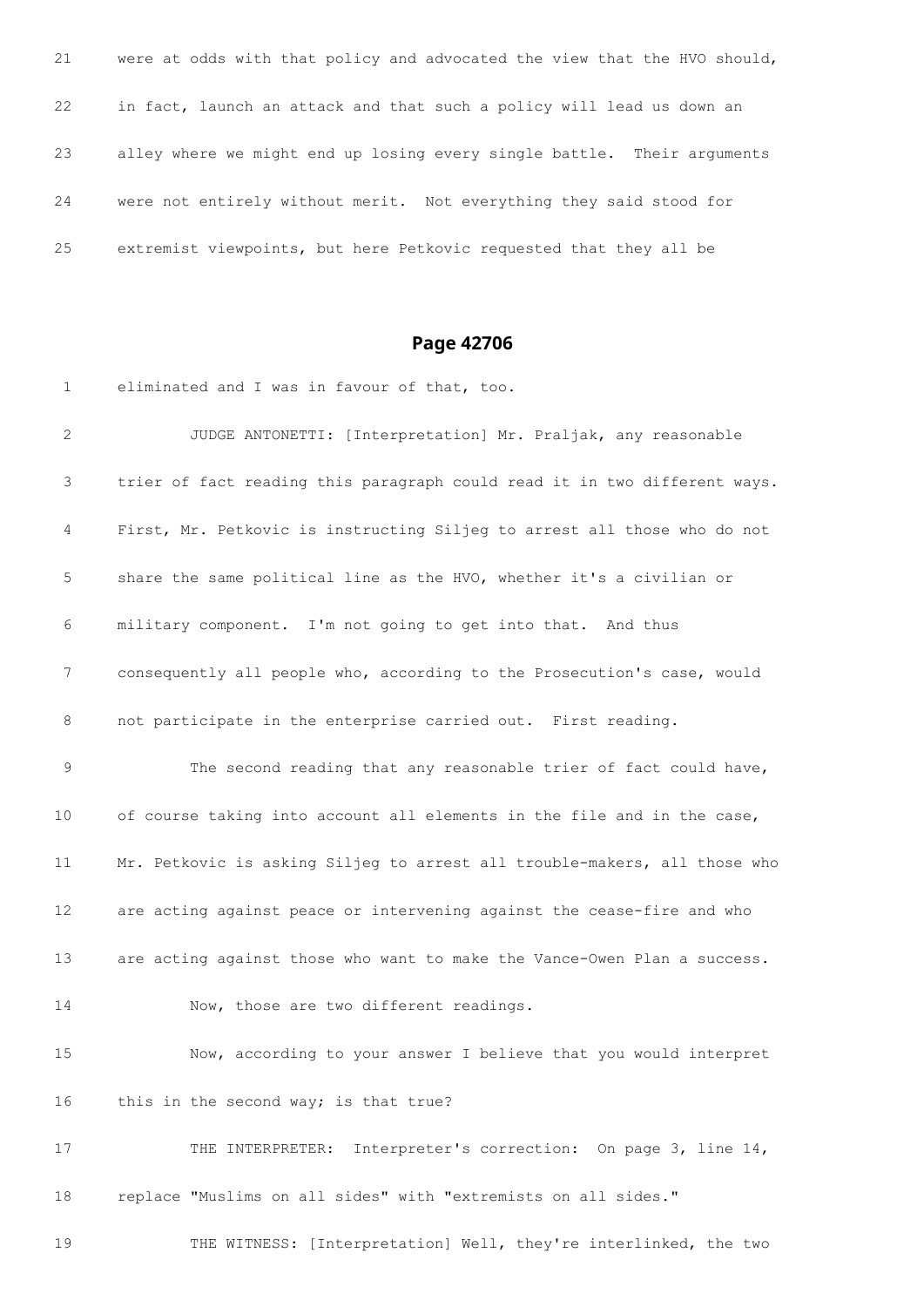things are. On the 22nd, or rather, the 23rd of January, 1992, the HVO inflicted a military defeat on the BH army in Gornji Vakuf and was holding all of the important elevations. At this point in time, I asked Siljeg, or rather, told Siljeg now that the objective of our operation had been reached to withdraw the BH army and lift the siege around the HVO, given, however, the number of those killed and wounded a military

## **Page 42707**

 man's thinking went along the lines of taking Vakuf next, which is a very strong impulse, exceptionally strong. One has to stand up to something like that because this was not within the framework of the HZ HB policy, the policy espoused by all of us. So I said no. The objective of lifting the blockade had been accomplished and we were no longer launching attacks. Nevertheless, what do you tell these same people six months later? This was the policy pursued in Bugojno, in Konjic, and everywhere else, and then those people who spoke differently back then come back to you to tell you, So General what about it now, look what at what they did to us in Bugojno, and Look at how they betrayed us in Mostar, and so on and so forth. In other words, the implementation of political decisions, whenever these decisions are at odds with the situation on the ground and any information being received is not an easy thing to do, particularly because decisions like that are paid in blood, enormous amounts of blood, and deaths, dozens and dozens of those who get killed and wounded in an operation like that. And then they'll come back to tell you we could have taken Uskoplje, we could have taken control of Bugojno, whereas now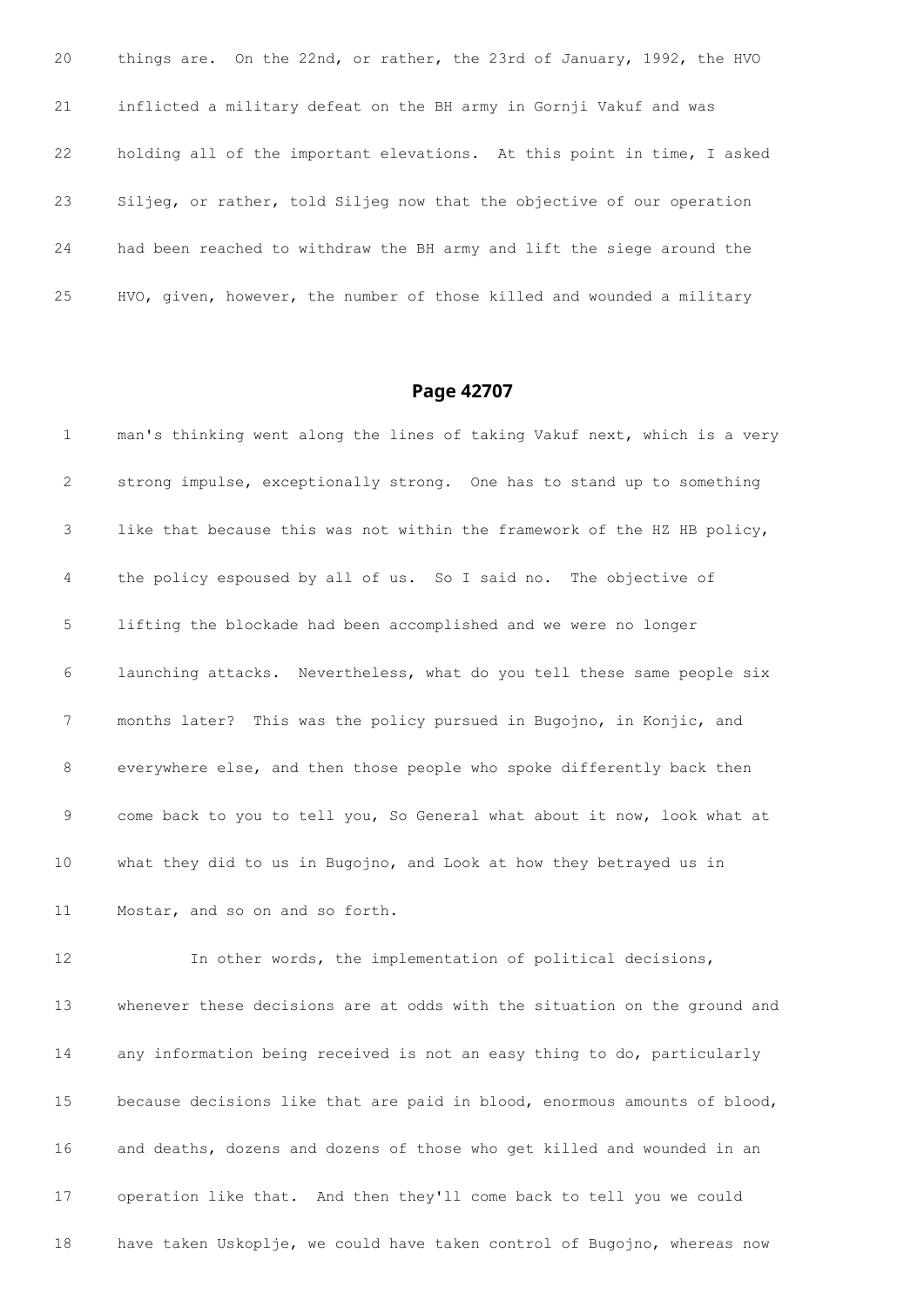| 19 | because of all this we have lost both. 15.000 of our people have been    |
|----|--------------------------------------------------------------------------|
| 20 | expelled from [as interpreted] Rama alone. Next thing up, Doljani on the |
| 21 | 28th of July, 63 Croats were killed. You've got to stand up to this.     |
| 22 | You have to do something about the emotional desperation, that is        |
| 23 | actually technical term that these people feel.                          |
| 24 | Your Honours, now that I've been talking about this, some time           |

late in July 1993, let's say there's someone in Rama, say me, and I'm a

### **Page 42708**

 member of the joint criminal enterprise, after what happened in Bugojno, after what happened in Mostar, and then we know what happened in Doljani later on where 63 people were killed on the 28th of July, I gave a single speech, for example, or allowed someone else to give a speech telling other people something along the lines of, Look at what they're doing to us. We would have seen massive acts of retaliation with hundreds of Muslims killed. In reality, the number of undesirable incidents was kept down to a minimum I might say, precisely because this emotional fire was eventually put out due to exceptional efforts made by a number of people, including me. It is not necessarily legal category but you have this desperation that people feel, even law provides for that come to speak of 12 it. In the case of manslaughter, for example, or when insanity is pled, 13 and this is what happened in that month over there. It's very difficult for me to explain exactly what the situation was like and then we call them extremists, but they came back to us to say, It's not that we're extremists, you are idiots because we were advocating --

JUDGE ANTONETTI: [Interpretation] Mr. Praljak, please be brief.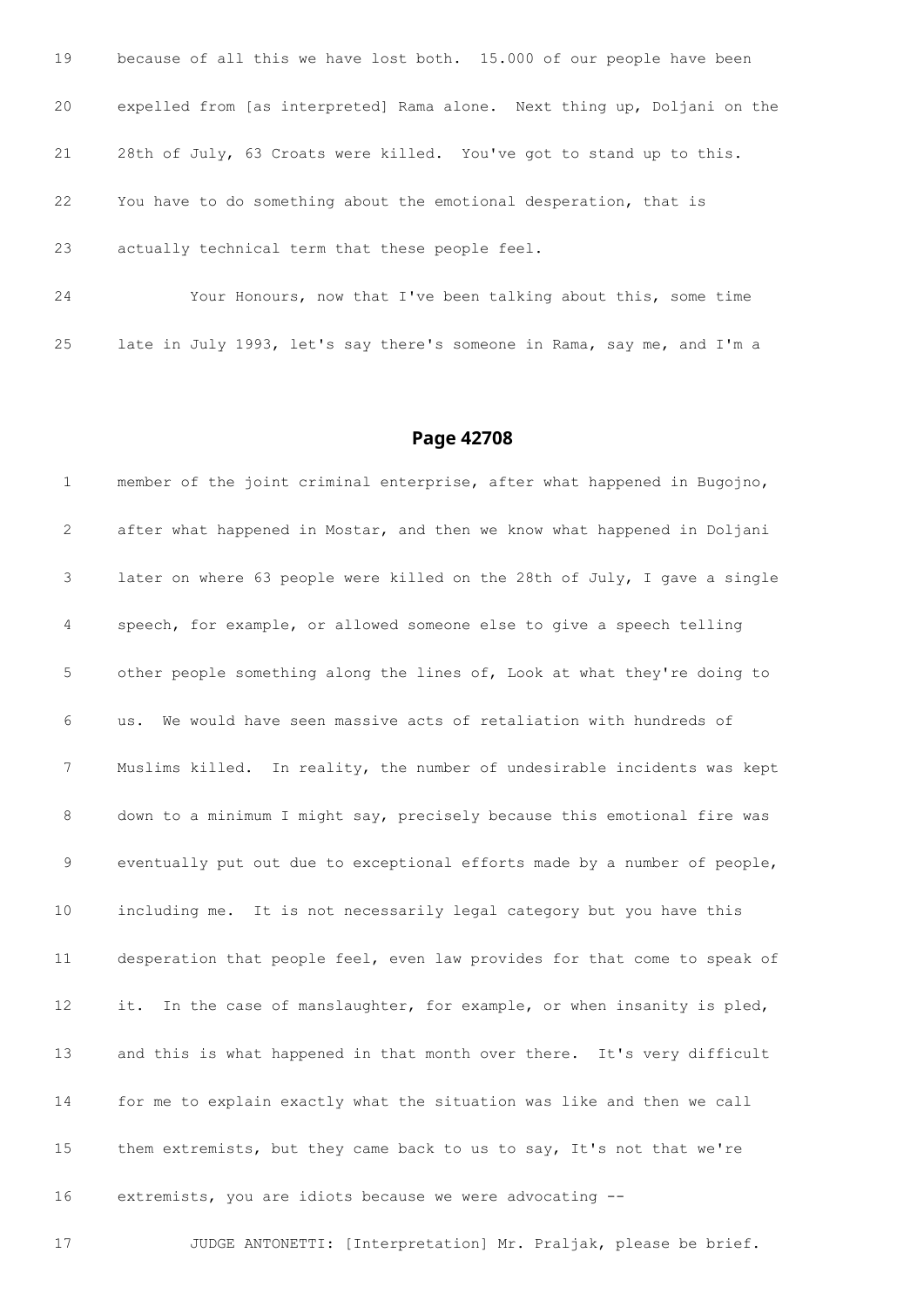| 18 | Your answer is much too long. We've understood what you want to convey.   |
|----|---------------------------------------------------------------------------|
| 19 | I give the floor to Ms. Tomic.                                            |
| 20 | MS. TOMASEGOVIC TOMIC: [Interpretation] Thank you, Your Honour.           |
| 21 | I don't remember whether I called the next document already,<br>$\circ$ . |
| 22 | P01359. The document is signed by the commander of the operations zone,   |
| 23 | Colonel Zeljko Siljeg. The document is dated the 30th of January, 1993,   |
| 24 | addressed to three different brigades as well as all the units in the     |
| 25 | Prozor, Gornji Vakuf, and Bugojno areas. The title is: "Taking measures   |

| 1  | in the units - order."                                                   |  |
|----|--------------------------------------------------------------------------|--|
| 2  | The first sentence reads:                                                |  |
| 3  | "Pursuant to an order from the Chief of the HVO Main Staff               |  |
| 4  | 01-185/93, dated the 29th of January, 1993 "                             |  |
| 5  | Mr. Praljak, can we pause there for a moment. Look at the                |  |
| 6  | previous document and that appears to be that very order; right?         |  |
| 7  | Yes, indeed.<br>Α.                                                       |  |
| 8  | The one that Mr. Siljeg invokes here.<br>Q.                              |  |
| 9  | MS. TOMASEGOVIC TOMIC: [Interpretation] Can we now please go to          |  |
| 10 | paragraphs 11, 13, and 16 of this same document.                         |  |
| 11 | Paragraph 11, Mr. Siljeg says:<br>Q.                                     |  |
| 12 | "The military police will establish full control of the people           |  |
| 13 | and goods entering or leaving the Gornji Vakuf area and will also arrest |  |
| 14 | individuals or groups acting in contravention of this order as well as   |  |
| 15 | any previous ones. Individuals in any of the units will be brought to    |  |
| 16 | the forward command post in Prozor for disciplinary measures to be       |  |
|    |                                                                          |  |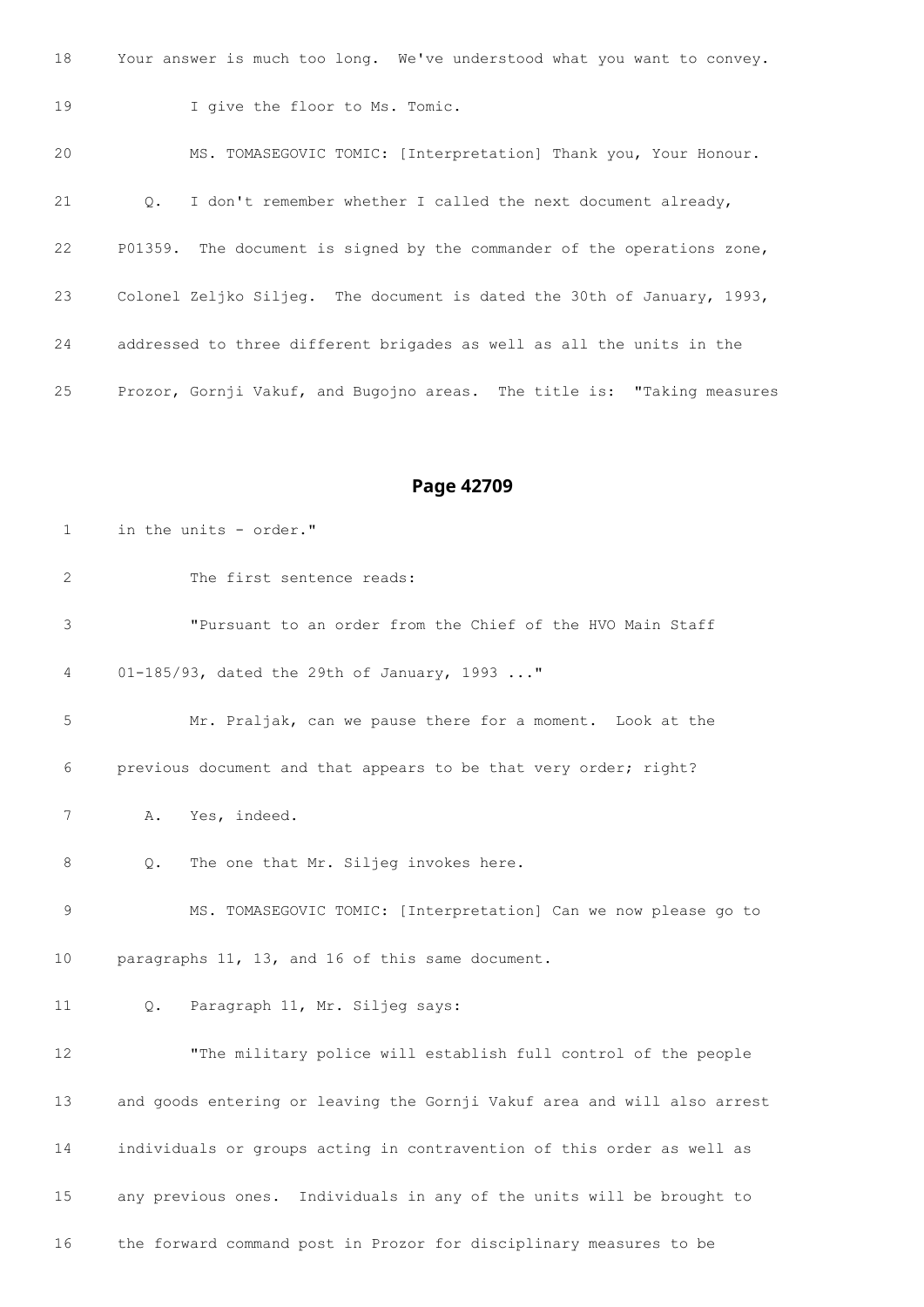imposed."

#### Paragraph 13 reads:

19 The SIS and military police shall arrest any looters, bring them in, seize and record any stolen goods, and oppose any resistance to the implementation of this order."

 Now we come to paragraph 16, and Mr. Siljeg says that this order should be copied and sent out to all the commanders up to the level of platoon, and that all the soldiers should be informed about this, and is requesting that he be informed of the implementation of the order.

## **Page 42710**

 Now, tell me, these paragraphs, 11 and 13, do they refer to the military police and its duties, because we have the control of the entrance and exit of goods, the arrest of people who have stolen and so on? A. Yes, and you have paragraph 12 as well -- but anyway, the SIS and security organs must work along these lines in the course of carrying out their duties. Q. Let's go on to the next document, P01548 is the number of the next document. JUDGE ANTONETTI: [Interpretation] Mr. Praljak, this document by Mr. Siljeg is the logical follow-up of order that was previously given by General Petkovic, there's actually a reference to it. But what surprises me - and I would like you to give us your opinion - is that we find out that Colonel Siljeg is somewhat adding as relates to the political situation, he's adding things. I'm sure you have noted on paragraph 9,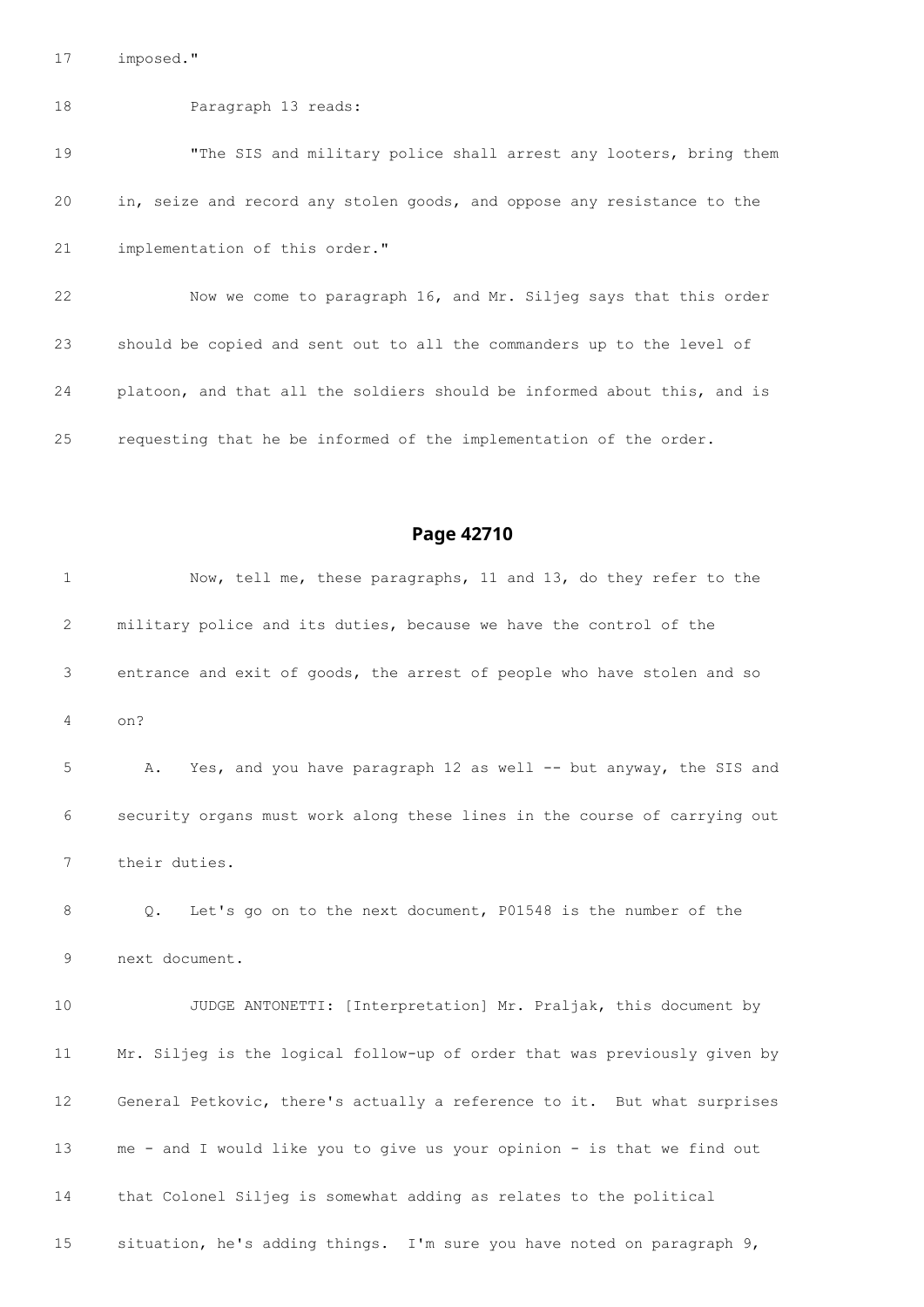16 for example, there is reference to what might have been -- all the actions that might have been carried out again, UNPROFOR, the Red Cross, and so forth. So I would like to know whether in the HVO it was normal practice for the subordinates to supplement the original order and go a bit beyond the original order by adding their own personal views on the events.

 THE WITNESS: [Interpretation] It is customary, Your Honour, for the commander of the operations zone of at least divisional rank, so he's not a sergeant or anything like that, he has a high rank and performs a high military duty, and he's there in the territory, on the ground, and

### **Page 42711**

 of course his order must not be in contravention and opposed to the orders issued by the Chief of the Main Staff. But he is allowed to elaborate and that is, in fact, necessary and required, adjusting it to the situation on the ground as he knows it. Because he knows the situation on the ground better than General Petkovic, for example. JUDGE ANTONETTI: [Interpretation] Very well. Ms. Tomic. 8 MS. TOMASEGOVIC TOMIC: [Interpretation] Q. I'd like to call up document P01548, which is the next document, and it is a document from Mr. Siljeg. The date of the document is the 25th of February, 1993, and it is addressed to the brigades, one from Bugojno, one from Vakuf. The document is titled: "Engagement of Forces for the Execution of Military Police Tasks in Gornji Vakuf." Now, Mr. Praljak, first of all let's take a look at the middle of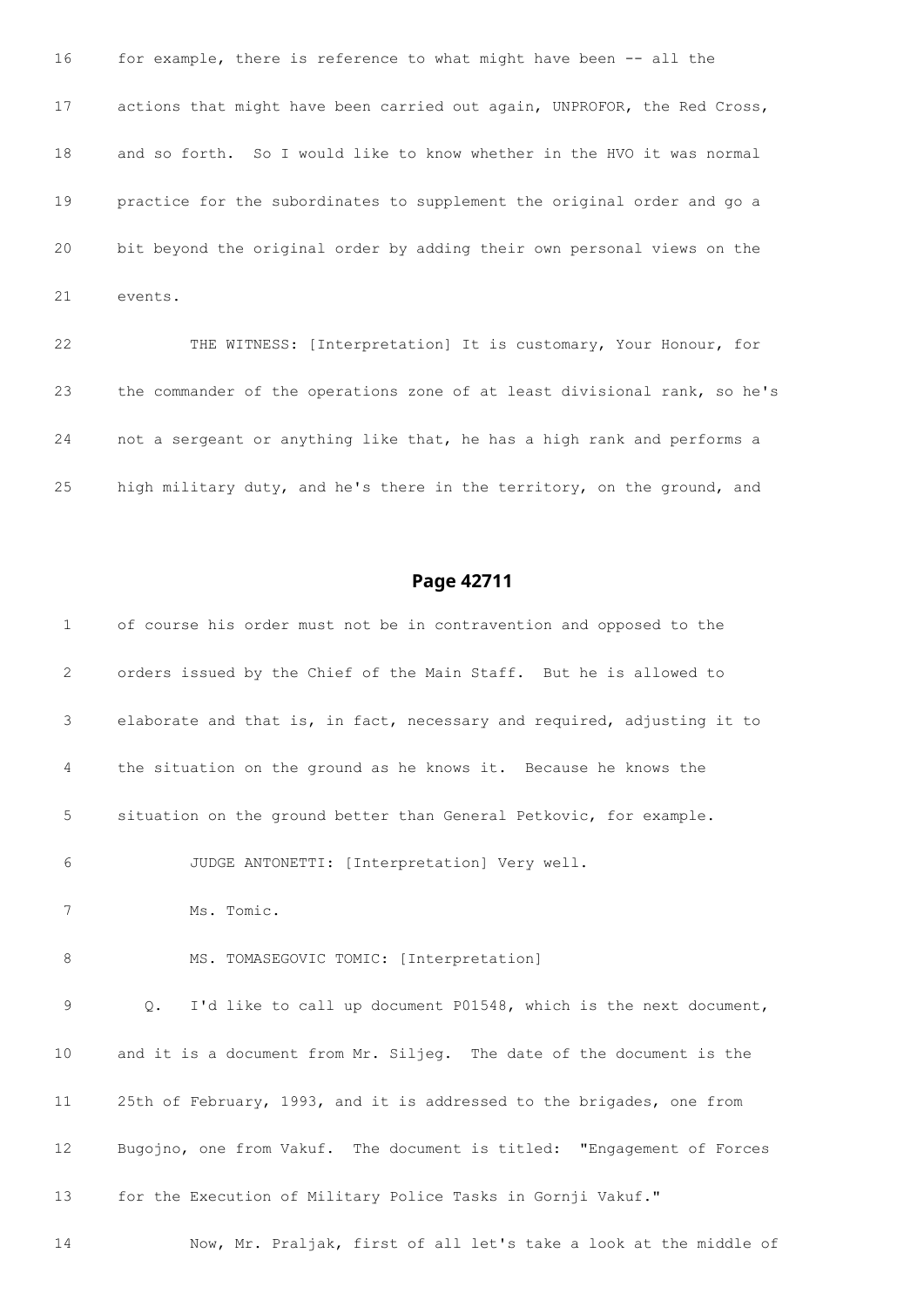15 the next paragraph before the order, the actual order. It says: "Since the forces of the HVO from Livno, Tomislavgrad, Posusje, and Prozor have participated in combat actions in Gornji Vakuf, it would be very risky to engage the military police manpower from those areas in tasks in Gornji Vakuf. Since the military police quite recently has been subordinated to the brigades commands and OZ, operation zones, for the purpose of adequate engagement and establishment ..." et cetera, et cetera.

 Let's just discuss this part where Mr. Siljeg says where most recently the VP has been subordinated to the brigade commands and the OZ, and we see that the date of the document is the 25th of February, 1993.

## **Page 42712**

| $\mathbf 1$ | I don't know what Mr. Siljeq means when he says "most recently," but all  |
|-------------|---------------------------------------------------------------------------|
| 2           | I can say is that it was before the 25th of February, 1993. Now,          |
| 3           | Mr. Praljak, I stopped here because yesterday you said in response to a   |
| 4           | question from Judge Antonetti recorded on page 97 and 98 of the           |
| 5           | transcript for that day -- well, you said the following, and I'm going to |
| 6           | read it out in English to avoid any misunderstanding.                     |
| 7           | [In English] "Up until the point in time when the situation on            |
| 8           | the battle-field become very bad for the HVO, and that was even prior to  |
| 9           | my arrival, and at the time of my arrival, the military police had not    |
| 10          | been involved in any combat operations. I then sought and received those  |
| 11          | powers. As of such time, a commander, me or anyone else, was in position  |
| 12          | to use military police on a combat mission."                              |

13 [Interpretation] Now the reasons for which I read this out are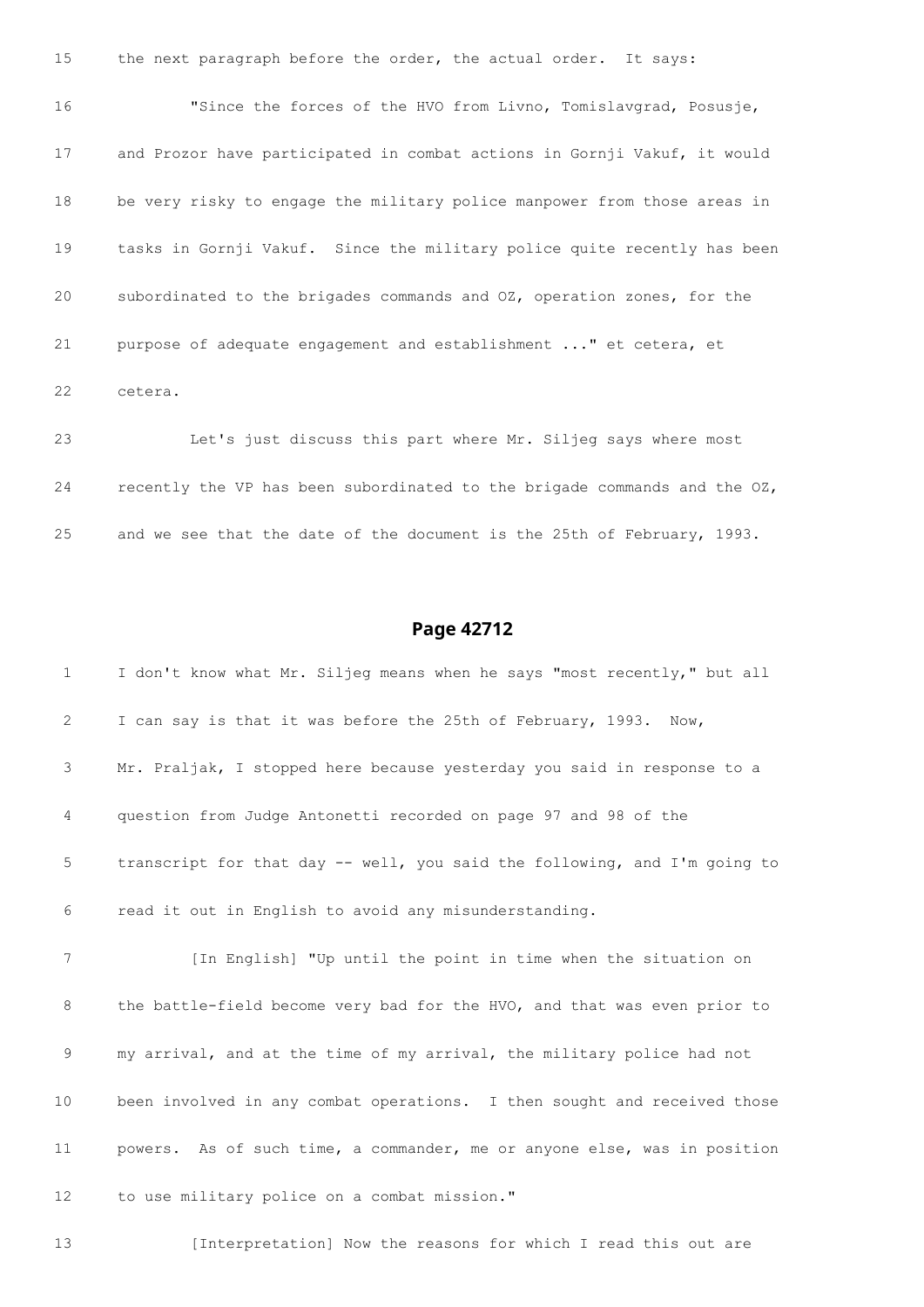the following. From the order by Colonel Siljeg, one can understand it differently than what you said yesterday. Do you understand where the problem is, the problem is in time, in the period of time, and can you explain us then why there's this difference and do you see the difference 18 that I'm trying to point out? Do you understand what I'm trying to say? A. Let me correct something, or rather, be more precise in my statement. The military police before - and I'm asking -- I'm talking about the time when I ask that it be engaged - but even before that the military police could take part in combat action to the best of my knowledge; however, you had to ask permission from the chief of the military police. And generally speaking -- well, with my arrival I would not have asked any changes in the way the military police can be deployed

### **Page 42713**

 by enabling me to engage the military police without previously having asked permission from Mr. Coric, the chief of the military police. So that's the additional explanation that I wish to give now. Secondly, I don't know on what grounds this order -- well, when it says "most recently," I don't know what that means and why Siljeg didn't specify. So I can't comment on that because in order to do so I would have to see the order by which the way in which the military police was involved and engaged was changed.

9 And thirdly, had I known that this was the case, it would -- there would be no logic to me seeking permission and receiving permission from Mate Boban to be allowed to use the military police without having gained permission from the chief of the military police, which was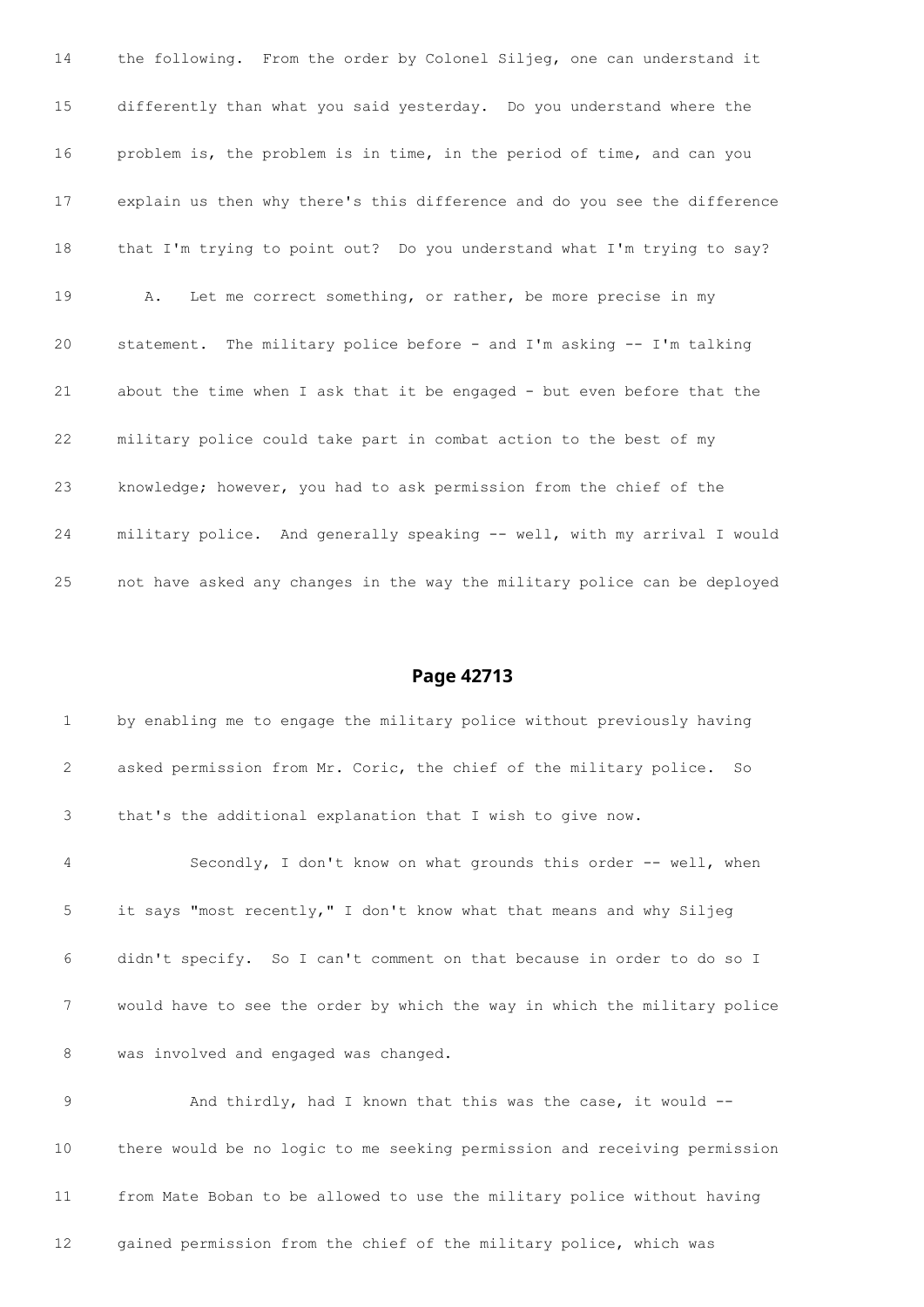Mr. Coric. So that's my answer.

 Q. Mr. Praljak, I apologise for running ahead of the transcript. Mr. Praljak, you've just told us about combat operations and action, but let's look at the document further down because I think what it says further down does not relate to the engagement of the military police in combat operations. So let me read once again. It says:

 "Since the military police from a certain time was subordinated to the brigade commands and OZ, operations zones, and for the purpose of adequate engagement and establishment of order in Gornji Vakuf -- in the Gornji Vakuf territory, all the more so since the situation threatens that the BH army might assign its own police at check-points and thereby unilaterally block all communications on the Gornji Vakuf territory, thereby cutting off the existing HVO units. And for the purpose of

## **Page 42714**

| $\mathbf{1}$ | preventing such a situation, I hereby order "                             |
|--------------|---------------------------------------------------------------------------|
| 2            | And then he goes on to say in point 1:                                    |
| 3            | "The Eugen Kvaternik Brigade will secure 25 military policemen or         |
| 4            | other units for the execution of the military police tasks at the         |
| 5            | check-point and shall inform the forward command post of the OZ of the    |
| 6            | north-western Herzegovina area in Prozor and will also inform the         |
| 7            | commander of the brigade."                                                |
| 8            | Now, Mr. Praljak, as far as I understand this order, Mr. Siljeg           |
| 9            | refers 20 military police tasks here, and then he refers to the fact that |
| 10           | the military police from a certain -- for a certain amount of time was    |
|              |                                                                           |

subordinated to the brigade commands of the OZ, and he issues orders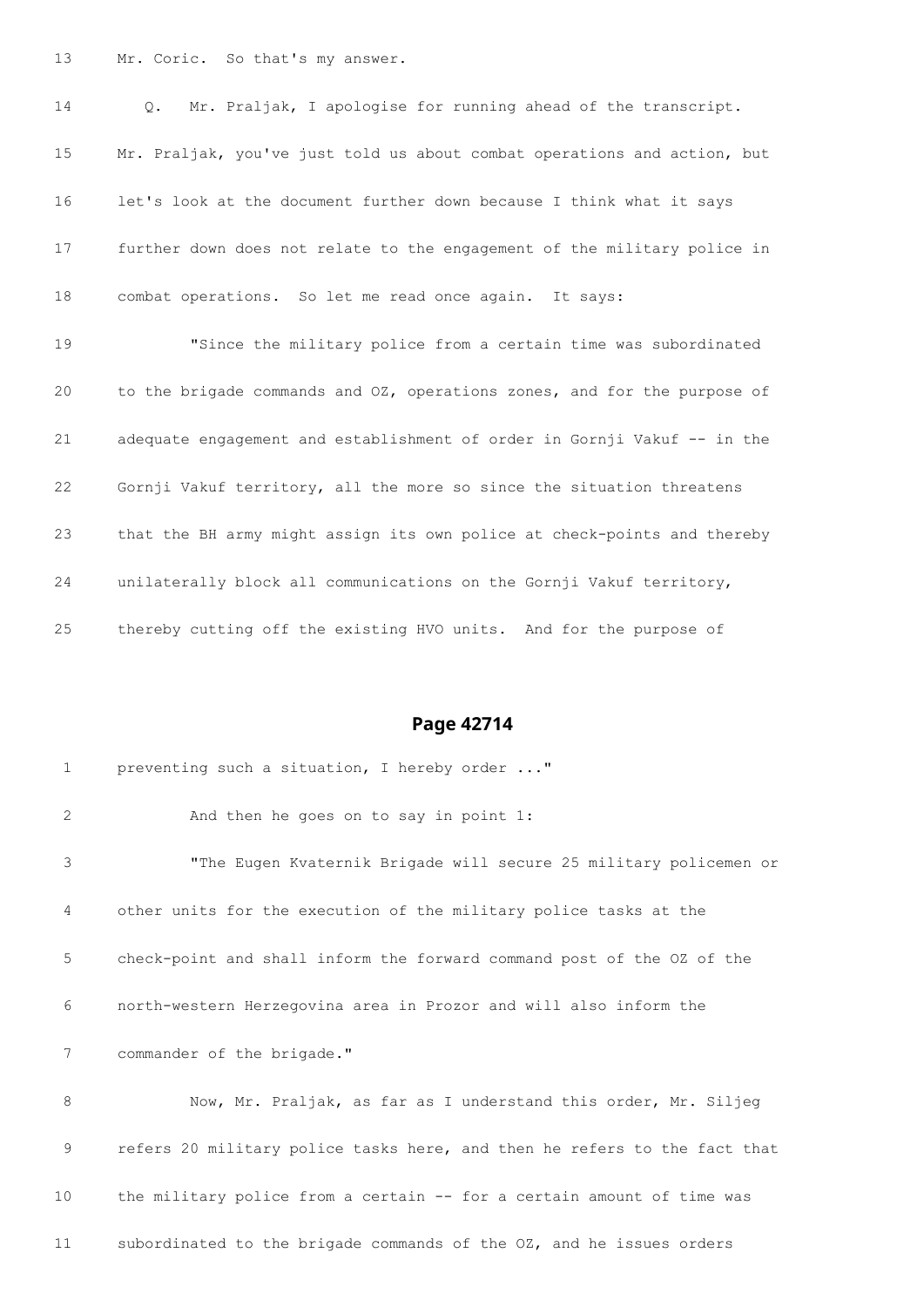stating what's going to happen with the check-points. So he's dealing with military police matters and not combat operation matters. Am I right in understanding it that way? A. What Siljeg is asking is that the military police - and it's right to do so - he's asking the military police to perform its duties.

That's very simple. He's not dealing with military police tasks or

 whatever because the military police has been established in the way it 19 has, it cannot replace the commander, he does not provide the salaries, they have their structure, write reports, and so on. He says here quite simply - and that's his right - that he demands that the military police goes about its military police duties in the way in which he considers that they should do on the territory where he is the commander in order to help establish peace and there's nothing illogical there.

Q. Mr. Praljak, Mr. Siljeg isn't addressing the military police

## **Page 42715**

| $\mathbf{1}$   | here. He's addressing the Eugen Kvaternik Brigade and telling them to   |
|----------------|-------------------------------------------------------------------------|
| 2              | secure the military police in the performance of their duties?          |
| 3              | Yes, of course, because you can't address the military police if<br>Α.  |
| $\overline{4}$ | it's coming down from the top, if he's asking permission, this would    |
| 5              | disrupt the system. The system has to act quickly and urgently. It was  |
| 6              | a very slow system and couldn't actually be used, so the commander can  |
| 7              | ask the military police to carry out its military police duties without |
| 8              | having to receive permission every time from the chief of the military  |
| 9              | police himself.                                                         |

Q. Mr. Praljak, yesterday we were looking at the establishment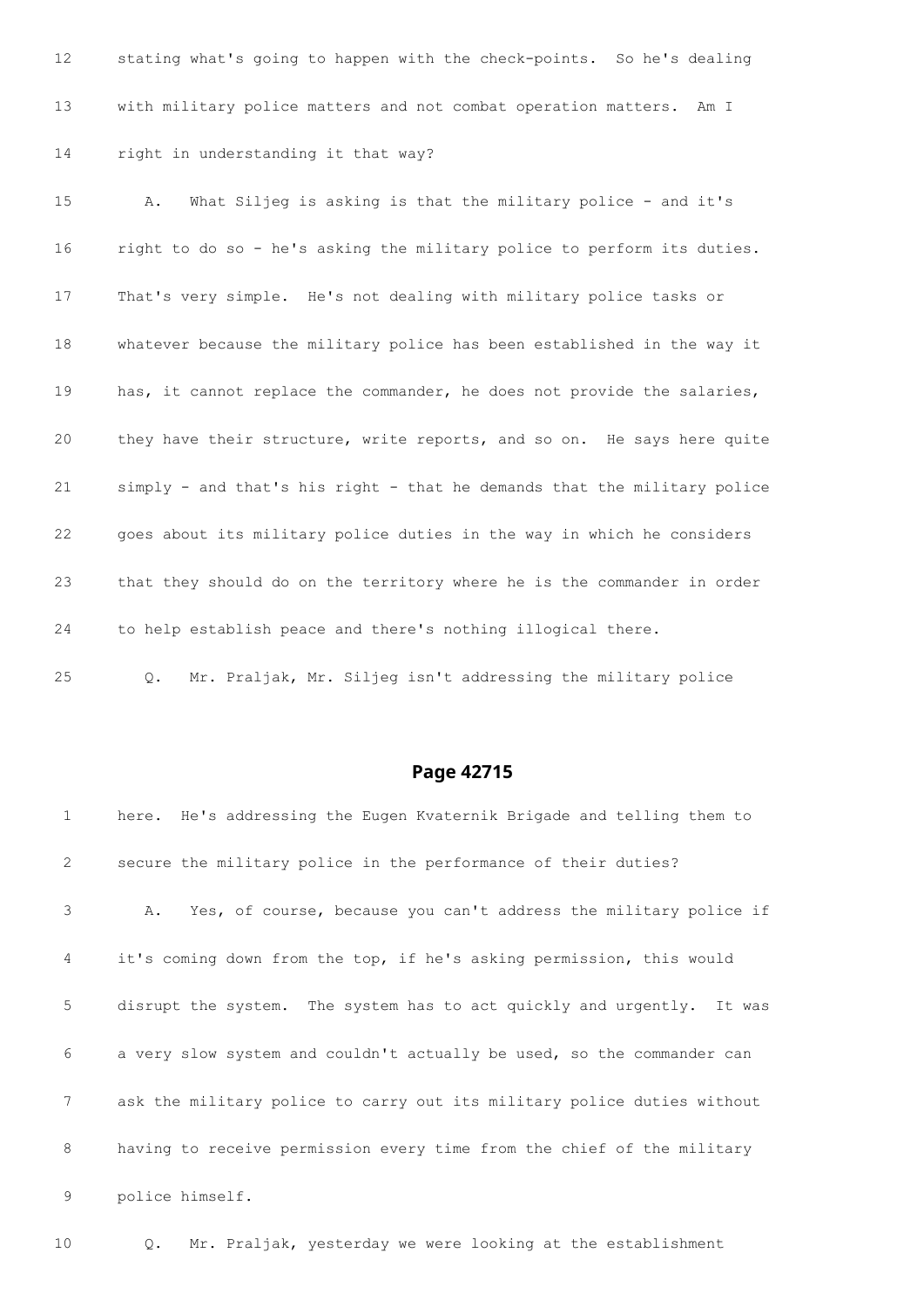| 11              | documents of the military police, P00957 was the number. Now, is it       |
|-----------------|---------------------------------------------------------------------------|
| 12 <sup>°</sup> | possible that Mr. Siljeg was referring back to those -- that              |
| 13              | establishment document and that's where he reaps his rights from          |
| 14              | subordinate to the -- in the organisational sense to the brigades and the |
| 15              | OZ when he says that?                                                     |
| 16              | I can't say what Siljeg actually meant. You're asking me for my<br>Α.     |
| 17              | opinion and not Siljeg's opinion, so I don't really know. It would have   |
| 18              | been far better had you put these documents to General Petkovic and       |
| 19              | possibly Colonel Siljeg. But as you are asking me I am giving my own      |
| 20              | opinion. I can't say what Siljeg meant and thought without specifying     |
| 21              | any documents. You're asking me, I'm giving you my answers, but I can't   |
| 22              | interpret everything. I can only speculate because I wasn't there or it   |
| 23              | was -- you're showing me a document that was written when I wasn't down   |
| 24              | there, a document that I didn't sign. But since you're asking me I'm      |
| 25              | going to answer to the best of my abilities.                              |

| $\mathbf{1}$   | Q. Mr. Praljak, I haven't prepared the document but I have shown it       |
|----------------|---------------------------------------------------------------------------|
| 2              | a number of times. I know its number, so may we pull it up on e-court to  |
| 3              | avoid any misunderstanding linked to Mr. Siljeg. It is document 5D00538.  |
| 4              | It's already been exhibit. I have shown it in this courtroom at least     |
| 5 <sub>5</sub> | ten times already, and it is the minutes from the coordination session    |
| 6              | with the commanders of the operation zone of western Herzegovina, and the |
| 7 <sup>7</sup> | minutes are signed once again by Mr. Siljeg. It was sent to all the       |
| 8              | units in the operations zone, the defence administration, Tomislavgrad,   |
| 9              | the Main Staff, HVO, Defence Department. The date of the document is the  |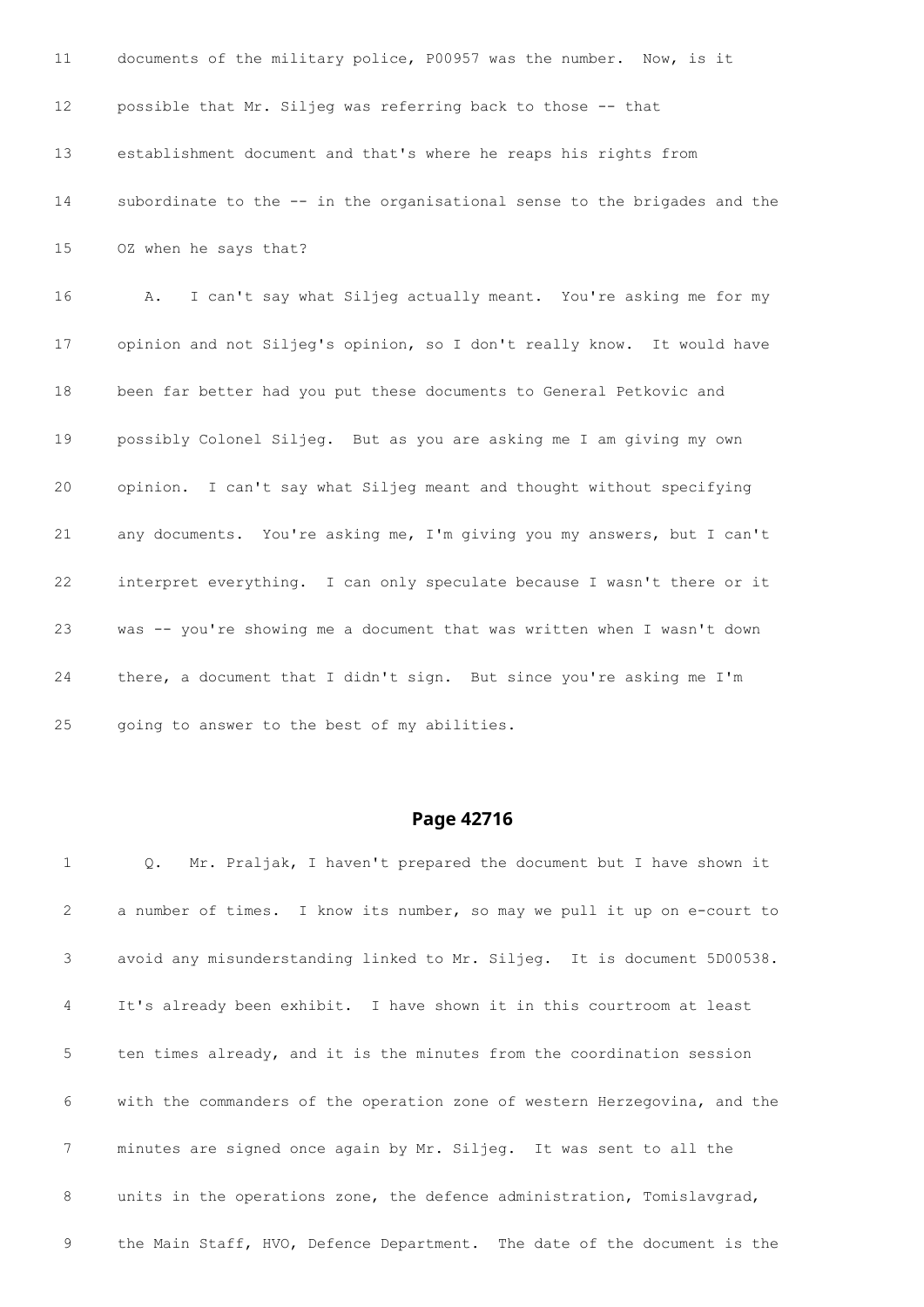| 10              | 9th of March, 1993, and let's look at point number 1. And it's on page 2 |
|-----------------|--------------------------------------------------------------------------|
| 11              | of the Croatian and on page 2 of the English, and the title there is:    |
| 12              | "Point 1," that's what that whole section is called, "Item 1."           |
| 13              | And I'm reading the second sentence:                                     |
| 14              | "According to the plan of the organisation and establishment             |
| 15 <sub>2</sub> | structure of the OZ S/Z H, the 2nd Military Police Battalion in this     |
| 16              | operation zone is -- in this Operations Zone is also under its command,  |
| 17              | and the supply, formation, and training is carried out by the military   |
| 18              | police administration."                                                  |
| 19              | Now, Mr. Siljeg goes on to speak about the brigades and so on,           |
| 20              | but I'm not going to deal with that. I'm going to move on to the next    |
| 21              | paragraph and I'm going to begin with the second sentence there too.     |
| 22              | "The battalion -- military police battalion commanders in                |
| 23              | executing their military police duties are directly subordinated to the  |
| 24              | commander of the operations zone "                                       |
| 25              | And the last sentence reads:                                             |

# **Page 42717**

| $\mathbf{1}$ | "When engaging the military police, the commander of the               |
|--------------|------------------------------------------------------------------------|
| 2            | operations zone shall inform the chief of the military police          |
| 3            | administration, and when the military police is engaged by the brigade |
| 4            | commander, he informs the military police battalion commander and the  |
| 5            | operations zone commander."                                            |
| 6            | Mr. Praljak, yesterday we saw how the military police was              |
|              | established, and then we read out what Mr. Siljeg says about that      |

establishment. And it seems to me that the interpretation given with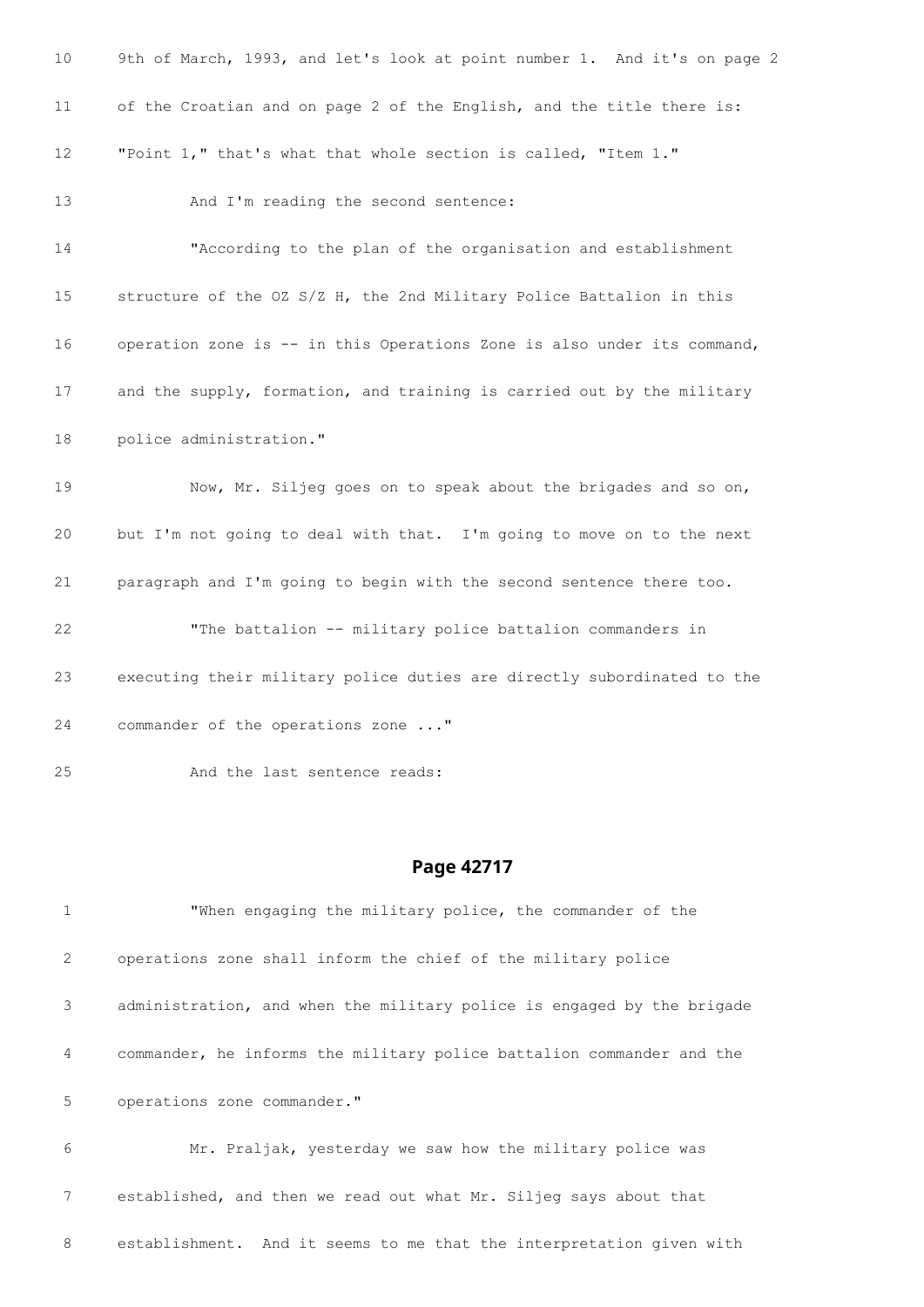respect to coordination was identical to what we were able to read in the document on military police establishment?

 MS. ALABURIC: [Interpretation] Your Honour, I apologise, but by your leave I would like to object to this question. I believe that this is a misleading question because we skipped the first page of this document, which clearly indicates that this is a coordination meeting attended by the representatives of the Main Staff and the representatives of the military police, and that at that meeting there is a discussion about the organisation and work of the military police, and then the participation in this discussion on the part of Mr. Siljeg is now attempted to be misrepresented as a conclusion about what the military police is supposed to do in an operational zone. So could we please just explain the actual nature of this document and to show that these are 22 just minutes from a meeting.

 Furthermore, it is important that this meeting took place about one month after the previous document that we discussed was issued. So I think that there is a complete confusion, and we will not know what rules

### **Page 42718**

 were in force. I'm sorry for interrupting. JUDGE ANTONETTI: [Interpretation] Please proceed. MS. TOMASEGOVIC TOMIC: [Interpretation] Your Honour -- well, I, unlike my colleague, are not aware whether this is a discussion or a conclusion because this is not clearly indicated in the document and I would like to ask my learned friend from refrain from commenting on documents. The Judges can read the document. They are here to check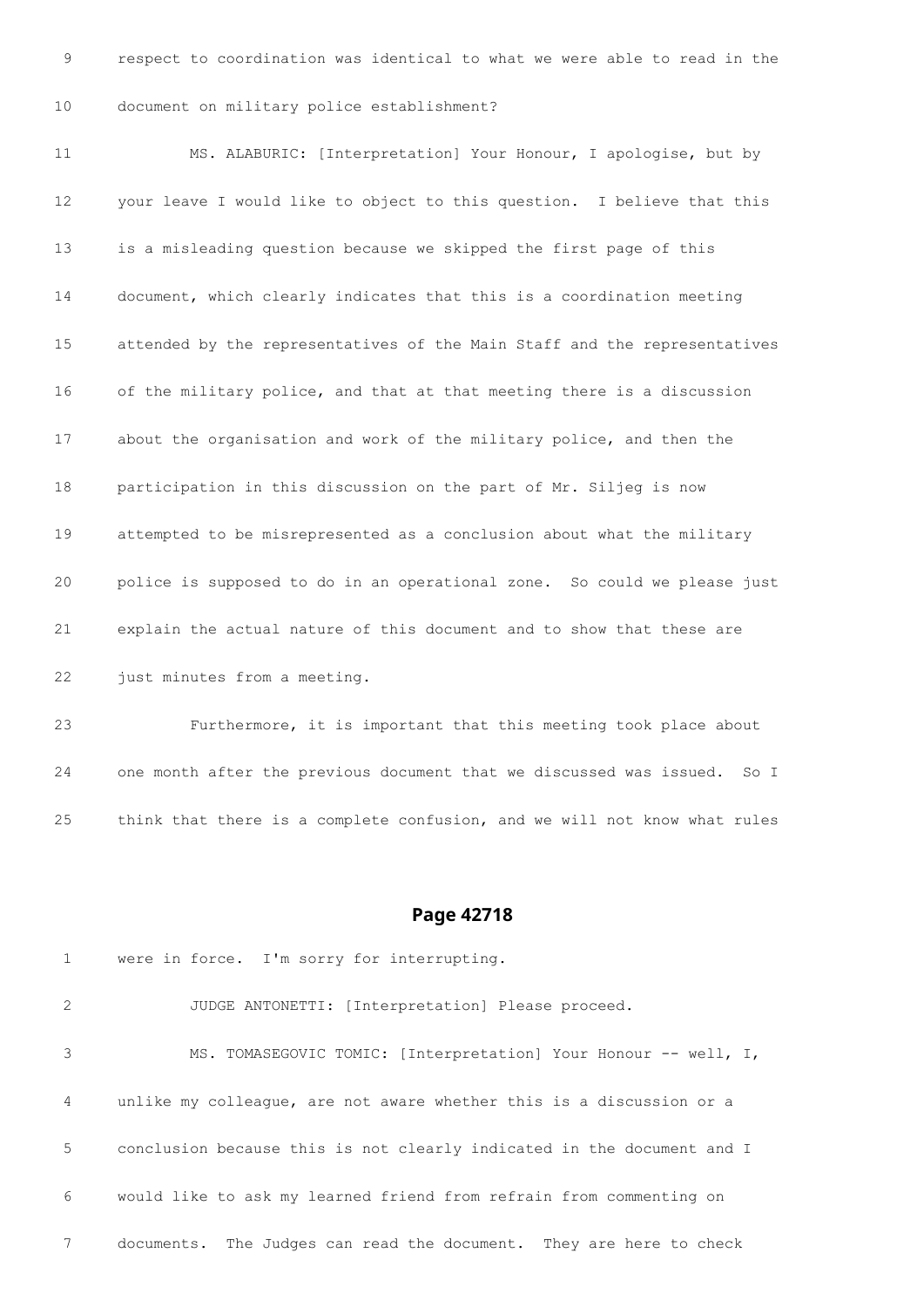whether I am reading something incorrectly. And Mr. Praljak, if he is not familiar with it, is free to say that he's not and to tell me that he did not attend the meeting and that he doesn't know whether this is a conclusion or something else. I have shown this document a number of times, and the only reason why I show it is to establish a link with the previous document and to indicate the three documents, the establishment of the military police, the order by Mr. Siljeg, and this coordination are not mutually exclusive but in fact are linked and point to each other. This was my intention but I am not claiming now what exactly is it that Mr. Siljeg says, whether this is a conclusion, because I cannot see it from the document. Q. And I really do apologise, Mr. Praljak, you did not answer my question and I don't know whether you know what the question was?

 A. Well, I'll answer your question. In the document about the structure of the military police you skipped an item where it says that the military police is under the command of the military police administration.

#### **Page 42719**

 A. Well, the military police administration commands, organises, pays, appoints people, and receives reports from the military police. It is true that there are problems. Well, the essence of this meeting and everybody actually received reports about it. This is Mr. Siljeg's opinion and he was a military police officer in the JNA. So he favoured

Q. I did not skip it, I read it out.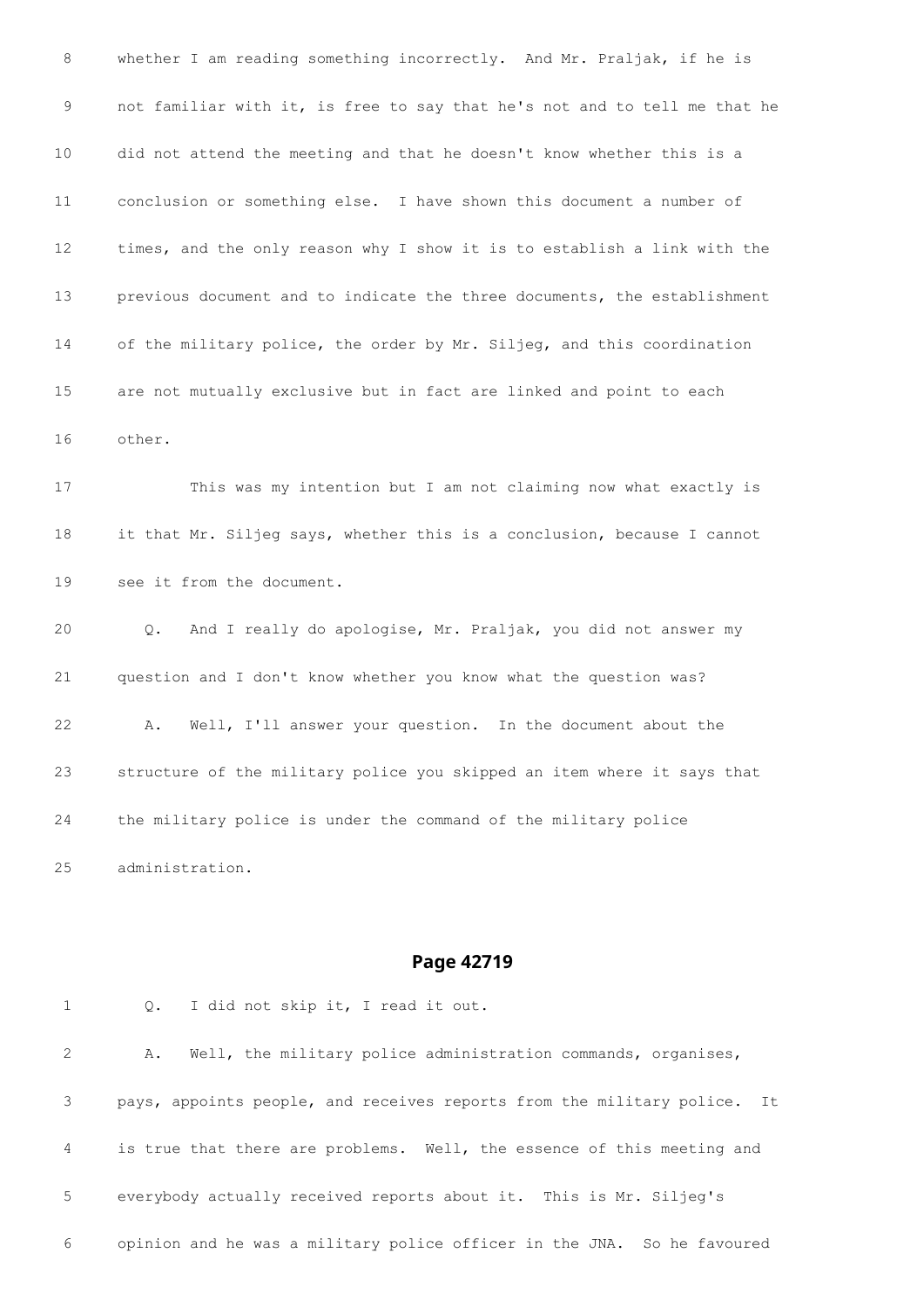the structure of the military police as it was in the JNA, but in the HVO we did not want to do it like that. So the essence lies in the following paragraph. So what does the military police do and whether it is doing its 11 job properly, and that means whether the military police administration is doing its job properly. Let me quote: "At the meeting various cases were presented" -- JUDGE ANTONETTI: [Interpretation] Please slow down, Mr. Praljak. THE WITNESS: [Interpretation] " ... murders --" Let me quote slowly this time. 17 "Various cases were presented at the meeting, murders, robberies --" MS. TOMASEGOVIC TOMIC: [Interpretation] Q. Mr. Praljak, I'm sorry, I have to interrupt. What I want to know is whether you attended the meeting or not? A. Well, why are you asking me about a meeting that I wasn't? Why are you showing me a document. So you want to show me parts of the document to confirm your argument, and I don't want to do it. Q. Okay. You don't want to confirm it. Let us move on --

## **Page 42720**

 THE INTERPRETER: Interpreter's note: The speakers are kindly asked not to overlap.

 JUDGE ANTONETTI: [Interpretation] Mr. Praljak, please answer the questions asked by counsel, but you actually already said it and I think it's important what you just said, but very briefly it might have failed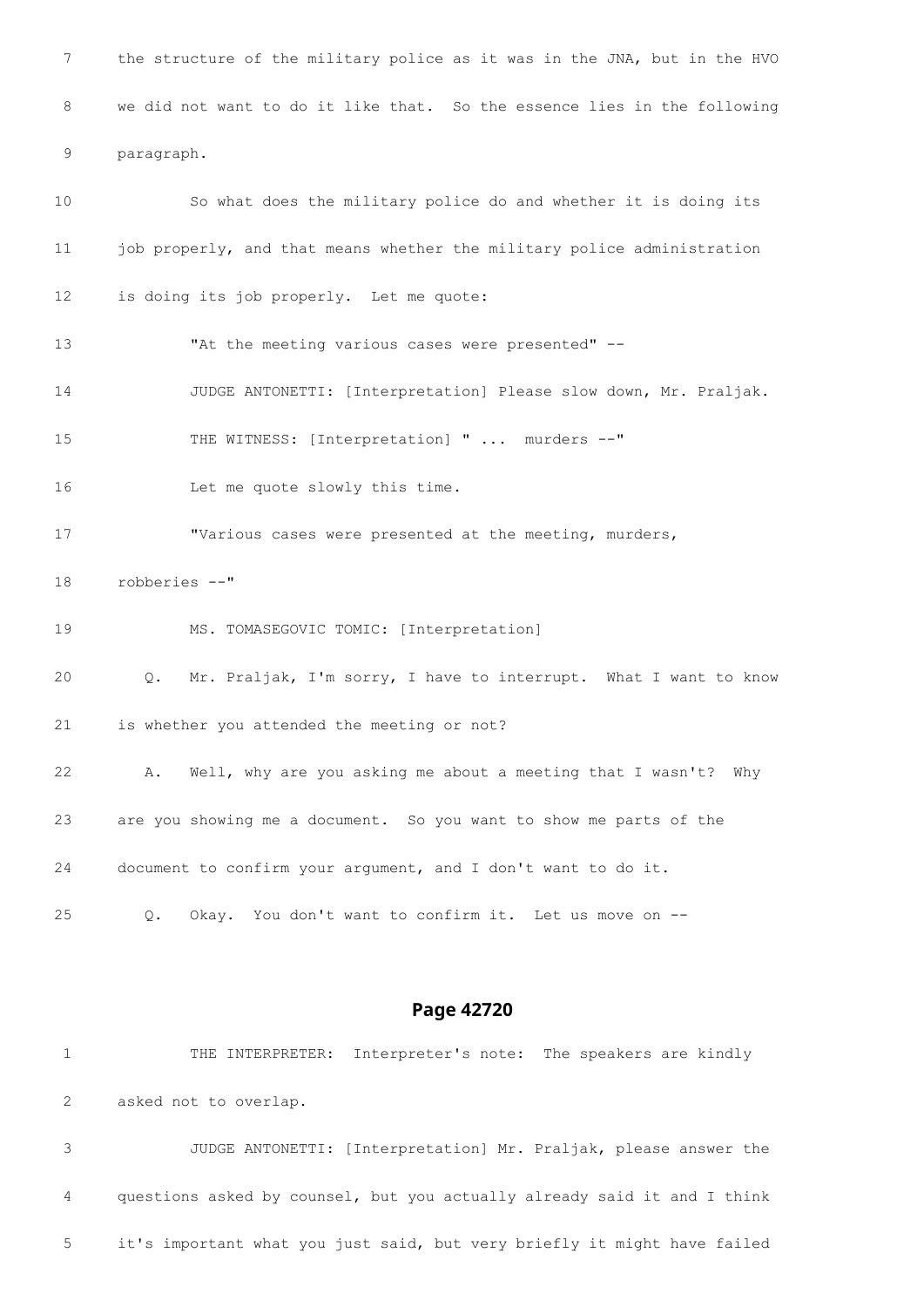to the he notice of everyone, maybe not but you never know. You said that Mr. Siljeg was part of the military police of the JNA and he knew the system very well so this is an item of information that you've provided us with.

 Secondly, you said, We wanted to act differently. When you said that, I thought of what you said previously and from what I understood 12 you said, Within the HVO we wanted to control brigade commanders, and by doing so we were asking the SIS and the military police to play a different role, which means that they were going to control what brigade commanders were going to do. And that was not the case within the JNA, within the JNA as far as I can understand what you're trying to say to us, the military police was subordinated to the brigade commander, and you are saying that in the HVO system the military police was actually reporting or was under the authority of the police administration department, therefore, the Defence Department. And this is obviously something that is very important and that you seem to have brought alight.

Am I correct, Mr. Praljak?

 THE WITNESS: [Interpretation] That's correct, Your Honour. In the Yugoslav People's Army, the military police was subordinate in all

|              | its elements to the commanders of units at certain levels, and the |
|--------------|--------------------------------------------------------------------|
| $\mathbf{2}$ | Croatian army and the HVO wanted to set up a system, whereby the   |
|              | commander of a brigade or an operational zone or the Main Staff,   |
| 4            | indeed, does not appoint the chief of the military police or the   |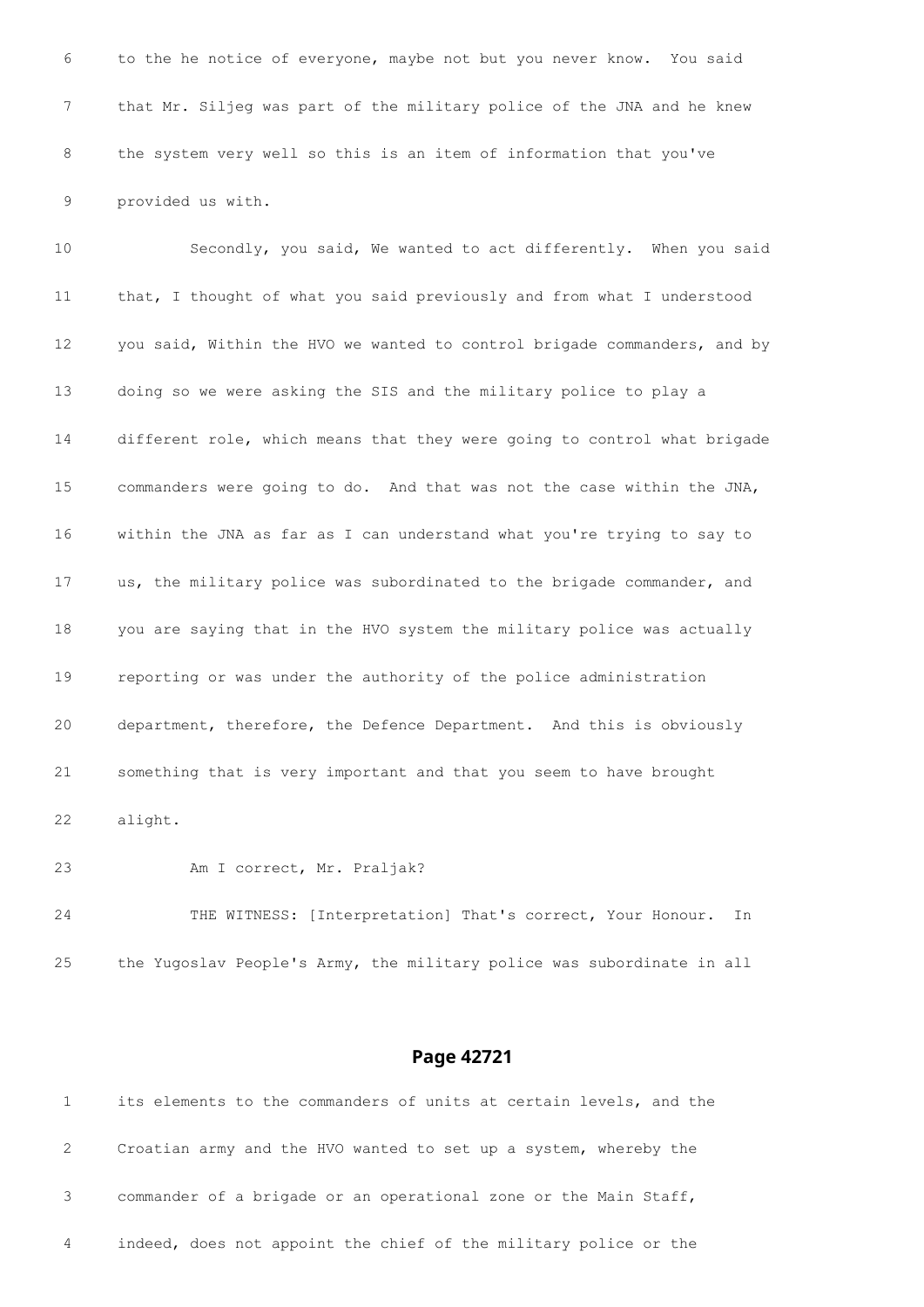commanders of battalions. They are not part of the same structure. And this made it possible for the brigade commander or operational zone commander to control whether the military police is doing its job and to ask them to do their job, but the military police has its own structure because the zone commander did not appoint the commander of the military police. So the military police commander cannot be prevented or prohibited by the operational zone commander to report that the operational zone commander or the brigade commander are not doing their 13 job properly, and the same went for the SIS. The SIS did its job as part of the brigade, but it had a chain of command going up to say that the brigade commander is not doing his job properly, is not punishing his troops and so on. It is a democratic structure in an army set-up in this manner, creating parallel structures by way of having checks and balances so that you don't have a system where one person controls everything. So that's the gist of the whole story, and the military police and the SIS have to do their job, and the brigade commander and the operational zone commander can tell them, Do your job, and in this item which I cannot read it is quite clearly stated why the meeting was convened and what the problems were. And, of course, Siljeg and partly Blaskic, who came from the JNA, we had the same problem in the HVO, they were inclined to have the same system that they had come from, but those

#### **Page 42722**

 were their opinions and they sent this to this address and I don't think that it was actually adopted. Nobody adopted it. It's their opinion but it was not translated into any kind of structure.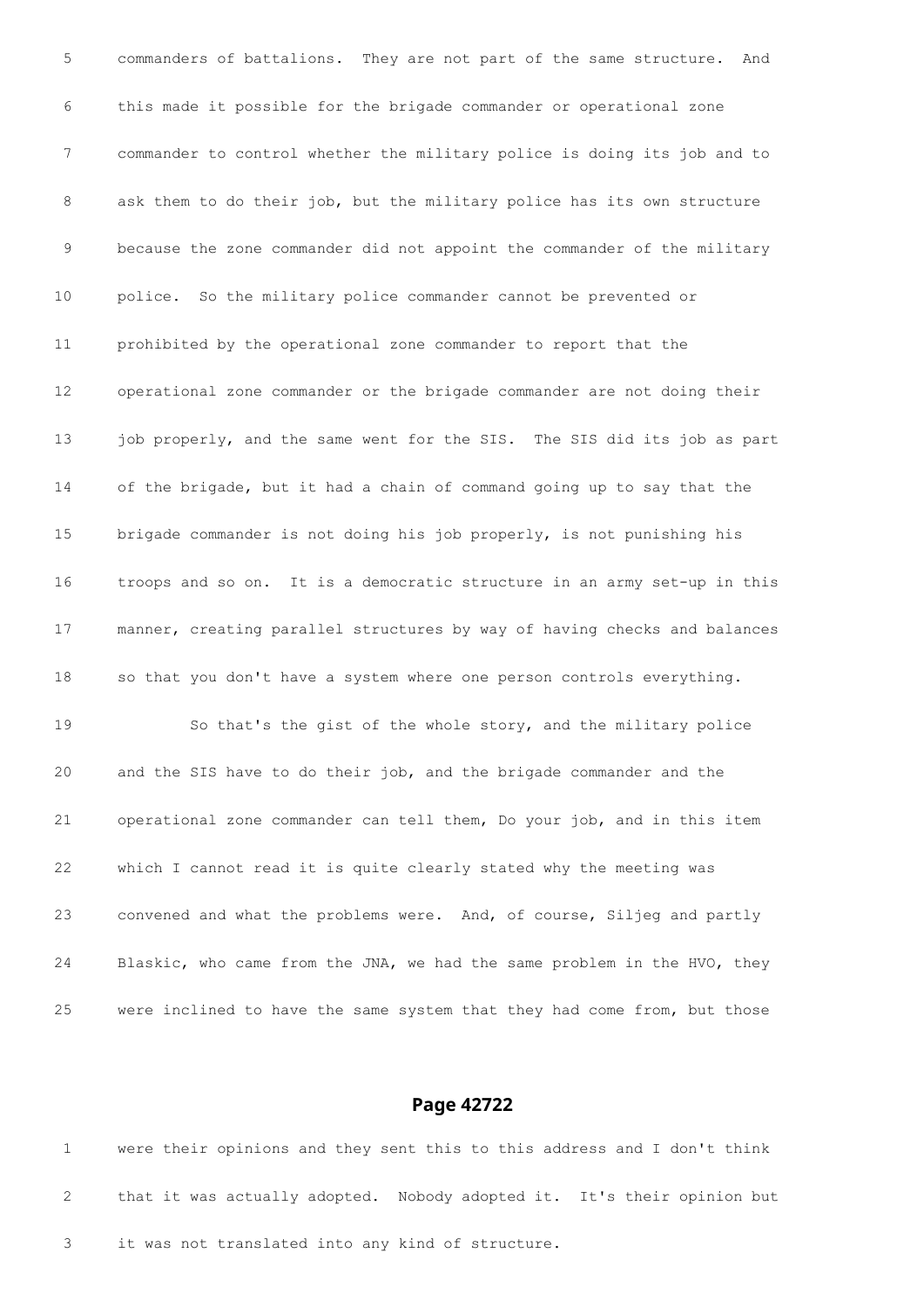| 4  | MS. TOMASEGOVIC TOMIC: [Interpretation]                                   |
|----|---------------------------------------------------------------------------|
| 5  | Mr. Praljak, to be quite specific, you spoke about how decisions<br>Q.    |
| 6  | were made as to what the jurisdiction of the military police would be and |
| 7  | you said "we in the HVO thought," who are the "we"?                       |
| 8  | Well, Mate Boban, Jadranko Prlic, Bruno Stojic, so this is what<br>Α.     |
| 9  | is on paper. That's the structure as it was established in the Defence    |
| 10 | Department.                                                               |
| 11 | Mr. Praljak, the way I understood it -- well, it's them then, not<br>Q.   |
| 12 | us, because you are not in this structure that you listed, you're not     |
| 13 | among the names that you've just given us?                                |
| 14 | Not at that time.<br>Α.                                                   |
| 15 | Well, Mr. Praljak, tell me, did you take part in the drafting of<br>Q.    |
| 16 | the structure or establishment of the HVO military police, the document   |
| 17 | that we looked at signed by Mr. Stojic and Mr. Coric?                     |
| 18 | No, but I did participate in Zagreb and it was more or less copy<br>Α.    |
| 19 | pasted.                                                                   |
| 20 | Mr. Praljak, when was the first time that you read the<br>Q.              |
| 21 | establishment of the military police of the HVO?                          |
| 22 | Well, I'm telling you that I took part of it in Zagreb, and I<br>Α.       |
| 23 | knew that, and I tell you that it was mostly copy pasted from the HV into |
| 24 | HVO.                                                                      |
| 25 | No that was not my question. My question was when was the first<br>Q.     |

# **Page 42723**

time that you read this document?

A. I don't know.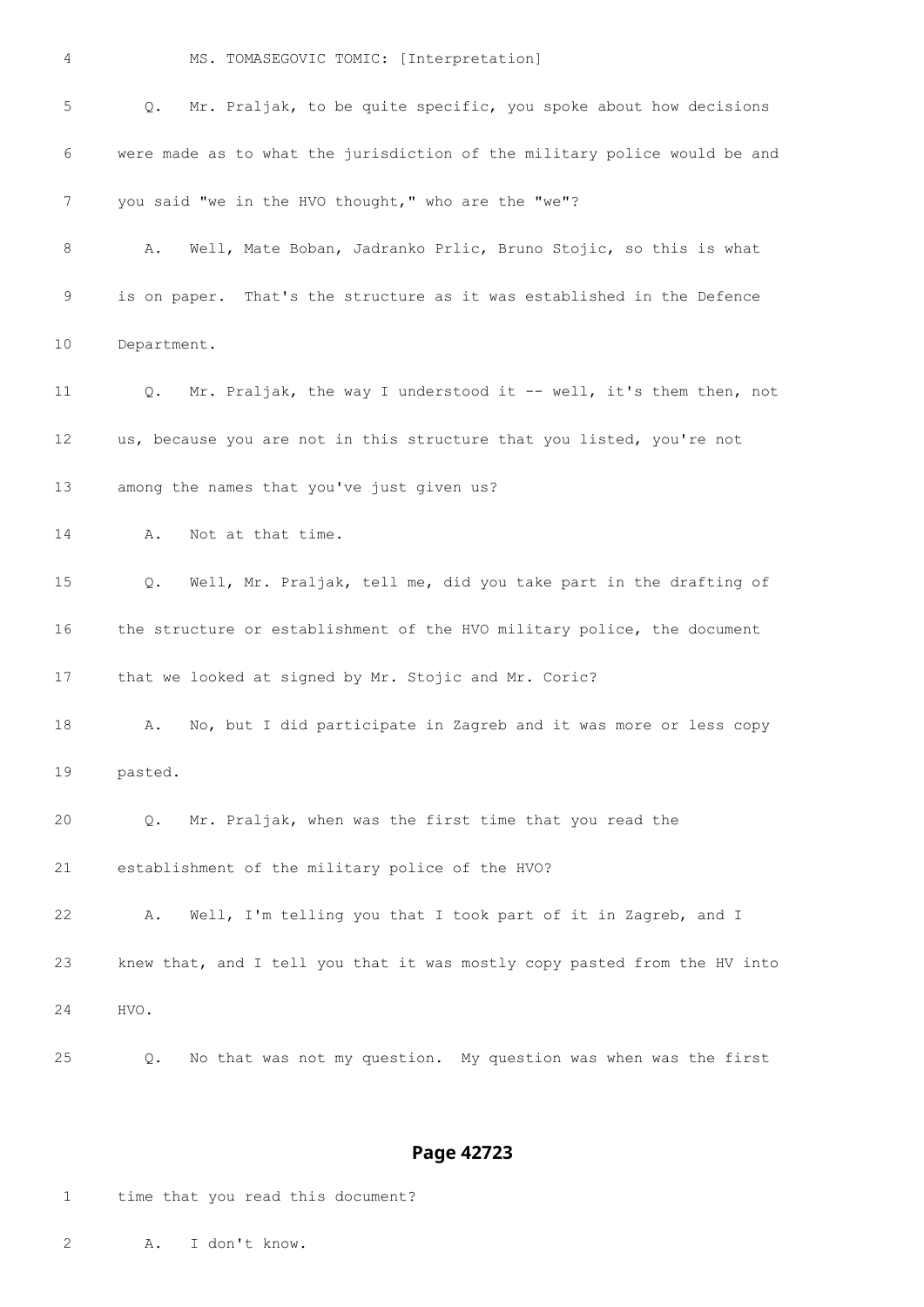Q. Do you remember whether you read it before you took up your post or afterwards? A. Definitely, definitely before. Q. And then, Mr. Praljak, I failed to understand how is it -- well, did you, when you went to see Mr. Boban, did you discuss it? Why did you go to Mr. Boban when under the establishment as we can see here you had the right to use the military police even without asking Mr. Boban to approve it? You don't have to raise my learned friend -- THE INTERPRETER: Interpreter's note, the counsel is kindly asked to slow down. MS. PINTER: [Microphone not activated] THE INTERPRETER: Microphone, please. Microphone, please. MS. PINTER: [Interpretation] If something is being put to the witness it should be put to the witness correctly. General Praljak took up his post on the 24th of July, 1993. Before that there was a restructuring of the military police, and from that time on the system in place was completely different than the one that existed in 1992. So I would like it to be put to him in this way. MS. TOMASEGOVIC TOMIC: [Interpretation] I will ask Mr. Praljak since he read the documents. Q. How was the restructuring of the military police done immediately before your arrival and what actually changed, the restructuring that my colleague Ms. Pinter has just referred to? It is true that the military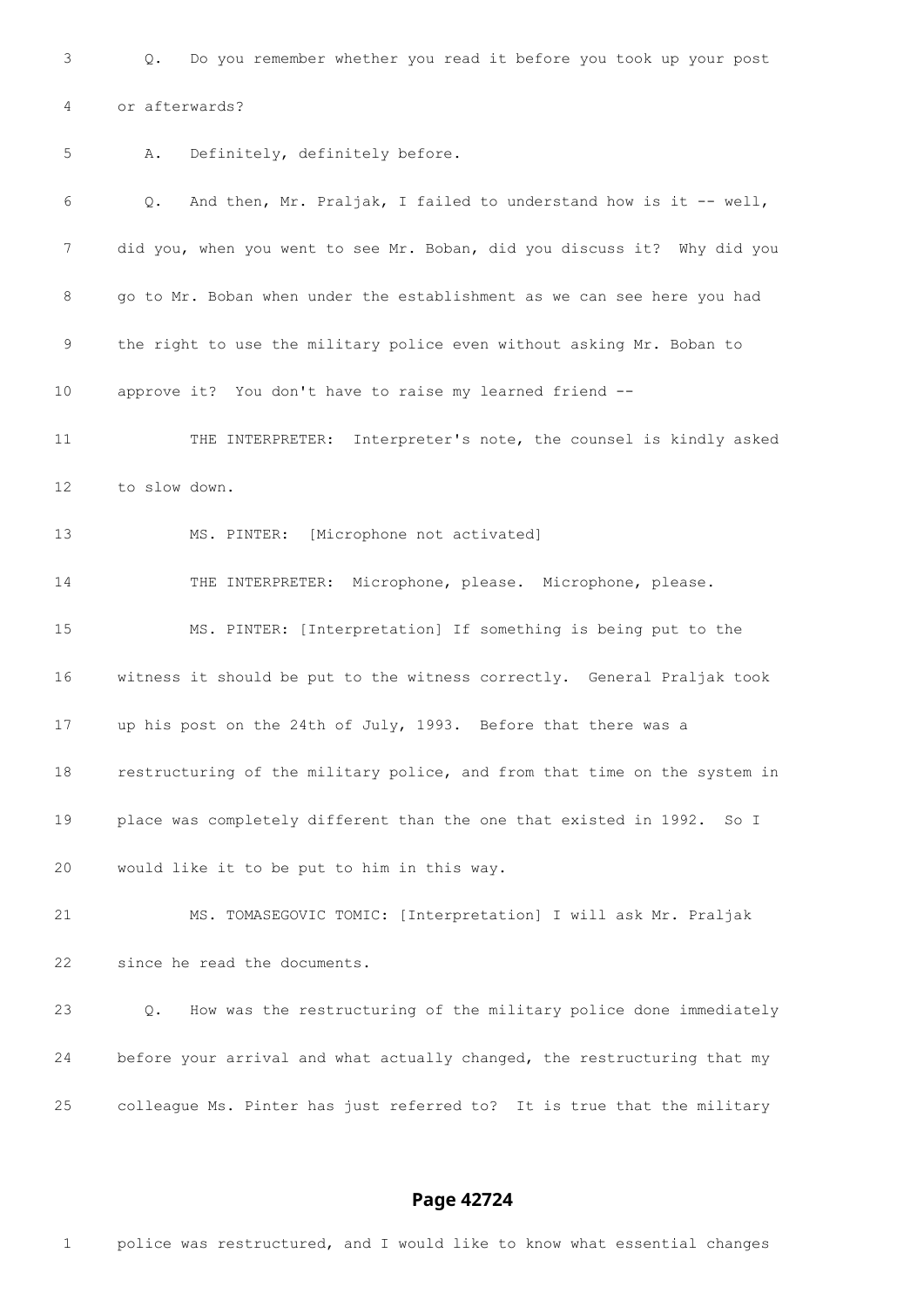were carried out?

 A. Well, if you want me to do a parallel analysis or a comparison, you have to give me both documents. Now you expect me to provide you an answer 18 years after the fact.

Q. Mr. Praljak, here in the courtroom you said --

 JUDGE ANTONETTI: [Interpretation] Mr. Praljak, the phase of cross-examination is a tricky one indeed, and Mr. Stringer is going to ask you questions and this will also be very tricky and difficult, so you have to keep cool, you have to listen carefully to the questions that are put to you, take time before you answer, and try and answer calmly. I know that it is very difficult sometimes, sometimes I also lose my cool. I'm trying to be disciplined, and I believe that this is something that we all have to abide by.

 So please listen carefully to what the counsel is putting to you. She is doing her job because she's defending Mr. Coric's interests, and so she's checking with you some parts of her case. You have said please show me the documents because 18 years later I do not have them in mind, 19 and I agree with you. But regardless of that, perhaps if you can try and recollect the main lines of the restructuring if you can recollect; if not, if it's too complicated, say so and say you cannot answer the question.

 THE WITNESS: [Interpretation] Yes, I apologise. I remembered the basic tenets of the establishment. The reason is my demand to Mr. Boban with the approval by Mr. Stojic -- well, in fact, the knowledge of the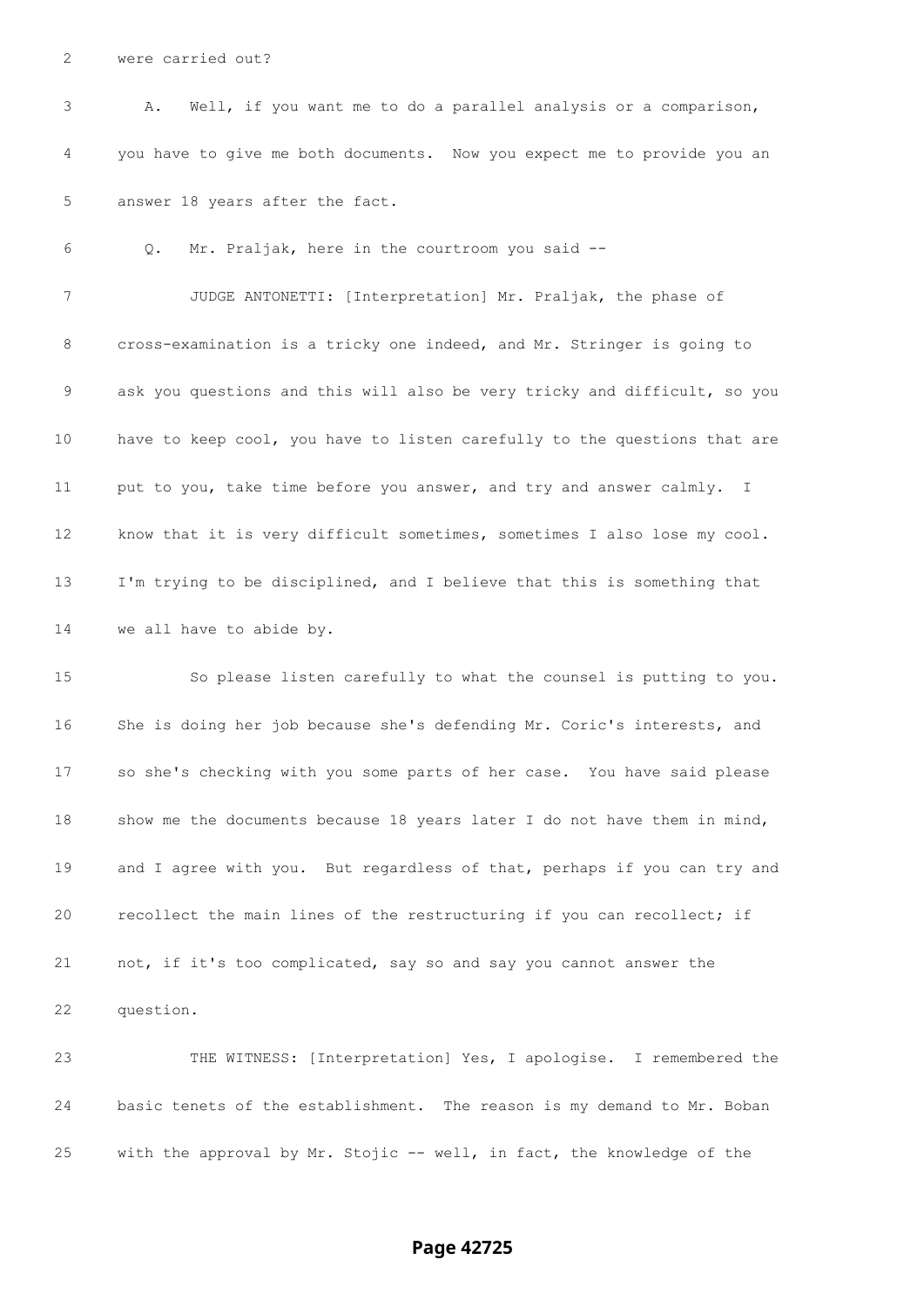establishment and the demand to be given the right to exercise operational control over the police -- or rather, to use them in operational terms. The reason -- well, they signed the document and it is quite logical to assume that before that I did not have that right or that right did not not exist because otherwise they would have told me, Well we don't have to sign anything. We do not have to subordinate them to you operationally, I mean the military police, because under the establishment you have the right to do it anyway. So that's my answer, and, Your Honour, I know that there would be questions -- there will be questions, but I have no problems because I know what I know. MS. TOMASEGOVIC TOMIC: [Interpretation] Q. Mr. Praljak, the reason why I did not present it and why I thought I would not have to prepare this document about the re-establishment or restructuring is because on several occasions in the course of your examination you spoke about the establishment of the military police with quite some certainty, to whom it was subordinate, and in what manner, and you were shown documents regarding the establishment, and you acted as if you have full knowledge of the area. A. Well, I -- Q. But just a moment, I'm waiting for the transcript, and to be quite frank, since you are an HVO general, I expect you to be very well acquainted with the establishment of the HVO military police, and I do not expect that I would have to show you in your capacity as the HVO general the documents that applied at the time while you were the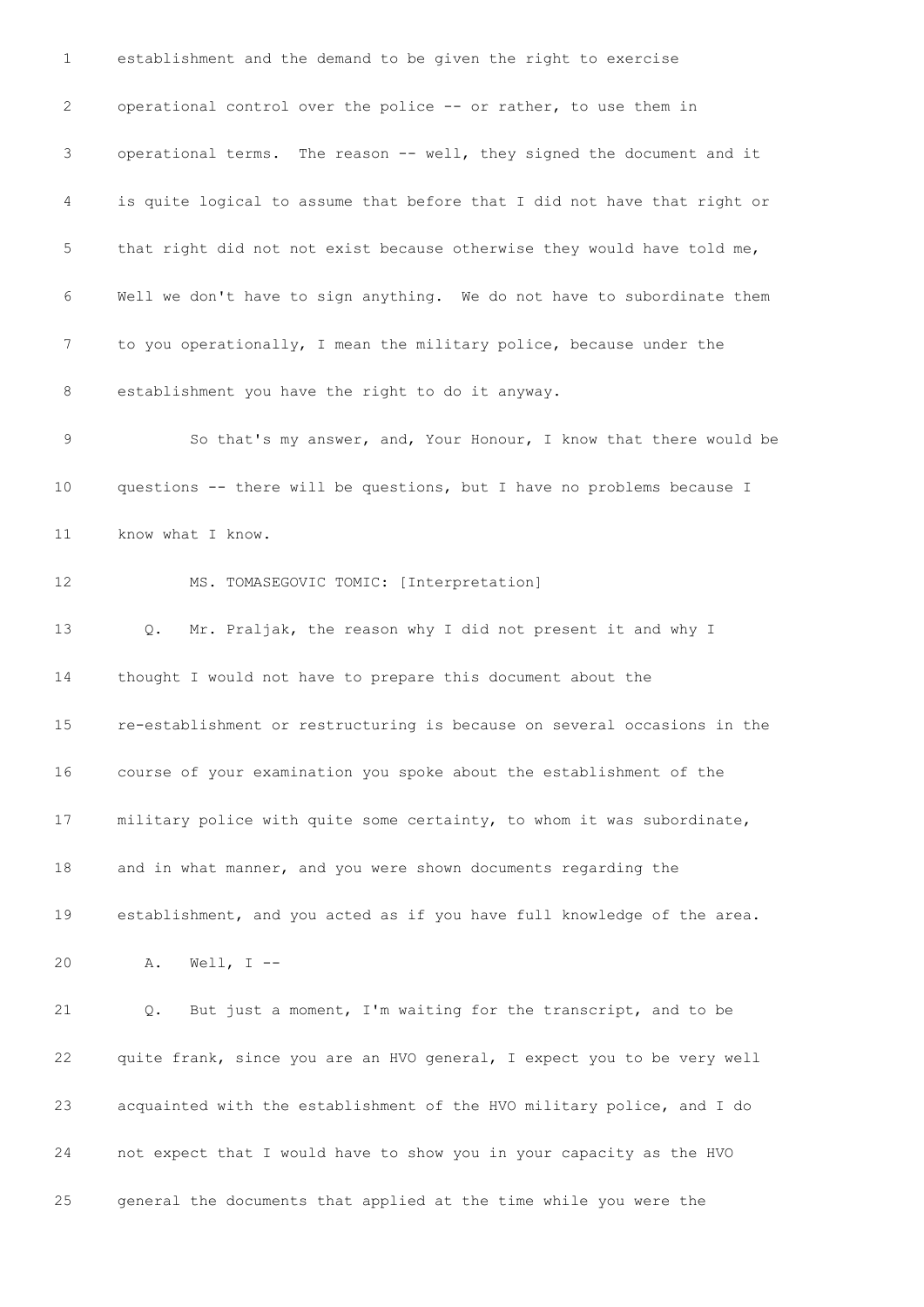# **Page 42726**

| $\mathbf{1}$ | commander of the Main Staff. That's all. I didn't want to mislead you.    |
|--------------|---------------------------------------------------------------------------|
| 2            | I simply wanted to tell you that. Let us move on to the next document --  |
| 3            | No, no, no, you can't say something without allowing me to<br>Α.          |
| 4            | answer.                                                                   |
| 5            | No, because I didn't ask you. I merely stated the fact that the<br>Q.     |
| 6            | document --                                                               |
| 7            | THE INTERPRETER: Interpreter's note: The counsel and witness              |
| 8            | are kindly asked not to speak at the same time.                           |
| 9            | THE WITNESS: [No interpretation]                                          |
| 10           | JUDGE ANTONETTI: [Interpretation] Mr. Praljak, please wait.               |
| 11           | First of all, Mr. Praljak, wait until the counsel has finished with her   |
| 12           | question before you answer in order to avoid having voices overlapping on |
| 13           | the transcript. From a technical point of view the counsel, and rightly   |
| 14           | so, said that she thought you knew everything about military police until |
| 15           | now because you answered to all the previous questions without any        |
| 16           | problems. And therefore she's explaining to you why he she didn't deem    |
| 17           | it necessary to include in the binder or to show all the documents        |
| 18           | regarding to the military police because she felt that you were aware of  |
| 19           | all that. You just said that there are things that you were aware of and  |
| 20           | others that you were not aware of.                                        |
| 21           | Now, if Mr. Coric's counsel wants to go in depth, she can ask her         |
| 22           | co-counsel to dig up the documents and to show them to us.                |
| 23           | Ms. Tomic, please proceed.                                                |

MS. TOMASEGOVIC TOMIC: [Interpretation]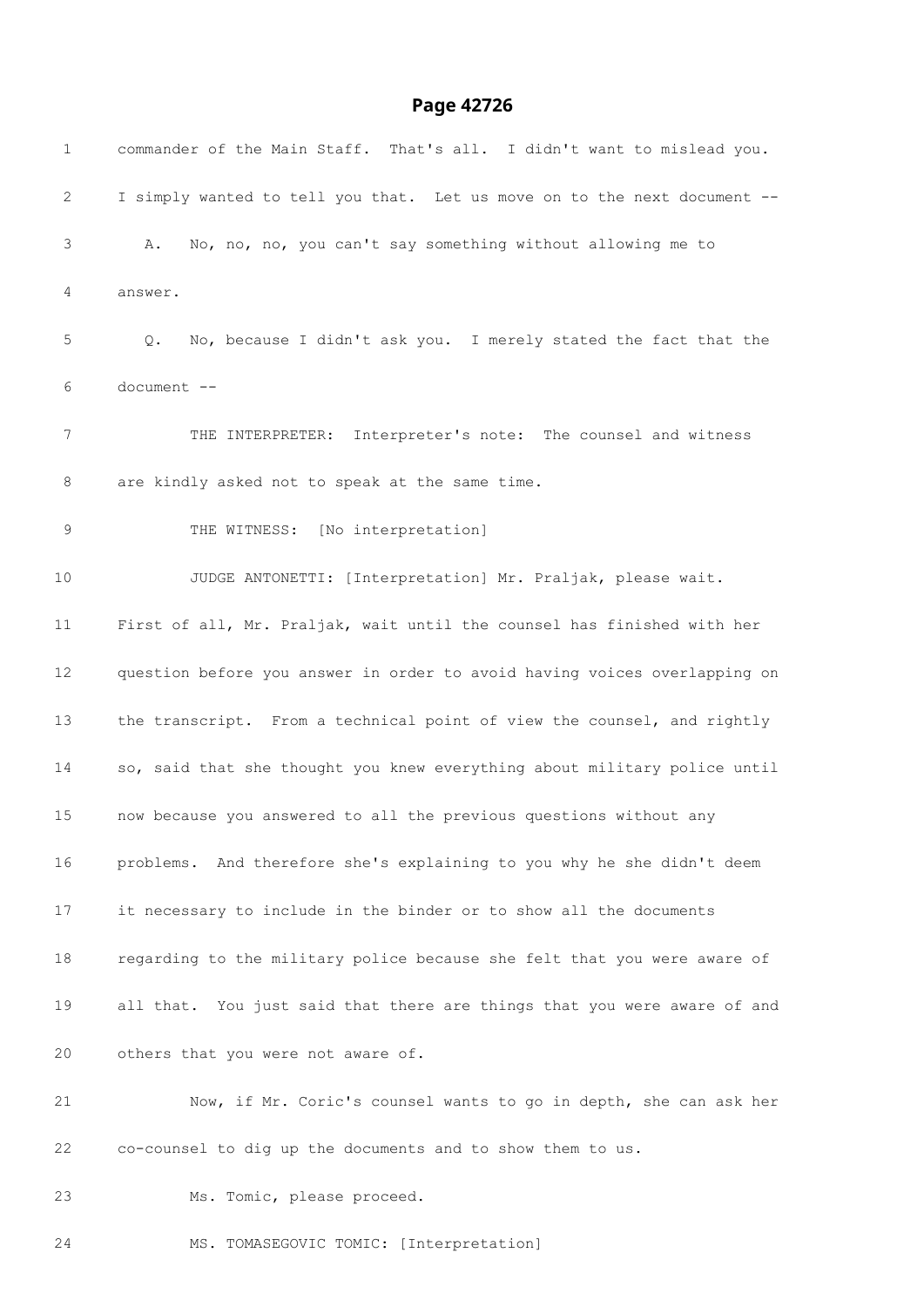| $\mathbf{1}$          | This is a document drafted by Mr. Blaskic. I remember that yesterday you  |
|-----------------------|---------------------------------------------------------------------------|
| $\mathbf{2}^{\prime}$ | said that the operational zone of Central Bosnia was in specific          |
| 3                     | circumstances and that Mr. Blaskic had rights that were not enjoyed by    |
| 4                     | others, but the reason why -- well, I will show you some documents        |
| 5                     | drafted by Mr. Blaskic after documents that were drafted by Mr. Siljeg.   |
| 6                     | And the reason is because I want to compare whether they say the same     |
| 7                     | thing in principle. This is a document of the 6th of May, 1993. It was    |
| 8                     | sent to the commander of the Travnik Brigade and to the commander of the  |
| 9                     | 4th Battalion of the HVO military police in Vitez. The subject is:        |
| 10                    | "Activity of the MP Unit Attached to the Command of the HVO Travnicka     |
| 11                    | Brigade - order."                                                         |
| 12                    | And Mr. Blaskic says as follows:                                          |
| 13                    | "Based on the evaluation and the analysis of the actual status of         |
| 14                    | the operation of the HVO military police unit and in order to ensure      |
| 15                    | further execution of the tasks --"                                        |
| 16                    | JUDGE ANTONETTI: [Interpretation] The French interpreters are no          |
| 17                    | longer interpreting. There must be a problem with the interpretation.     |
| 18                    | Please resume.                                                            |
| 19                    | MS. TOMASEGOVIC TOMIC: [Interpretation]                                   |
| 20                    | "Based on an evaluation and an insight into the factual<br>Q.             |
| 21                    | circumstances prevailing in the MP HVO and with the objective of          |
| 22                    | furthering the functional performance of the task of the MP HVO, I hereby |
| 23                    | order:                                                                    |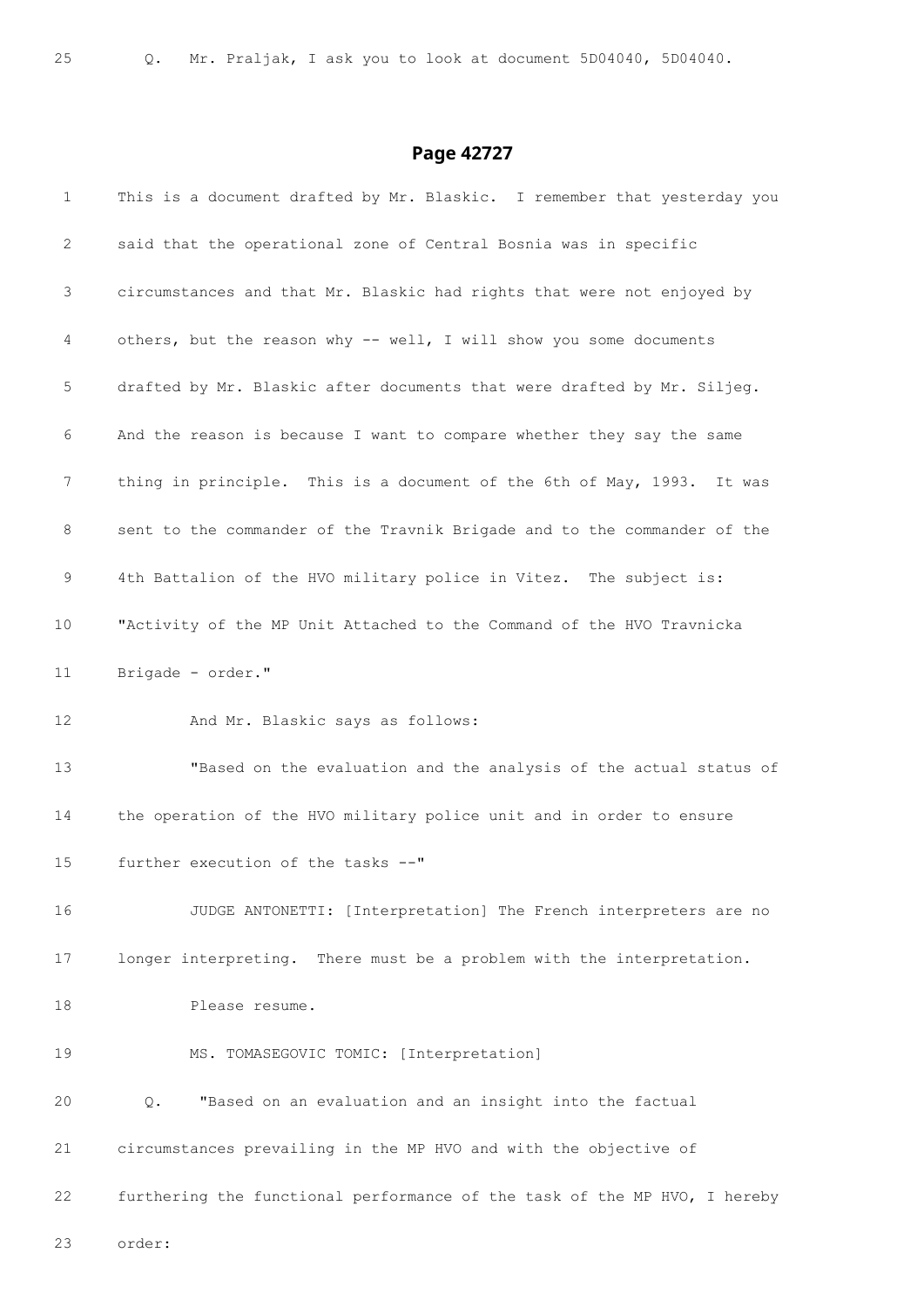brigade commander are subordinated in the sense of their functional use,

# **Page 42728**

 control and command, to the brigade commander. "2. The brigade platoon of the MP HVO of the Travnik Brigade shall perform military police tasks in compliance with any orders issued by the commander of the Travnik Brigade and for the needs of that brigade alone. "3. The platoon of the regional MP shall perform tasks on KP ..." 8 And then three check-points, "KP" stands for check-point. Mr. Praljak, in terms of its intention and in terms of what it says about exercising command over the military police and military police tasks, they're talking about the regional platoon and the platoon of the military police and all the platoons of the military police, is this order equivalent to all the documents by Mr. Siljeg that we've been looking at from the south-western Herzegovina operations zone? A. No, it's not. Q. And why not? A. Because the powers assumed by Mr. Blaskic here are greater. He's talking about functional use. He must mean operational or operative use. This may have to do with conveying Blaskic's request or appeal from the spring of 1993. It's what I conveyed to Mate Boban. Q. We've heard about that.

A. Yes, but that's different.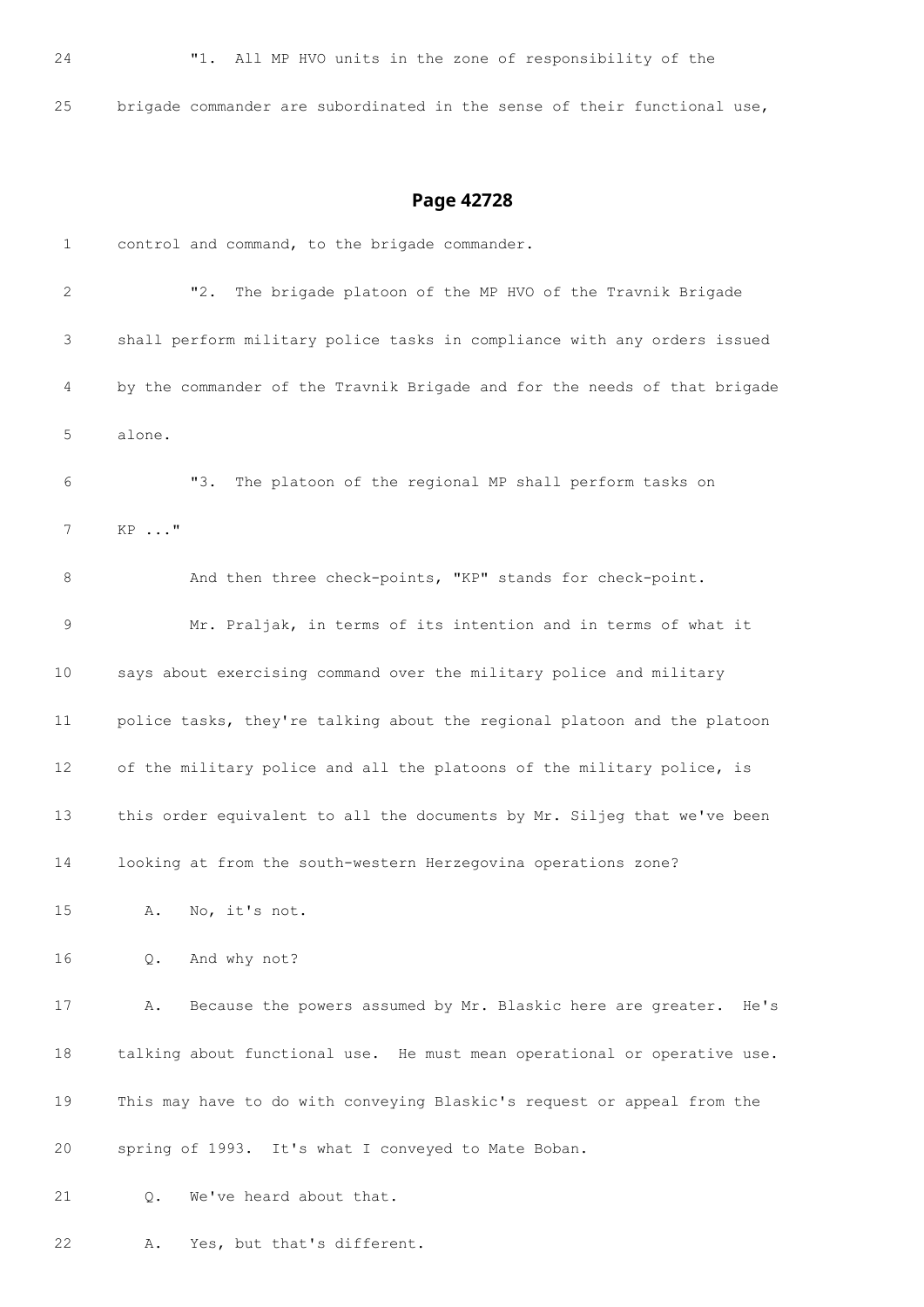```
23 Q. All right. Let's move on to the next document, 5D04030. Again,
24 a document by Mr. Blaskic, the 14th of May, 1993. Issues an order to the
25 brigade commander from Kiseljak and says:
```
# **Page 42729**

| 1               | "Due to a need for a unilateral activity by the forces of the            |
|-----------------|--------------------------------------------------------------------------|
| 2               | civilian and military police in your zone of responsibility, it is your  |
| 3               | responsibility to act in compliance with item 7 of the referenced order, |
| 4               | saying that all police forces, both military and civilian, shall be      |
| 5               | placed under the commander of the Ban Jelacic brigade commander.         |
| 6               | "All civilian and military police commanders shall be informed of        |
| 7               | this."                                                                   |
| 8               | My question is the same as the one in relation to the previous           |
| 9               | documents.                                                               |
| 10              | It's quite obvious that Blaskic is here exercising the powers<br>Α.      |
| 11              | that he received from Boban. There is no other way to interpret this.    |
| 12 <sup>2</sup> | At this point in time Blaskic is entirely --                             |
| 13              | THE INTERPRETER: Interpreter's note: One speaker at a time,              |
| 14              | please.                                                                  |
| 15              | JUDGE TRECHSEL: This has -- thank you. This has not been                 |
| 16              | translated, the last sentences, because you have again overlapped.<br>So |
| 17              | you should go back and take up -- but while I have interrupted anyway I  |
| 18              | read:                                                                    |
| 19              | "Due to the need of unilateral activity of the civil and military        |
| 20              | police force "                                                           |

This doesn't make much sense to me. I do not understand it.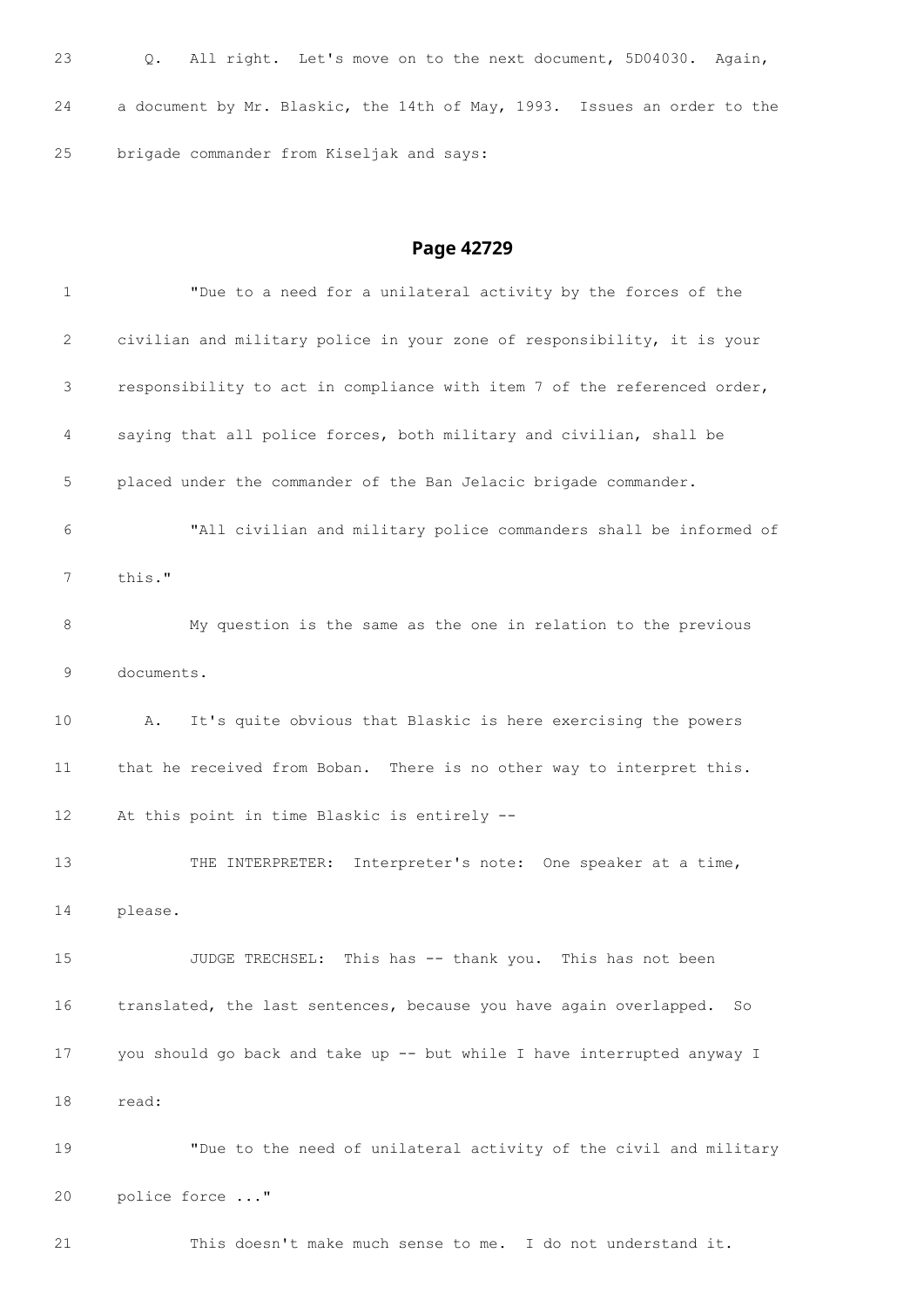Should it perhaps be "coordinated" or something in that sense? Perhaps that could be clarified. It's a linguistic problem, really. Thank you. You may continue. Perhaps you put your question again, Ms. Tomasegovic Tomic.

| 1  | MS. TOMASEGOVIC TOMIC: [Interpretation] Your Honours, the                 |
|----|---------------------------------------------------------------------------|
| 2  | document reads: "Due to a need for a unilateral activity "                |
| 3  | Were I to explain what I believe Mr. Blaskic meant, I think I'd           |
| 4  | be testifying myself which would not be all right. The only thing I can   |
| 5  | say $--$                                                                  |
| 6  | JUDGE TRECHSEL: Thank you. I did not ask you for more than the            |
| 7  | sheer linguistic explanation.                                             |
| 8  | So maybe, Mr. Praljak, do you know what that is supposed to mean,         |
| 9  | what Tihomir Blaskic wants to say when he asks for unilateral activity?   |
| 10 | THE WITNESS: [Interpretation] In all likelihood he meant acting           |
| 11 | together, acting in concert.                                              |
| 12 | JUDGE TRECHSEL: Thank you. I see you have the same explanation            |
| 13 | that I have proposed. Thank you.                                          |
| 14 | Please go on.                                                             |
| 15 | JUDGE ANTONETTI: [Interpretation] General Praljak, you obviously          |
| 16 | disagree with Ms. -- Mr. Coric's counsel. This is really obvious.<br>This |
| 17 | document we have written by Mr. Blaskic, as well as all the other ones we |
| 18 | saw before, are quite straightforward. He is placing the military police  |
| 19 | under the authority of the brigade commander. Now, you told us and you    |
| 20 | explained, number one, that Mr. Blaskic was in direct relationship with   |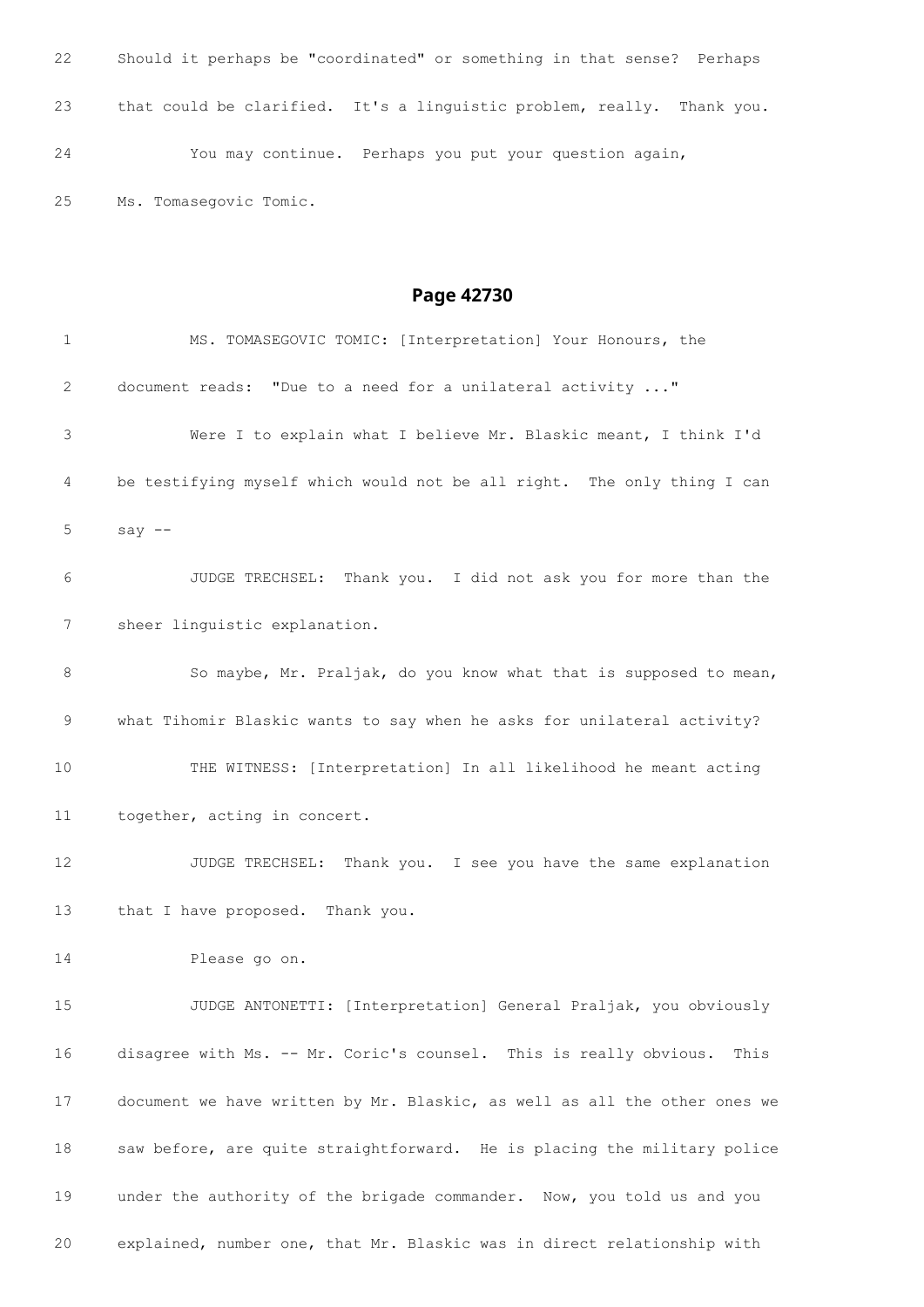Mate Boban; secondly, that Mr. Blaskic was encircled and that Kiseljak was also a pocket, and this might explain several things; but then there could also be another situation that you are not referring to which is in line with the case that you put forth, control by the SIS of military -- of brigade commanders, that Mr. Blaskic would be in total disagreement

| $\mathbf{1}$ | with this situation because he's an ex-JNA officer, he was trained        |
|--------------|---------------------------------------------------------------------------|
| 2            | according to Yugoslav practices, and he believes that the military police |
| 3            | must depend -- must be subordinated to the brigade commander. And then    |
| 4            | in May we are not number one, number one is Mr. Petkovic at the time.     |
| 5            | You came from the Republic of Croatia. You were volunteered from          |
| 6            | the Republic of Croatia. That's what you told us. Now maybe your own      |
| 7            | idea of the thing, which was a Croatian idea, coming from the Republic of |
| 8            | Croatia, it might not have been shared by the Croats who lived in the     |
| 9            | Republic of Bosnia-Herzegovina. And so against your own ideas some        |
| 10           | people actually issued orders that were counter to what you believed.     |
| 11           | Is this completely irrealistic [as interpreted], is this                  |
| 12           | assumption irrealistic according to you?                                  |
| 13           | THE WITNESS: [Interpretation] That is simply not right. The               |
| 14           | structural documents clearly indicate what powers belonged to who, and    |
| 15           | one should work like that in keeping with that structure. I'm not saying  |
| 16           | anything because sometimes the roads were blocked and a war was on,       |
| 17           | sometimes one could not have a proper structural procedure, and sometimes |
| 18           | orders could not be issued that had gone through the proper procedure.    |
| 19           | And I myself did that at times because the damage caused by waiting for a |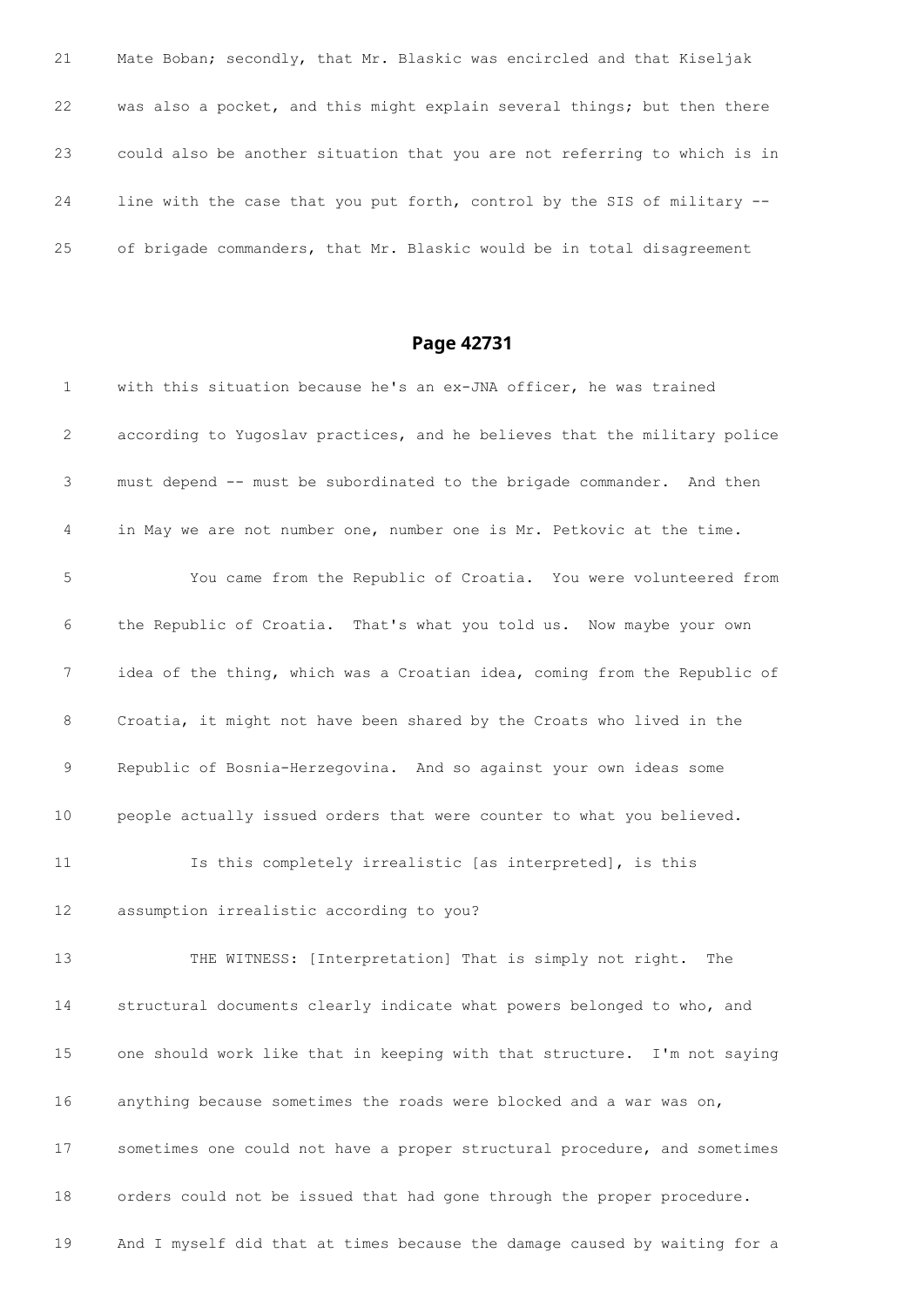full procedure to take place would have been immense. It's simply how it works on the ground, and each commander has the right and duty to act in a way that he believes would cause the least damage. This does, however, amount to bypassing the proper system.

 THE INTERPRETER: The interpreter did not understand the last sentence.

| 1  | JUDGE ANTONETTI: [Interpretation] Ms. Tomasegovic Tomic.                        |
|----|---------------------------------------------------------------------------------|
| 2  | MS. TOMASEGOVIC TOMIC: [Interpretation] Thank you, Your Honours.                |
| 3  | Mr. Praljak, I would like to skip a couple of documents now. I<br>$Q_{\bullet}$ |
| 4  | see that I'm proceeding at a very slow pace, therefore my next document         |
| 5  | will be -- just a minute, please. We'll be skipping the rest of Central         |
| 6  | Bosnia without -- oh, right, I'm sorry.                                         |
| 7  | MR. KOVACIC: [Interpretation] Your Honours, about the transcript,               |
| 8  | the interpreter tells us here that he did not hear the last sentence and        |
| 9  | we were about to place this same remark on the transcript. Praljak              |
| 10 | finished by saying something else. He said, This means bypassing the            |
| 11 | existing system, and I won't testify on his behalf. I think he should be        |
| 12 | asked to repeat what he said.                                                   |
| 13 | THE WITNESS: [Interpretation] Bypassing a system at one point in                |
| 14 | time is not tantamount to changing this same system.                            |
| 15 | MS. TOMASEGOVIC TOMIC: [Interpretation] Your Honours, I'll be                   |
| 16 | skipping the next eight documents on Central Bosnia because I believe           |
| 17 | that Mr. Praljak will be providing the same answer to each and every one        |
| 18 | of these documents, so we're moving on to P01272.                               |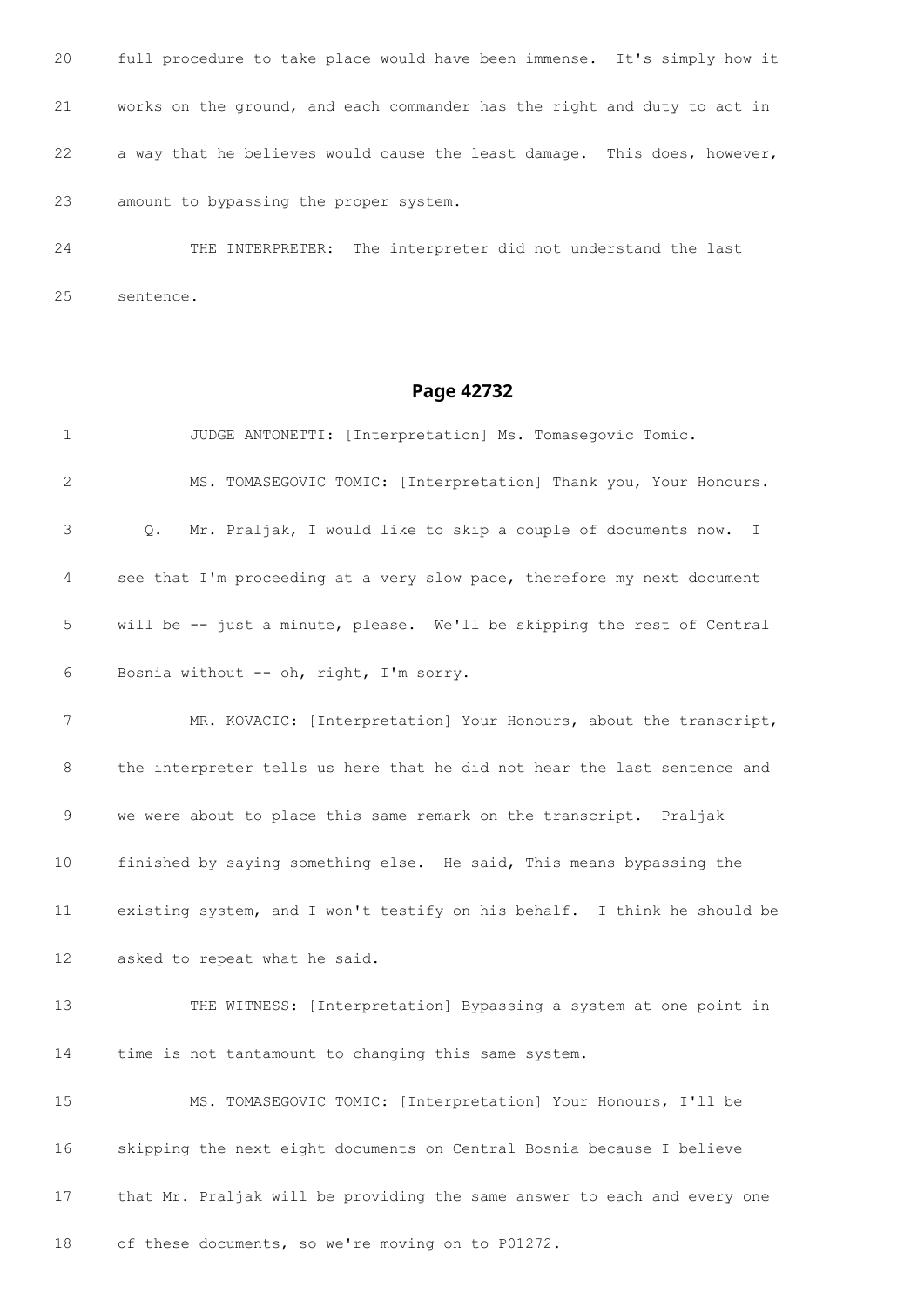Q. So far what my documents have shown is what sort of commander there was over the military police and their military police tasks on a daily basis across two operations zones. Now we're about to move on to the third operations zone, south-east Herzegovina. We'll be looking at P01272. I believe we've got it already. The date is the 23rd of January, 1993. This is an order by the commander of the south-east Herzegovina operations zone, Mr. Lasic.

| $\mathbf{1}$              | We see that it was distributed to the 3rd Military Police               |
|---------------------------|-------------------------------------------------------------------------|
| $\mathbf{2}^{\mathsf{I}}$ | Battalion, a number of brigades, and a number of other units as well.   |
| 3                         | Let's see what paragraph 1 says just underneath where it says "order."  |
| 4                         | "I hereby ban from entering the area of Mostar municipality as          |
| 5                         | well as the remaining municipalities of the south-east Herzegovina      |
| 6                         | operations zone all persons who do not have an official residence       |
| 7                         | anywhere in these municipalities."                                      |
| 8                         | And now let us skip to the end of that document where Mr. Lasic         |
| 9                         | says:                                                                   |
| 10                        | "The following persons shall be responsible for the                     |
| 11                        | implementation of this order: The 3rd Battalion of the military police  |
| 12                        | of the HZ HB and the unit commands. The passage of the international    |
| 13                        | humanitarian convoys through the south-east Herzegovina operations zone |
| 14                        | will be regulated and monitored by the HVO's military police."          |
| 15                        | Mr. Praljak, what about this order by Mr. Lasic, is it not in           |
| 16                        | reference to military police jobs and duties as well?                   |
| 17                        | Indeed it is.<br>Α.                                                     |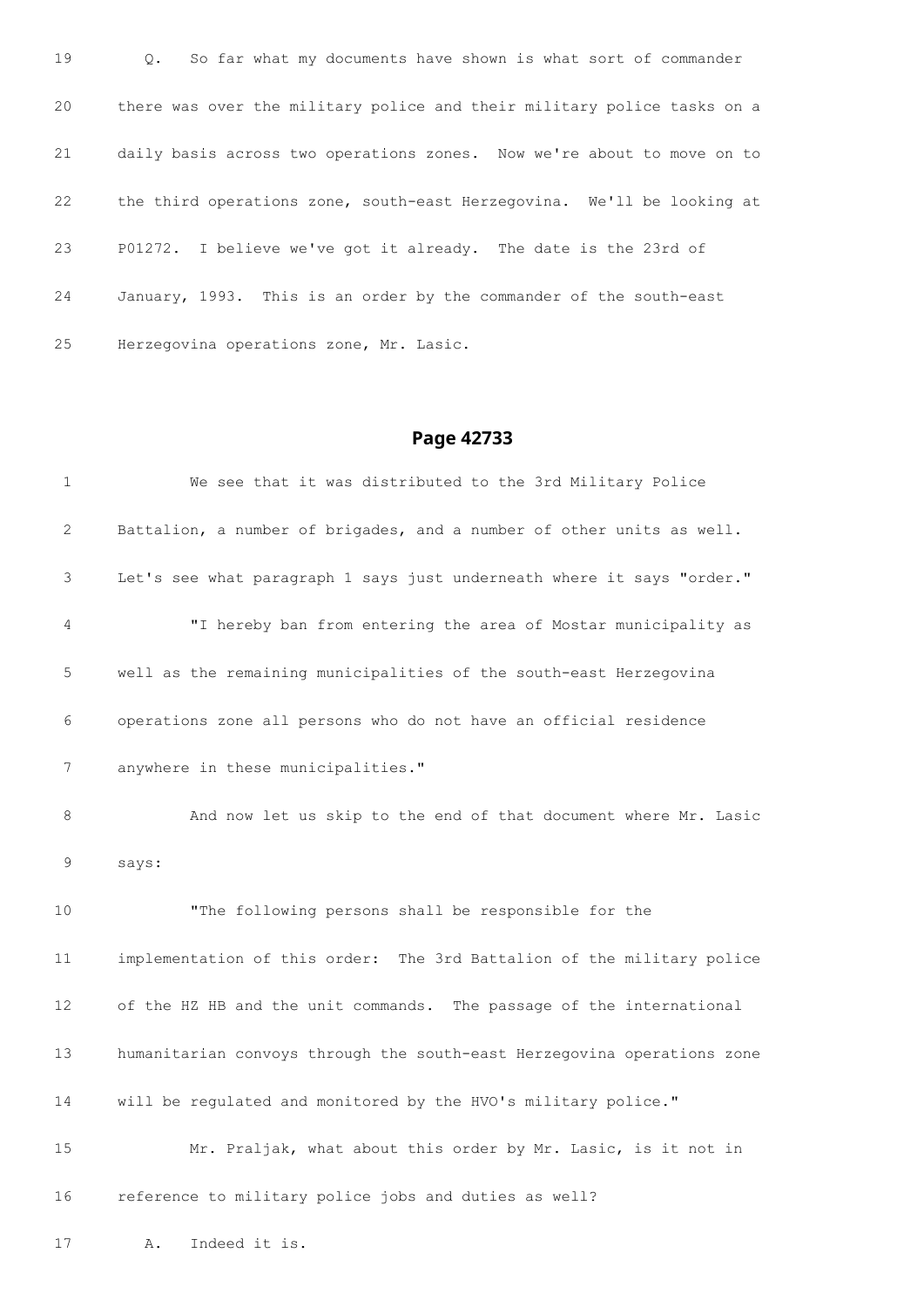Q. Thank you. I'll be skipping another document here.

 JUDGE ANTONETTI: [Interpretation] Mr. Praljak, your -- the counsel's question was quite broad. She is asking you whether this document has to do with the working of the military police and you're saying yes. But maybe you haven't read the order in its totality, which I just did. When you look at the document as a whole you note that Mr. Milenko Lasic is talking about the unfolding situation, unfolding after what happened in Gornji Vakuf, and is requesting the military

### **Page 42734**

1 police to establish check-points, to seize weapons, and to regulate the passage of international convoys. What is he asking exactly in a nutshell? He's asking the military police to do its basic job, which is to control traffic. Is this what this document states? THE WITNESS: [Interpretation] Your Honour, Judge Antonetti, of course I read the document, but the only thing I can possibly respond to is the question as asked. Milenko Lasic tells the military police to do their job. The job is defined by the job description. It would have been great for Valentin Coric to have been there with him to issue this order together; nevertheless, it's Milenko Lasic facing this problem and he is here telling the military police to do their job. He is the one facing the problem and he is the one dealing with it by appealing to all the various structures to continue to do their job. He's telling them to do their job. It doesn't mean that he is necessarily in charge of those bodies and structures. We can talk on about this until the end of time, it won't change anything; I stick by my view and I know exactly how this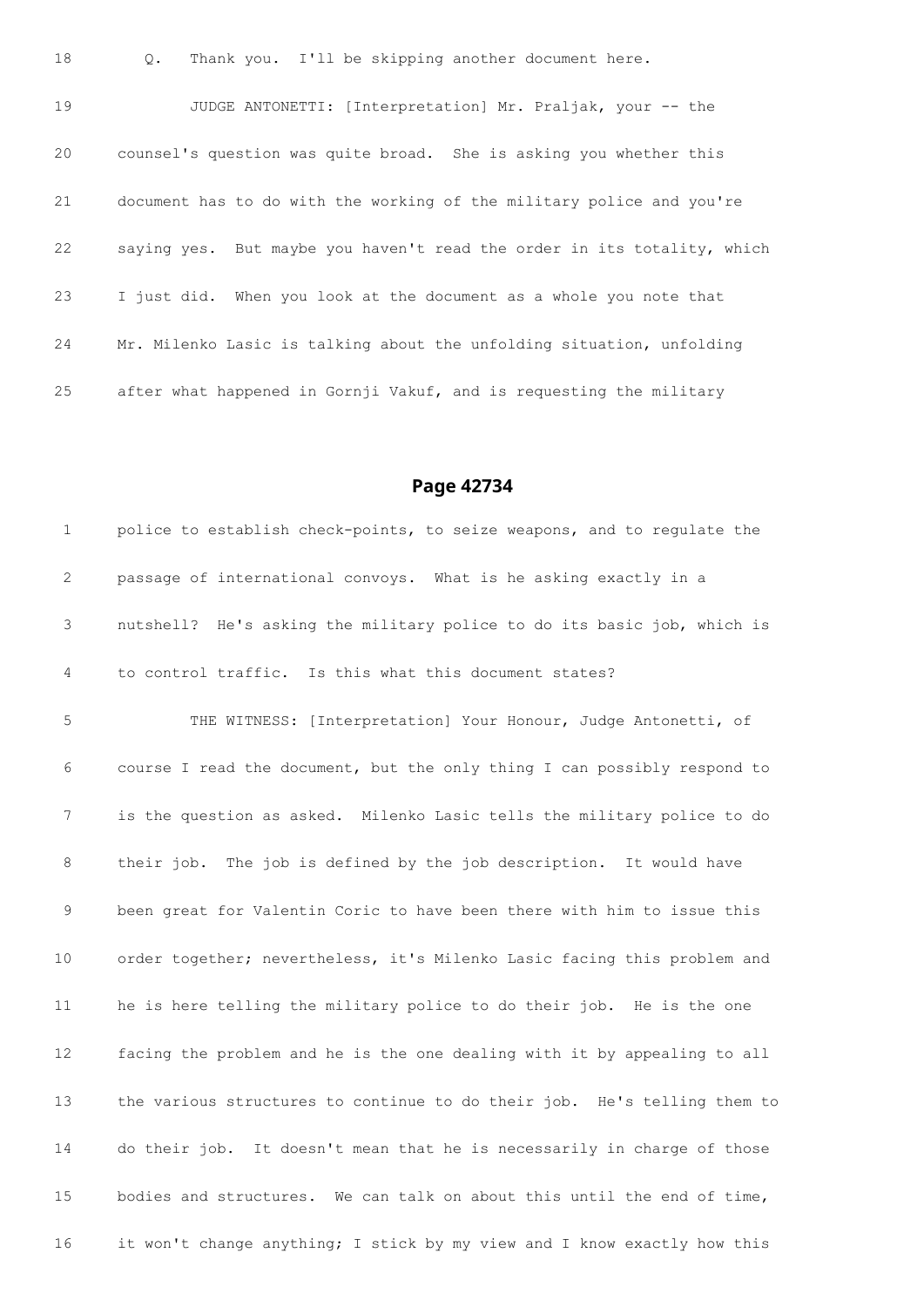worked on the ground.

 MS. TOMASEGOVIC TOMIC: [Interpretation] Q. Mr. Praljak, I think a policeman, a military police policeman, at a check-point could not possibly have known that Mr. Lasic was banning anyone from entering the area until the officer eventually received this order. It wasn't before they received this order that anyone was being banned from entering the area, that this officer could possibly have known that he was indeed supposed to stop people from entering, those who were banned. How could he possibly have done this job without receiving

## **Page 42735**

the order?

 A. That is correct, but at his check-point -- while he was at the check-point determined by the military police and chief of the military police, the policemen of theirs, but they have to fulfil, quite obviously -- or, rather, deal with the problem of people coming into Mostar in an uncontrolled fashion. And then they go on to do the things that Milenko Lasic refers to. Q. Very well, Mr. Praljak. Let's move on to the next document which is -- or actually, we can skip the next document and move on to -- just

 let me take a moment to find the number. Well, we're going to skip two documents and move on to document number 3 in the series, which is 5D03046. It is a document from Mr. Bozo Pavlovic who was the commander of the Stolac forward command post, as far as I know, and this document is dated the 15th of April. Ms. Alaburic is shaking her head, if there's a problem. No there isn't? Right. Fine. Then we can move on.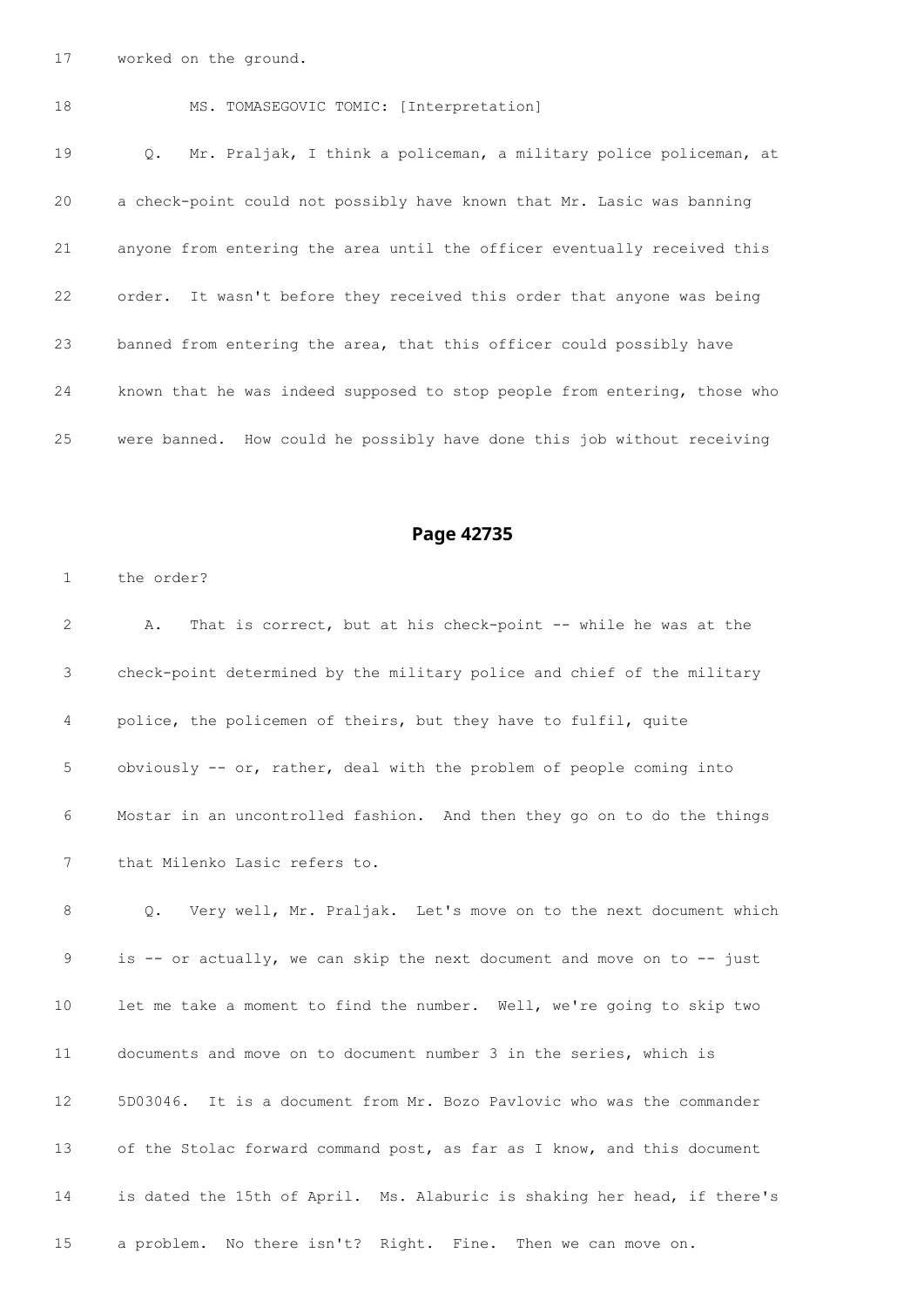Anyway, Mr. Pavlovic is the commander here and he's issuing an order under. Under point 1 that: "All vehicles with BH Army insignia markings be prevented from progressing beyond the checkpoints." And then he goes on to enumerate which ones. 21 And then in point 4 he says: "All those who oppose this order shall be disarmed and taken into custody to the Grabovina barracks." The document was sent to the military police, and I think the second PS means "police station."

| $\mathbf{1}$ | Tell me, Mr. Praljak, does this document also relate to the                  |
|--------------|------------------------------------------------------------------------------|
| 2            | regular tasks that the military police perform?                              |
| 3            | Yes, it's a regular task, a regular duty, and except for the<br>Α.           |
| 4            | announced BH Army vehicles that are due in, everything else should be        |
| 5            | done according to this order because we're dealing with the 15th of          |
| 6            | April, and quite obviously the command already has information about the     |
| 7            | preparations underway in the BH Army for attacking the HVO. So he's          |
| 8            | still not raising tensions, but he's also securing his back and ensuring     |
| 9            | that the BH army does not attack and that would be it.                       |
| 10           | Yes. I'm just waiting for the transcript. Now let's take a look<br>$\circ$ . |
| 11           | at the next document which is 5D04392. This is once again from Commander     |
| 12           | Pavlovic dated the 3rd of July, 1993, in which pursuant to an order from     |
| 13           | the commander of the 1st Knez Domagoj HVO Brigade is issuing this            |
| 14           | subsequent order to members of the military police, all personnel of the     |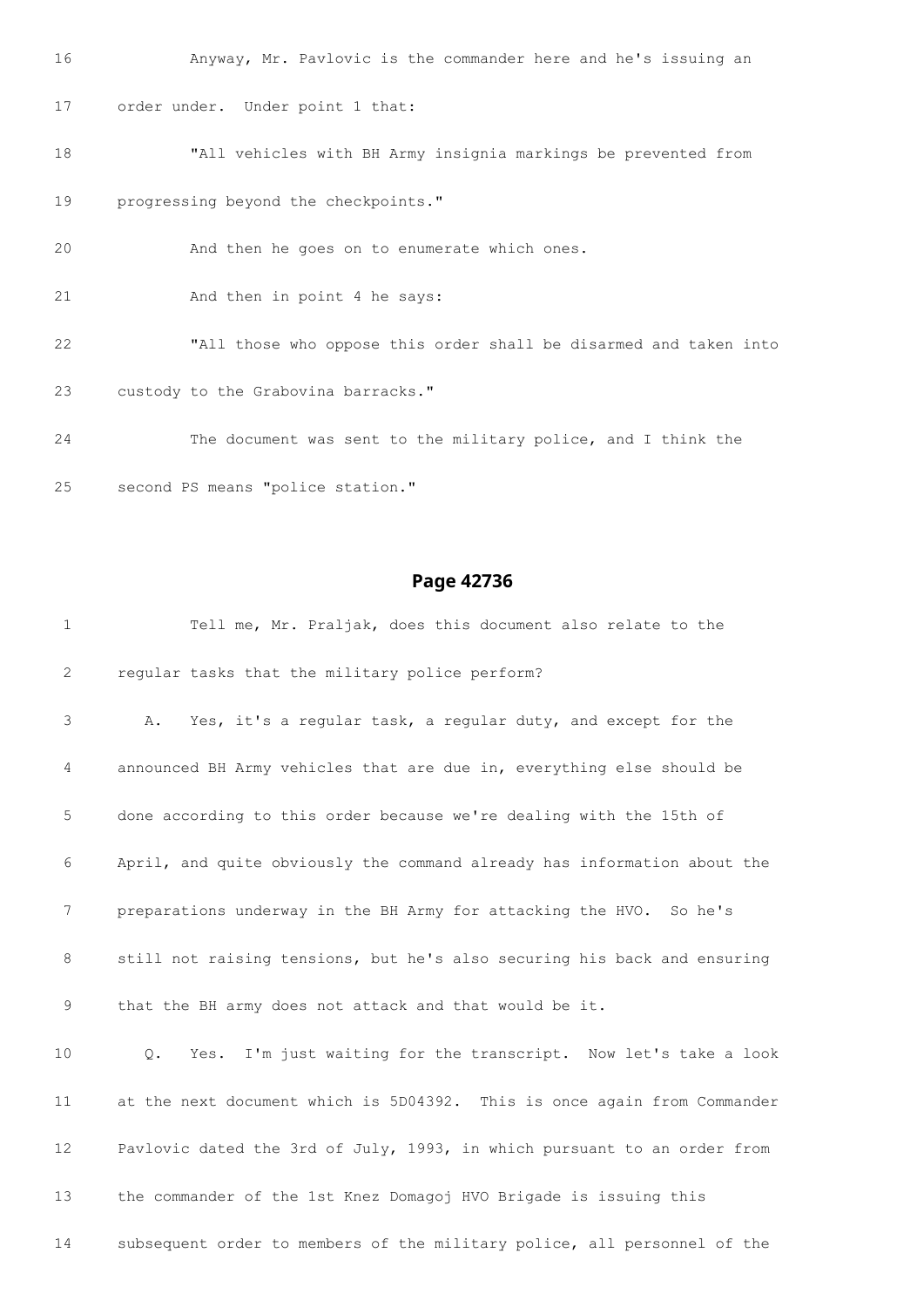| 15 | civilian police, and all other soldiers assisting in manning the         |
|----|--------------------------------------------------------------------------|
| 16 | check-points in the area of responsibility of the Stolac forward command |
| 17 | post to prevent any theft of all movable and immovable properties, such  |
| 18 | as military equipment and weapons. And he goes on to say that you are    |
| 19 | required reqularly to log all confiscated goods and hold them at the     |
| 20 | check-point and imprison those who violate this order. And we see that   |
| 21 | this was sent to the military police and also to the civilian police.    |
| 22 | Tell us now, please, Mr. Praljak, is this another document               |
| 23 | related to military police affairs and duties?                           |
| 24 | Both the civilian and military police units and in all the other<br>Α.   |

documents, the commanders are actually saying, You're not doing your job

| $\mathbf{1}$ | properly, and, Go ahead and do your job properly. That's what these       |
|--------------|---------------------------------------------------------------------------|
| 2            | orders are about. Commanders have seen that theft is taking place,        |
| 3            | property being seized, and then he's telling everybody or they're telling |
| 4            | everybody to take measures to confiscate goods and apprehend the          |
| 5            | perpetrators, and that's what a commander does when he sees that the      |
| 6            | system is breaking down and not working properly.                         |
| 7            | Mr. Praljak, do you know what I'm interesting in here looking at<br>$Q$ . |
| 8            | this document, it's this: Apart from the military police and the          |
| 9            | civilian police, all the other soldiers are mentioned which are at the    |
| 10           | check-points and manned the check-points. So can you tell me who deploys  |
| 11           | and distributes the soldiers among the various check-points?              |
| 12           | Madam, on the 3rd of July, that means three days after the 30th<br>Α.     |
| 13           | of June, at that time the BH army was behind the HVO's back --            |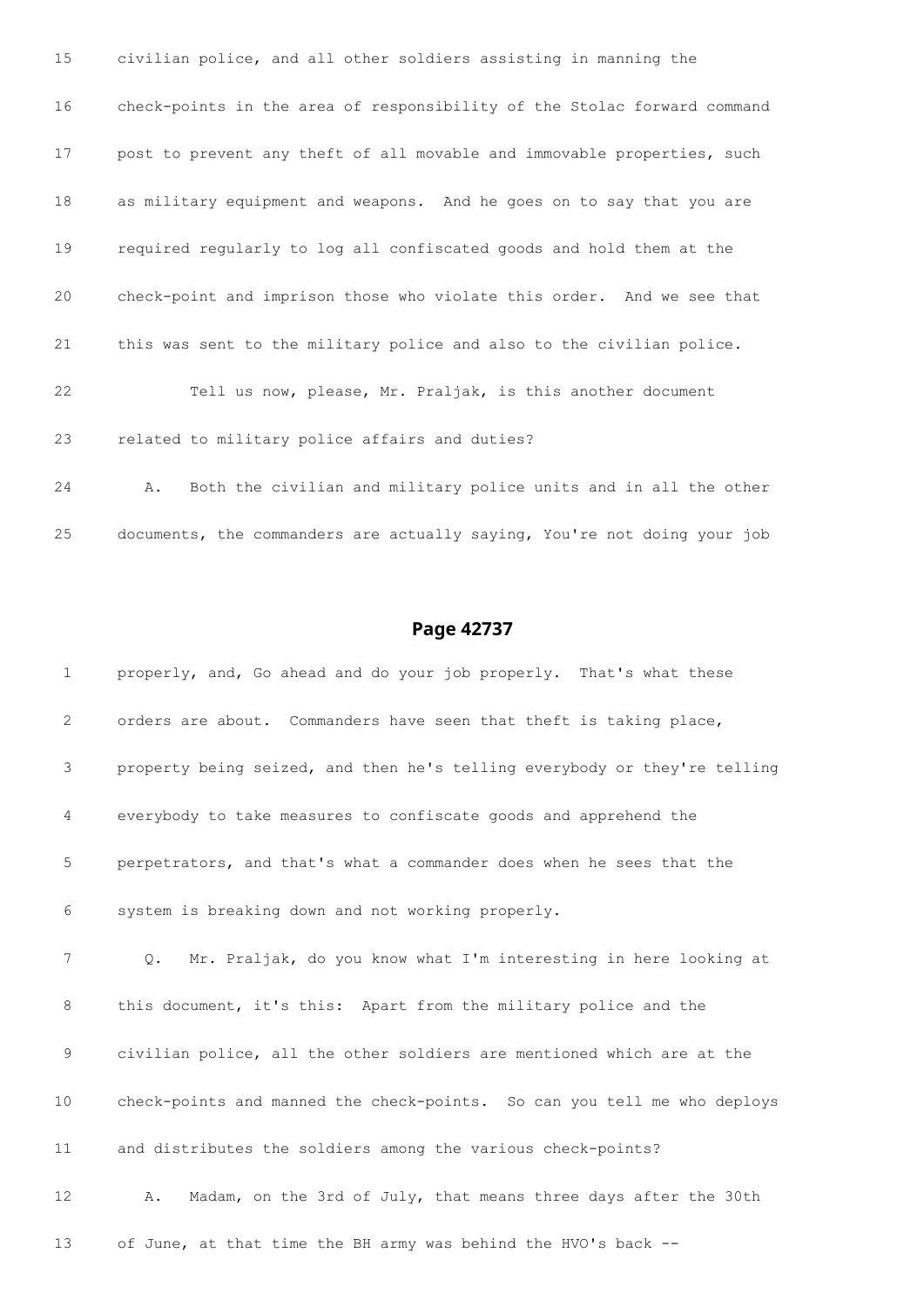Q. That's not my question. My question is: Who can, without going into the reasons, place soldiers at check-points apart from the military police and the civilian police? Who else could do that? Now you've heard in this courtroom what happened on the 30th of June. I know what you're trying to get at, you're trying to get at the security reasons. But I am asking -- let's say the reason was completely justified, who could do that? A. The commander of the area could do that, whether the broader area or the more narrow area, to prevent people from being killed, as happened

on the 26th in the rear in Capljina, that is his right but also his duty.

Q. All right. Fine. Now let's move on to the next document,

Mr. Praljak, which is P03160. 3160, the next document in that set. And

#### **Page 42738**

 it's a document from the commander of Sector South, Mr. Obradovic, sent to the civilian police. It is an order, in fact, according to which the security of Stolac, Capljina, and so on, and their property, the security of citizens and their property was placed in the hands of the civilian police. Everybody can read the document. It speaks for itself. I don't have to read it all out. We're not dealing with the military police here, but I just showed it as an example because you were speaking about crimes and law and order and so on. Were you aware of this situation, although it was before your time, but did you know that the situation was as it is set out here and Mr. Obradovic issued orders of this kind to the civilian police?

A. No, I did not know that he issued orders of this kind. However,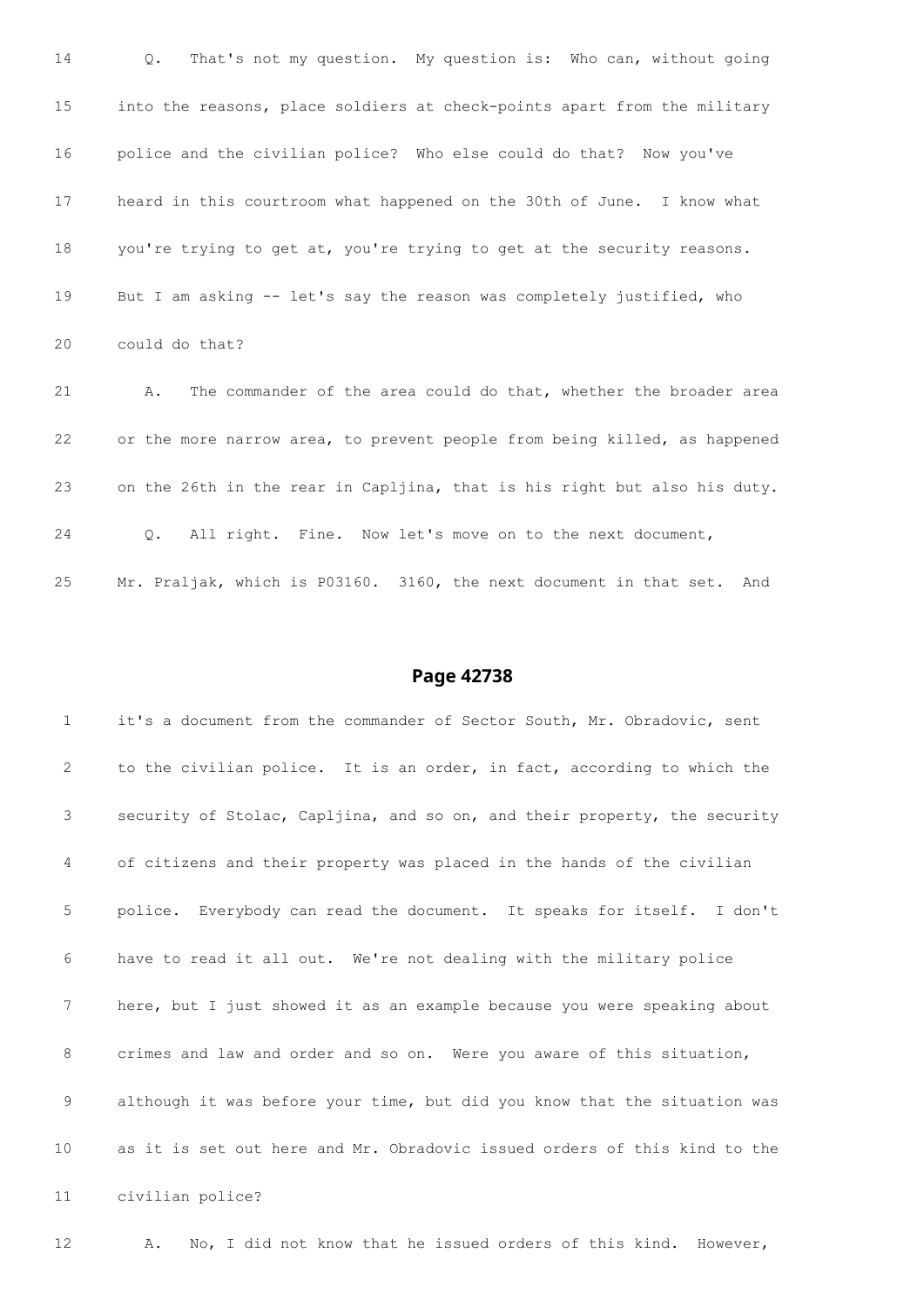| 13 | he's asking the civilian police -- well, I don't know what is contentious  |
|----|----------------------------------------------------------------------------|
| 14 | here. I think it's a good order and illustrates the wish on behalf of      |
| 15 | the commander -- well, the civilian police has to protect citizens, and    |
| 16 | if it's not doing that, whoever does do that is welcome and does the job.  |
| 17 | Now, Mr. Praljak, let's move on to the next document which is<br>$\circ$ . |
| 18 | $P03 - -$                                                                  |
| 19 | JUDGE ANTONETTI: [Interpretation] It might be time for a break.            |
| 20 | It's 10.30. Let's break for 20 minutes. Thank you.                         |
| 21 | --- Recess taken at 10.29 a.m.                                             |
| 22 | --- On resuming at 10.55 a.m.                                              |
| 23 | JUDGE ANTONETTI: [Interpretation] You have the floor, Ms. Tomic.           |
| 24 | MS. TOMASEGOVIC TOMIC: [Interpretation]                                    |
| 25 | Mr. Praljak, let's move on to the next document, which is P03135.<br>Q.    |

| $\mathbf{1}$ | It's an order from Commander Colonel Nedeljko Obradovic, he's commander |
|--------------|-------------------------------------------------------------------------|
| 2            | of the 1st Knez Domagoj Brigade. The date of the order is the 3rd of    |
| 3            | July, which means before you took up your duties. And here's what the   |
| 4            | order says.                                                             |
| 5            | "Pursuant to the newly arisen situation in the areas of                 |
| 6            | responsibility of the 1st Knez Domagoj HVO Brigade and because of       |
| 7            | increased crime and irresponsible behaviour on the part of certain      |
| 8            | commanders and soldiers of the 1st HVO Brigade, and pursuant to the     |
| 9            | unlimited powers conferred upon me over the civilian and military       |

structures in accordance with the expansion of the area of

11 responsibility, I hereby order ..."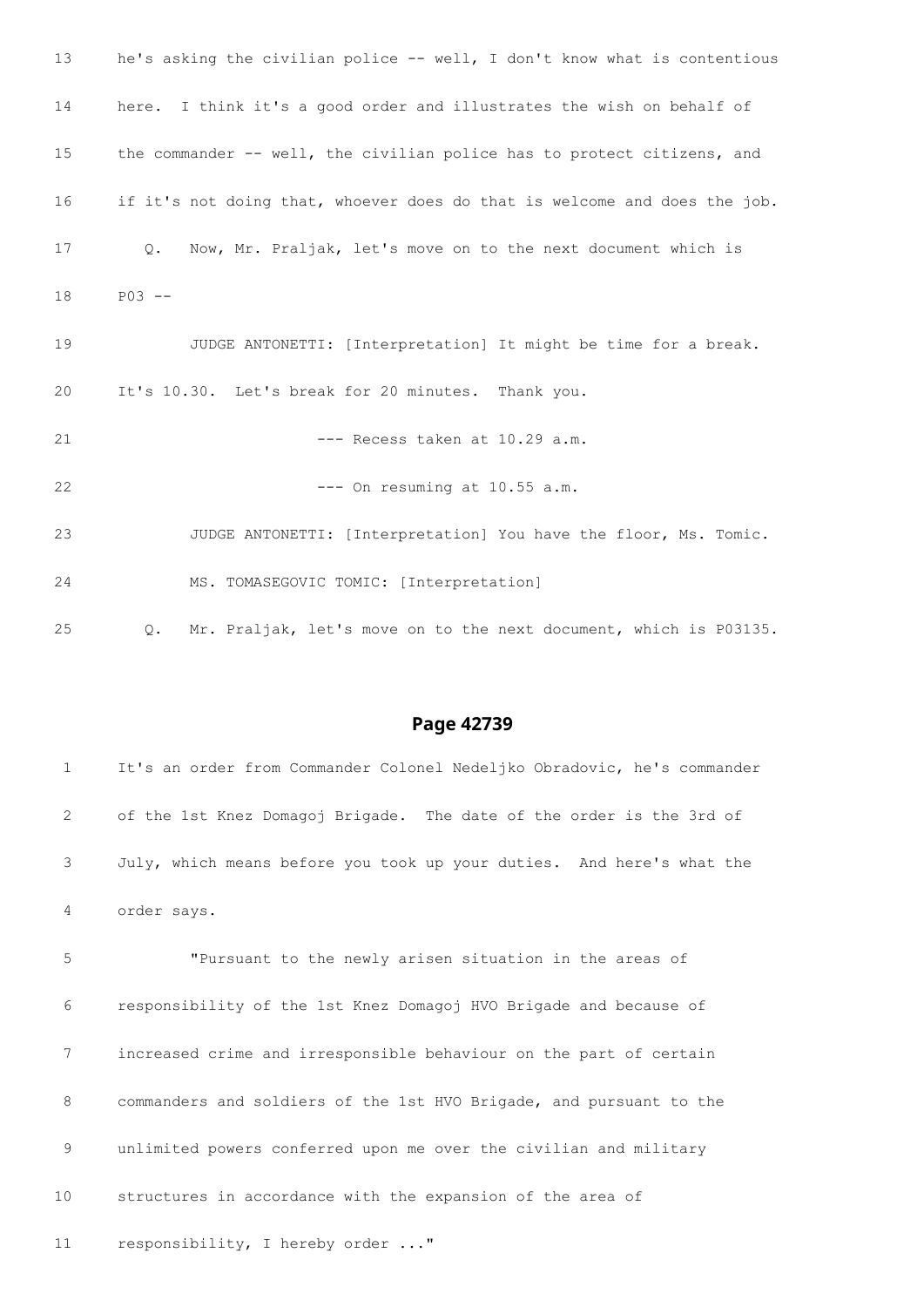12 I'm not going to read all the points of that order, just some of them starting with number 1. "All theft should be prevented or any other form of appropriation of personal and other property of citizens in our area of responsibility. And arrest the perpetrators and initiate criminal proceedings against 17 them through this command." 18 And item 3 now, please. "Immediately prevent all violent behaviour and possible war crimes by members of the 1st Brigade and units attached to it and other persons who find themselves in the brigade's area of responsibility. Arrest all violent -- bullies, disarm them, and institute criminal proceedings against them through this command." And now item 11 going down the line there, Mr. Obradovic says: "For the -- all commanders shall be responsible to me personally

| $\mathbf{1}$ | for the execution of this order."                                        |
|--------------|--------------------------------------------------------------------------|
| 2            | Now, Mr. Praljak, my first question to you is this: Did you know         |
| 3            | about this document, albeit you weren't there at the time?               |
| 4            | No, I did not.<br>Α.                                                     |
| 5            | Do you have any remarks to make with respect to Mr. Obradovic's<br>Q.    |
| 6            | order or to you consider it to be a proper and correct order?            |
| 7            | I consider that under the given circumstances this is a proper<br>Α.     |
| 8            | and correct order regardless of the fact that he oversteps his authority |
| 9            | as brigade commander by issuing it. I don't know who gave him unlimited  |
| 10           | authority, as he says here, but it's quite obvious that what he wants to |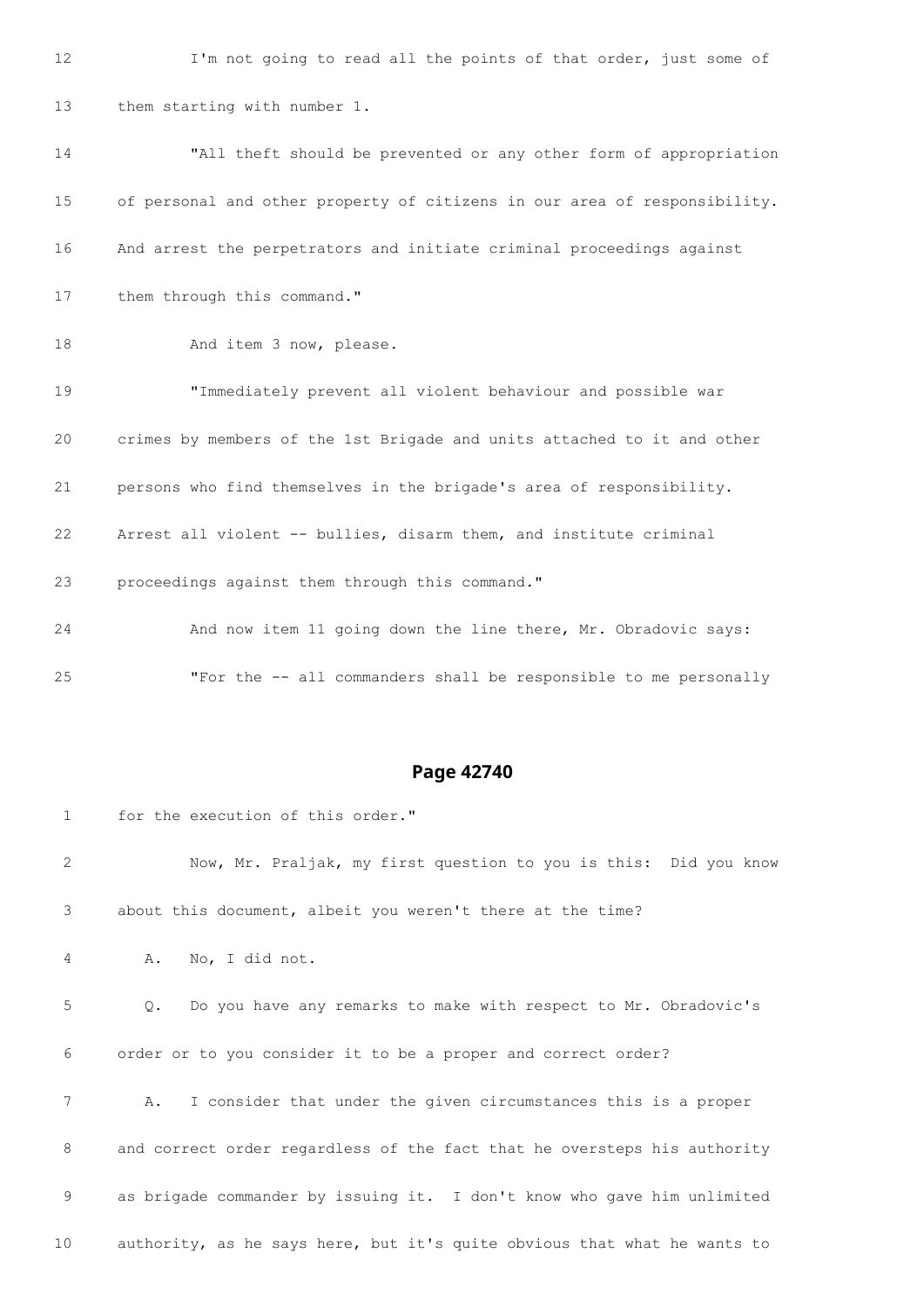do is to prevent the situation of chaos and all the things that were happening, but it does overstep the powers of a brigade commander. But it's better that he acts this way rather than leaving the situation to deteriorate without taking any steps or only taking steps within his powers and authority. Q. Mr. Praljak, let's move on to the next document which is 5D02009. JUDGE ANTONETTI: [Interpretation] General Praljak, Colonel Obradovic in paragraph 1 and in paragraph 3 states that some proceedings have to be instituted and it has to be looked into by the various line of commands, so it says the military police you have to start some processes and I'm going to send them to the military prosecutor. He may not have been aware at that time of Article 7(3) of this Tribunal, but he's doing 23 everything so that one day he will -- it will not be held against him that he did not take the necessary measures.

General Praljak, I asked you a few questions regarding the text

### **Page 42741**

| $\mathbf{1}$ | on the obligation for the brigade commander to send proceedings to the    |
|--------------|---------------------------------------------------------------------------|
| 2            | military prosecutor. I did not have the text of this document before me   |
| 3            | or I didn't have that in mind, but at the same time I felt that it made   |
| 4            | sense for a brigade commander giving instructions and to institute        |
| 5            | proceedings and for those to be sent to the military prosecutor.<br>You   |
| 6            | said earlier on that the order was adapted to the situation, but you felt |
| 7            | that Obradovic went beyond his duty or his role.                          |
| 8            | Are you really sure of that?                                              |

THE WITNESS: [Interpretation] Well, it's like this, Your Honour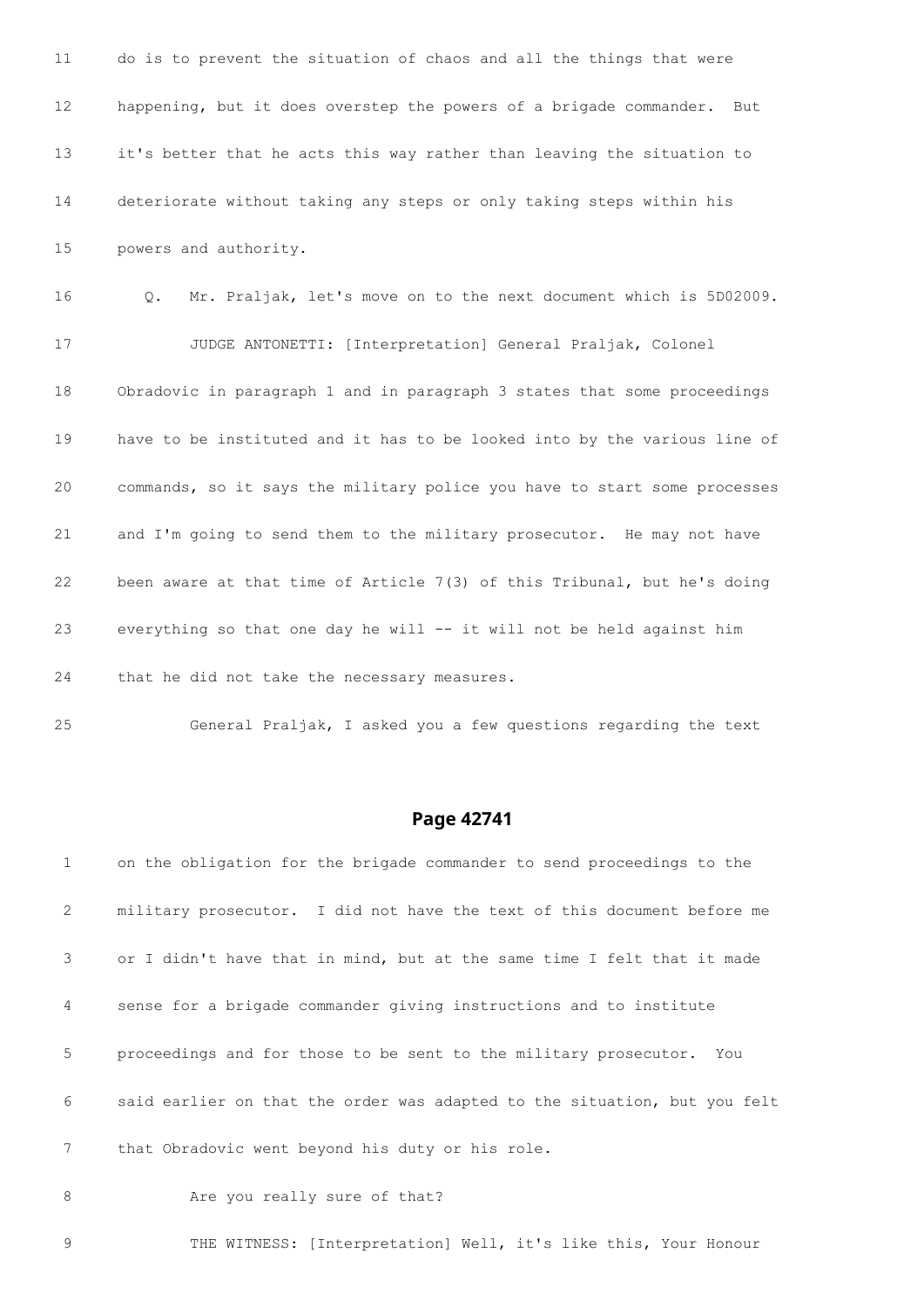Judge Antonetti. I don't know who gave him these unlimited powers that are referred to here. Here -- obviously, he commands SIS and so on. So in that sense establishment-wise he should have sent a paper there and a paper here, but he did not overstep his powers as a commander who must react. If he finds himself in a situation where things are happening, he has to act morally and honourably and try and establish law and order at any price. Obradovic was a former JNA officer and he's well-acquainted with the Geneva Conventions and the United Nations Charter and so on and so forth, which he says in item 4. So he is acting according to his powers as a commander, but there's no way he can go through the whole procedure asking permission from SIS and so on and so forth. But what he's saying here is, Let's do our job. I think it's a good order. That's how a commander should act and react.

 JUDGE ANTONETTI: [Interpretation] One last question. If you look at the last sentence where it says that all commanders have to be informed as well as soldiers, so this order has to be brought to the

### **Page 42742**

 attention of each and every soldier. Is it general practice or do you think that Colonel Obradovic wanted to stress on the content of this order and make sure that all soldiers be informed? THE WITNESS: [Interpretation] You saw the Siljeg order a moment ago, Judge Antonetti, where it says photocopy a sufficient number of copies and hand it down to the very last soldier. So it's always a question of informing each and every soldier, telling them that they must 8 not violate the regulations, the laws, the Geneva Conventions, and so on.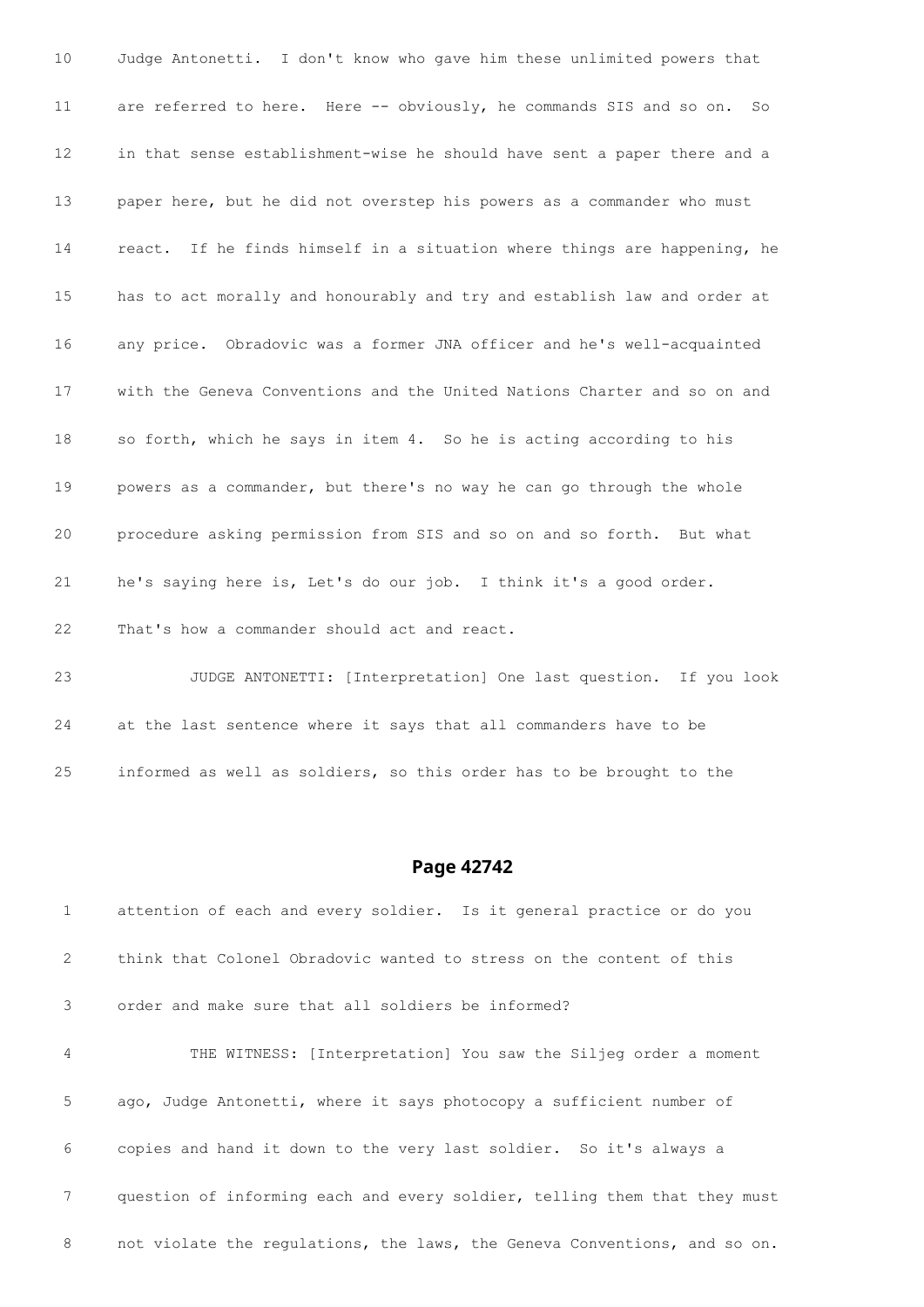They wanted to bring it right down to the grass roots and inform each and every soldier, because not every soldier needed to know about orders pertaining to action and operations, but each and every soldier needed to know about this and that was more or less customary. That was what was done.

JUDGE ANTONETTI: [Interpretation] Thank you.

 JUDGE TRECHSEL: Mr. Praljak, the first question: Who is competent to set into force the law of war? Normally in times of war certain special legal provisions apply. Who has the power to declare 18 that they shall apply? If you don't know ...

 THE WITNESS: [Interpretation] This must be done either by Mate Boban or someone at the same level. At any rate, it cannot be Obradovic. He's not at the required level to be able to say martial law shall apply, although obviously he's quite prepared to do something along these lines. JUDGE TRECHSEL: Thank you. Who else is on the level of Mate Boban?

THE WITNESS: [Interpretation] As far as the military structure is

#### **Page 42743**

 concerned, it could only have been Mate Boban perhaps at the proposal of Bruno Stojic or pursuant to a government decision. I don't know. At any rate, I myself could not have declared martial law or anything like that. JUDGE TRECHSEL: Thank you. And second -- last question regarding this document. It is ordered here to group the Muslim population in your zone of responsibility. Can you -- do you understand what exactly is meant, what it means in practice, and what the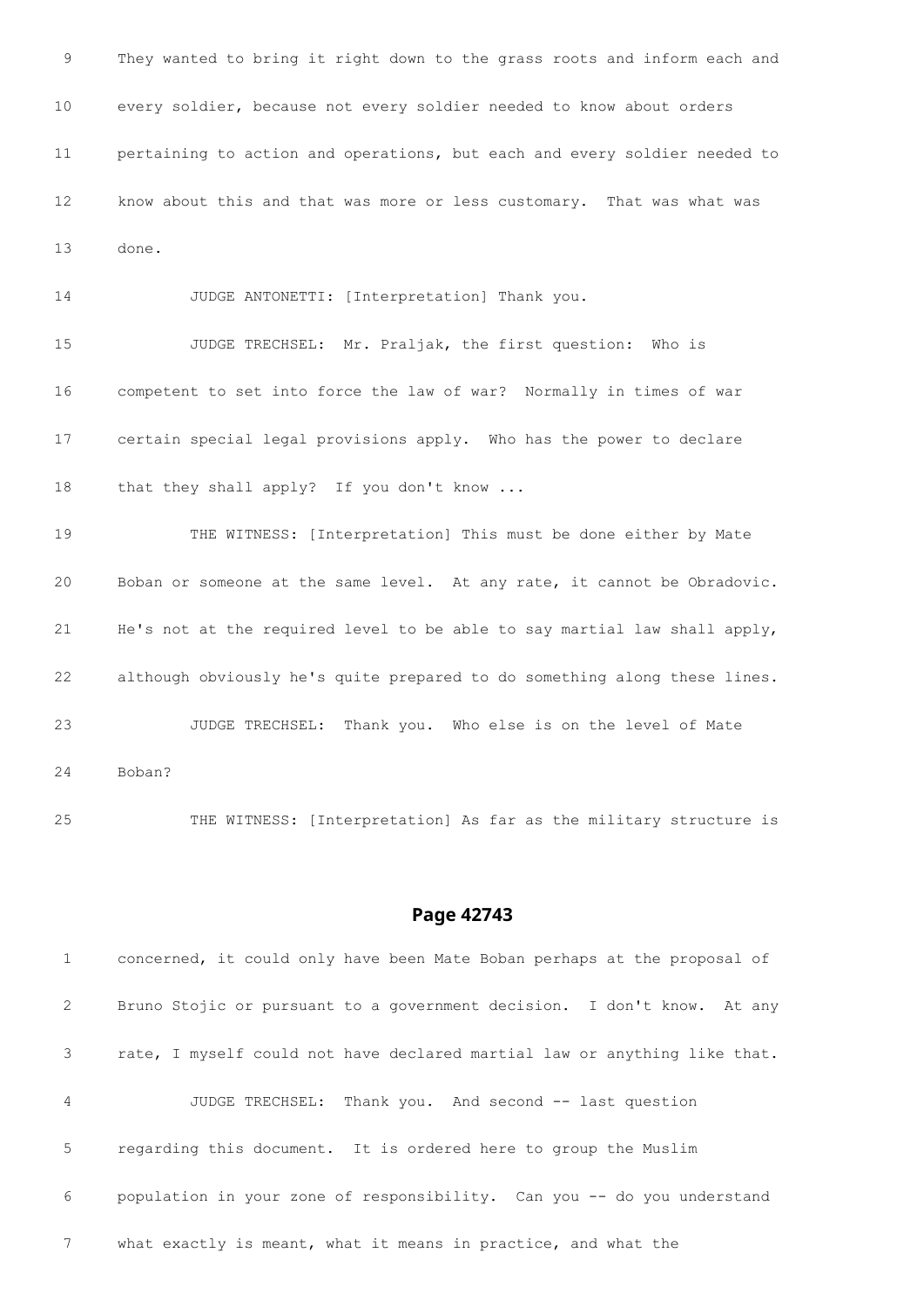justification or the motivation for this order is? It's point 7. THE WITNESS: [Interpretation] Protection, Your Honour. Protection. He says "group and secure." He must protect the men. It is quite obvious that the situation was like that. Some people wearing masks started appearing and a commander would have had no choice there. He realises that the whole thing is going to the dogs in terms of the civilian police. So he now must protect the civilian population and he must secure these men. He has no other choice. It's that simple. 16 JUDGE TRECHSEL: Thank you. MS. TOMASEGOVIC TOMIC: [Interpretation] Q. Mr. Praljak, we shall be dwelling briefly on this document. The President prefaced his question by saying that Mr. Obradovic hereby issued orders to the military police. MS. TOMASEGOVIC TOMIC: [Interpretation] Can we please go back to paragraph 11. Q. Could you please tell me who is being held responsible here for carrying out this order? A. All unit commanders. **Page 42744** MS. TOMASEGOVIC TOMIC: [Interpretation] Can we please go to the

 previous page, paragraphs 1 and 3. Q. Mr. Praljak, is it not true that neither in paragraph 1 nor in paragraph 3 is there any mention of the SIS or indeed the military police? It simply spells out what is to be done, and afterwards start the appropriate procedure through this command.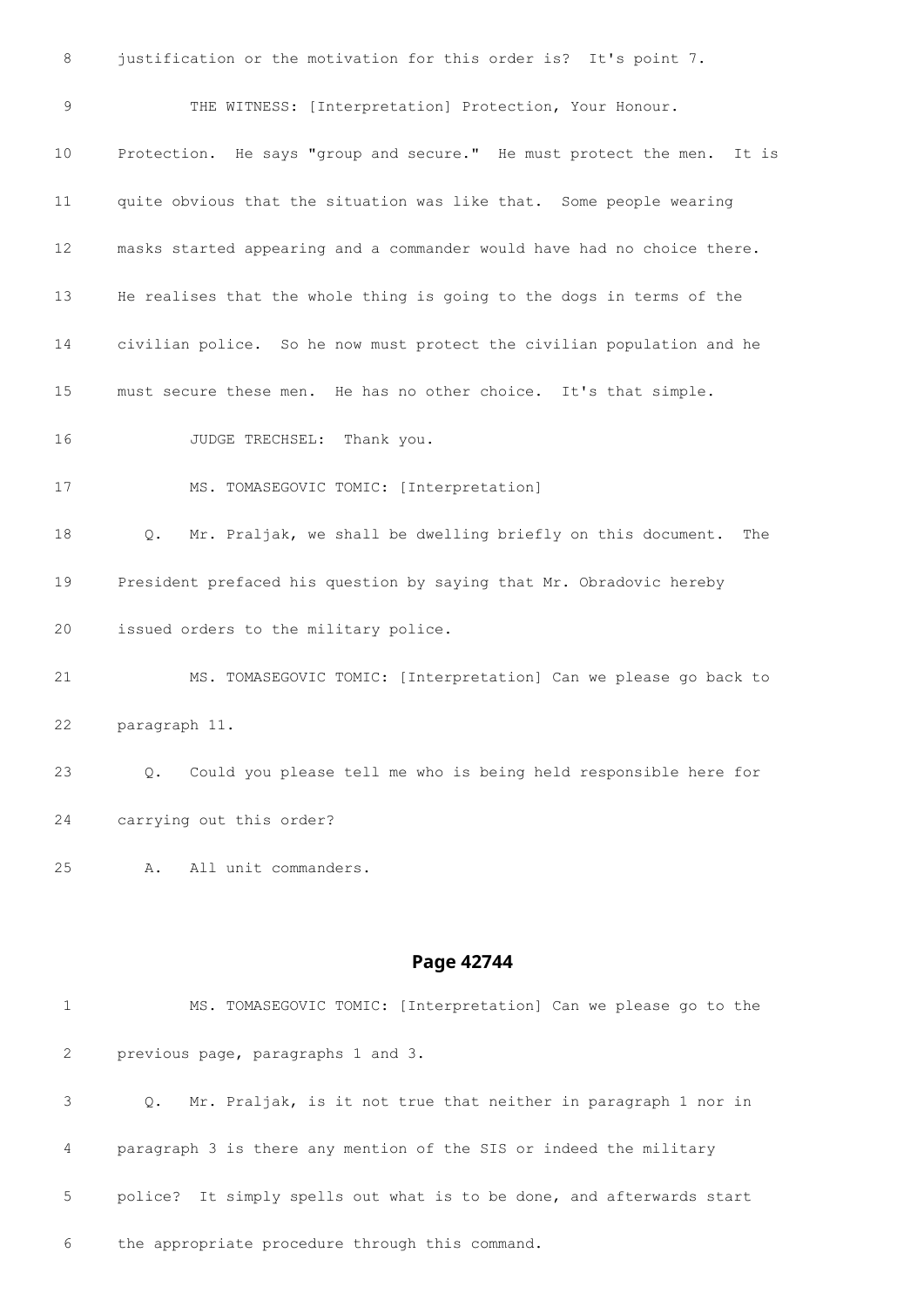| 7  | Yes, that's precisely what it says, but I think that is, as a<br>Α.     |
|----|-------------------------------------------------------------------------|
| 8  | matter of fact, in reference to both the SIS and the military police.   |
| 9  | This is something that they must do.                                    |
| 10 | I don't know what Mr. Obradovic had in mind. I can only say what<br>Q.  |
| 11 | I see written here in this order. Let's move on to the next document,   |
| 12 | please, 5D02009. Again, an order by Mr. Obradovic, 5D02009. The date is |
| 13 | the 3rd of July; that's before your time. The title is: "Order          |
| 14 | Regarding the Restriction of Passage and the Checking of Soldiers at    |
| 15 | Check-Points Delivered."                                                |
| 16 | Mr. Obradovic says:                                                     |
| 17 | "I hereby order:                                                        |
| 18 | "1. Every commander of a unit of the exit point from their zone         |
| 19 | of responsibility further into the territory towards the Neretva River  |
| 20 | shall set up a check-point of the battalion through which only his own  |
| 21 | soldiers shall be allowed to pass who are in possession of a written    |
| 22 | authorisation from him."                                                |
| 23 | Paragraph 2 reads:                                                      |
| 24 | "Commanders of the civilian, active-duty, and brigade police may        |
| 25 | pass through only those -- or may let through only those soldiers or    |
|    |                                                                         |

|                | groups of soldiers who are in possession of written authorisation from |
|----------------|------------------------------------------------------------------------|
| 2              | the unit commander, and these persons shall be allowed to pass these   |
| 3              | check-points down further into the territory of the Neretva River."    |
| $\overline{4}$ | Paragraph 3:                                                           |

"The commanders of the units and police manning the check-points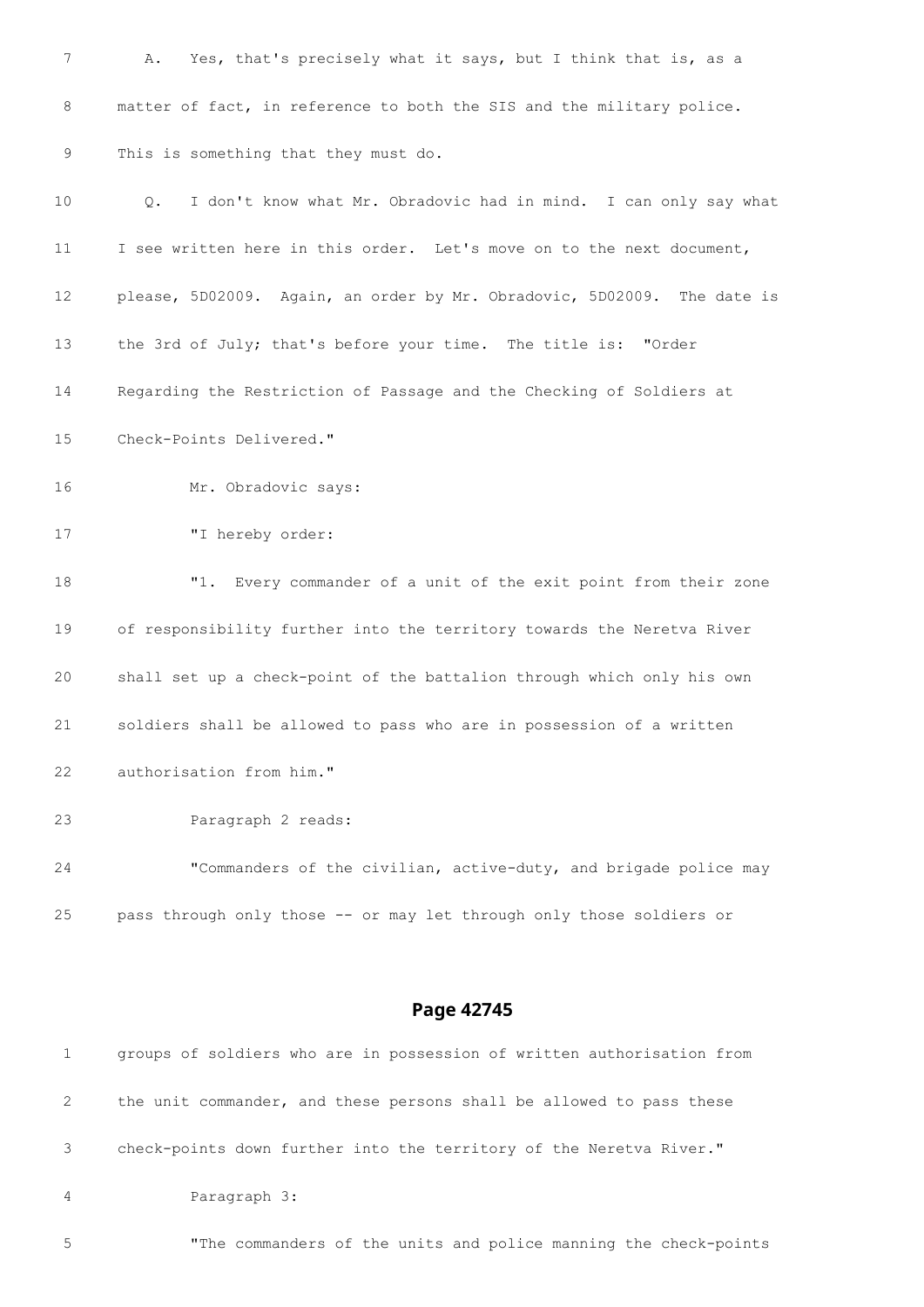shall be responsible for the implementation of this order." We see that the order was delivered to all units, the commander of the civilian police, and the commander of the Dretelj active police. Mr. Praljak, today at page 32, line 16, you said that the military police administration and its head were in charge of determining the positions of check-points. If we look closely at this document we see that it's actually Mr. Obradovic who determines these locations -- or rather, he orders his own unit commanders to set up check-points. Do you have any explanation for this? And by "this," I mean the discrepancy between what you said and what this document reflects. A. Mr. Obradovic is setting up a check-point deep in his own territory because groups had been infiltrated by the BH Army and they were operating behind the lines. However, as for these check-points deeper into the territory, these exist already, and he tells us that these existing ones further into the area should keep operating. Obviously people were leaving their positions and deserting and he was facing problems such as these. Therefore, he authorises his own military police and everybody else to not let through anyone not bearing a written authorisation from the commander allowing them to leave this territory. That is how I read this document.

### **Page 42746**

 Q. Mr. Praljak, how far does the territory under any unit commander extend? A. That's at the commander's discretion, isn't it, and it depends on

the situation that a commander is facing.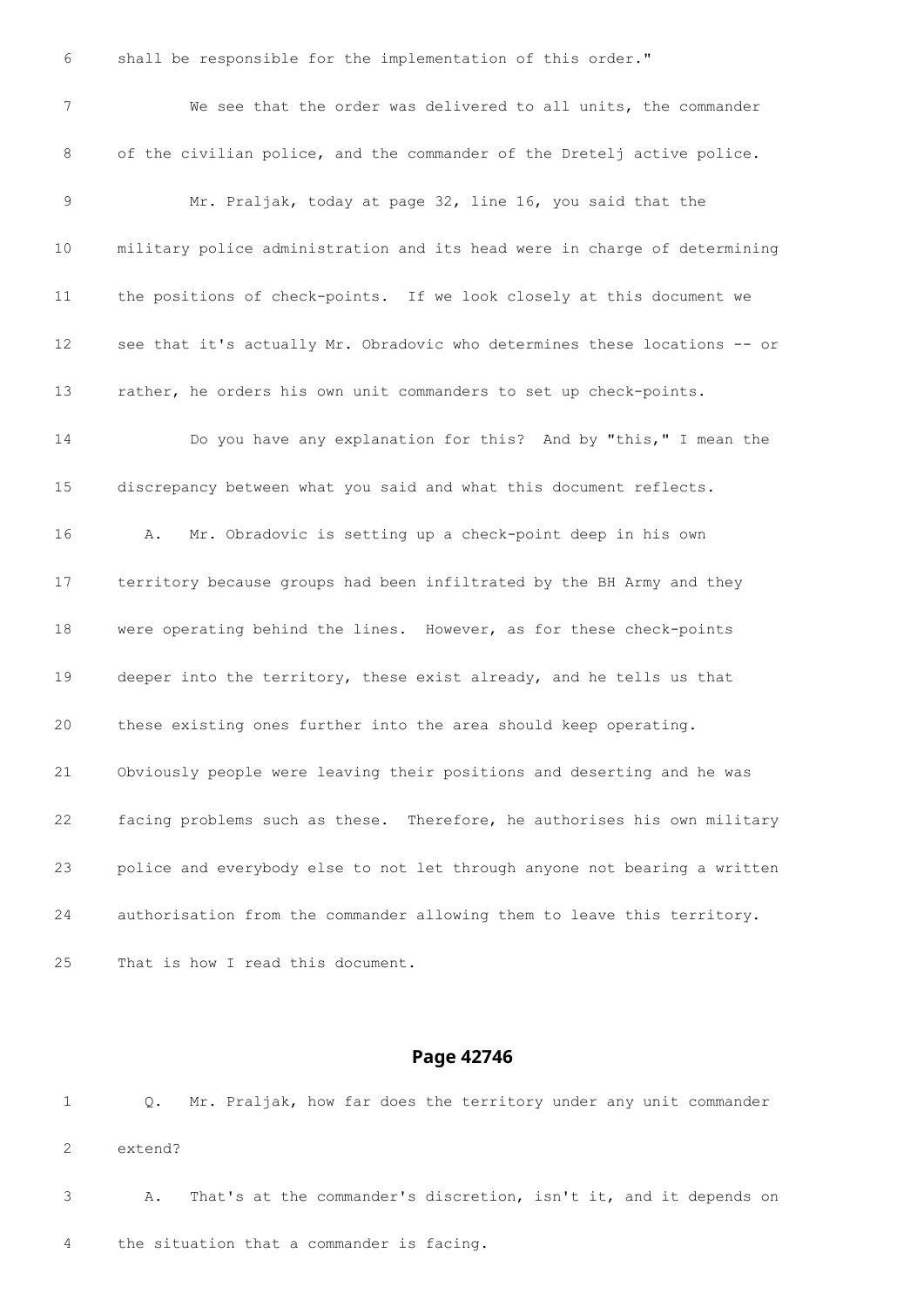Q. Let's move on to the next document, please, 5D021 -- MR. STRINGER: I apologise for the interruption, counsel, Mr. President. 8 Just with respect to this document 5D02009, I think there's a mistake in the English translation, and while we're on it I thought I could raise it to see if I'm right, then we can get the translation corrected. And maybe with counsel's help or the witness's help I'm looking at the preamble which in the English version says: "With the aim of executing the order of the Main Staff HVO that 14 all soldiers-Croatians have to be permanently on the filed," f-i-l-e-d, I 15 think that probably should the word "field," f-i-e-1-d, but I think it's a typo in the English translation; and if so, maybe we can correct that. JUDGE ANTONETTI: [Interpretation] It seems that everyone agrees that it was a typo. Please proceed. MS. TOMASEGOVIC TOMIC: [Interpretation] Q. Mr. Praljak, 5D02189, another one that's before your time and again the person involved is Colonel Obradovic. This is an order to obscure roads -- MS. TOMASEGOVIC TOMIC: [Interpretation] If my learned friends right in front of me could keep their voices down. I can't even hear

#### **Page 42747**

myself speaking. Thank you.

 Q. This is an order to secure roads and secure work at check-points. Mr. Obradovic here issues an order. What I want to know about is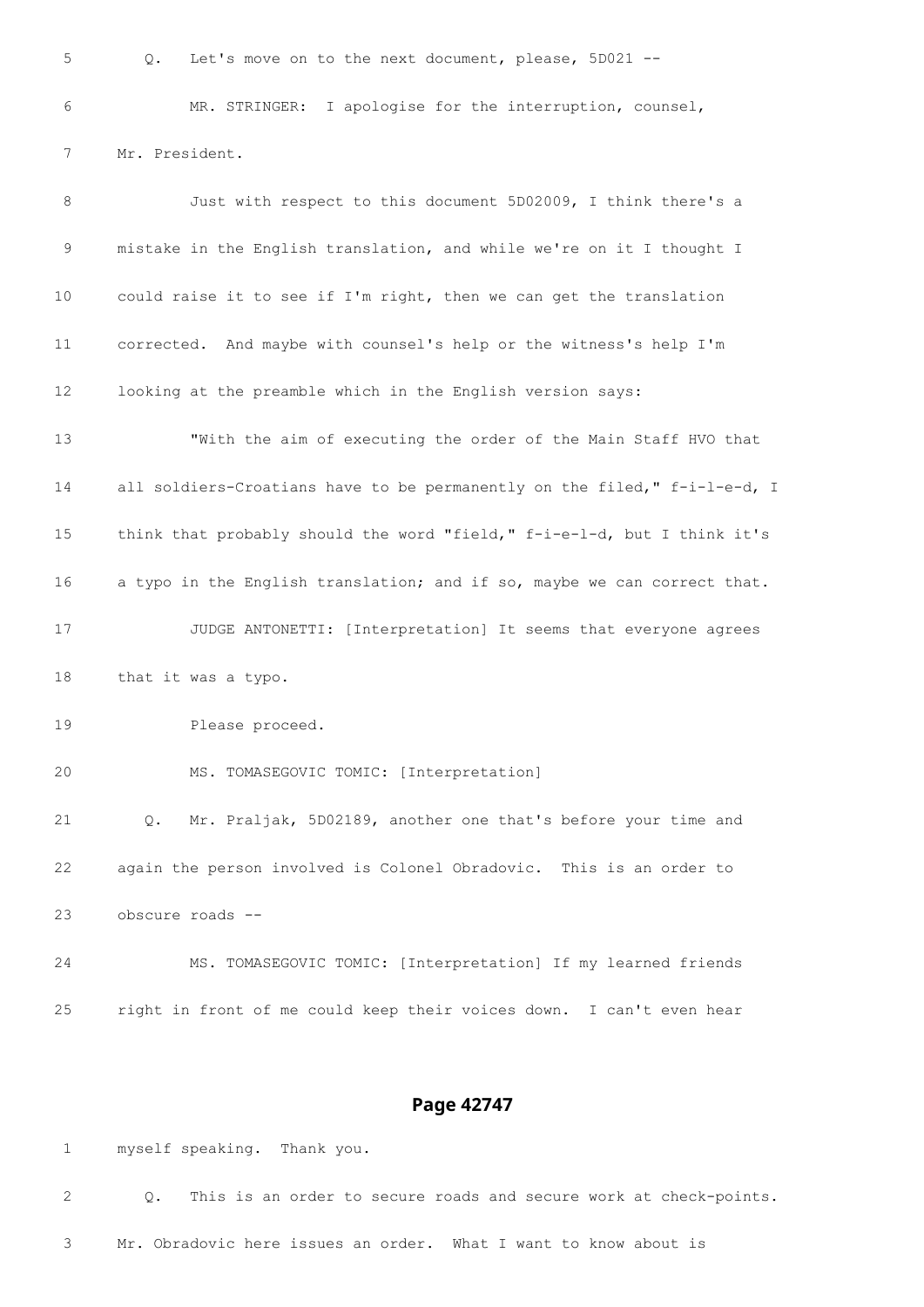| 4  | paragraph 1(e), item e in relation to the military police. It reads:      |
|----|---------------------------------------------------------------------------|
| 5  | "The Capljina civilian police, the Dretelj active-duty military           |
| 6  | police, and the command of the Capljina Home Guards:                      |
| 7  | "Under the command of the Capljina civilian police and in                 |
| 8  | coordinated action with the above, as well as the brigade military        |
| 9  | police, shall secure the following road: Klepci - Tasovcici - up to and   |
| 10 | including Zitomislici, using the existing check-points. Also leave the    |
| 11 | stronger check-point at Pocitelj.                                         |
| 12 | "Along the remaining part of the road, every 800 metres, post a           |
| 13 | group of five to six men for security purposes."                          |
| 14 | Paragraph 4:                                                              |
| 15 | "The commanders of the 1st, 2nd, 3rd" and so on, he now                   |
| 16 | enumerates the commanders, "shall be responsible for implementing this    |
| 17 | order." The list includes the commander of the Dretelj active-duty        |
| 18 | military police.                                                          |
| 19 | Mr. Praljak, this is yet another document where we witness                |
| 20 | Mr. Obradovic, in this case Mr. Obradovic personally issues an order as   |
| 21 | to where a check-point could be set up. Can you comment on that, please.  |
| 22 | Yes, that's quite right. While using the existing check-points,<br>Α.     |
| 23 | and given the situation that he now found himself in where at one time 26 |
| 24 | of his men had been killed behind the lines, massacred due to the treason |
| 25 | of the Muslims within the HVO, and the entirely uncertain situation that  |

 prevailed behind the lines along the entire front line, this document is perfectly proper given the context. All he's saying here is telling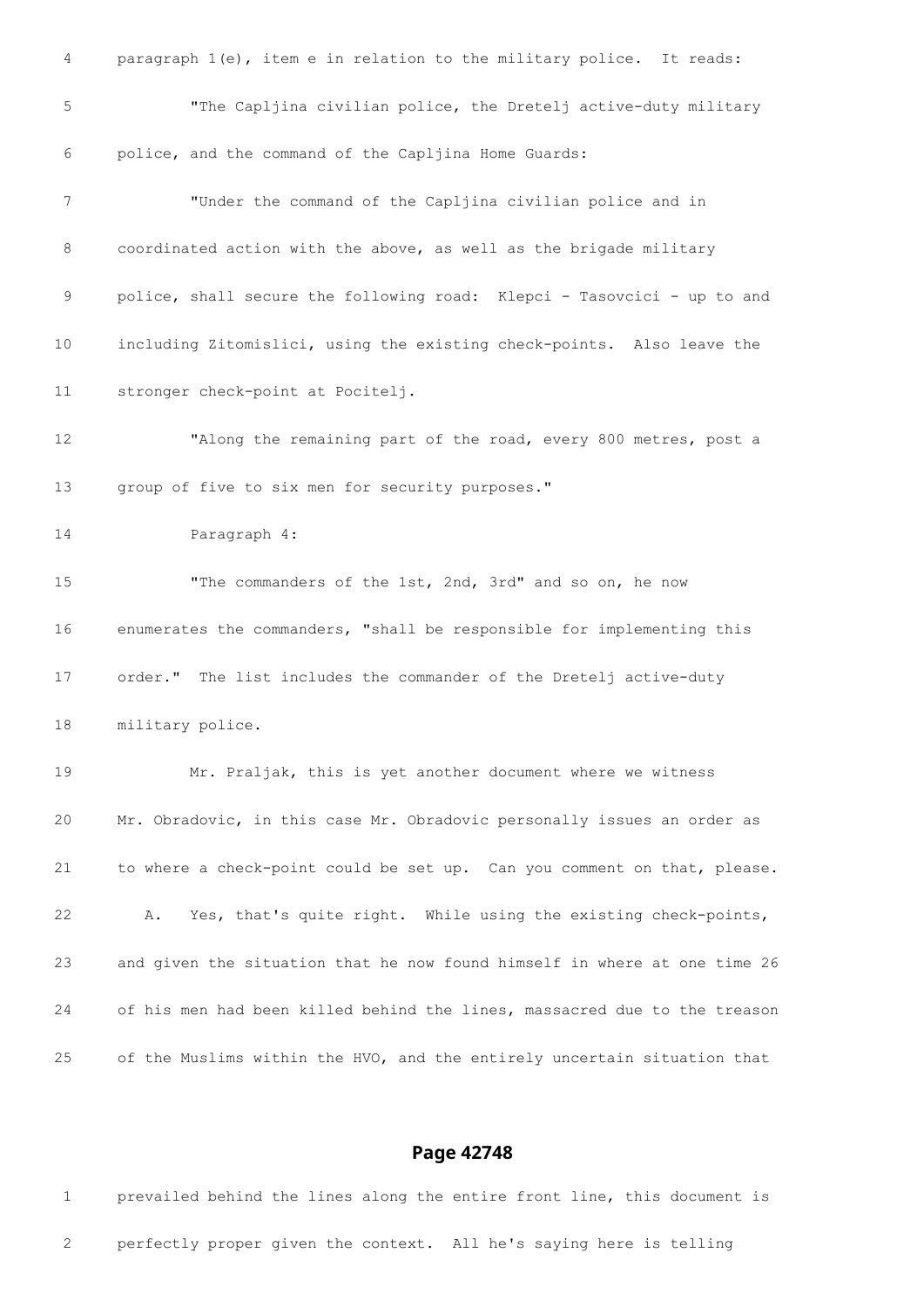| 3  | everyone to do their job because he was in a position where he had no    |
|----|--------------------------------------------------------------------------|
| 4  | choice but to put in a fast reaction, a dreadfully fast reaction.        |
| 5  | In addition to using the existing check-points, he also says here<br>Q.  |
| 6  | that a check-point is to be set up at Pocitelj; right?                   |
| 7  | Yes, that's accurate.<br>Α.                                              |
| 8  | All right. Let's move on to the next one --<br>Q.                        |
| 9  | JUDGE ANTONETTI: [Interpretation] General Praljak, I have two            |
| 10 | questions on this document. First there's something I'm not too sure     |
| 11 | about. Regarding Capljina it seems that the entire set-up is placed      |
| 12 | under the command of the civilian police. So if we understand this       |
| 13 | correctly there will be check-points with mixed controls, but it's the   |
| 14 | military police that's in control and commanding. Is this routine or is  |
| 15 | there a special reason for this?                                         |
| 16 | THE WITNESS: [Interpretation] Your Honour, this wasn't something         |
| 17 | that was routine. This document shows exactly a situation where a system |
| 18 | has to be bypassed. The date is the 30th of June and that's what makes   |
| 19 | the document comprehensible. I'm not again going into what happened on   |
| 20 | the 30th of June. I found out at a later stage based on documents and    |
| 21 | stories I heard from people. At one point in time, you will remember 26  |
| 22 | HVO soldiers deep in the territory behind the lines near Capljina just   |
| 23 | across from the Neretva River were ambushed and massacred by renegade    |
| 24 | groups of Muslims who were part of the HVO. Back then one had no idea    |
| 25 | how many of those groups were around. They were wearing uniforms and     |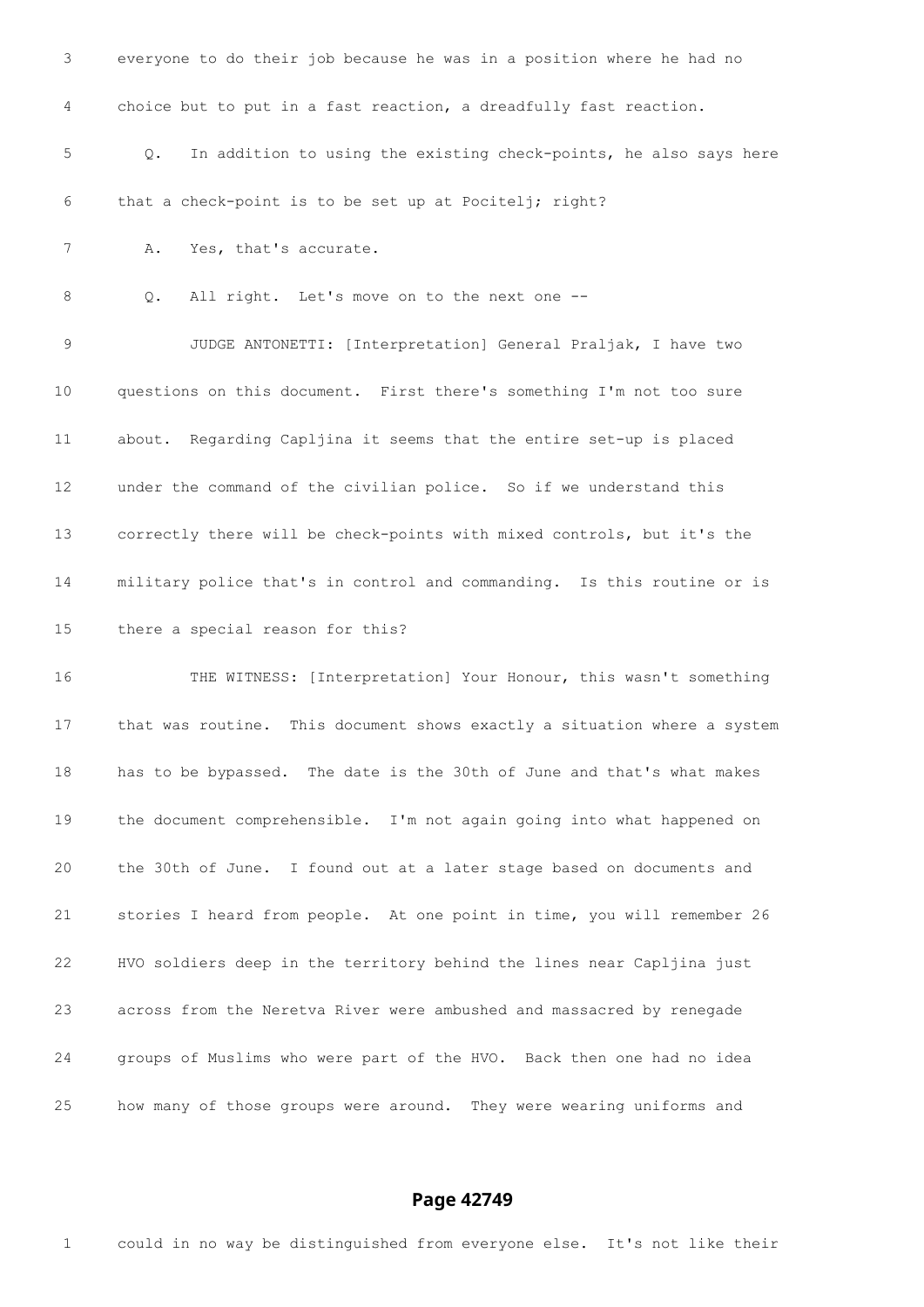skin was of a different colour. They were people with all the same features. No racial distinction. They were armed, they were in HVO uniforms, and poised to massacre everyone behind the lines. There was this one single incident in which they killed 25 or 26 men. So that's what we see reflected in this order. He's setting up check-points here at 800-metre intervals with armed men so that they could put up a fight. That's your answer.

 JUDGE ANTONETTI: [Interpretation] Very well. At the end of your answer you were pre-empting my second question. When looking at this document we see that there are four battalions who are on the field, they're deployed on the field, and what's interesting is he's asking for small groups of five to six soldiers to be set up, placed every 800 metres. Basically, the armed forces seem to be deployed on the field with six soldiers every 800 metres. This is very far from a traditional check-point where you check the traffic. Here, obviously this operation is meant to secure the field. So this securing operation associating civilian and military police must also involve soldier. There's not enough military policemen to be deployed every 800 metres; right? Do you agree, yes or no?

 THE WITNESS: [Interpretation] Entirely, Your Honour, yes. This is about securing the terrain against infiltrated terror groups. You remember the situation in which I was looking for hunters, local hunters to give us a hand because we didn't have enough military police or civilian police to cover the entire area. So I asked the local hunters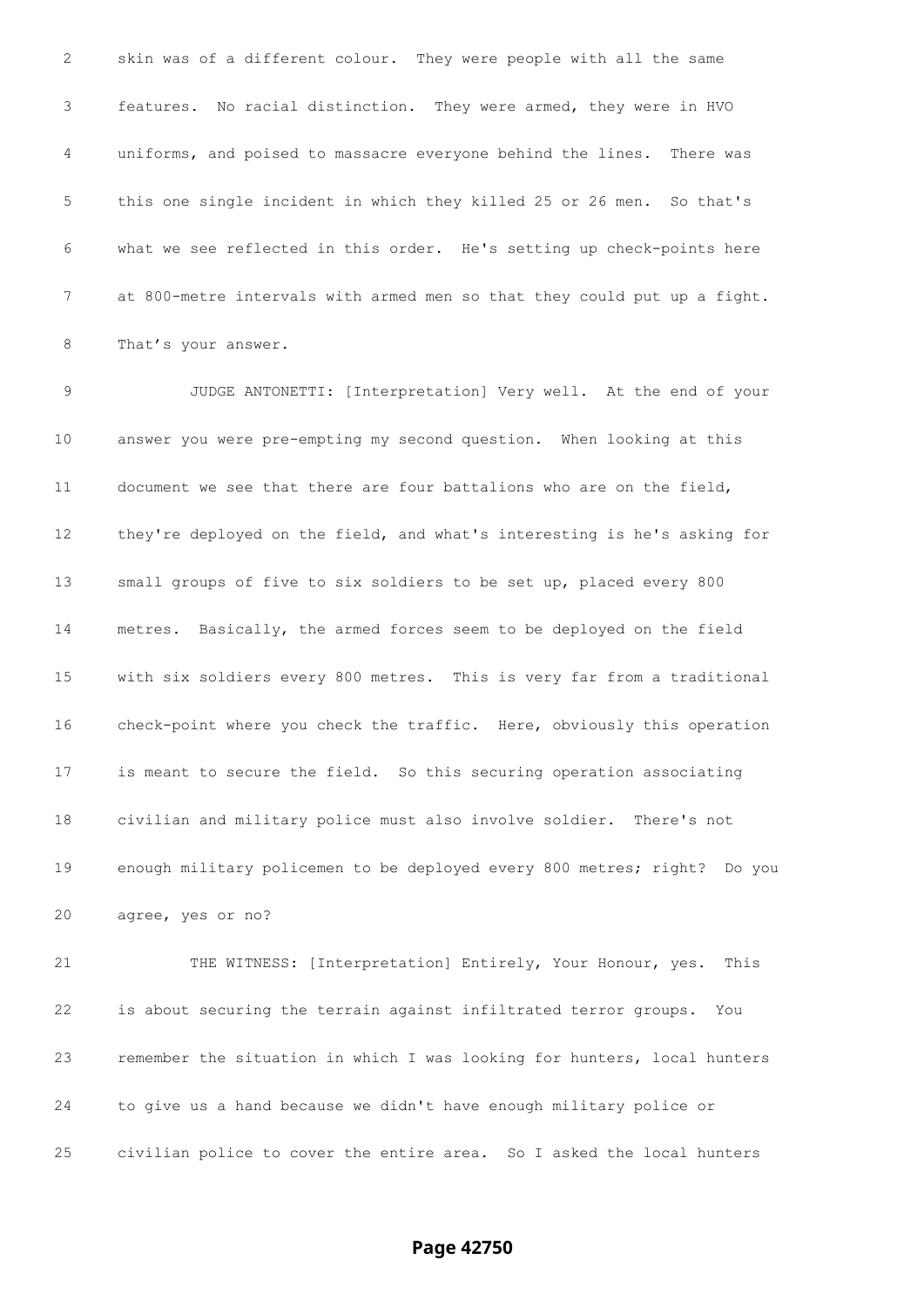to join us.

 MS. TOMASEGOVIC TOMIC: [Interpretation] Q. Next one up P02836. Thank you. This is a document by Battalion Commander Mijat Tomic. This is part of the Herceg Stjepan Brigade. The date is the 18th of June, 1993. It's addressed to the Jablanica HVO military police. In this document we see this battalion commander issued the following order: "The Jablanica HVO military police shall set up a check-point at Sovicka Vrata where it will check passing traffic and people" and then there's a bit that's illegible, "to members of the military police. The check-point will be secured by ten soldiers from the battalion." Paragraph 2 reads: "Set up a check-point along the Risovac-Kuharnica road" I'm not sure the place name is correct. It's difficult to read. "The objective to check the passing traffic and people as well as any material and technical equipment, wood and wooden material, to be carried out by a single member of the military police. The check-point shall be secured by two soldiers from the battalion." Paragraph 3 reads: "Set up two MP patrols consisting of two military policemen each to carry out patrols in" a number of villages that are specified. Paragraph 4 reads: "The order shall take effect immediately. Military Police Commander Jerko Azinovic shall be responsible for the execution of this order."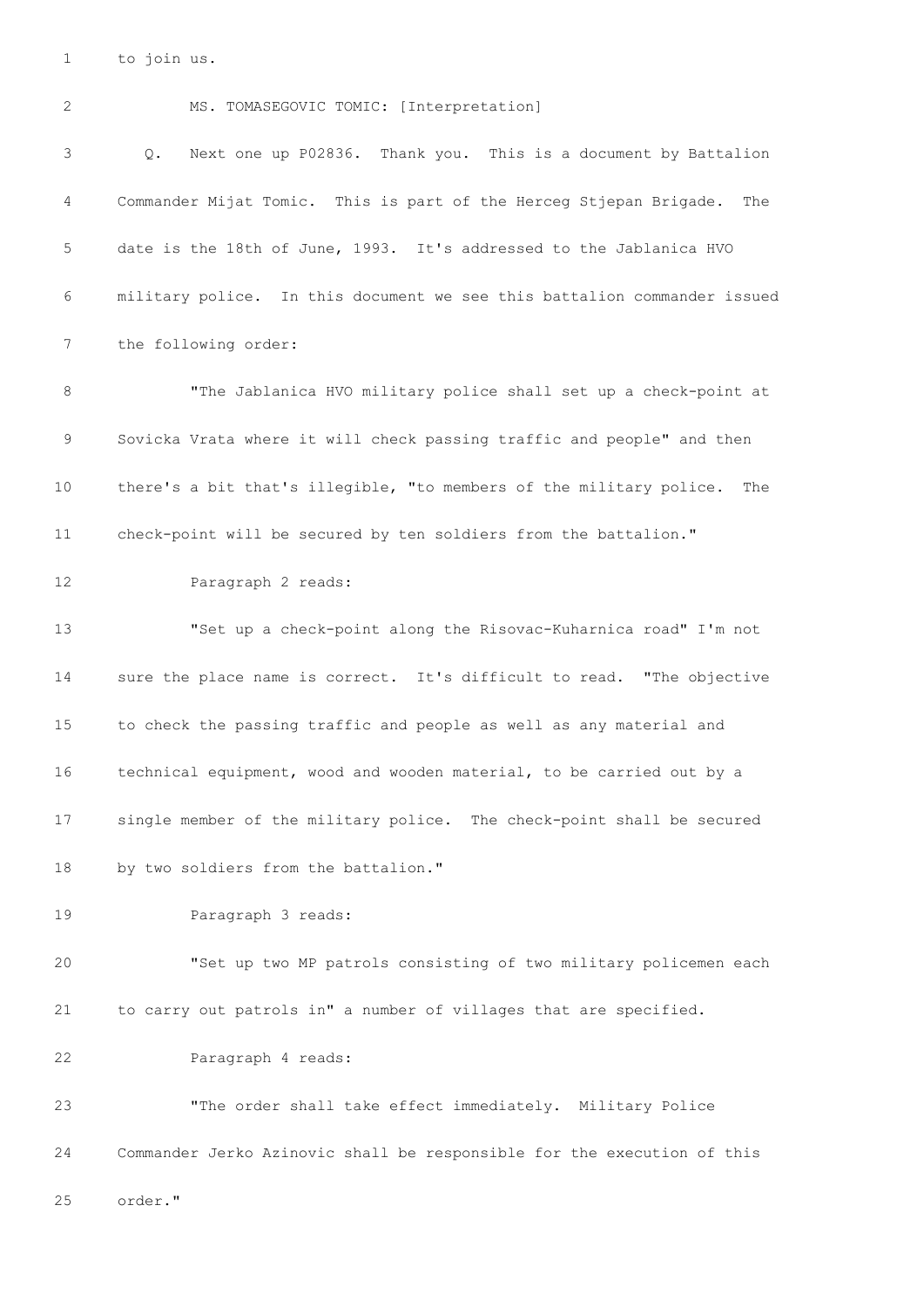| $\mathbf 1$ | Mr. Praljak, do we in fact not see this commander as well setting         |
|-------------|---------------------------------------------------------------------------|
| 2           | up check-points and ordering the military police as to where those        |
| 3           | check-points should be set up, how they should be secured, and what their |
| 4           | tasks would be in the area?                                               |
| 5           | That's correct. He's asking the military police to assist him<br>Α.       |
| 6           | and to do its job, and he noticed -- well, he noticed a fire and asked    |
| 7           | the firefighters to put it out. It's the same story. Well, that's his     |
| 8           | duty to issue this order and to demand -- well, if it said request or     |
| $\mathsf 9$ | demand it would be a different story. It says order here and they're      |
| 10          | duty-bound because it is within their purview to set up a check-point     |
| 11          | there where he noticed that some timber is being stolen. There's nothing  |
| 12          | controversial here.                                                       |
| 13          | Yes, precisely. All those commanders actually issue orders, all<br>Q.     |
| 14          | of them. They do not warn or caution. There is a document that is         |
| 15          | called a caution in the army. You will agree with me that they might      |
| 16          | have sent a document entitled "Caution" or "Request," they all know that  |
| 17          | very well yet they all issue orders?                                      |
| 18          | Well, they issue orders to the firefighters to put out fires.<br>Α.       |
| 19          | The military police is there at their disposal to be told what to do once |
| 20          | it has learned that something is going on, and then it is supposed to do  |
| 21          | that because it's part of its personnel structure, policy, and so on.     |
| 22          | JUDGE ANTONETTI: [Interpretation] General Praljak at several              |
| 23          | locations you mention the firefighters that are asked to put out the      |
| 24          | That could be an example, that's true, and using this example I<br>fire.  |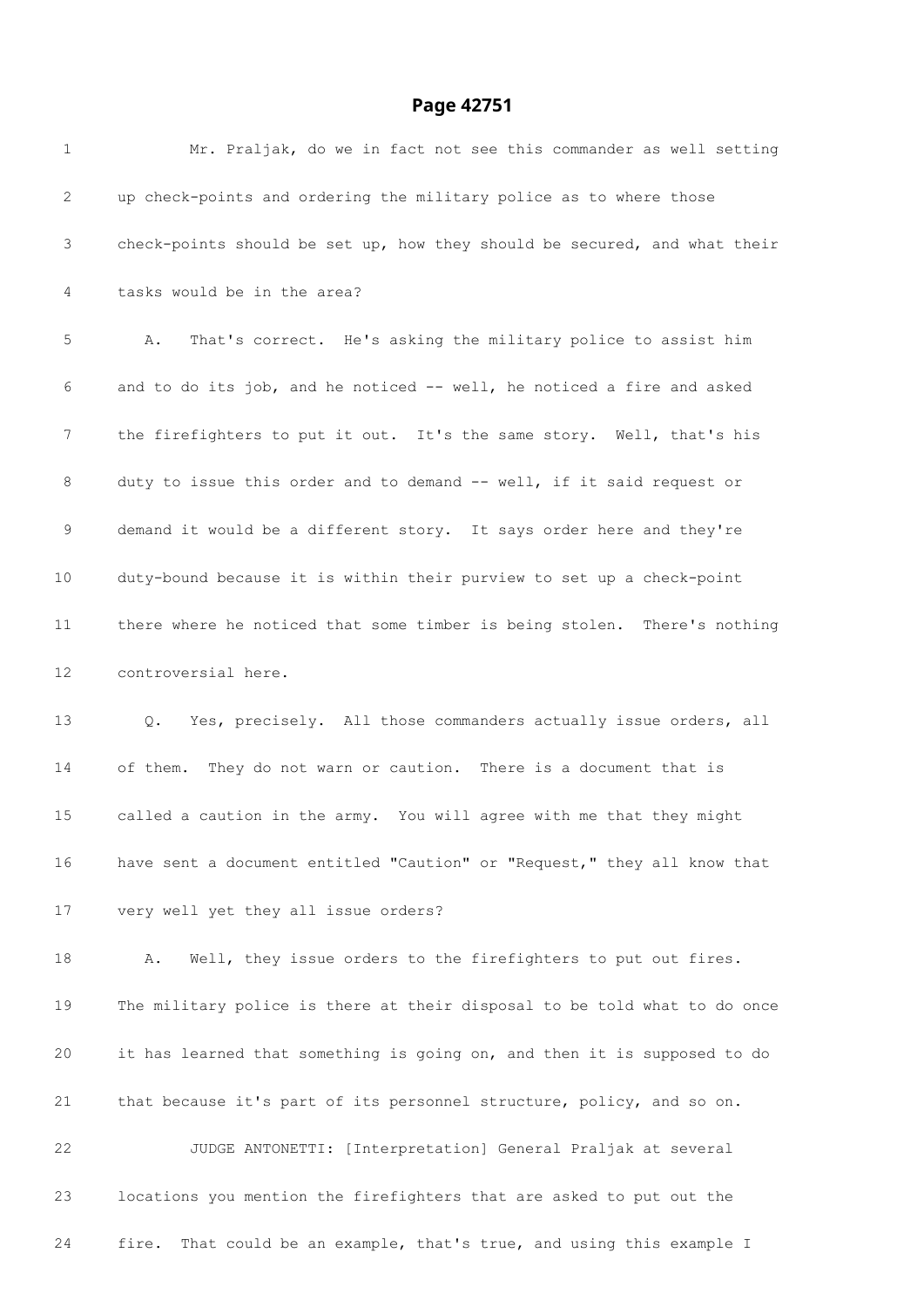| $\mathbf{1}$ | orders when the task must be executed? It's absolutely normal to check    |
|--------------|---------------------------------------------------------------------------|
| 2            | Is it necessary to issue orders to that end?<br>roads.                    |
| 3            | Then secondly, I've just taken a look at all these orders and             |
| 4            | they seem to have to do with military objectives and try to meet military |
| 5            | objectives. You're telling -- you told us so, you know, on June 30th      |
| 6            | there was the desertion of Muslims from HVO ranks. You said that 26 HVO   |
| 7            | soldiers were killed on that day. That's the document that was dated      |
| 8            | June but there are others. So all in all, all these documents that deal   |
| 9            | with the military police, it seems that these are actually documents that |
| 10           | have to do with military operations that have to be executed on the field |
| 11           | in order to secure the field, to prevent the enemy from deploying its     |
| 12           | troops rather than regular check-point that would be there just to check  |
| 13           | the ID of people passing by.                                              |
| 14           | THE WITNESS: [Interpretation] You're right, Your Honour.<br>It is         |
| 15           | simply -- before the commander noticed that somebody was stealing timber, |
| 16           | there was no need for the check-point. He says -- well, there is a fire.  |
| 17           | He doesn't say anything more than that. Go out and fight the fire.<br>He  |
| 18           | learned that at that spot some thieves were passing, stealing timber,     |
| 19           | it's a timber-rich area, and everything else. Well, I used the            |
| 20           | firefighters as my metaphor. I can use other things -- well,              |
| 21           | firefighters have a structure, and if a civilian reports that there is a  |
| 22           | fire, they go out to fight it. They have their equipment, they have       |
| 23           | their command structure, they have everything. But they go out and put    |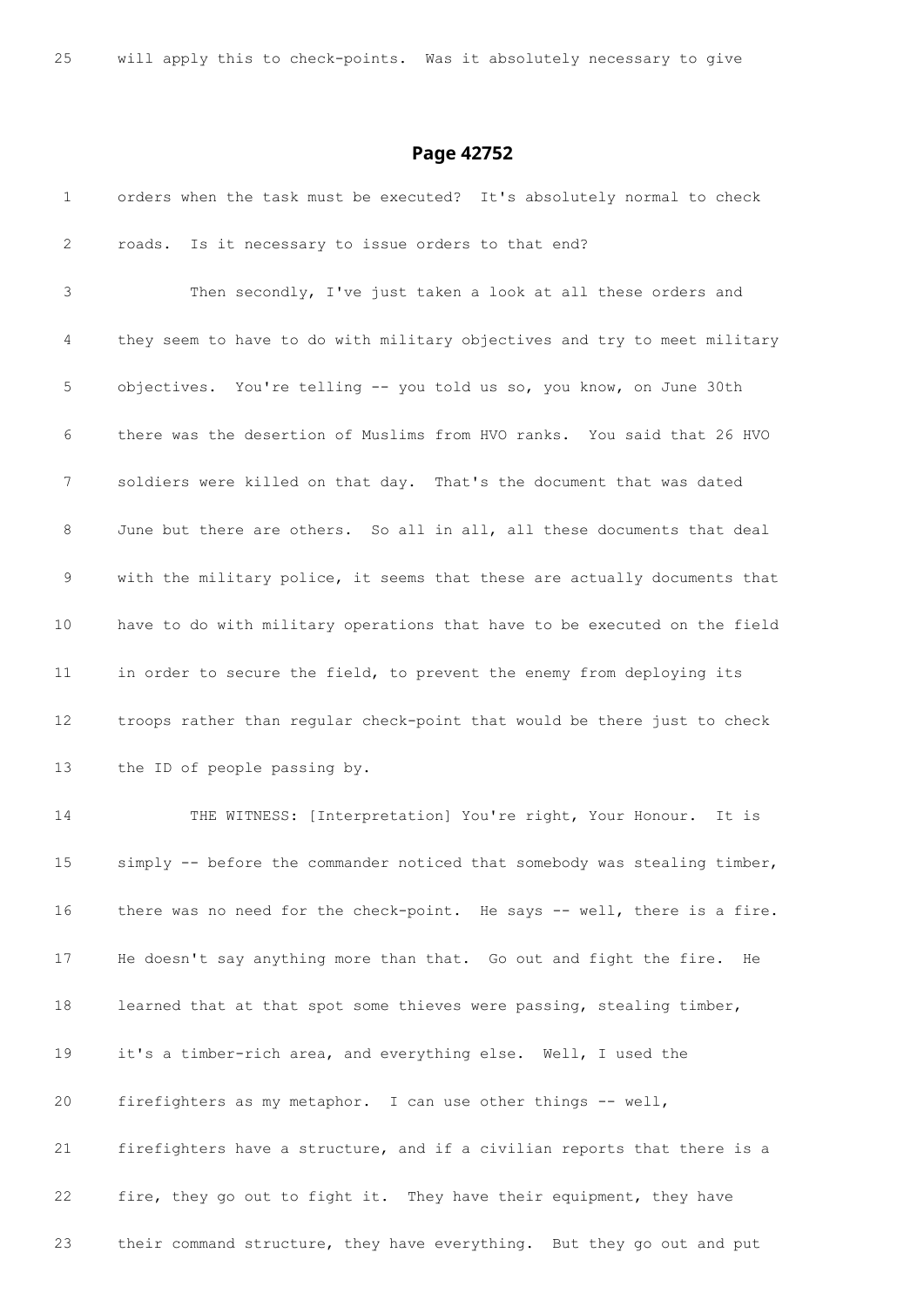out a fire when they learn or when they see there's a fire, but they cannot see everything although they have their observation posts. Of

| 1  | course, the military police does its job wherever they see there's a      |
|----|---------------------------------------------------------------------------|
| 2  | problem. But a commander -- each commander, when they see that there's    |
| 3  | something wrong, they inform the military police in the form of an order. |
| 4  | Well, so be it.                                                           |
| 5  | MS. TOMASEGOVIC TOMIC: [Interpretation] Your Honours --                   |
| 6  | Mr. Praljak, what you said about stealing of timber, you said<br>Q.       |
| 7  | that because in item 2 of this document it says, well - in brackets -     |
| 8  | that the traffic of people, material, and equipment and timber and timber |
| 9  | products is also being monitored. Is this something that you recalled?    |
| 10 | A. Yes.                                                                   |
| 11 | THE INTERPRETER: Interpreter's note: There's something wrong              |
| 12 | with the sound in our earphones.                                          |
| 13 | THE WITNESS: [Interpretation] Well, somebody's obviously making           |
| 14 | money and out of smuggling.                                               |
| 15 | MS. TOMASEGOVIC TOMIC: [Interpretation] I can see that there's a          |
| 16 | problem with microphones. I have two microphones on because we were       |
| 17 | asked to have two microphones on because -- by the interpreters. I don't  |
| 18 | know if there's another microphone on. Yes, now it's better. I don't      |
| 19 | know if the interpreters hear me if there's only one microphone on.       |
| 20 | THE INTERPRETER: Interpreter's note: Yes, we can hear well.               |
| 21 | JUDGE ANTONETTI: [Interpretation] Resume with the two                     |
| 22 | microphones, please.                                                      |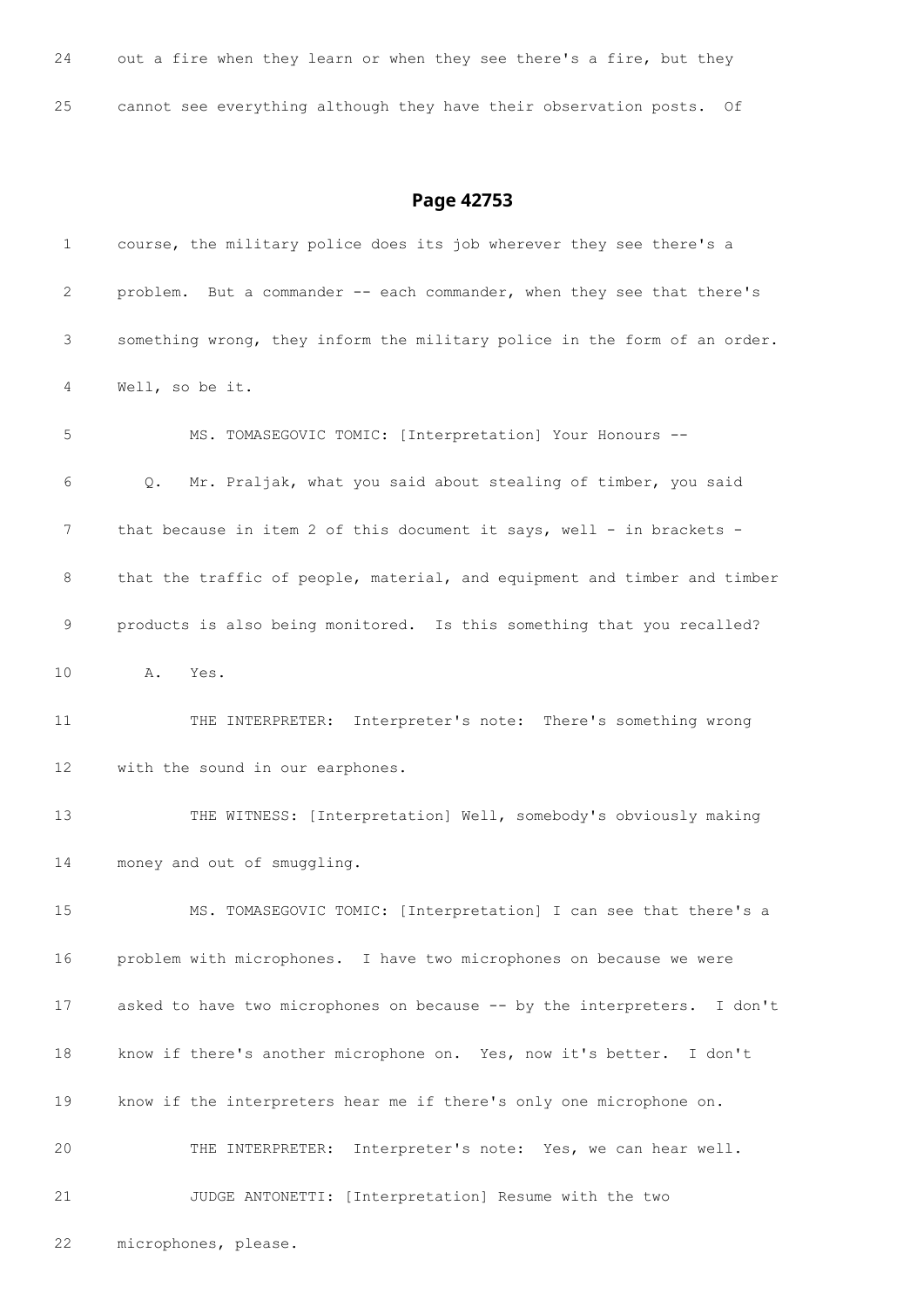MS. TOMASEGOVIC TOMIC: [Interpretation]

| 24 |  |  |  |  | 0. Let us move on to P02836, Mr. Praljak -- no, we've already gone    |  |  |  |
|----|--|--|--|--|-----------------------------------------------------------------------|--|--|--|
| 25 |  |  |  |  | through that one. The next document P03548. It's a document dated the |  |  |  |

**Page 42754**

| 1  | 19th of July, 1993. Again, the same gentleman that we saw in the          |
|----|---------------------------------------------------------------------------|
| 2  | previous order, but this time he's identified as the deputy commander of  |
| 3  | the Mijat Tomic brigade, Herceg Stjepan, and he orders as follows in item |
| 4  | 1:                                                                        |
| 5  | "The check-point at Sovicka Vrata is to be manned exclusively by          |
| 6  | the military police in line with the instruction for the work at          |
| 7  | check-points issued earlier.                                              |
| 8  | "I appoint Miro Maric as the check-point commander, and he shall          |
| 9  | be responsible together with the military police commander, Jerko         |
| 10 | Azinovic, for any omissions that might happen or infractions that might   |
| 11 | happen there at the check-point."                                         |
| 12 | Then item 3:                                                              |
| 13 | "Set up a check-point at the Prosina sector" -- well, I don't             |
| 14 | have to read that.                                                        |
| 15 | In item 4 he says:                                                        |
| 16 | "The remaining military police personnel is to be deployed to             |
| 17 | carry out their day-to-day activities in town and on the front line at    |
| 18 | Kosne Luke.                                                               |
| 19 | "This order shall come into force immediately."                           |
| 20 | And it is sent to the military police commander Jerko Azinovic            |

and Miro Maric.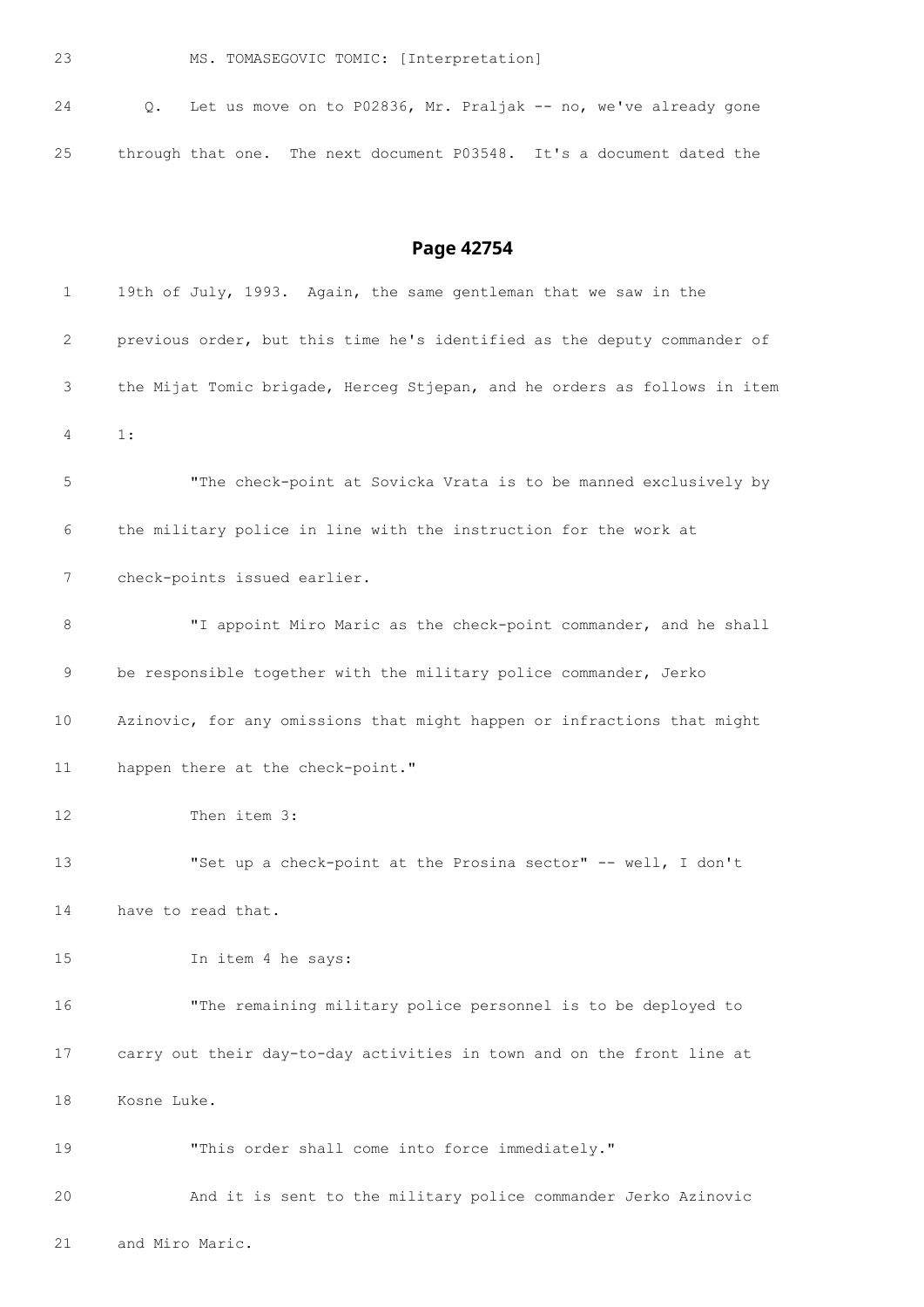Mr. Praljak, is this an order, just as the previous one, and do you give the same answer? Because we see here that a check-point is ordered to be set up by the deputy commander of the brigade, and we can also see that he is disposing of the military police personnel as he sees

**Page 42755**

|   | fit, he dispatches some of them to the front line, some of them are |
|---|---------------------------------------------------------------------|
| 2 | supposed to do their day-to-day job, some of them are to man those  |
|   | 3 check-points?                                                     |

 A. It is correct -- well, these two orders are slightly different. It is obvious that he removed his soldiers, probably because he doesn't trust them. Some of them may have been actually doing it, and he trusts that the military police would do a better job on its own. Signatures are different. Now this is the deputy commander of the battalion signing in -- on behalf of the commander, Stipe Pole, so the signatures are different. But other than that, I maintain what I've already said in my previous answer. My explanation remains the same.

 Q. Very well, Mr. Praljak. Now I would like to conclude this topic. We have gone through three operational zones --

 JUDGE ANTONETTI: [Interpretation] General Praljak, as your -- the counsel just said, she went through three operational zones and we have seen a number of orders asking the military police to check the roads or maybe check other areas. This is quite interesting. But for anyone from the outside, just like us as Judges, when you look at all these orders, we wonder why there's so many written orders. Orally the sergeant or some officer could have been told, Tomorrow post yourself on this road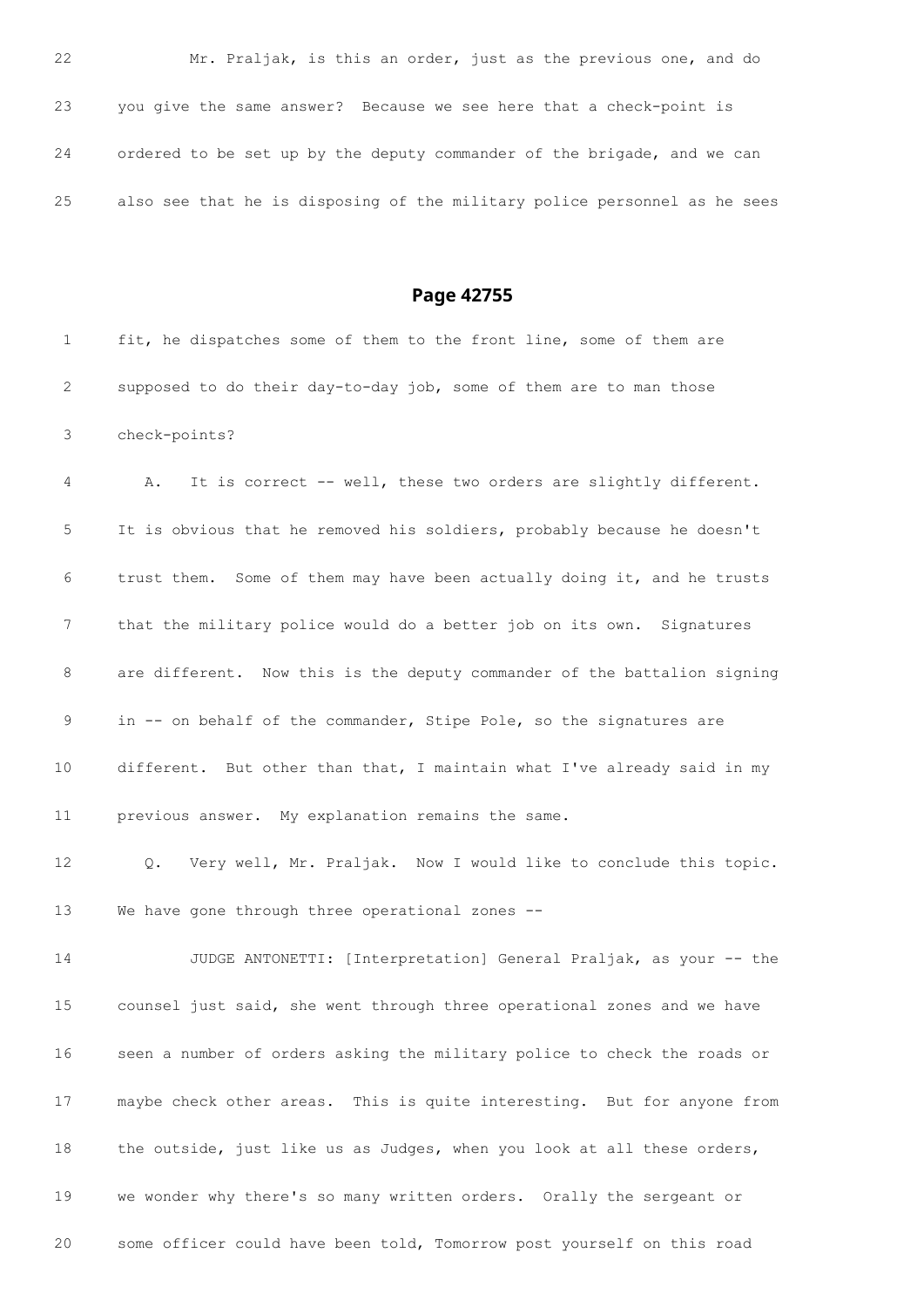with two or three soldiers, execution of the order.

 Why is it that in the HVO there's this need for drafting written orders when, you know, just giving the order orally would have solved the problem? It seems sometimes it's just to keep people busy, get them to write orders. What's your take on this?

| $\mathbf{1}$    | THE WITNESS: [Interpretation] Well, I also think, Your Honour,           |
|-----------------|--------------------------------------------------------------------------|
| 2               | that there were too many orders, written orders. I personally conveyed   |
| 3               | many more orders in oral form, and I intervened directly by either       |
| 4               | explaining things to people or whatever. But the system of the army and  |
| 5               | of the Yugoslav People's Army -- well, there was this huge proliferation |
| 6               | of paperwork that, in effect -- well, decisions, the self-government     |
| 7               | communities, these were units or -- that were based on hyper-production  |
| 8               | of paperwork. The more paperwork, the worse the system; that's what it   |
| 9               | meant.                                                                   |
| 10              | JUDGE ANTONETTI: [Interpretation] Very well. It's a principle            |
| 11              | that could maybe also be applied to this Tribunal.                       |
| 12 <sup>2</sup> | Ms. Tomic, you have the floor.                                           |
| 13              | MS. TOMASEGOVIC TOMIC: [Interpretation] Thank you, Your Honour.          |
| 14              | Before I move on to our next topic, two brief documents I would<br>Q.    |
| 15              | like to look at. The first document is the next document you have. It's  |
| 16              | your document that was shown to you in the course of your                |
| 17              | examination-in-chief. It's document P05188. That's your order.<br>We can |
| 18              | see that it was sent to all operational zones, to all units subordinate  |
| 19              | to the Main Staff, and to the military police chief. The order is dated  |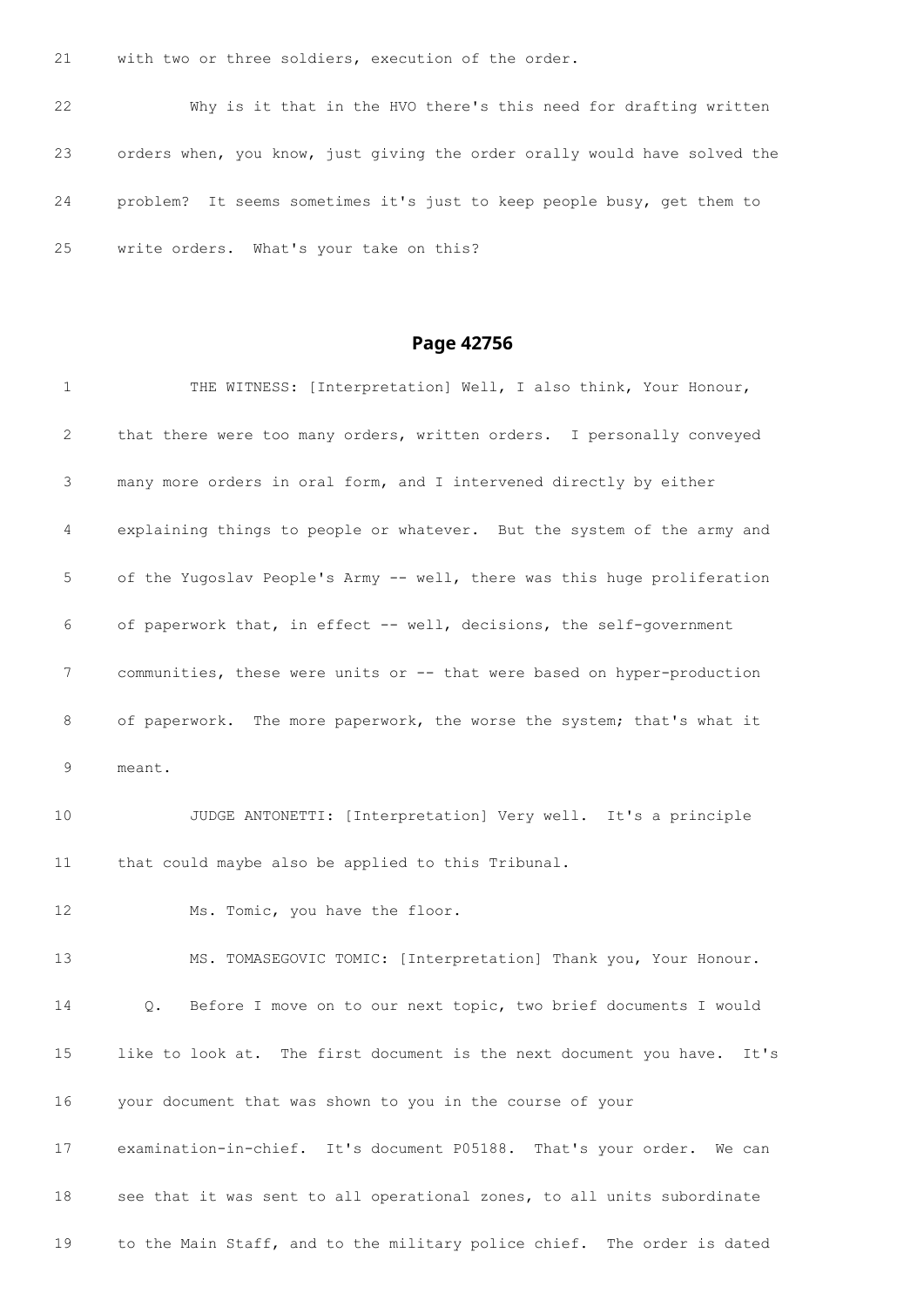| 20 |    | the 18th of September, 1993, and in this order you in the preamble,      |
|----|----|--------------------------------------------------------------------------|
| 21 |    | before you say "I order," you invoke the order from the president of the |
| 22 |    | HR HB, Mate Boban.                                                       |
| 23 |    | Do you recall having seen this in your examination-in-chief?             |
| 24 | Α. | Yes.                                                                     |
| 25 | О. | Now I would like to ask you, Mr. Praljak, to look at the next            |

| 1  | document, that's P05104. It's an order by Mr. Mate Boban three days       |
|----|---------------------------------------------------------------------------|
| 2  | before the previous order that you yourself issued, and it's addressed to |
| 3  | the Defence Department and the Main Staff of the armed forces.<br>And I   |
| 4  | would like to know whether this is the order that you invoke in your --   |
| 5  | in the order that you issued?                                             |
| 6  | Α.<br>Yes.                                                                |
| 7  | Thank you very much, Mr. Praljak. Now I would like to move on to<br>Q.    |
| 8  | the next topic.                                                           |
| 9  | Will you be asking me any questions about that?<br>Α.                     |
| 10 | No, no. I just wanted to confirm that this is the order because<br>Q.     |
| 11 | we had this order when we were looking at the other one. I just wanted    |
| 12 | to check what is it that you were referring to.                           |
| 13 | Very well.<br>Α.                                                          |
| 14 | Mr. Praljak, let me now move on to the topic of prisons.<br>Q.<br>At      |
| 15 | pages 41048 of the transcript and 41049 of the transcript, you said the   |
| 16 | following, and I will read the English so that we avoid any confusion.    |
| 17 | So you said:                                                              |
| 18 | [In English] "The brigades, the HVO had no authority whatsoever           |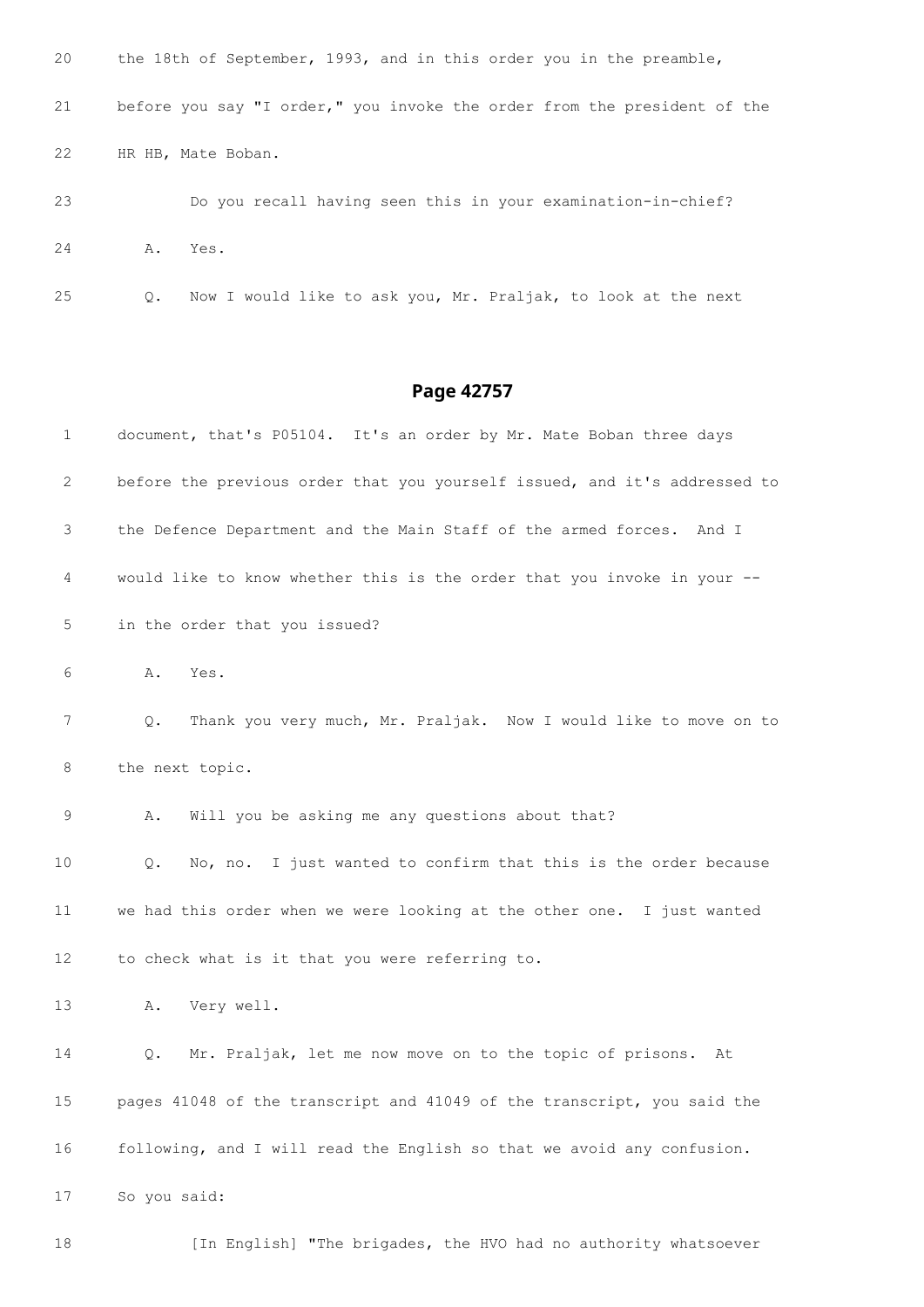| 19 | over the prisons, the army over the prisons, none. Frankly speaking, I  |
|----|-------------------------------------------------------------------------|
| 20 | don't know who it was that did have power over the prisons. I know that |
| 21 | we had no power over the prisons."                                      |
| 22 | [Interpretation] That's the first quote. And the next quote is          |
| 23 | at page 41616, and here you say:                                        |
| 24 | [In English] "And as far as the detention centres are concerned,        |

besides Heliodrom, I was fully convinced that those were prisons. I did

### **Page 42758**

| 1              |       | not have any control over the prisons. The prisoners did not have     |
|----------------|-------|-----------------------------------------------------------------------|
| 2              |       | anything to do with the Main Staff or the army, when it came to their |
| 3              |       | setting up control, investigations."                                  |
| $\overline{4}$ |       | [Interpretation] Now, Mr. Praljak, do you recall having said          |
| 5              | this? |                                                                       |
| 6              | Α.    | Yes.                                                                  |

 Q. Now I would like us to look at some documents. Again let us go to all three operational zones. I will always indicate whether the document is from your period, and any documents that are not from your period I will first check with you whether you were aware of it. The first document is 5D04379. This is a document issued by the commander of -- from the command of the north-western Herzegovina Operational Zone, Mr. Govorusic. We can see that the document was sent to a number of brigades and also to an independent battalion from Posusje, and to the 2nd Military Police Battalion. The date of this document, well, I don't know if I've indicated it, it's the 21st of April, 1994 [as interpreted].

And it says that: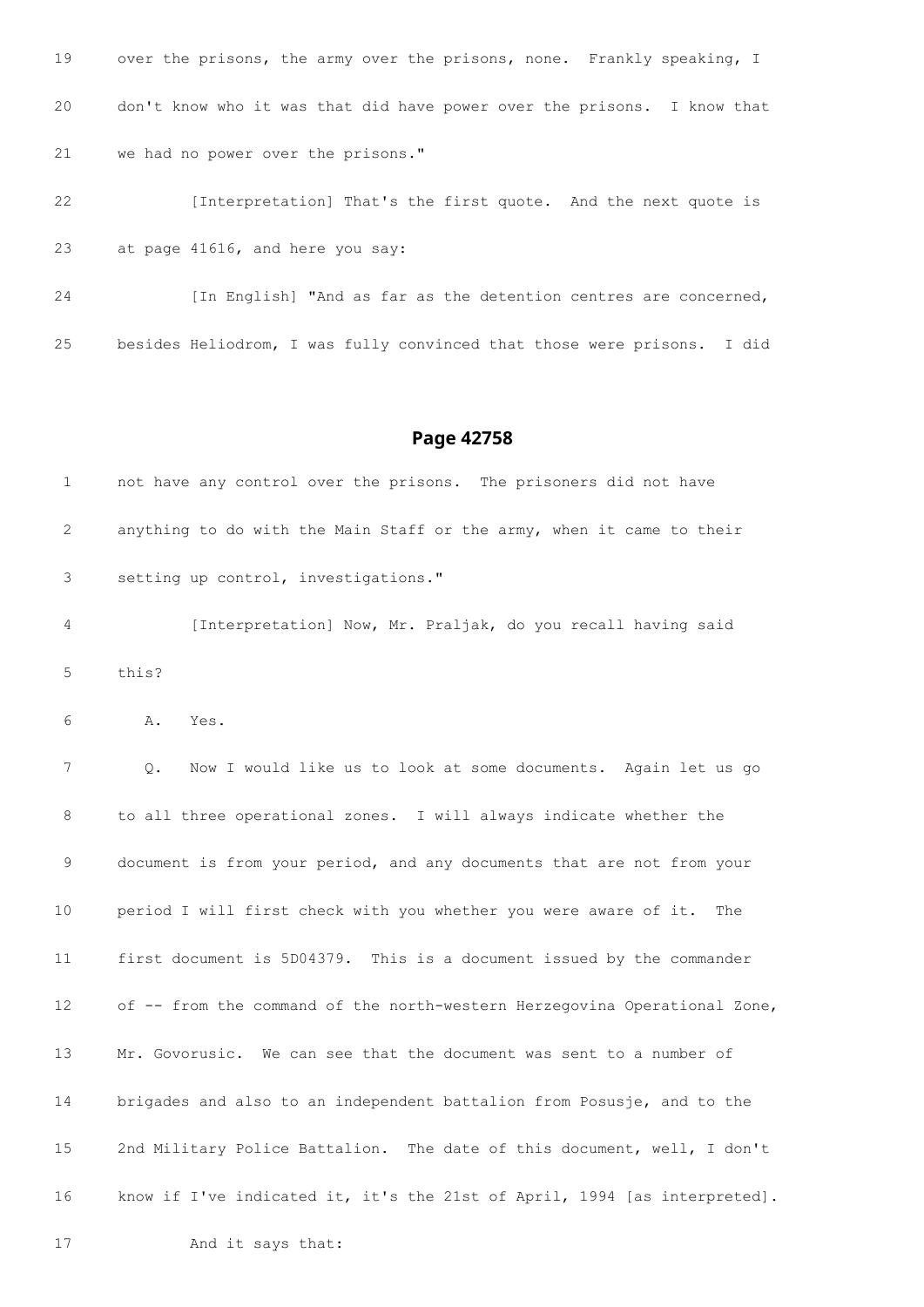| 18 | "Pursuant to the order of the Main Staff of the HVO, number         |
|----|---------------------------------------------------------------------|
| 19 | 01-659/93 of the 20th of April, 1993, and as regards the rights and |
| 20 | obligations of the Red Cross, I hereby order" as follows.           |
| 21 | And item 4 reads:                                                   |
| 22 | "Report to the ICRC the identity of all prisoners or captives and   |
| 23 | allow their representatives to visit them."                         |
| 24 | And in item 7:                                                      |
| 25 | "All subordinate units under your commander are to be once again    |
|    |                                                                     |

| $\mathbf{1}$ | familiarised with this order."                                            |
|--------------|---------------------------------------------------------------------------|
| 2            | So my first question for you, Mr. Praljak, is whether you were            |
| 3            | aware of this document.                                                   |
| 4            | No.<br>Α.                                                                 |
| 5            | Since this is a document that was outside of your period and you<br>Q.    |
| 6            | were not aware of it, would you like to comment on it or should I move on |
| 7            | or can I ask you anymore questions about it?                              |
| 8            | Α.<br>Well, any which way you please.                                     |
| 9            | So, Mr. Praljak --<br>$\circ$ .                                           |
| 10           | MS. TOMASEGOVIC TOMIC: [Interpretation] I would really like the           |
| 11           | colleagues sitting in front of me, if they could really keep it a bit     |
| 12           | lower because I really can't concentrate when they speak.                 |
| 13           | Mr. Praljak, I've read out to you what you said, and you said<br>Q.       |
| 14           | that the military had nothing to do with the prisons. Well, prisons are   |
| 15           | not mentioned in this document. That's true. There is talk about          |
| 16           | captives or prisoners, and it is stated that they should be visited or    |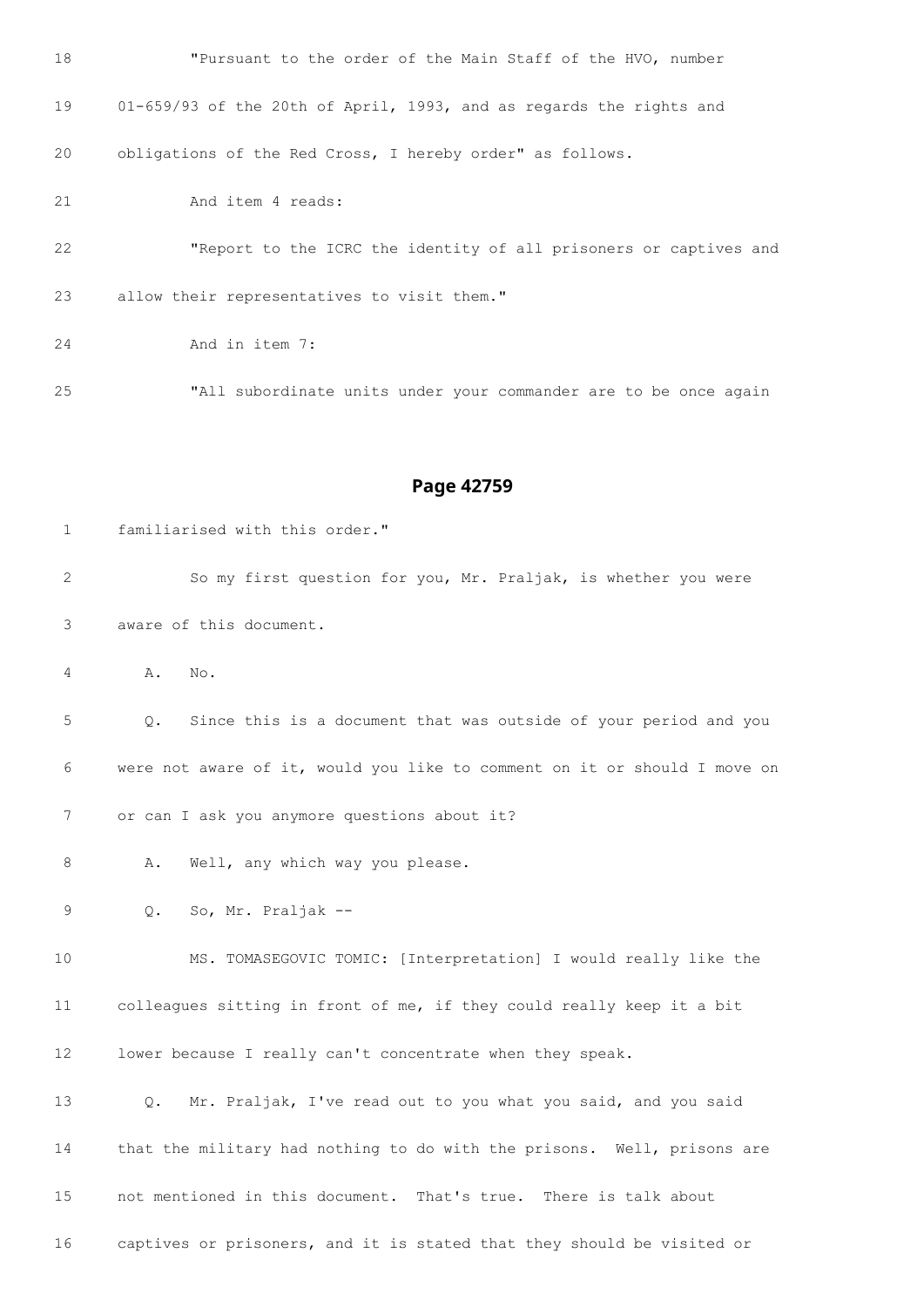that the ICRC representatives should be allowed to visit them, but then the assumption is that they are kept somewhere in detention or that they are captured, killed in captivity. How come that you told us that the military had nothing to do with prisons - I'll use that term - yet in item 4 we read what we've just read and this document was sent to the brigades? Why is Mr. Govorusic sending this document to the brigades if the army has nothing to do with that, as you've told us? A. At the request of the Red Cross you had to write an order like 25 this and the items relating to the brigade are item 1, to all areas; item

### **Page 42760**

 2; item 3; item 4, this was sent to the 2nd Battalion of the military police. I simply don't know whether a prison existed there and whether they had authority -- anyway, I stand by my position that according to the establishment and rules, no military unit of any rank could have nor did it have authority over prisons. Now, whether somebody somewhere at some point in time outside any establishment system secretly had something like that or not, that would be the subject of an investigation 8 and inquiry, both then and now.

 Q. I'd like us to see that precisely, Mr. Praljak, by looking at the documents. You've slightly changed what you said. You said it wasn't that way according to the establishment, but now let's have a look at what this situation was like according to individual documents. I have a document not in my binder which I'd like to remind you of. It was put to you by Ms. Nozica. We can pull it up on e-court. It's a short document. It is P03234. We'll have it up on e-court and on our screens --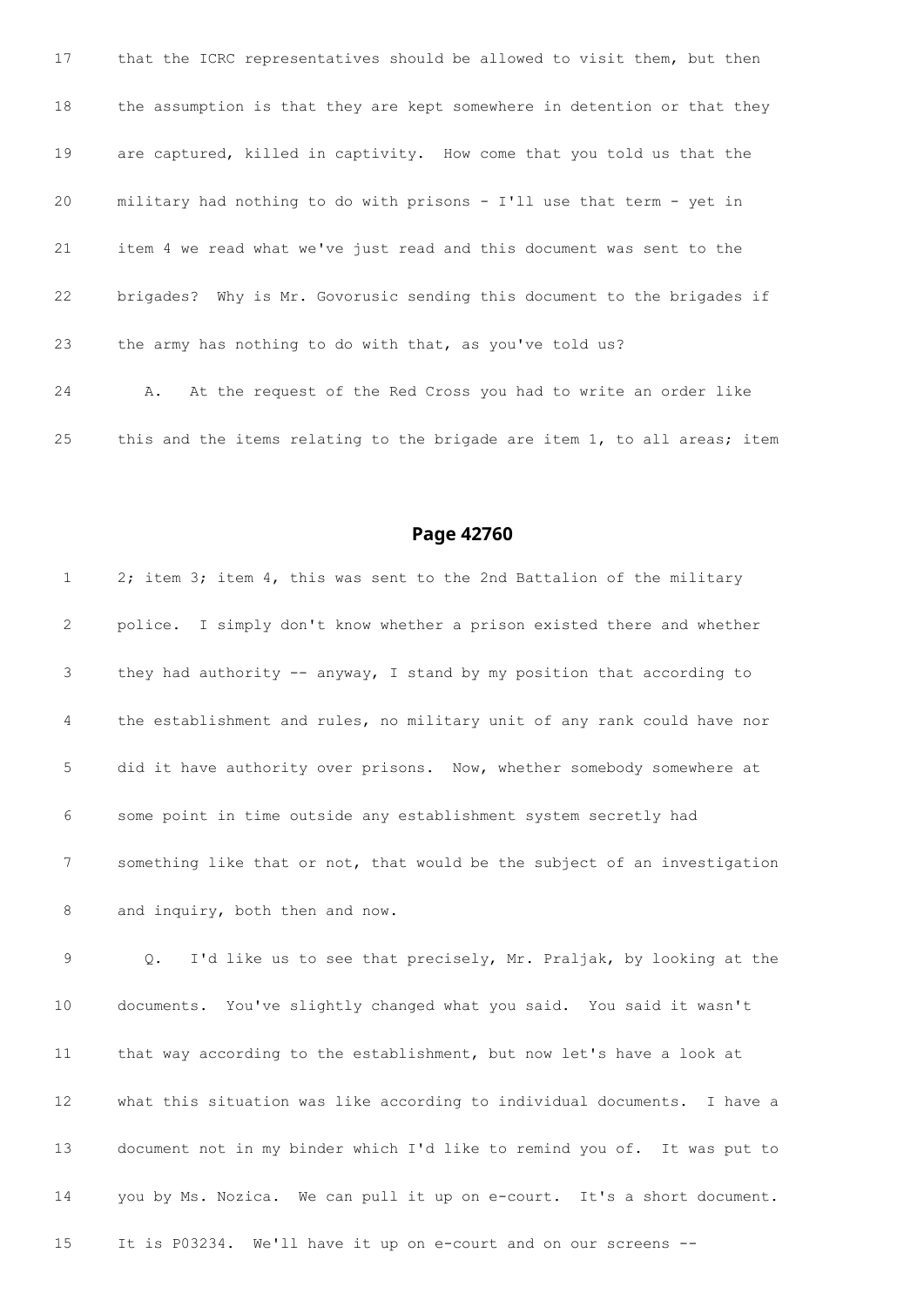16 MR. STRINGER: Excuse me, I apologise for the interruption. I noticed with the last document, 5D04379, the original-language version is dated 21 April, 1993, whereas the English translation is dated 21 April 1994, so it's a pretty significant difference, and we'd ask if the Coric Defence team -- I think this may be one of their translations, if they could correct this one as well. Thank you. JUDGE TRECHSEL: Perhaps one could add that the English document in the introductory paragraph also refers to a order of the chief of the

 Main Staff of 20 April 1993, which increases the presumption that the number 1994 might be wrong.

#### **Page 42761**

 MS. TOMASEGOVIC TOMIC: [Interpretation] Your Honour, the date is wrong, and I'd like to thank Mr. Stringer for bringing my attention to that. It was probably a typo error because obviously looking at the original document we see that it was 1993 and we'll put that right as soon as possible.

 Now may we have called up on e-court the next document which is P03234.

 Q. This is a document from Mr. Siljeg. It is dated the 6th of July, 1993. It is an order for arresting and detaining all Muslim men aged between 16 and 60, and for the implementation of this order, it will be the military police and SIS of the Rama Brigade who will be held responsible. This is a document that Ms. Nozica put to you earlier on. Did you know about it? Did you know about this order?

A. No.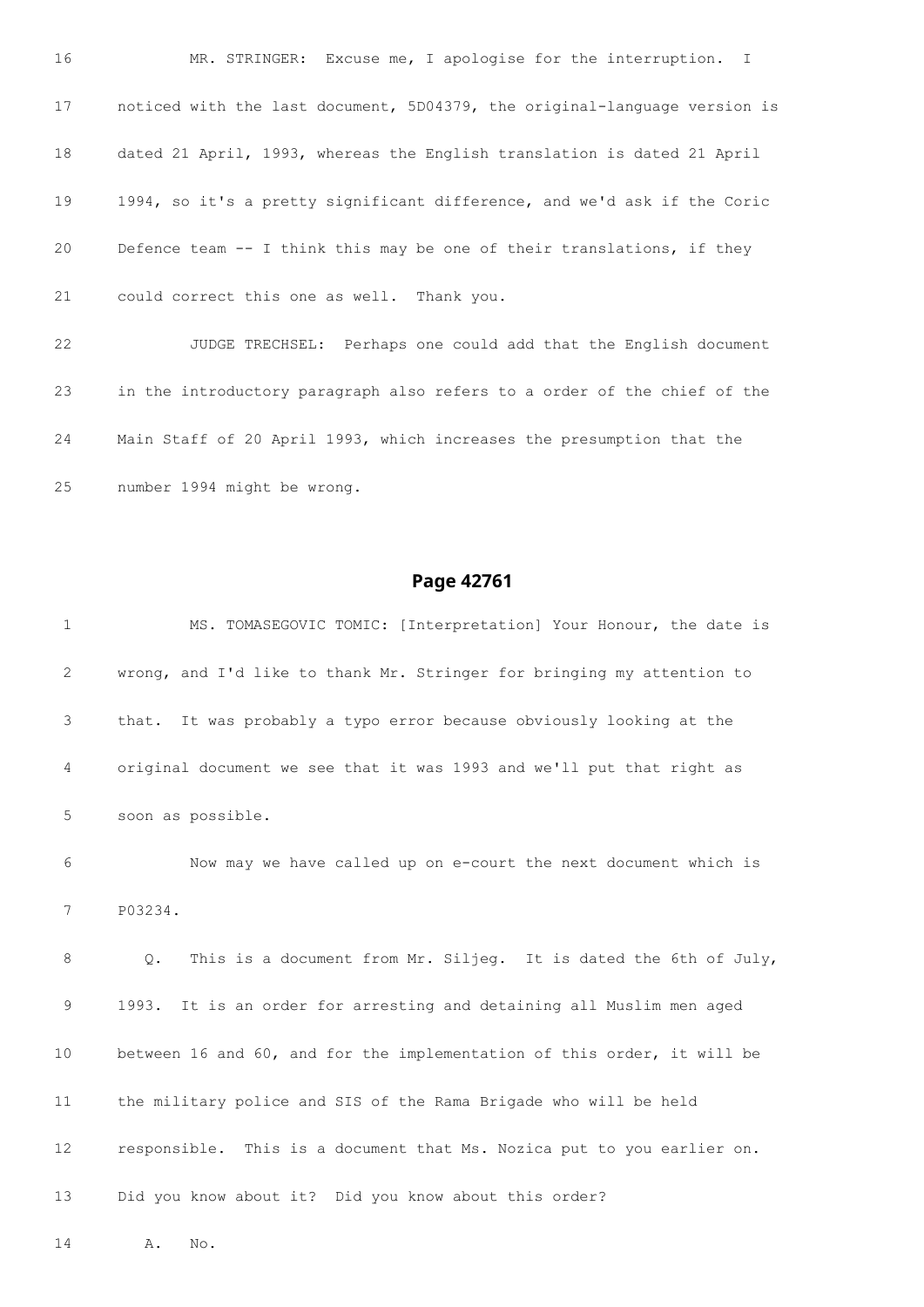| 15 | Q.<br>Fine. Then let's move on to the next document which is P02649.      |
|----|---------------------------------------------------------------------------|
| 16 | Mr. Praljak, I'm taking this in chronological order, documents            |
| 17 | related to Prozor, so that everybody can see what was happening within    |
| 18 | the sequence of events and the days. This is from the Rama Brigade        |
| 19 | commander, Marinko Zeleni ka, it is an order dated the 6th of July, 1993, |
| 20 | so the same date as the previous order by Mr. Siljeg, sent to the head of |
| 21 | Dekorativa and the civilian protection commander, and Mr. Zelenika is     |
| 22 | here ordering that all premises be secured for the accommodation of       |
| 23 | Muslim persons in the Dekorativa storehouse. And the director of          |
| 24 | Dekorativa and the civilian protection commander shall be held            |
| 25 | responsible for the execution of this order.                              |

```
1 Mr. Praljak, this is before you took up your post, but did you
2 know about this document? Is it familiar?
3 A. No.
4 Q. Very well. We can move on to the next document then, which is
5 P03266. Once again a document signed by Commander Marinko Zelenika from
6 the Rama Prozor Brigade, once again issuing an order to the civilian
7 protection organs. He says:
8 "Order,
9 "Based on the present situation in the area of the Rama-Prozor
10 municipality and dealing with the accommodation of military-age members
11 of Muslim ethnicity."
12 He says:
13 "I hereby order:
```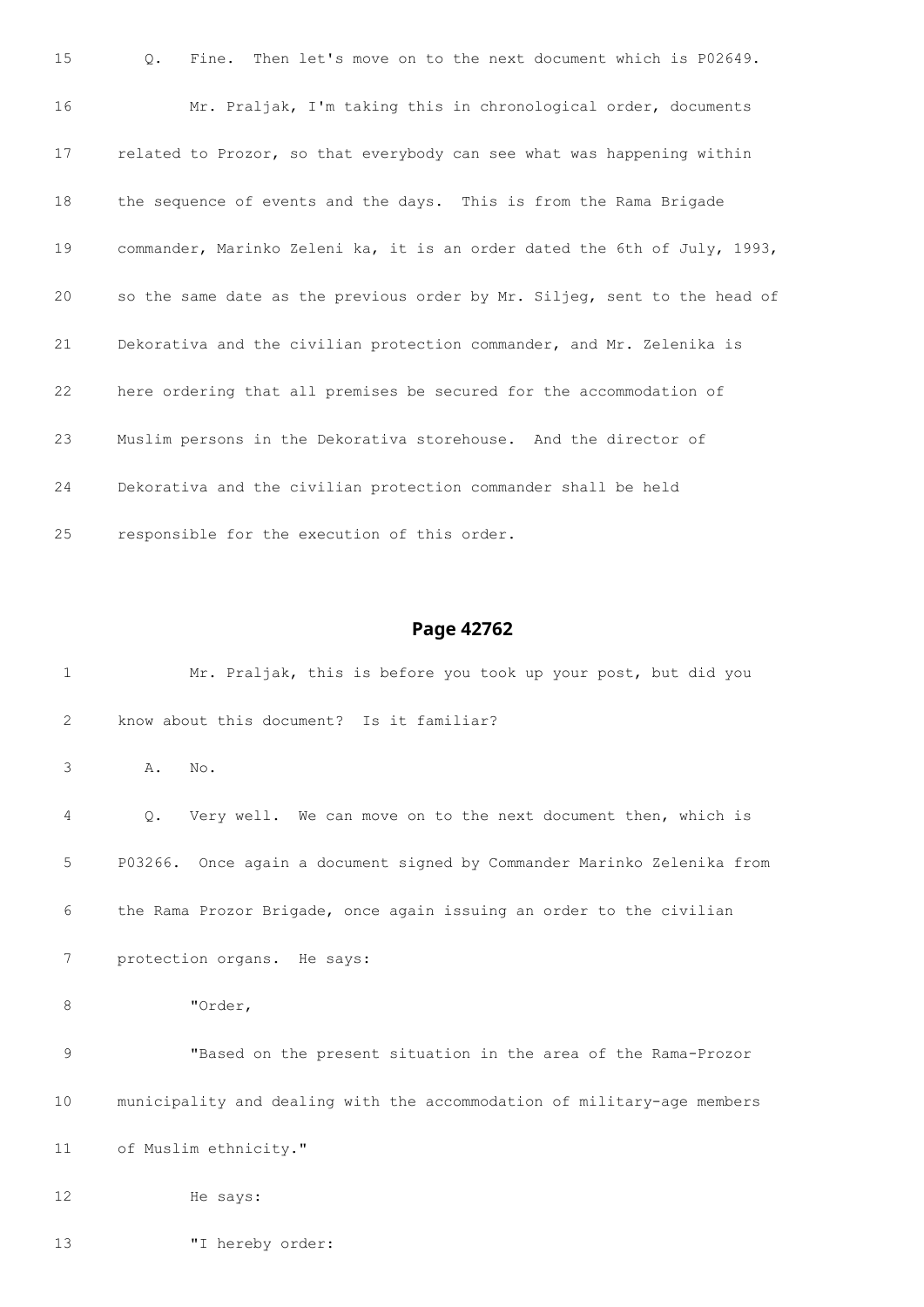"The civilian protection to organise accommodation for the above persons (secondary school). "2. That the civilian protection should organise meals for the above. 18 "3. ... that the commander of the civilian protection shall be held responsible for carrying out this order ..." This is an order of the 7th of July before you took up your duties. Did you know about it? A. No. Q. Very well. Then we can move on to the next document which is P03270. It is a document once again dated the 7th of July and once again written by Marinko Zelenika, the commander. This time he is issuing an

#### **Page 42763**

 order to the Home Guards. And he says: "Based on the present situation in the area of Rama-Prozor municipality, and in connection with providing security for the detained Muslims, I hereby order: "1. That the Home Guard command organise security for the secondary building in which the detained Muslim members are being accommodated. "2. ... the home guard commander shall be held responsible for 9 carrying out this order ..." Now, Mr. Praljak, this was before your time but did you know about this order?

A. No.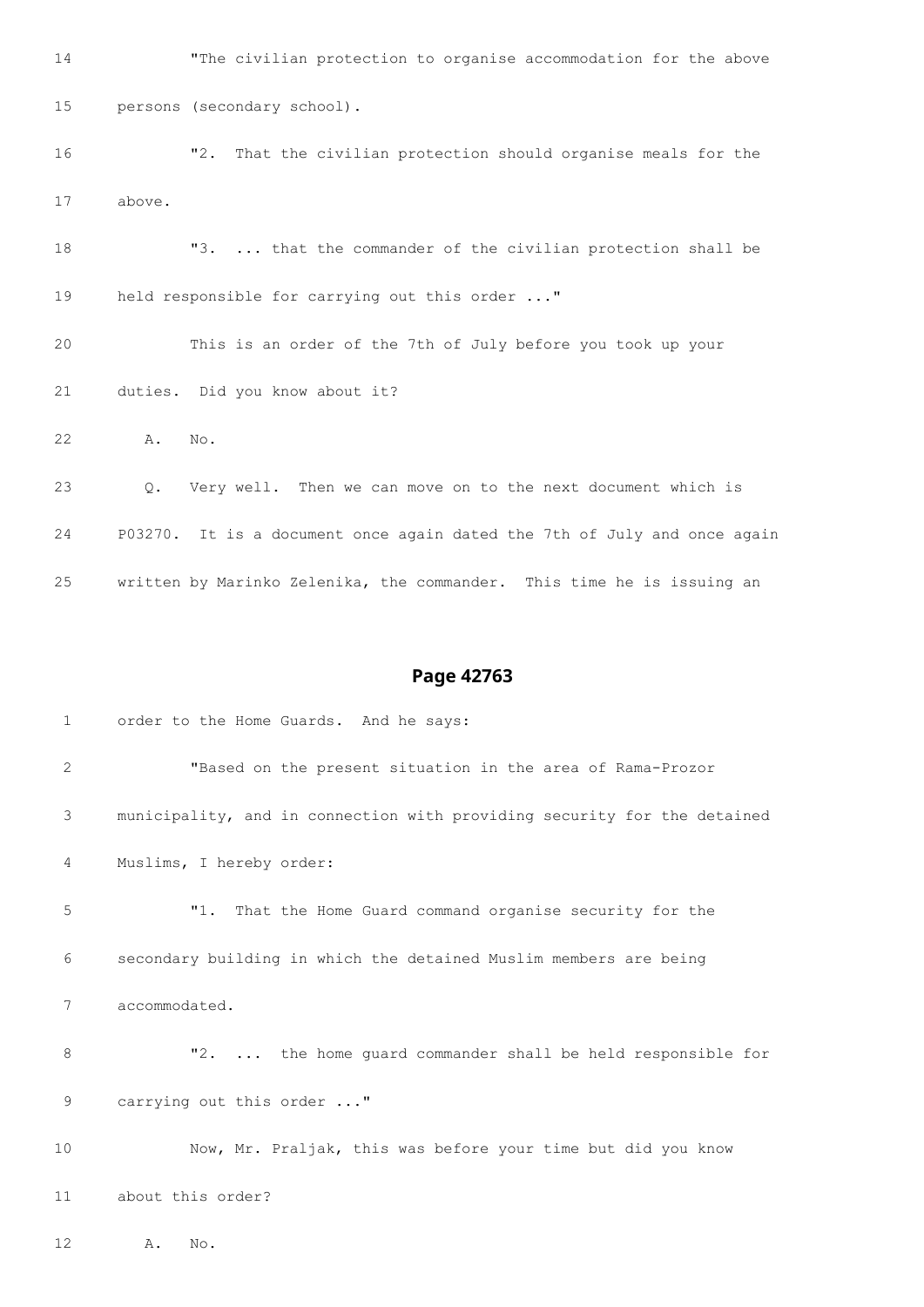| 13 | Q. Very well. Then we can move on to the next document, which is        |
|----|-------------------------------------------------------------------------|
| 14 | P03286 dated the 7th of July, 1993, and once again we have Rama Brigade |
| 15 | commander Marinko Zelenika issuing an order to the medical corps this   |
| 16 | time, the chief of the medical corps, and he says:                      |
| 17 | "I hereby order:"                                                       |
| 18 | Item 1, that:                                                           |
| 19 | "The medical corps shall provide regular visits by physicians to        |
| 20 | the facility where the arrested Muslims are being kept."                |
| 21 | Item 2, he says that:                                                   |
| 22 | "For the execution of this order the chief of the medical corps         |
| 23 | shall be held responsible. His name is Mario Budimir."                  |
| 24 | Mr. Praljak, this is the 7th of July, once again before your            |
| 25 | time, but did you know of this order?                                   |

**A.** No.

| $\overline{2}$ | Very well. Let's move on to P03477, having skipped over the next<br>$\circ$ . |
|----------------|-------------------------------------------------------------------------------|
| 3              | document, and here once again we have an order from Commander Marinko         |
| 4              | Zelenika of the Rama-Prozor Brigade, once again before your time. The         |
| 5              | date is the 15th of July, 1993, and he says:                                  |
| 6              | "I hereby order," that's the order, "I hereby order that the                  |
| 7              | security of the detained Muslims in the SSC, secondary school centre, be      |
| 8              | provided by:                                                                  |
| 9              | "Three civilian policemen.                                                    |
| 10             | "Three military policemen.                                                    |
| 11             | "And three Home Guards."                                                      |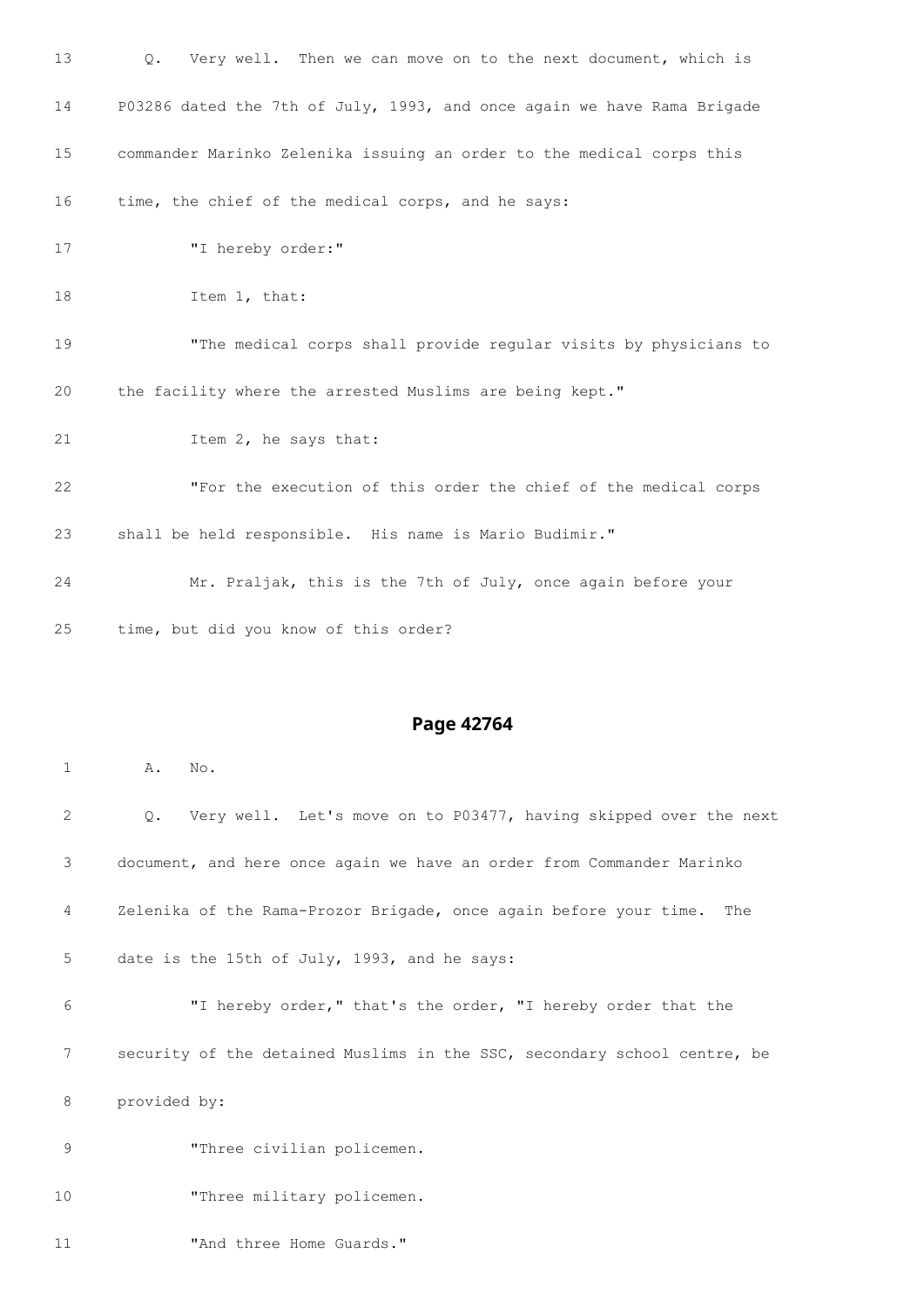| 12 | And the dead-line for carrying out the order is immediately.             |
|----|--------------------------------------------------------------------------|
| 13 | "The order shall come into effect immediately, and the commanders        |
| 14 | of the specified units shall be responsible to me for carrying it out."  |
| 15 | The document was sent to the civilian police, the military               |
| 16 | police, and the Home Guards Company, once again before your time but did |
| 17 | you know about this document, Mr. Praljak?                               |
| 18 | Α.<br>No.                                                                |
| 19 | Very well. Let's move on to the next document which is 2D00899.<br>Q.    |
| 20 | It is a document dated the 26th of July. The number is 2D00899. Let me   |
| 21 | repeat the number. As I was saying, this document is dated the 26th of   |
| 22 | July, 1993, two days after you took up your duties, once again an order, |
| 23 | once again from the Commander of the Rama Brigade, Marinko Zelenika, in  |
| 24 | which he states as follows.                                              |

"Order.

## **Page 42765**

| $\mathbf{1}$ | "On the basis of the demonstrated need and to have more effective       |
|--------------|-------------------------------------------------------------------------|
| 2            | functioning of the detention facility.                                  |
| 3            | "I hereby appoint:                                                      |
| 4            | "Mato Zadro, son of Ambros, born the 25th of October, 1942, in          |
| 5            | Dobrosa village, Prozor municipality, to the post of detention warden." |
| 6            | The order comes into force on the day of its issue.                     |
| 7            | Mr. Praljak, this was after you took up your post. Did you know         |
| 8            | about this document, this appointment?                                  |
| 9            | Α.<br>No.                                                               |

Q. Let's move on then to the next document which is P03954. Once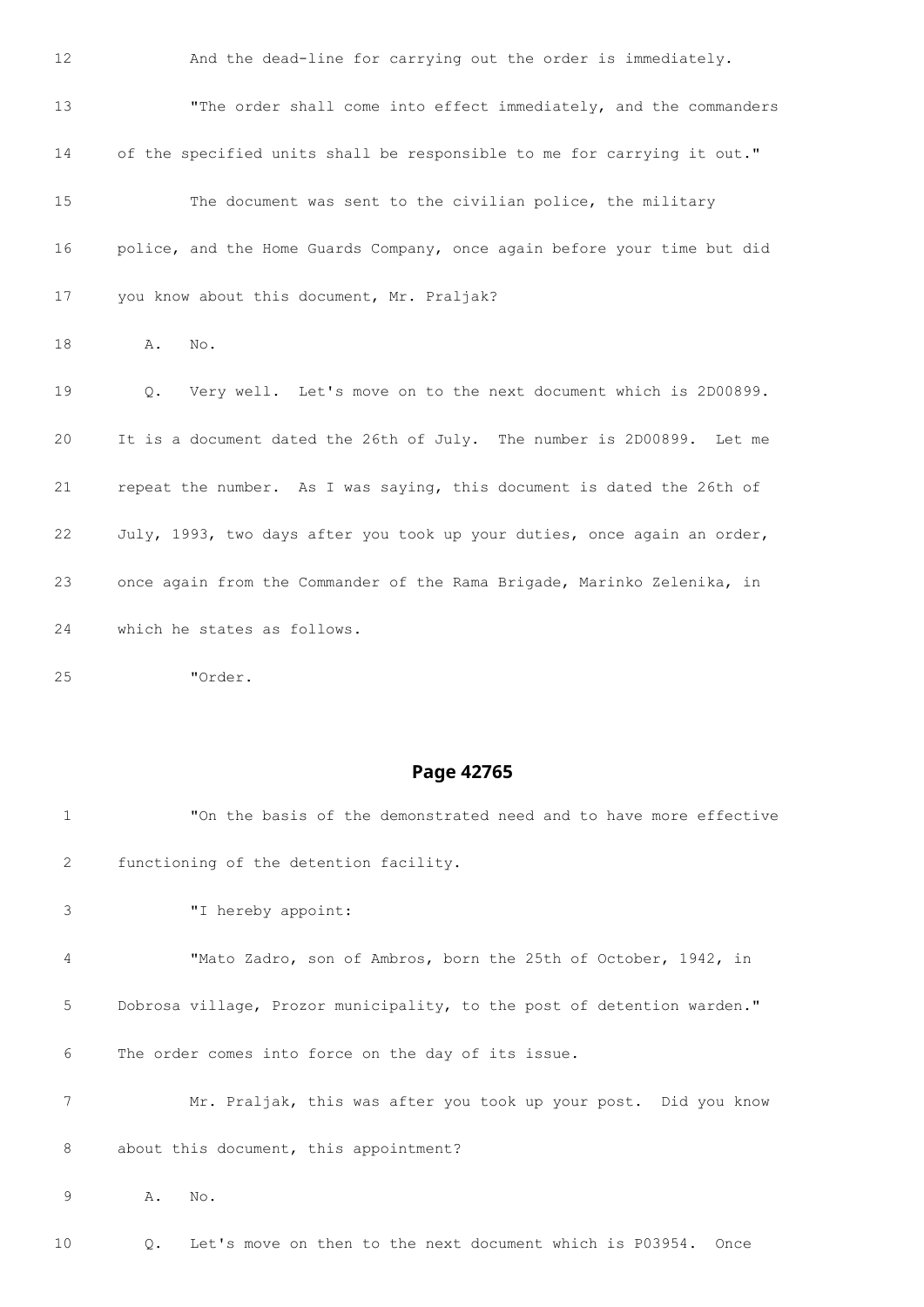| 11              | again the same author, Commander Marinko Zelenika. The Rama-Prozor     |
|-----------------|------------------------------------------------------------------------|
| 12 <sup>°</sup> | Brigade. The document is dated the 4th of August, 1993. The order was  |
| 13              | sent to the Home Guards commander and here is what it says:            |
| 14              | "Order.                                                                |
| 15              | "On the basis of the present requirements and situation with           |
| 16              | respect to providing security for the facility where members of Muslim |
| 17              | ethnicity are being detained, I hereby order:                          |
| 18              | "That the Home Guards from Rostovo listed here below be deployed       |
| 19              | and placed at the disposal of the Prison Commander Mato Zadro "        |
| 20              | And then at the end it says:                                           |
| 21              | "The order shall come into effect on the day of its issue and the      |
| 22              | commander of the Home Guards shall be held responsible for the         |
| 23              | implementation of this order."                                         |
| 24              | Did you know about this document, Mr. Praljak?                         |
|                 |                                                                        |

A. No.

| $\mathbf{1}$   | Q. Very well. Let's move on to the next document then which is           |
|----------------|--------------------------------------------------------------------------|
| $\overline{2}$ | 2D00268. It is a document from the commander of the Rama Brigade         |
| $\mathcal{S}$  | Ante Pavlovic, dated the 13th of August, 1993 --                         |
| 4              | JUDGE ANTONETTI: [Interpretation] General Praljak, my apologies.         |
| 5              | I would like to come back to the previous document. We're talking about  |
| 6              | the prison wardens and 14 of them are actually listed. I've look at      |
| 7              | their date of birth and I see that they could have rather been judges    |
| 8              | than prison wardens because they are of a certain age, to say the least. |
| 9              | So how could we have all the persons being prison wardens while in a     |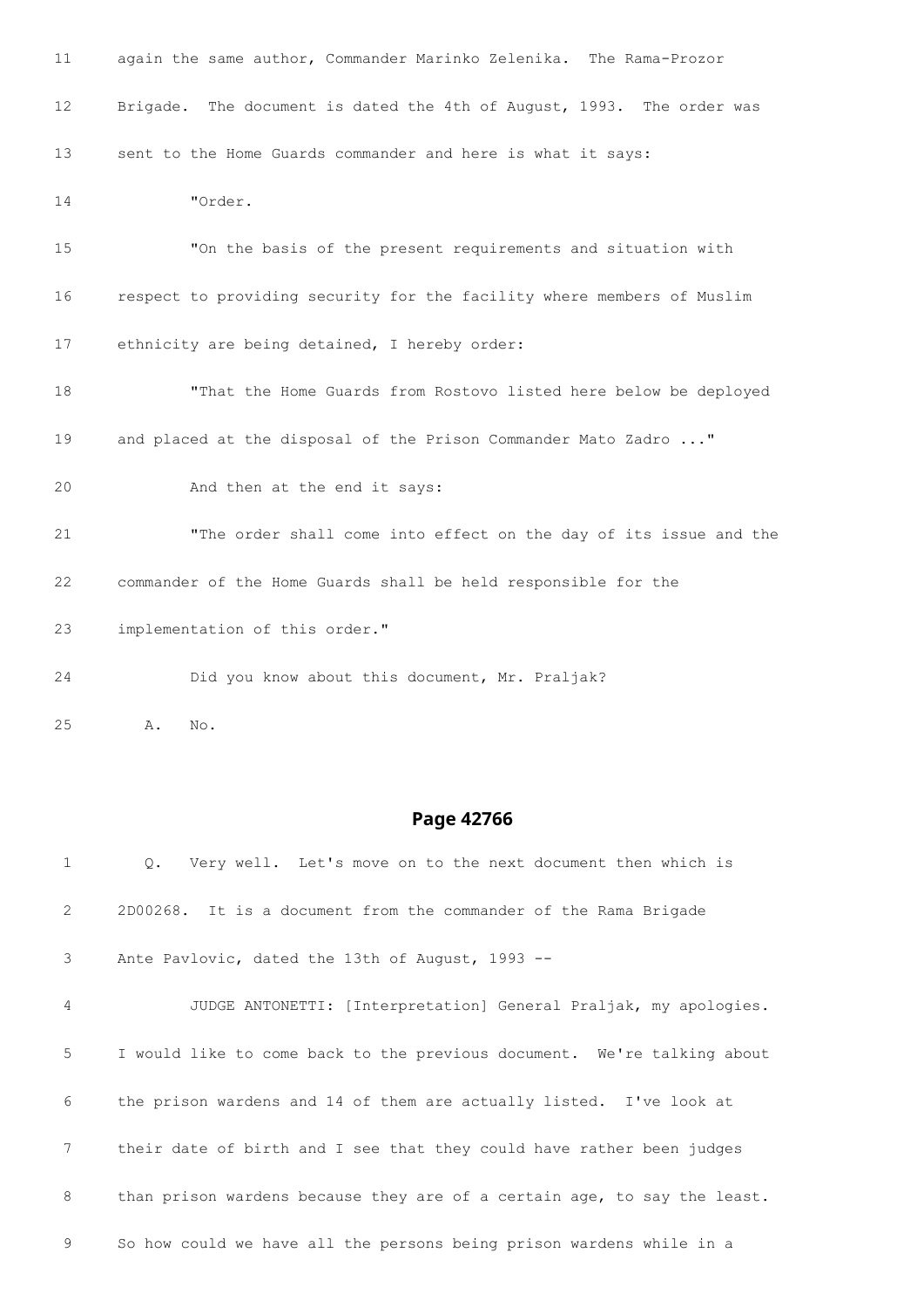detention centre you could have law and order issues, rebellion issues, so I was wondering whether the HVO had to draft all the persons to carry out this task because they did not have enough staff, or did they feel that it was because it was not a military activity. You see they were born in 1941, 1946, 1936, 1938, these are the year of their birth. THE WITNESS: [Interpretation] They were the Home Guards, and the Home Guards were all elderly persons who were reinforcement for 17 detention. And if you look at some documents -- well, I don't know why Siljeg took the decision to detain a certain number of Muslims in the first place, but this was handed over to the civilian protection organs and it was quite normal to provide security, to send a doctor, and so on. So all this is about detention. This is the first time that I see that a prison warden has been named and appointed. First of all, they did not think that there would be any rebellions or anything like that, except that there were instances of people escaping. But those prisoners, you know, those detainees -- well, the Home Guards -- let me say, first of

### **Page 42767**

 all, the HVO did not have enough soldiers to provide people to do this kind of work during the war; and secondly, the Home Guards were trained and established to stand guard over certain facilities, buildings, areas, and so on, and to act as reinforcements, in this case providing security for the prison.

 JUDGE ANTONETTI: [Interpretation] Thank you. And those older persons were carrying weapons, because I see for number 1 it says "automatic rifle," number 2 and 3 there's nothing; number 4 there's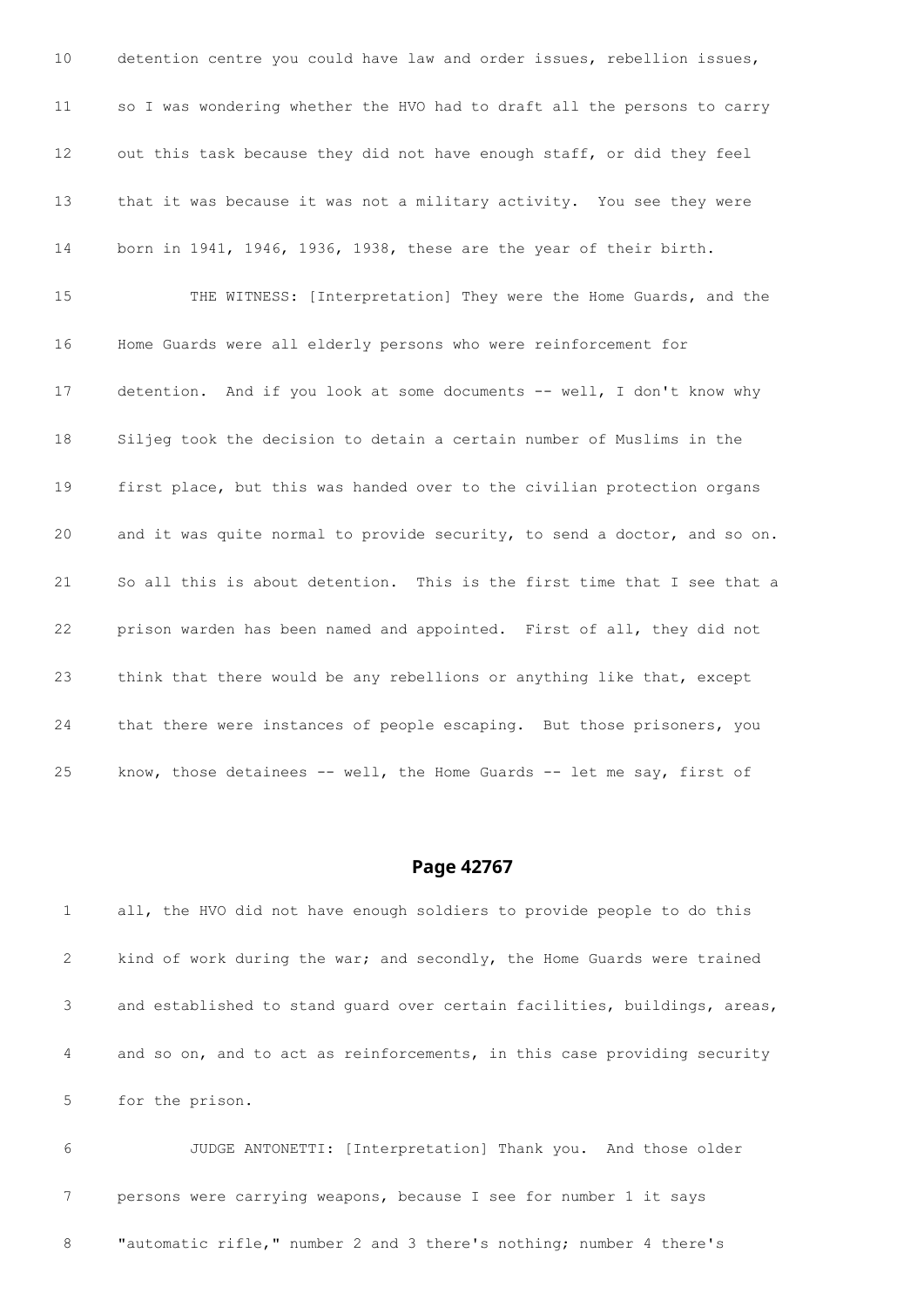automatic rifle as well.

 THE WITNESS: [Interpretation] Yes, some of them were armed. That is indeed correct. MS. TOMASEGOVIC TOMIC: [Interpretation] Thank you, Your Honour. Q. Now, Mr. Praljak, the next document we said was 2D00268.

 JUDGE ANTONETTI: [Interpretation] [Previous translation continues]... please.

 MS. TOMASEGOVIC TOMIC: [Interpretation] 2D00268 is the next document.

 Q. I'd just like to ask you briefly -- well, we've read these documents before, they're signed by Mr. Marinko Zelenika. Let me just ask you. Do you know whether he was the commander of the Rama Brigade in July 1993, do you remember that, any recollections of that? A. Yes, I do remember that Marinko Zelenika was -- well, Ante Pavlovic replaced Zelenika as brigade commander. He was brought in from Zagreb on a voluntary basis because he was actually born in Rama -- Q. All right. That's fine, Mr. Praljak. We have this document

#### **Page 42768**

 2D00268 which is one that is signed by Ante Pavlovic who replaced Mr. Zelenika as commander of the Rama Brigade, and a few moments ago we saw the other order on the appointment of Mr. Zadro as prison warden. And this is a new order on appointment which says: "Based on the need that has arisen for introducing law and order into the facilities where persons have been temporarily detained and

prisoners of war.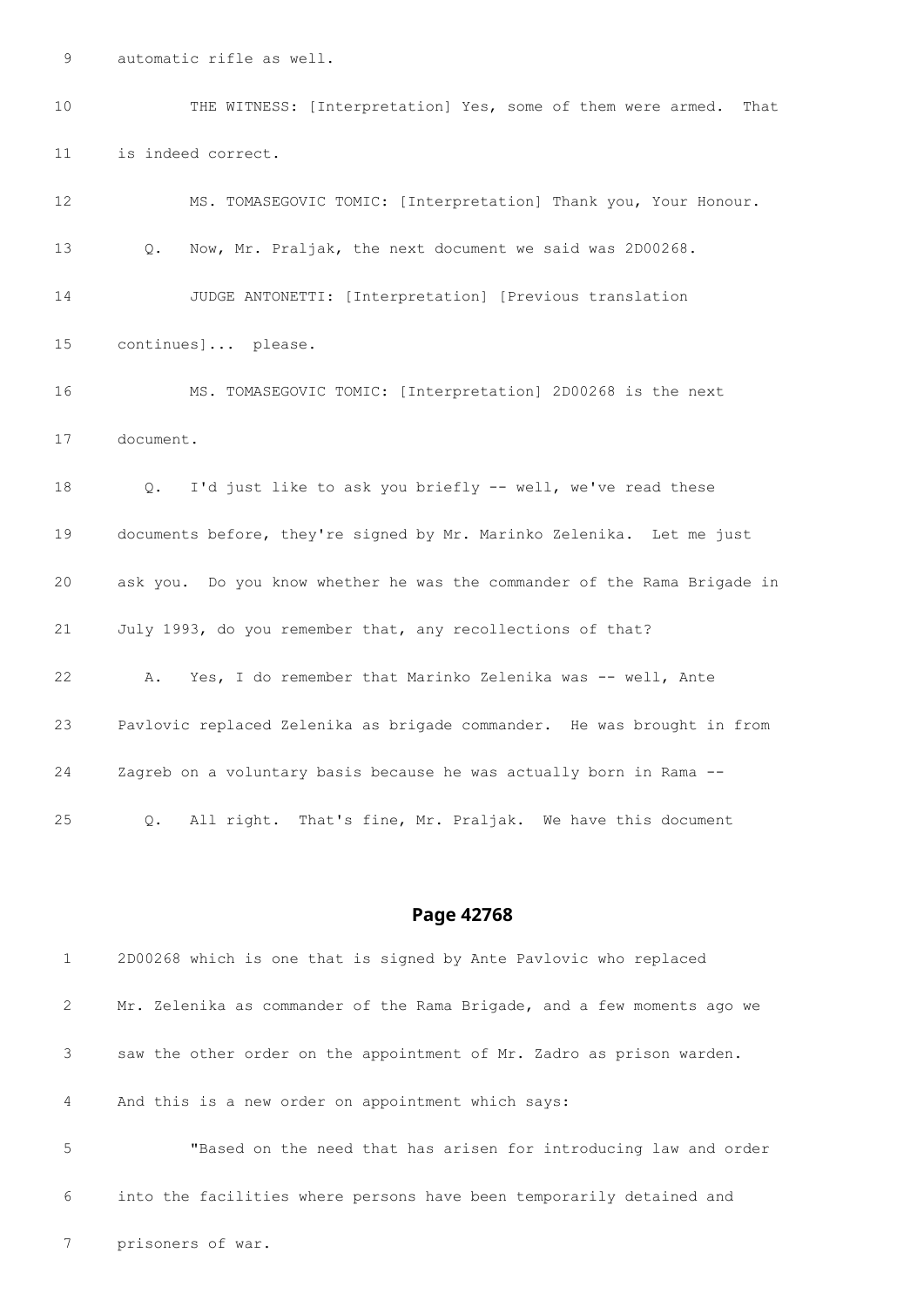| 8  | "I designate:                                                              |
|----|----------------------------------------------------------------------------|
| 9  | "1. Mr. Petar (Tome) Baketaric  as prison warden."                         |
| 10 | This document is dated the 13th of August, 1993. Did you know,             |
| 11 | Mr. Praljak, about this appointment and about this document?               |
| 12 | A. No, I didn't.                                                           |
| 13 | Q. Let's move on to the next one, please, P04156. Again, the               |
| 14 | document is signed by Ante Pavlovic, commander of the Rama Brigade.<br>The |
| 15 | date is the 13th of August, 1993. It reads:                                |
| 16 | "Based on the demonstrated need to control prisoners of war and            |
| 17 | persons temporarily detained:                                              |
| 18 | "I hereby order:                                                           |
| 19 | "1. All persons temporarily housed in the secondary school                 |
| 20 | building shall be moved to UNIS, (the nuclear shelter), and the prisoners  |
| 21 | of war to the MUP premises "                                               |
| 22 | And further down:                                                          |
| 23 | "The chief of the SIS, the commander of the logistics company,             |
| 24 | and the brigade police shall be responsible for the execution of this      |
| 25 | order.                                                                     |
|    |                                                                            |

| 1              | "The accommodation shall be provided by the chief of the               |
|----------------|------------------------------------------------------------------------|
| 2              | logistics company, and food by the head of the Rama Brigade central    |
| 3              | kitchen "                                                              |
| $\overline{4}$ | Mr. Praljak, were you aware of the existence of this document?         |
| -5             | No, I wasn't, but if I may say something: He is here handing<br>Α.     |
| 6              | POWs over to the MUP. He's separating the temporarily detained persons |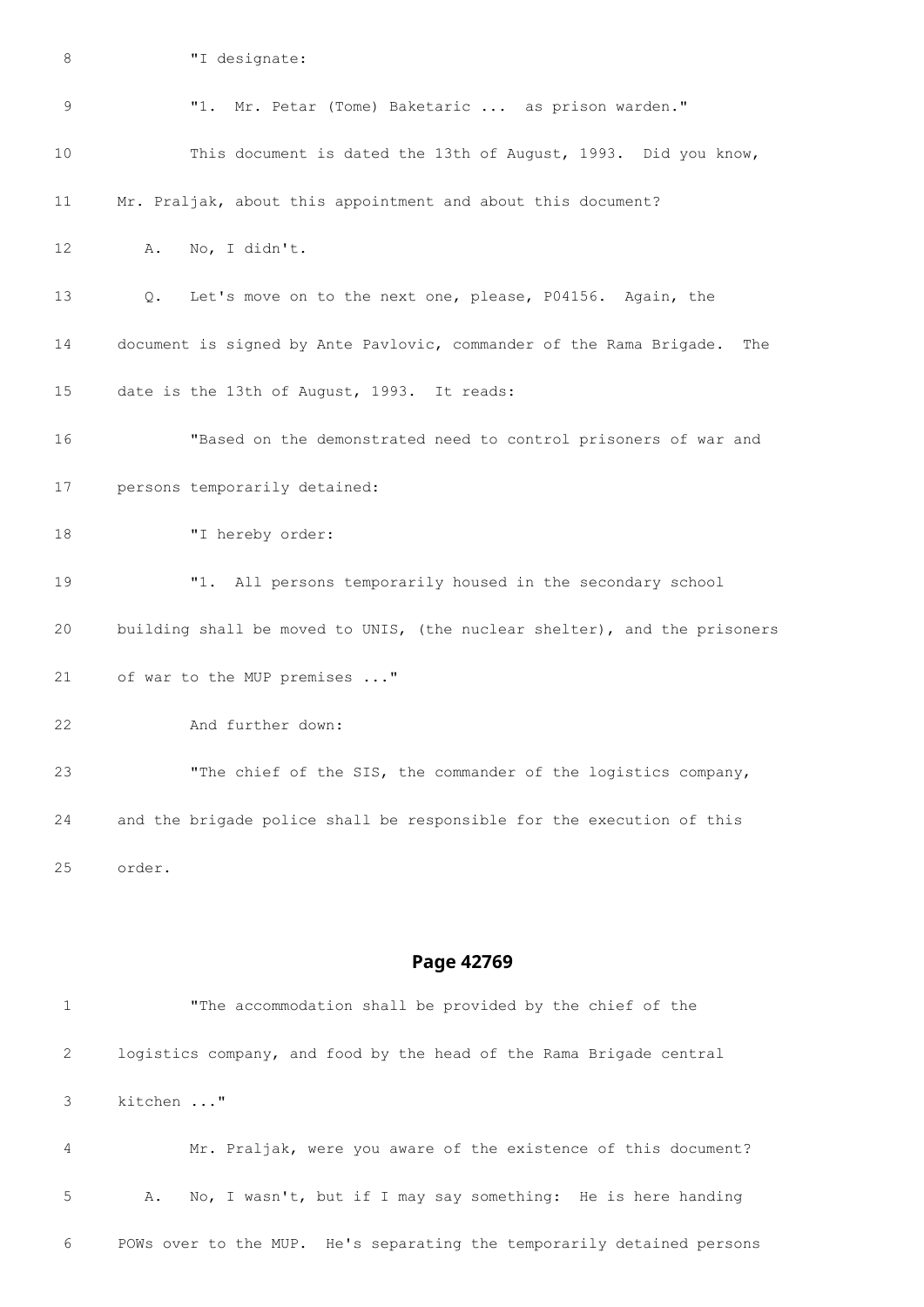from POWs, whom he's handing over to the MUP.

 Q. Yes. He decides that they should be put up on MUP premises here, and then what food they shall be fed so on and so forth, but he decides to put them there. All right, let's move on to the next document, please P04193 --

 JUDGE TRECHSEL: [Microphone not activated] -- with regard to this document because if we look -- I start again because the microphone did not work at the beginning.

 I see something that is not clear to me with regard to number 1, because one speaks of two categories of prisoners, namely, on the one hand persons temporarily housed and on the other hand prisoners of war. And it said that the prisoners of war are to be transferred to MUP premises. But I do not see that the other prisoners, the first group mentioned, are also handed over to the authority of MUP. I wonder how you read the document, Mr. Praljak. It was you who raised this aspect. THE WITNESS: [Interpretation] I don't have a specific answer. The way I see it, he's not just sending the POWs to the MUP premises but also handing them over to the MUP, as witnesses here have testified. I can't say with any degree of certainty, but I think that at the time a

### **Page 42770**

 decision had already been taken to set up the prison in Rama. I think there was a decision already, but I can't remember specifically. JUDGE TRECHSEL: Can we then agree that what you said in one of your last interventions, namely, that the prisoners were handed over to MUP, applies only to part of the prisoners mentioned in this order?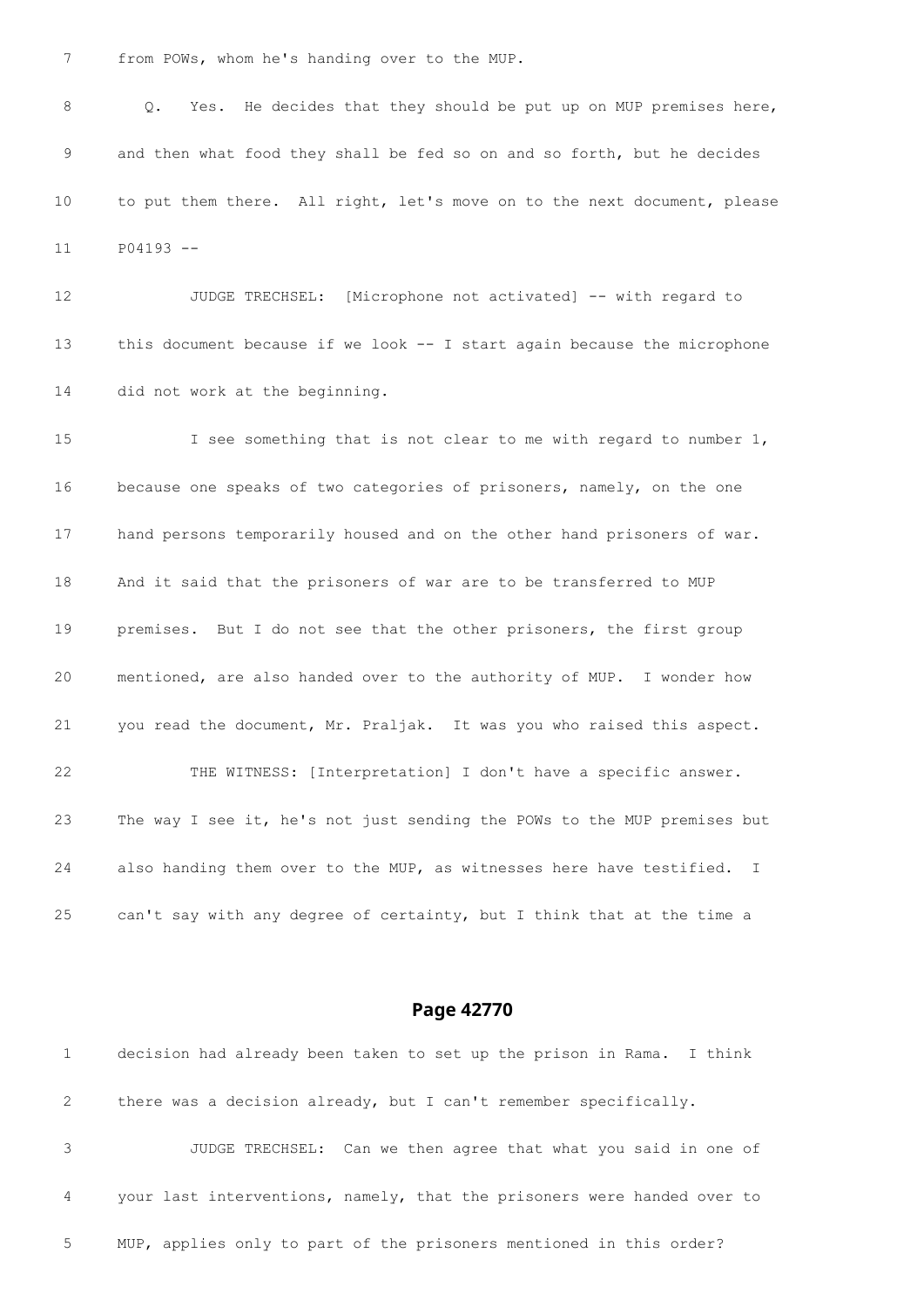THE WITNESS: [Interpretation] That's right. All the rest were handed over to the civilian protection unit, as stated earlier. The temporarily detained persons were handed over to the civilian protection, and the brigade provided logistical support by providing a physician, by providing some food, and so on and so forth, by securing members of the home guard and suchlike. 11 JUDGE TRECHSEL: Thank you. THE WITNESS: [Interpretation] It's the securing of the Home Guards, and so on and so forth. MS. TOMASEGOVIC TOMIC: [Interpretation] I do apologise. I think Judge Trechsel's microphone was on for a minute there. All right. My apologies. It's all right now. Q. Mr. Praljak, you just provided some explanations to Judge Trechsel as to who was handed over to the civilian protection unit and who was handed over to the MUP. You say that you did not see these documents earlier on? A. But I read them. Q. That's fine. I'm about to ask my question. I'm just waiting for the interpretation to catch up. What you've just been saying to Judge Trechsel is something that based on what you just read in this courtroom as I was showing you these documents; right?

### **Page 42771**

 Q. Next one up P04193. The date is the 14th of August, 1993, again from the Rama Brigade commander, Ante Pavlovic, addressed to the prison warden and the brigade's military police. He hereby orders, paragraph 1:

A. Yes, that's right.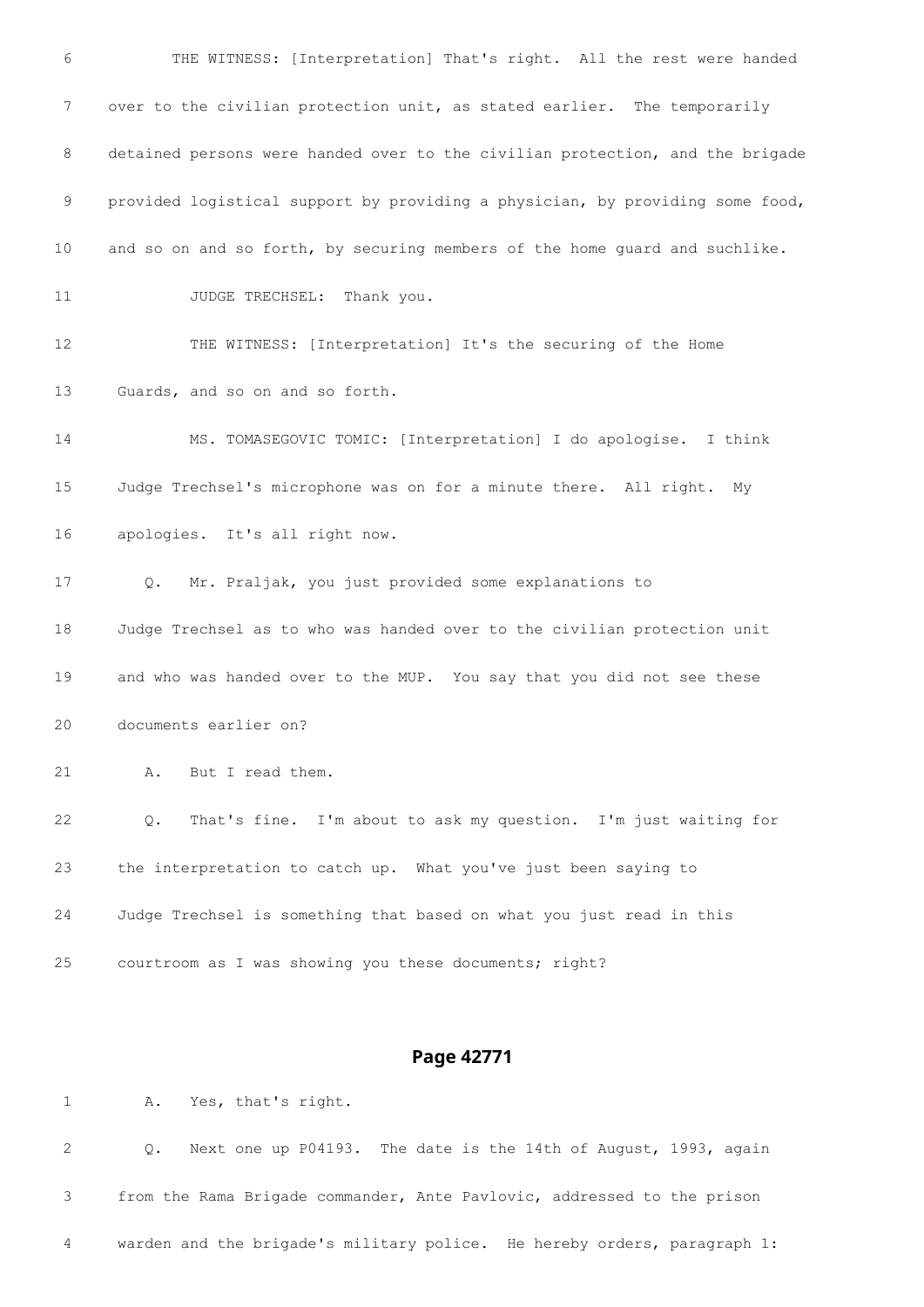| 5  | "All detained persons under 15 or over 60 years of age and those          |
|----|---------------------------------------------------------------------------|
| 6  | who are seriously ill (at a physician's proposal) shall be released and   |
| 7  | treated as temporarily displaced persons."                                |
| 8  | Paragraph 2:                                                              |
| 9  | "This order shall take immediate effect. The warden of the                |
| 10 | detention unit and the brigade's military police shall be responsible for |
| 11 | its execution."                                                           |
| 12 | Mr. Praljak, were you aware of this document?                             |
| 13 | No, I wasn't. But if I may add something, Pavlovic is here<br>Α.          |
| 14 | implementing a decision previously taken by the Rama civilian             |
| 15 | authorities.                                                              |
| 16 | Yes, that's actually reflected in the header. Now that we've got<br>Q.    |
| 17 | that straight the next document up is P05621. Again, one of Ante          |
| 18 | Pavlovic's documents, and as we know he is the commander of the Rama      |
| 19 | Brigade. The date is the 4th of October, 1993. It reads:                  |
| 20 | "Order "                                                                  |
| 21 | This is a document from your time, so listen carefully, please.           |
| 22 | Subject: "Order.                                                          |
| 23 | "Pursuant to an order by the commander of the Main Staff of the           |
| 24 | HVO and with the aim of protecting the Muslim population.                 |
| 25 | "I order:                                                                 |

| $\overline{1}$ |                                      |  |  |  | "1. All Muslim men fit for military service shall be taken into |  |  |  |
|----------------|--------------------------------------|--|--|--|-----------------------------------------------------------------|--|--|--|
| $\mathbf{2}$   | custody and kept under surveillance. |  |  |  |                                                                 |  |  |  |

"2. Men who have a regular work assignment shall be taken into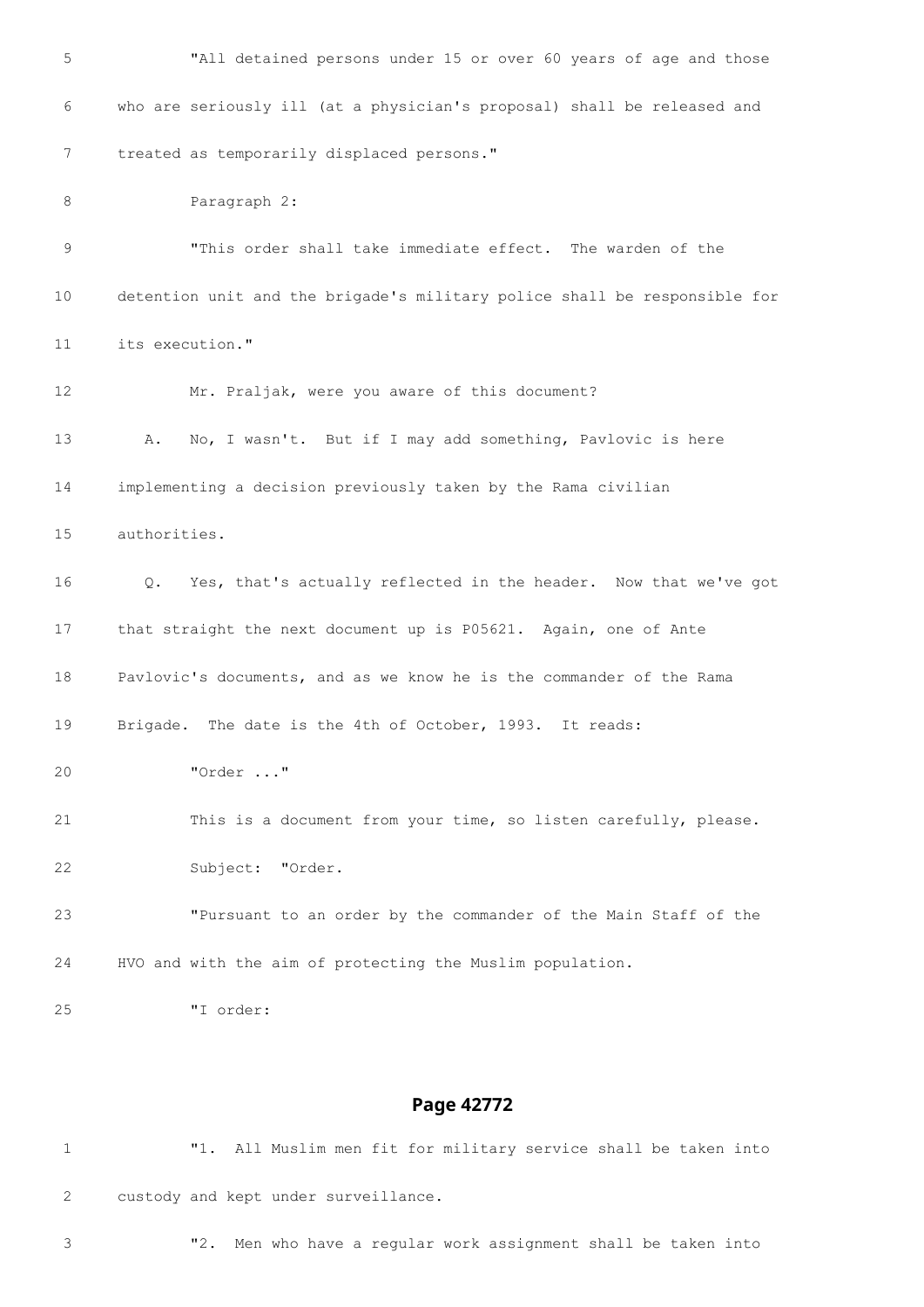custody upon the completion of their work.

 "3. The order shall take immediate effect, the military police commander, the MUP commander, and the chief of the security and information service in the brigade shall be responsible for its execution." 9 And these are the three addressees. Mr. Praljak, did you know

 about this? Do you remember anyone issuing an order like this on behalf of the Main Staff as conveyed by Mr. Pavlovic?

 A. It's not just someone from the Main Staff. It's me. I was the one who issued this order to Mr. Pavlovic, for him to carry it out, the reason being all the protective structures had begun to cave in of the Muslim population in Rama municipality. I was fully conscious of this as well as of my responsibility in this regard. I believe then, as I do 17 now, that given what the situation was people needed protecting, even if what it took was bringing them in, detaining them, and keeping them under surveillance. On the 4th of October, 1993, after everything that had been happening in Grabovica, Uzdol, Hudotsko, and Doljani, there was nothing left in place, no structure protecting the civilian population. Everything had fallen apart.

 Q. Mr. Praljak, lest there be any confusion, these are Muslim men fit for military service; right?

A. Yes, no matter how this may look, I was in no position to take

#### **Page 42773**

 women and children. It was far more difficult to commit a criminal offence against those. All those who were potential evil-doers thought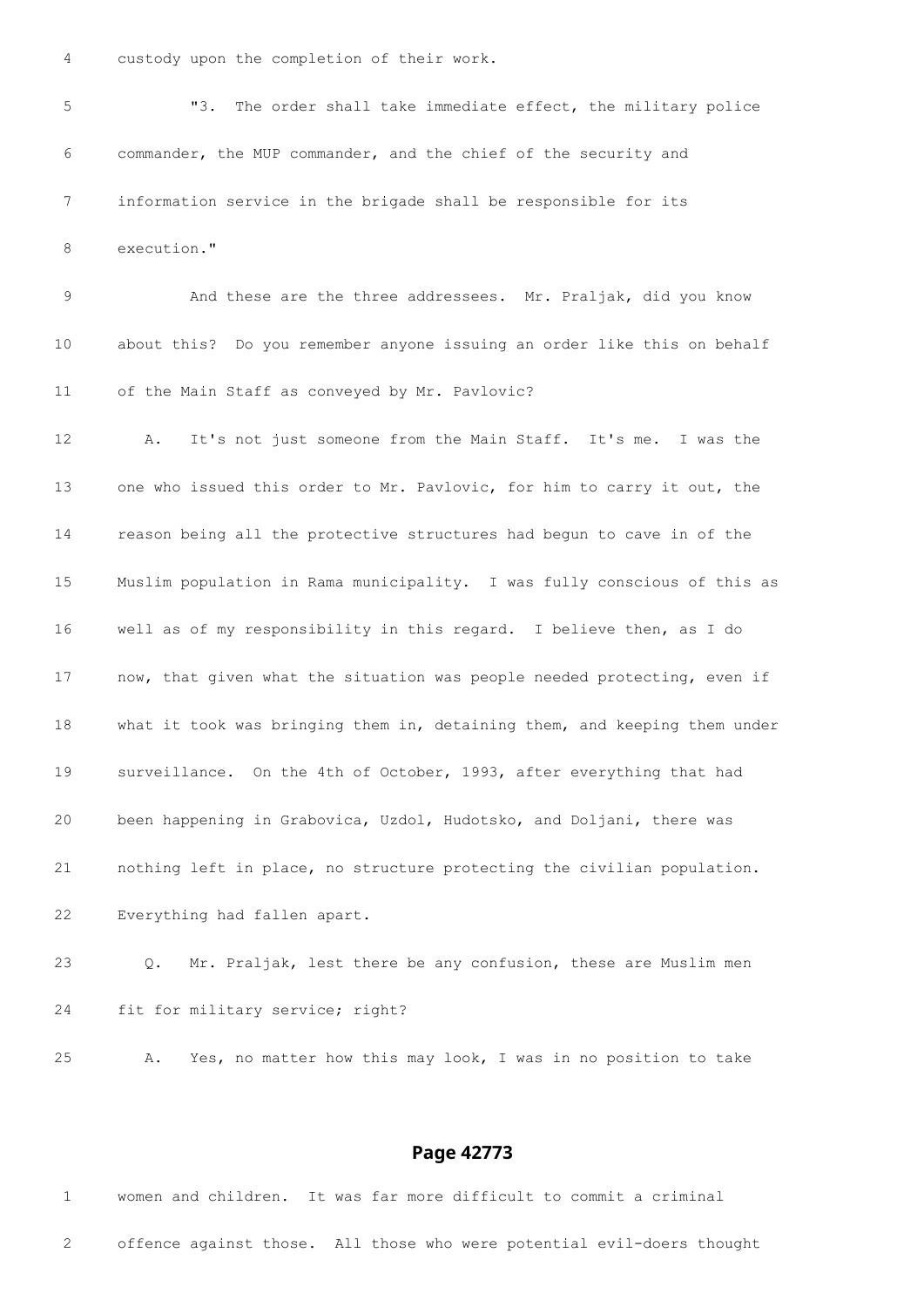| 3               | that men might be a more fitting target for something like that since men |
|-----------------|---------------------------------------------------------------------------|
| 4               | made potential fighters.                                                  |
| 5               | Mr. Praljak, could we then say that you issued an order to<br>Q.          |
| 6               | pre-emptively isolate these persons?                                      |
| 7               | Yes, that's right.<br>Α.                                                  |
| 8               | The date is the 4th of October, 1993. Can we please move on to<br>Q.      |
| $\mathsf 9$     | the next one, but please do bare the date in mind. It's a document by     |
| 10              | Mr. Siljeg. The number is P06203. Mr. Praljak, was Mr. Siljeg superior    |
| 11              | to Mr. Ante Pavlovic, the gentleman from the previous document?           |
| 12 <sup>°</sup> | Α.<br>Yes.                                                                |
| 13              | You studied this document with my learned friend Ms. Nozica.<br>Q.        |
| 14              | Nevertheless, I would like to go through this again briefly. The date is  |
| 15              | the 28th of October, 1993, meaning the same month of the previous order.  |
| 16              | Mr. Siljeg here writes: "To the Assistant Chief of the Defence            |
| 17              | Department - Health Section."                                             |
| 18              | It reads:                                                                 |
| 19              | "Much esteemed gentlemen:                                                 |
| 20              | "While appreciating your efforts regard your order dated the 28th         |
| 21              | of October, 1993, which was not even registered or given a protocol       |
| 22              | number which concerned the inmates of detention centres and centres for   |
| 23              | pre-emptive isolation, I believe it is my duty to inform you of the fact  |
| 24              | that the specified institutions do not exist, nor indeed do any such      |
| 25              | persons exist in the area of our military district unless they are        |
|                 |                                                                           |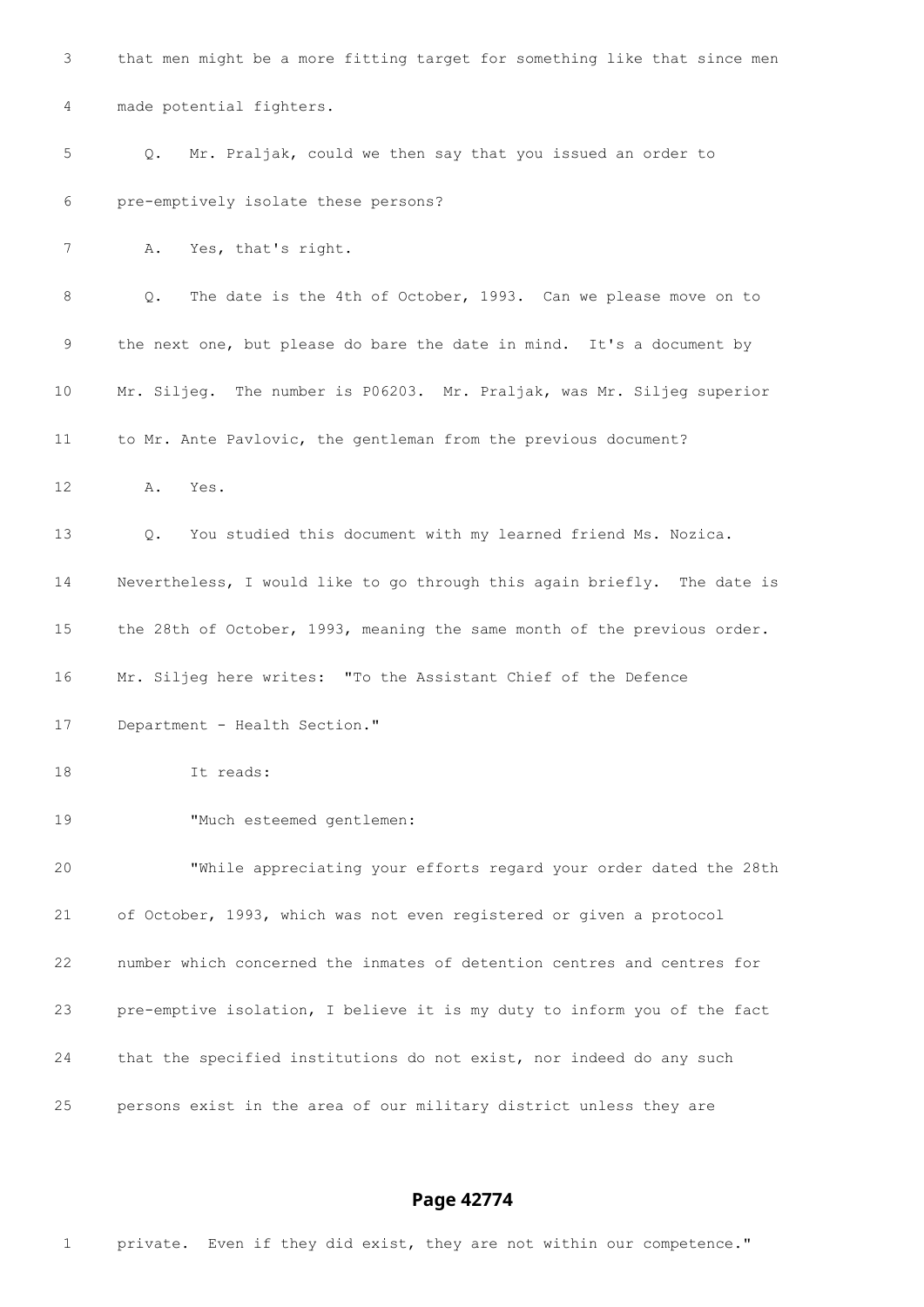Mr. Praljak, could you explain, or rather, are you aware of this? And then you can go on to say whether you can explain it, explain how Mr. Siljeg on the 28th of October is here seen as saying what I have just read out? Under a month before his own subordinate is seen issuing an order to the effect that all Muslim men fit for military service should be brought in and kept under surveillance, which you termed "pre-emptive isolation." A. Sure, I can, Madam. It is my prerogative and responsibility then, as now, before this Chamber to explain the reasons, should anyone care to ask, for my decisions which Pavlovic then implemented. Why I decided to place Muslim men fit for military service under surveillance -- Q. Mr. Praljak, I do understand that. The one thing that I don't understand is how Mr. Siljeg here is saying that they were not under his competence, that those facilities might have been private, if any; whereas, in the previous document his own subordinate determines that those men should be brought in and kept under surveillance. What I want to know is why Mr. Siljeg is here writing something that is patently not true if we compare the two documents. You can tell me you don't know why Mr. Siljeg wrote this. But that's not what I'm asking. The only thing I am asking is it is quite obvious that there is a discrepancy between the two documents? A. No, there isn't.

Q. Right. Okay. Why is there not any discrepancy? Explain that,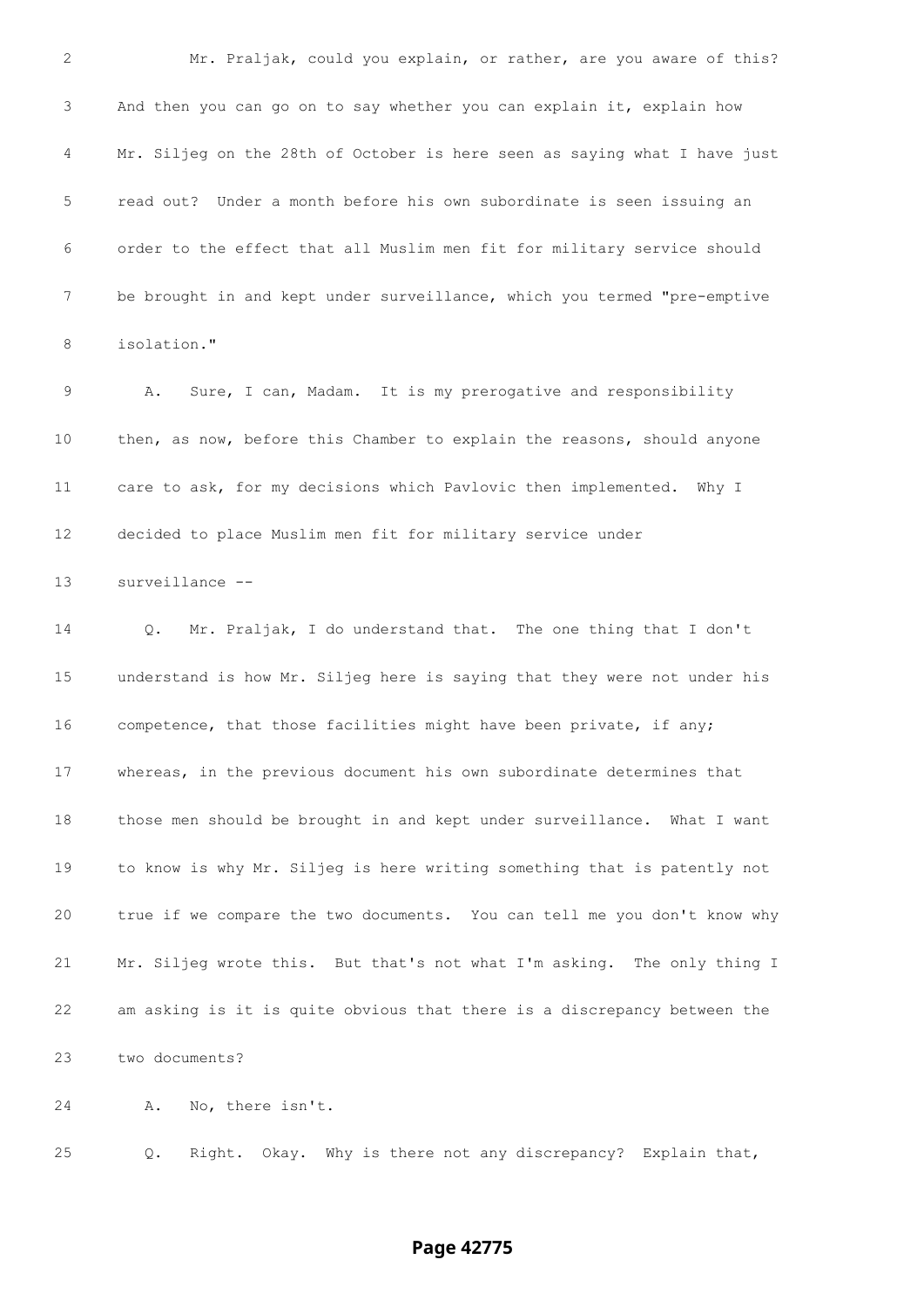please.

 A. As for surveillance over those people, my responsibility stops. It is down to the SIS, the military police, and the MUP. It's their duty. You keep confusing two issues here and then you're asking me about the discrepancy. There is the military police who in terms of their structure -- Q. Mr. Praljak, you've told us all of this before. So it is your position that they were not under the surveillance of the army despite the documents that have so far been shown. My view is different. We seem to be unable to agree. You stick to your opinion and I stick to what I've read in the documents -- A. I'd like to be given an opportunity to present my opinion. Q. And so you have time and again -- A. Fair enough. Q. All right. Let's move on to our next document P0 -- JUDGE ANTONETTI: [Interpretation] General Praljak, the document from Colonel Siljeg is such that when we read it now, it seems very straightforward, the one dated October 24th, 1993, he's telling the department of defence health section that there's no establishment or centre that is within the competence of the military. This is very straightforward. Mr. Coric's counsel is showing you the previous document also where his deputy is saying that the Muslims must be kept. Is there a contradiction between these two documents -- well, Mr. Coric's counsel seems to say so, and you're saying that according to you there is no contradiction. Now, for Judges to be able to rule on this maybe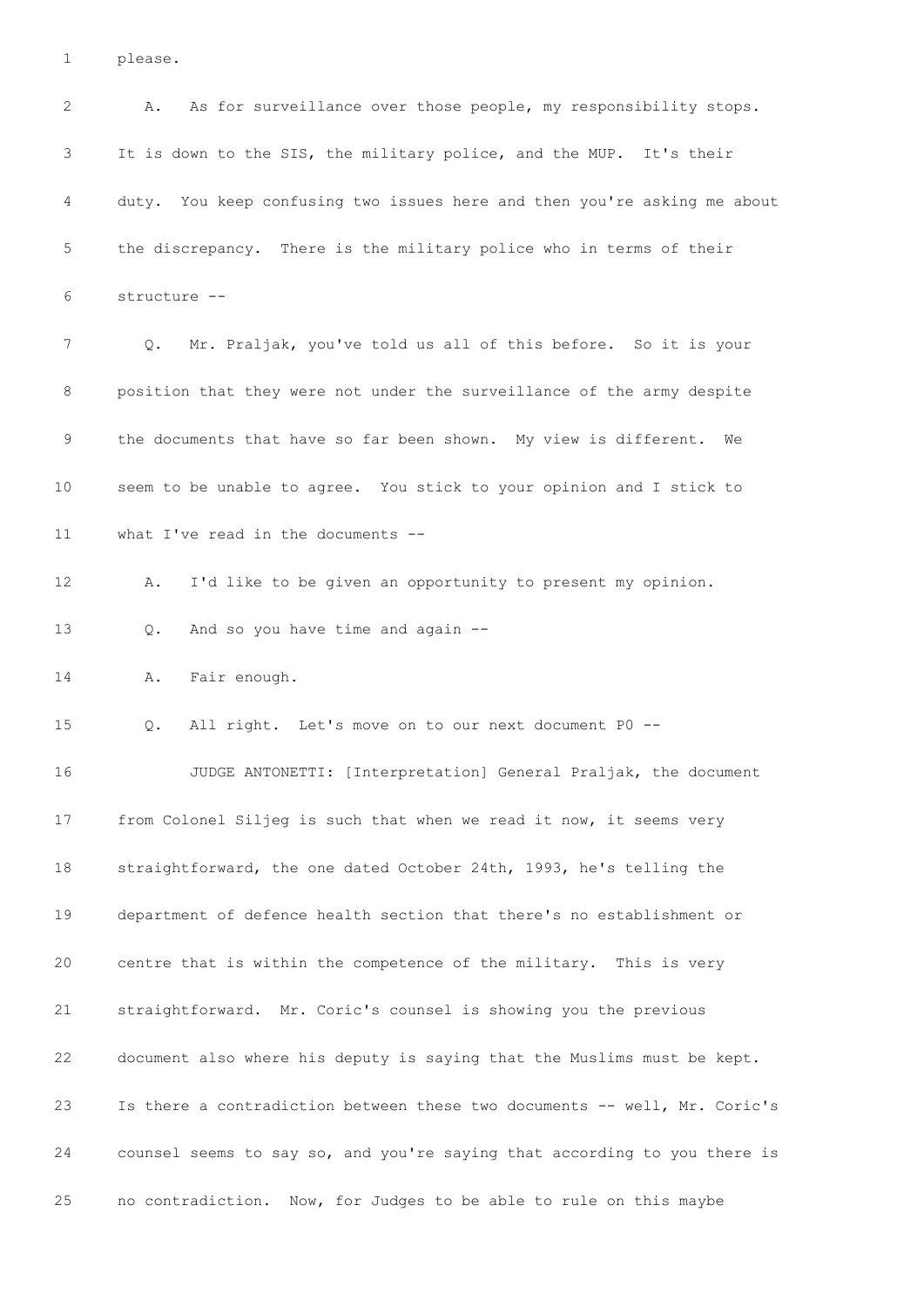| $\mathbf{1}$ | there's just one thing missing. The intervention of the civilian police   |
|--------------|---------------------------------------------------------------------------|
| 2            | with, if need be, other civilian authorities or the military prosecutor   |
| 3            | with military investigating judge and the fact that these people would be |
| 4            | placed in military prisons. Any individual being arrested must have some  |
| 5            | kind of legal status, either he's a suspect and then he's under           |
| 6            | investigation, either a civilian or military investigation; and he        |
| 7            | must -- there's some kind of authority must decide to place him in        |
| 8            | detention, either a civilian authority or a military authority.           |
| 9            | In Ante Pavlovic's order where we see that all Muslims must be            |
| 10           | kept under surveillance, there's something missing. Who's going to take   |
| 11           | care of them afterwards? Are they going to be interrogated by the         |
| 12           | military police, by the SIS? Is there going to be some kind of procedure  |
| 13           | launched against them? Is a judge going to decide to place them in -- to  |
| 14           | jail them? So what do you think of this? Can you confirm that these two   |
| 15           | orders are in line with each other, there's no contradiction? But if      |
| 16           | that is so, isn't there some element missing?                             |
| 17           | THE WITNESS: [Interpretation] No, there's no contradiction if you         |
| 18           | look at those two orders and there's nothing missing there. The moment    |
| 19           | when the institutions that were set up specifically for that purpose, and |
| 20           | that is the MUP, the SIS, and the military police, take over the people   |
| 21           | who were brought there to be protected for their own protection, from     |
| 22           | that moment on -- well, they have the rules and they act in accordance    |
| 23           | with those rules, just as you did when I was brought here. There are      |
| 24           | rules.<br>Nobody needs to tell you what to do. I am brought here.<br>The  |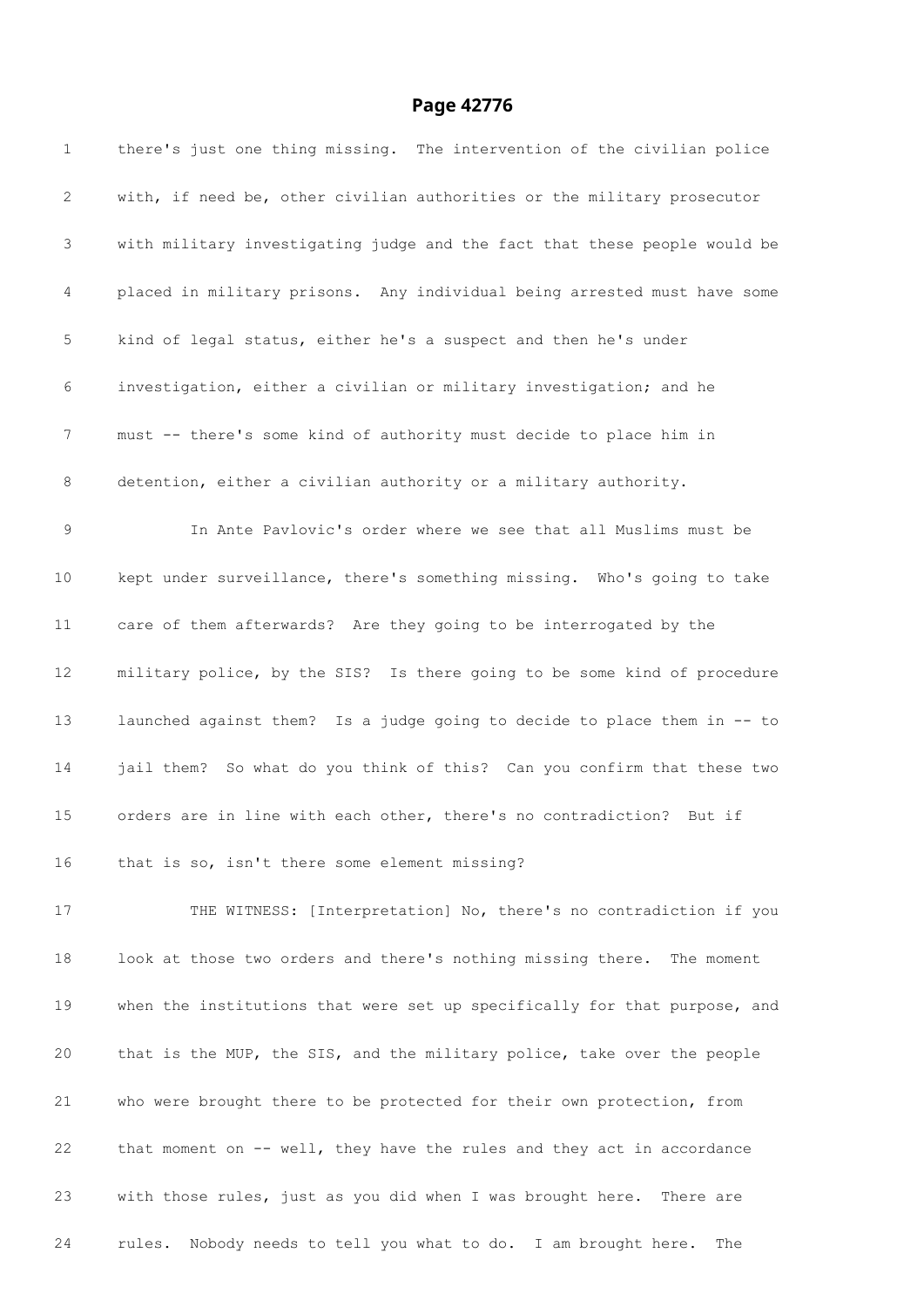| $\mathbf{1}$    | counsel do their job. What is meant here is that if you put somebody in   |
|-----------------|---------------------------------------------------------------------------|
| 2               | isolation and inform the military police and the SIS, well we don't care. |
| 3               | You can do -- you can go on doing what you want. No, that's not true.     |
| 4               | Those institutions have to do their job. If they don't do their job,      |
| 5               | they're responsible for the failure to do their job. There's no           |
| 6               | collision, there's no contradiction, except if there is lack of effort    |
| 7               | and whether in addition to the chief of the Main Staff who spent          |
| 8               | countless hours there, if the minister of the interior, Brana Kvesic came |
| 9               | up there, or Valentin Coric, the chief of the military police, well if    |
| 10              | they didn't do their job, it's their responsibility, not responsibility   |
| 11              | of Ante Pavlovic.                                                         |
| 12 <sup>°</sup> | In accordance with my order, Ante Pavlovic was responsible only           |
| 13              | for the proper performance of their duty up until the moment when those   |
| 14              | people were turned over. His responsibility stops there. He could have    |
| 15              | been asked to provide the home guard to guard them. He had a doctor,      |
| 16              | doctor was duty-bound to help anyone there and to provide them with food  |
| 17              | if he had a kitchen. So -- but that's aid, assistance.<br>But             |
| 18              | responsibility begins when people are given their -- their clear orders   |
| 19              | to do so in an institutional manner. That's clear to me.                  |
| 20              | JUDGE ANTONETTI: [Interpretation] I believe that we will soon             |
| 21              | have to have a break. It's 12.30. Well, we will break for 20 minutes.     |
| 22              | Let me tell Ms. Tomic that so far she's used up four hours and            |
| 23              | two minutes.<br>Thank you.                                                |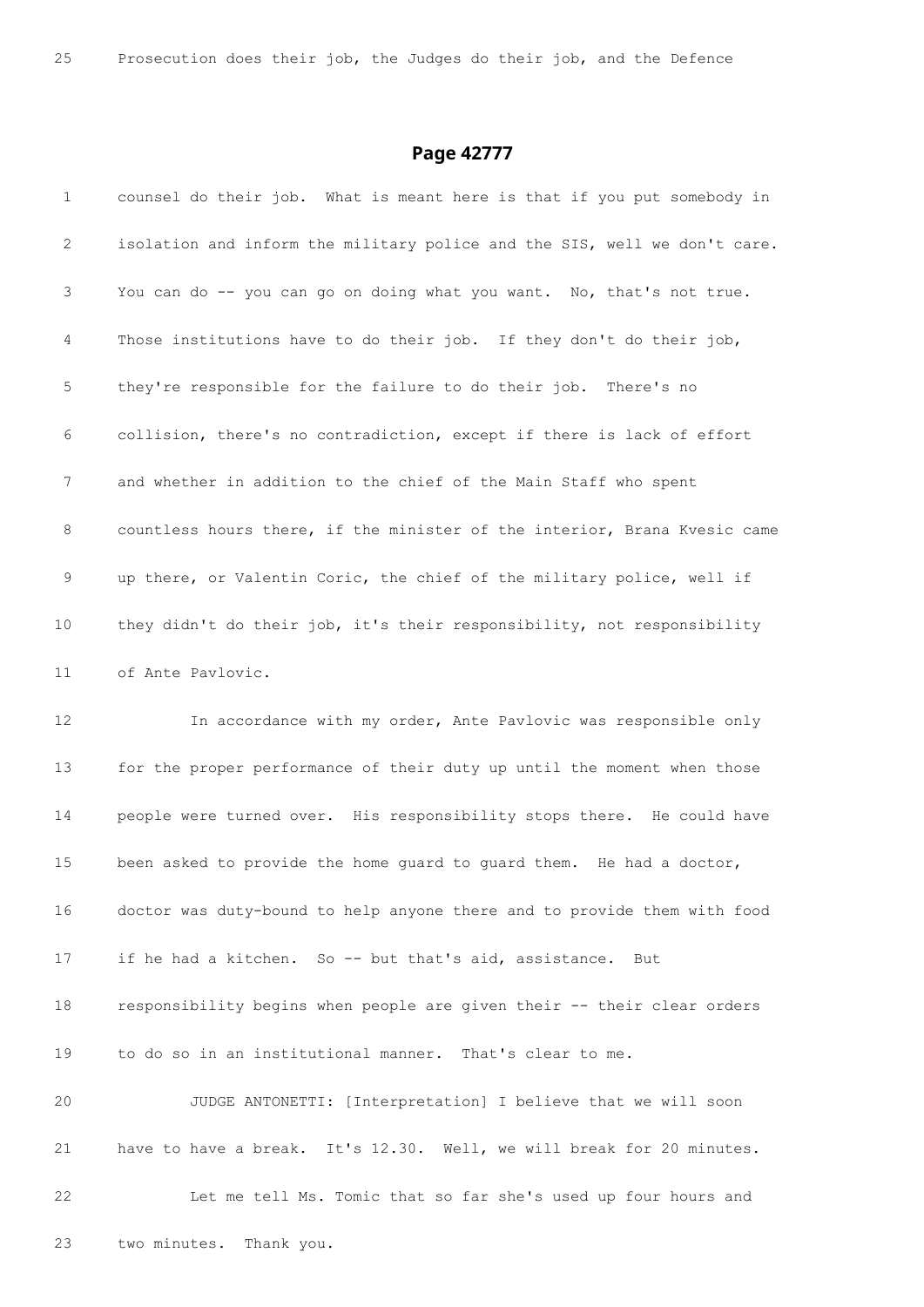--- Recess taken at 12.30 p.m.

--- On resuming at 12.52 p.m.

| $\mathbf{1}$    | JUDGE ANTONETTI: [Interpretation] The court is back in session.           |
|-----------------|---------------------------------------------------------------------------|
| 2               | It's ten to 1.00. We'll stop at 1.45. Regarding the time allotted, I      |
| 3               | told you before the break that you had used up four hours and two         |
| 4               | minutes. The -- we had allotted you four hours and 45 minutes, 45 extra   |
| 5               | minutes for you just like any other.                                      |
| 6               | Now, if you don't finish because you don't have enough time, all          |
| 7               | the time that you will use beyond four hours and 45 minutes -- of course  |
| 8               | you can use it, but then we deduct it from the credit of time that has    |
| 9               | been allotted to you as a whole. It's quite simple, right. Did you        |
| 10              | understand?                                                               |
| 11              | MS. TOMASEGOVIC TOMIC: [Interpretation] Yes, I understand you             |
| 12 <sup>2</sup> | perfectly, Your Honour.                                                   |
| 13              | JUDGE ANTONETTI: [Interpretation] Very well.                              |
| 14              | Mr. Praljak, we can always use the breaks to our benefit and              |
| 15              | think about what you told us earlier. So we understood what you told us   |
| 16              | earlier. We know what your case is. Your position seems to be very        |
| 17              | simple. Whenever the HVO captures a prisoner, this prisoner is handed     |
| 18              | over to the military police or the SIS or another party, another --       |
| 19              | someone else, and then as of that moment the commander of the brigade is  |
|                 |                                                                           |
| 20              | no longer responsible of this prisoner, at least that's your position.    |
| 21              | Now, let's assume that there are prisoners who've been handed over to the |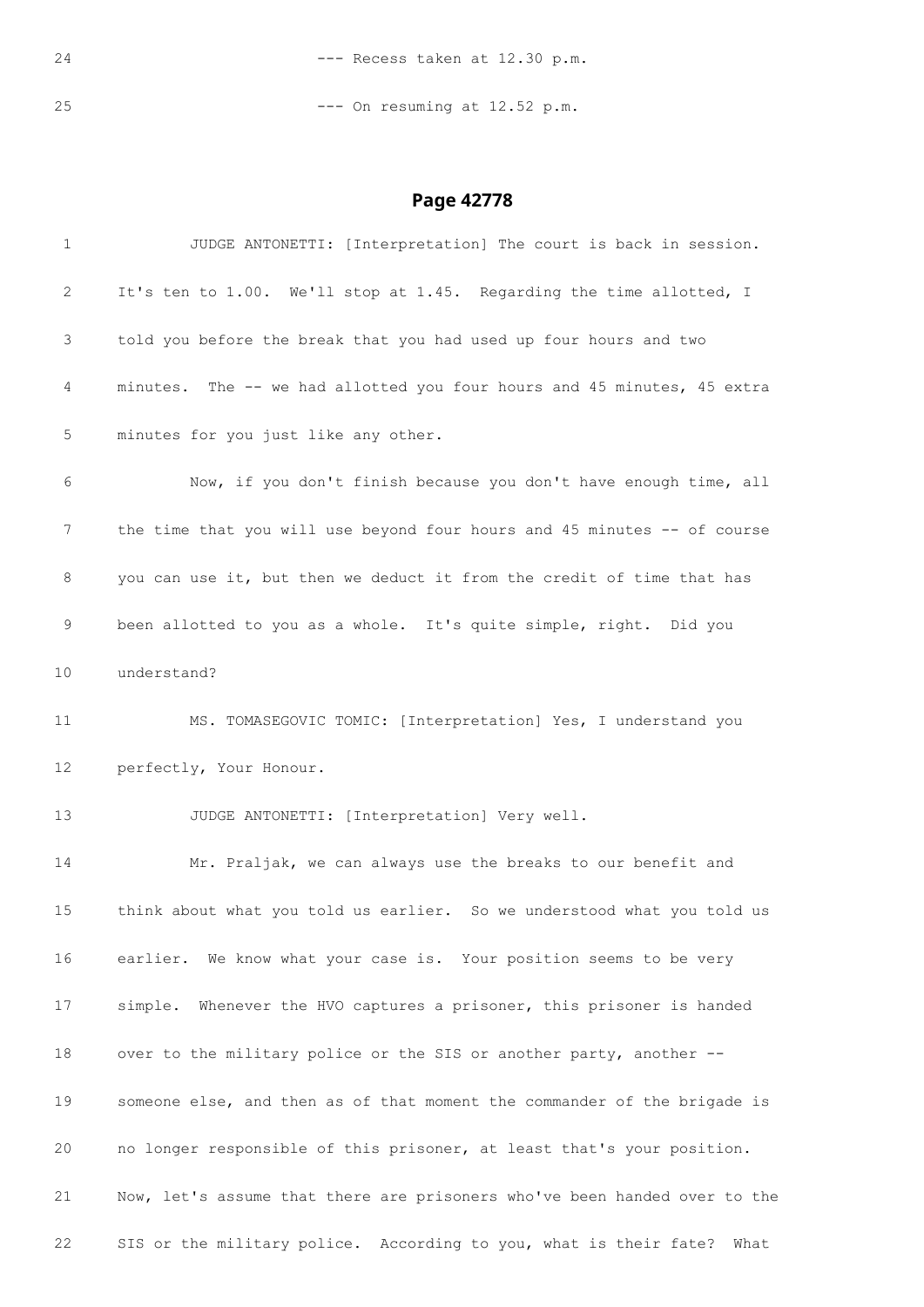is going to happen to these people? Where are they going to be detained or accommodated?

THE WITNESS: [Interpretation] As far as I know, Your Honour, as

| $\mathbf{1}$ | early as in 1992 I think that four prisons were established, military       |
|--------------|-----------------------------------------------------------------------------|
| 2            | investigative prisons or central prisons, whatever they were called.<br>And |
| 3            | they were supposed to be taken to those prisons, and now further            |
| 4            | procedure is stipulated by the relevant conventions. Of course, as far      |
| 5            | as I know, the SIS was supposed to interrogate some people, to learn some   |
| 6            | intelligence, and if they learned that some crimes were committed by any    |
| 7            | of them indictments are handed down -- well, the procedure is followed in   |
| 8            | the treatment of prisoners, captives, or persons who were placed in         |
| 9            | isolation for the purpose of their own protection.                          |
| 10           | JUDGE ANTONETTI: [Interpretation] To your knowledge, could you              |
| 11           | tell us whether the military prison -- under which responsibility are the   |
| 12           | military prisons? And just three minutes, you know, I can sum up hours      |
| 13           | of discussion.                                                              |
| 14           | THE WITNESS: [Interpretation] Well, Your Honour, Your Honours, my           |
| 15           | answer is as follows. The Main Staff of the HVO and the army did not.       |
| 16           | We did not have control, we did not receive reports. Now, in the more       |
| 17           | complex part, at least as far as I'm concerned, as to what the justice      |
| 18           | ministry, the military prosecutor's offices, and the Defence Department     |
| 19           | are doing -- well, I don't want to go into trying to get explanations as    |
| 20           | to whose -- who did what and to what extent, we heard witnesses here and    |
| 21           | things are not entirely clear to me. But not a single report, not a         |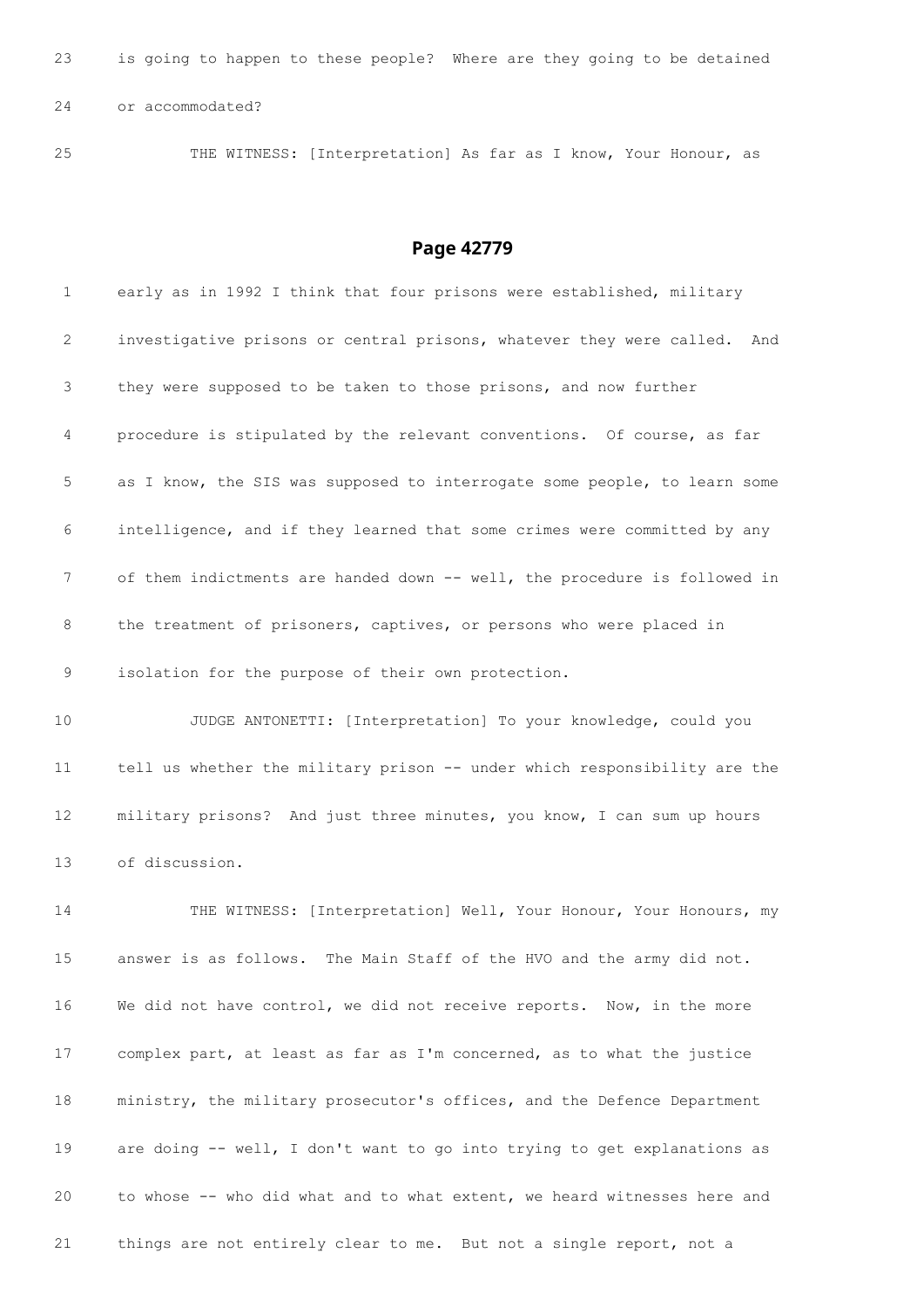| 22 | single control, appointment, or anything of the sort had anything to do  |
|----|--------------------------------------------------------------------------|
| 23 | with the Main Staff of the HVO or with any other structures in the       |
| 24 | military sector, the brigades or operational zones. Well, it was logical |
| 25 | to ask that food be prepared because the logistics was in place or to    |

## **Page 42780**

| $\mathbf{1}$ | provide a physician, and the physician was duty-bound to treat anyone,  |
|--------------|-------------------------------------------------------------------------|
| 2            | including enemy soldiers as you have seen, or for a certain number of   |
| 3            | Home Guards to be attached by way of providing assistance to whoever is |
| 4            | in charge. So these were the three elements.                            |
| 5            | JUDGE ANTONETTI: [Interpretation] Very well. Therefore, the             |
| 6            | military prisons have no connection with the Main Staff of the HVO or   |
| 7            | with the military structures of the operational zones. However, you're  |
| 8            | telling us that logistics could be provided to these prisons. Does this |
| 9            | sum up your position?                                                   |
| 10           | THE WITNESS: [Interpretation] That's correct.                           |
| 11           | JUDGE ANTONETTI: [Interpretation] Very well. Now I think                |
| 12           | everything is clear.                                                    |
| 13           | Ms. Tomic.                                                              |
| 14           | MS. TOMASEGOVIC TOMIC: [Interpretation] Thank you, Your Honour.         |
| 15           | I will now follow-up briefly to the questions asked by His<br>Q.        |
| 16           | Honour. Could you tell me, Mr. Praljak, the prison warden, is he the    |
| 17           | person that bears the most responsibility for the situation in the      |
| 18           | prison?                                                                 |
| 19           | Yes.<br>Α.                                                              |
|              |                                                                         |

Q. As far as I was able to understand your logic so far, whoever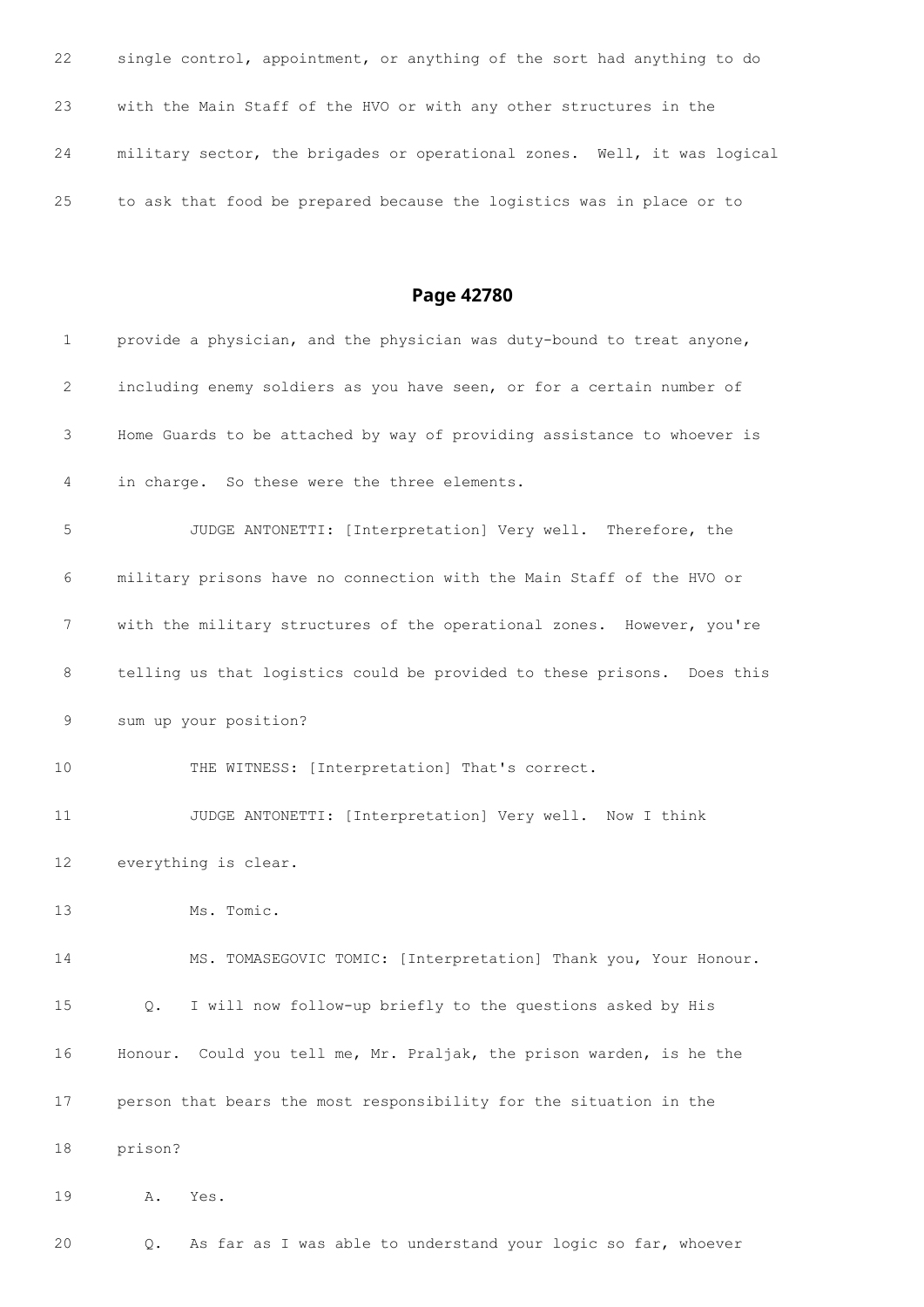| 21 | appoints a person -- in fact, the appointed person is then held        |
|----|------------------------------------------------------------------------|
| 22 | responsible by whoever appointed them, and this person can then remove |
| 23 | them from office and so on?                                            |
|    |                                                                        |

A. Yes, that's correct.

Q. Over the past half-hour we looked at documents and we saw two

## **Page 42781**

| $\mathbf{1}$ | documents where the brigade commanders, the commander of the Rama           |
|--------------|-----------------------------------------------------------------------------|
| 2            | Brigade, first one; and then another, appoint two prison wardens in         |
| 3            | Prozor. And now if we follow your logic - and that's not only your          |
| 4            | logic, it sounds logical indeed - if the prison warden is responsible for   |
| 5            | the situation, the conditions in the prison, and if a brigade commander     |
| 6            | appoints the prison warden, and if you are held responsible or if you're    |
| 7            | responsible to whoever appointed you, then it would follow that the         |
| 8            | prison warden is responsible to the brigade commander; is that correct?     |
| 9            | With a certain amount of reservation, yes. The first warden was<br>Α.       |
| 10           | from the civilian protection and the second was from the military police.   |
| 11           | That's not correct, Mr. Praljak. Let me go back to both those<br>Q.         |
| 12           | documents. Can we -- I'll ask my colleague to find those two documents      |
| 13           | and we'll get on with something else, not to waste the Court's time.<br>But |
| 14           | let me remind you -- well, I'll remind you about it but let's move          |
| 15           | forward, let's move on. Document P06569 is the next one I'd like us to      |
| 16           | look at.                                                                    |

 The last document we were looking at was the Siljeg document, where he says that if centres for preventive isolation existed, that the detainees did not come under his authority. Now, this is a document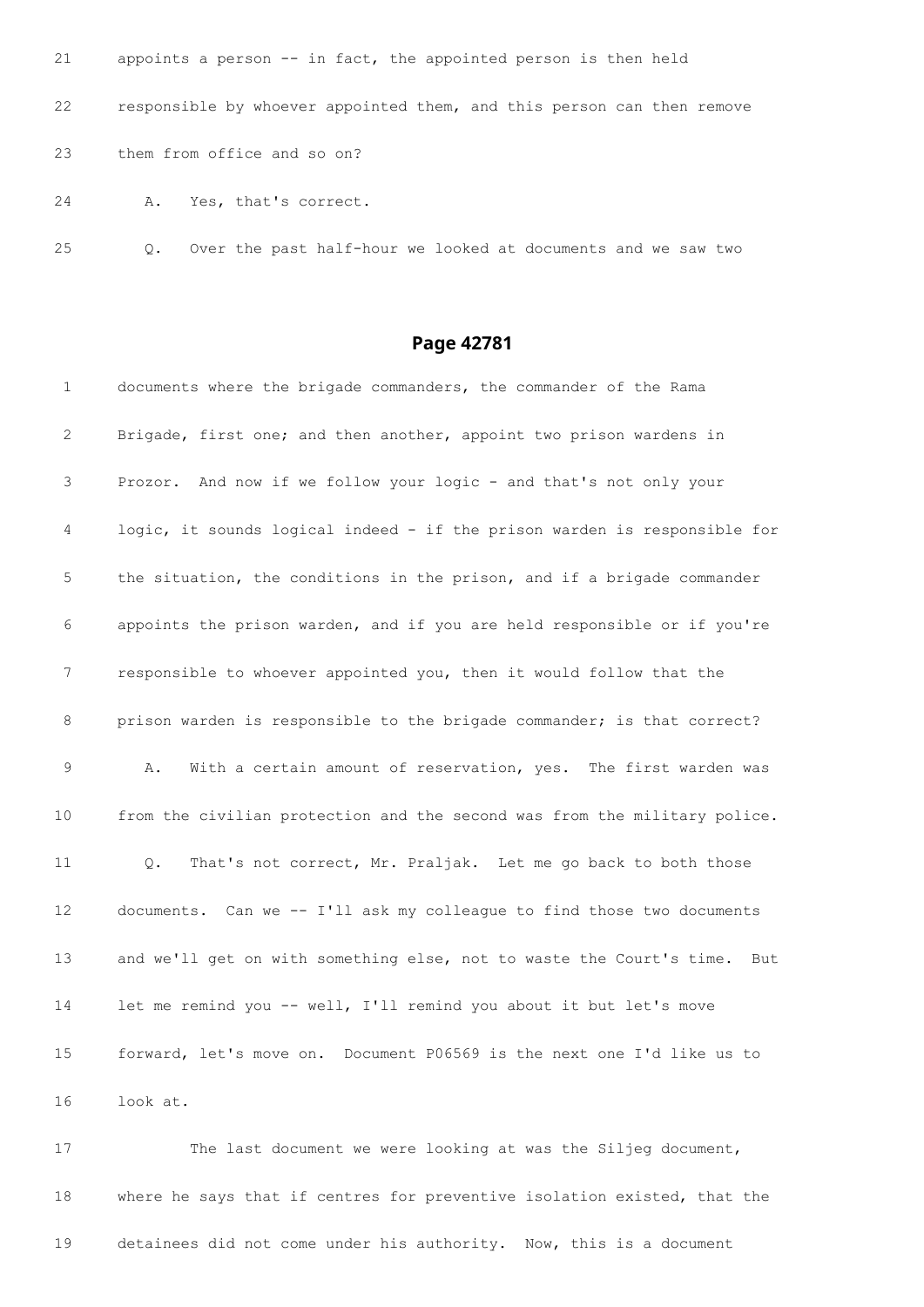| 20 | dated the 10th of November, 1993, which is to say 12 days after the     |
|----|-------------------------------------------------------------------------|
| 21 | document by Mr. Siljeg that we looked at earlier on. The document is    |
| 22 | signed by the Rama SIS centre, Mr. Luka Markesic and it is addressed to |
| 23 | the command of the military district of north-west Herzegovina, that is |
| 24 | to say Mr. Siljeg. The document is titled "Information," and I'm just   |
| 25 | going to read some parts. Here is what it says:                         |

## **Page 42782**

| $\mathbf{1}$    |           | "Subject: Position of Muslims in the area of responsibility of            |
|-----------------|-----------|---------------------------------------------------------------------------|
| $\mathbf{2}$    |           | the SIS Rama centre "                                                     |
| 3               |           | You knew who Mr. Markesic was and that he occupied that position?         |
| 4               | A.        | Yes, I did know.                                                          |
| 5               | Q.        | Fine. Now, Mr. Markesic goes on to say as follows, second                 |
| 6               | sentence: |                                                                           |
| 7               |           | "There are 306 military recruits -- military conscripts, of which         |
| 8               |           | 209 are detained in the MUP prison, 23 are detained in the brigade police |
| 9               | prison "  |                                                                           |
| 10              |           | And down below he gives some other facts and figures. And then            |
| 11              | it says:  |                                                                           |
| 12              |           | "In Pidris there are 16 prisoners under the control of the 4th            |
| 13              |           | Ljubuski Brigade which are used as a work unit "                          |
| 14              |           | And then three paragraphs lower down -- three paragraphs before           |
| 15 <sub>2</sub> |           | the end Mr. Markesic goes on to say:                                      |
| 16              |           | "As in the Rama SIS centre area, there is no proper accommodation         |
| 17              |           | for a larger number of detainees. We propose that a number of prisoners   |

be transferred to the military prisons of Herceg-Bosna."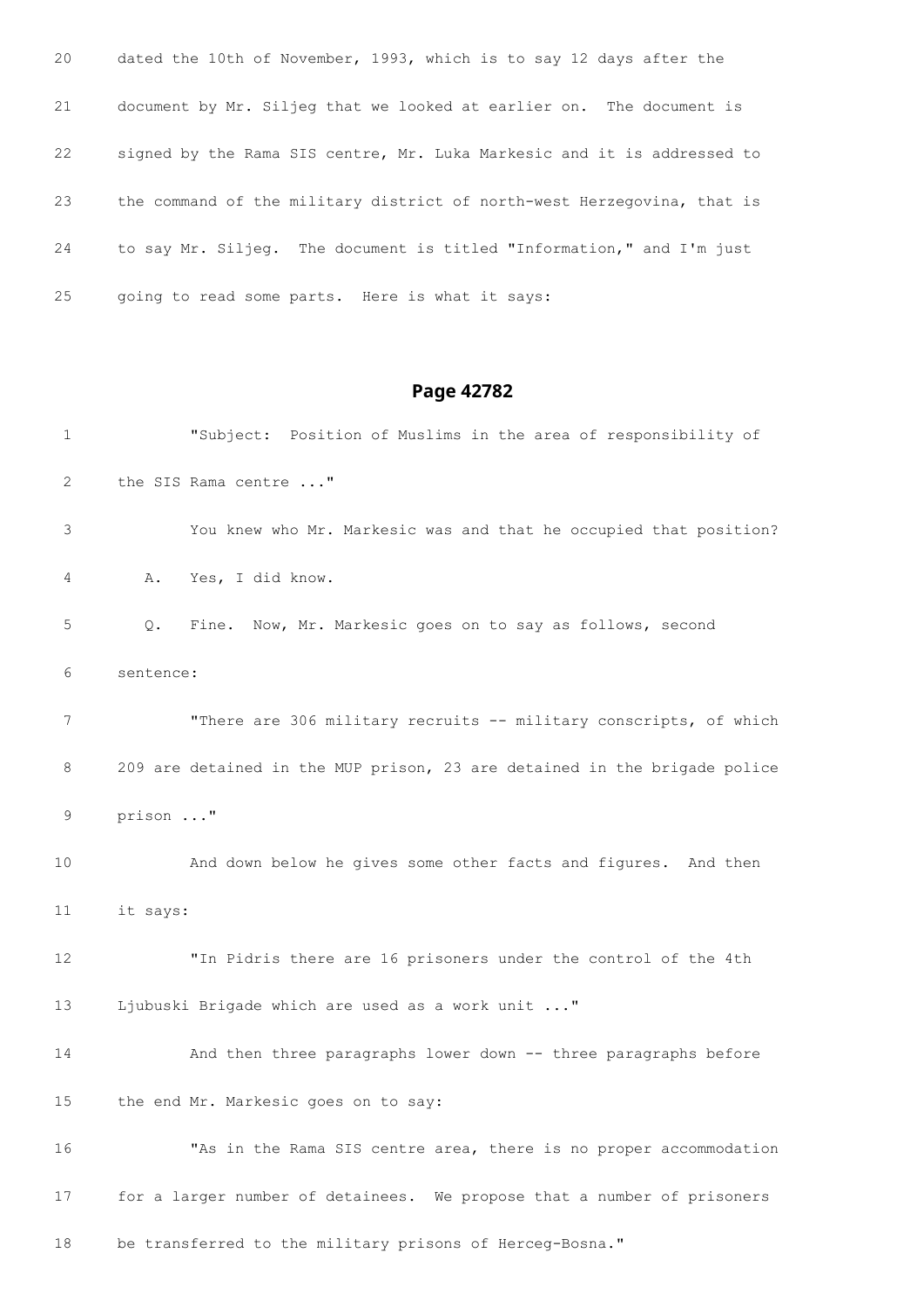Now, Mr. Praljak, did you know about this?

A. You mean did I know about this order?

Q. About this piece of information.

 A. No, I did not know about this information, but I did know roughly what the situation was like down there.

 Q. Mr. Praljak, who in your opinion would be responsible for seeing to the fact that those prisoners were transferred to the military

### **Page 42783**

prisons?

| 2               | The chief of SIS, Mr. Ivo Lucic, with the help of the military<br>Α.    |
|-----------------|-------------------------------------------------------------------------|
| 3               | police because this is the SIS centre. It's no longer -- well, it's the |
| 4               | SIS centre that has been set up to manage those affairs ex officio.     |
| 5               | All right, Mr. Praljak. Let's see who transferred them. Look at<br>Q.   |
| 6               | P06662, the next document, now please. It says SIS of the Rama Brigade  |
| $7\phantom{.0}$ | dated the 14th of November, 1993, and we're going to look at two        |
| 8               | consecutive documents because they're linked, so it's important that we |
| 9               | look at them together. It says:                                         |
| 10              | "Report.                                                                |
| 11              | "Due to lack of space for accommodation of prisoners, another 105       |
| 12              | Muslim prisoners from Prozor were dislocated on the 13th/14th November  |
| 13              | 1993 at around 0100 hours.                                              |
| 14              | "These same people were relocated to the Gabela prison."                |
| 15              | Now, let's look at the next document because as I said we have to       |
| 16              | look at these documents together. This document was dated the 14th of   |
| 17              | November. Now look at P0666 -- or rather, 6658 is the document number,  |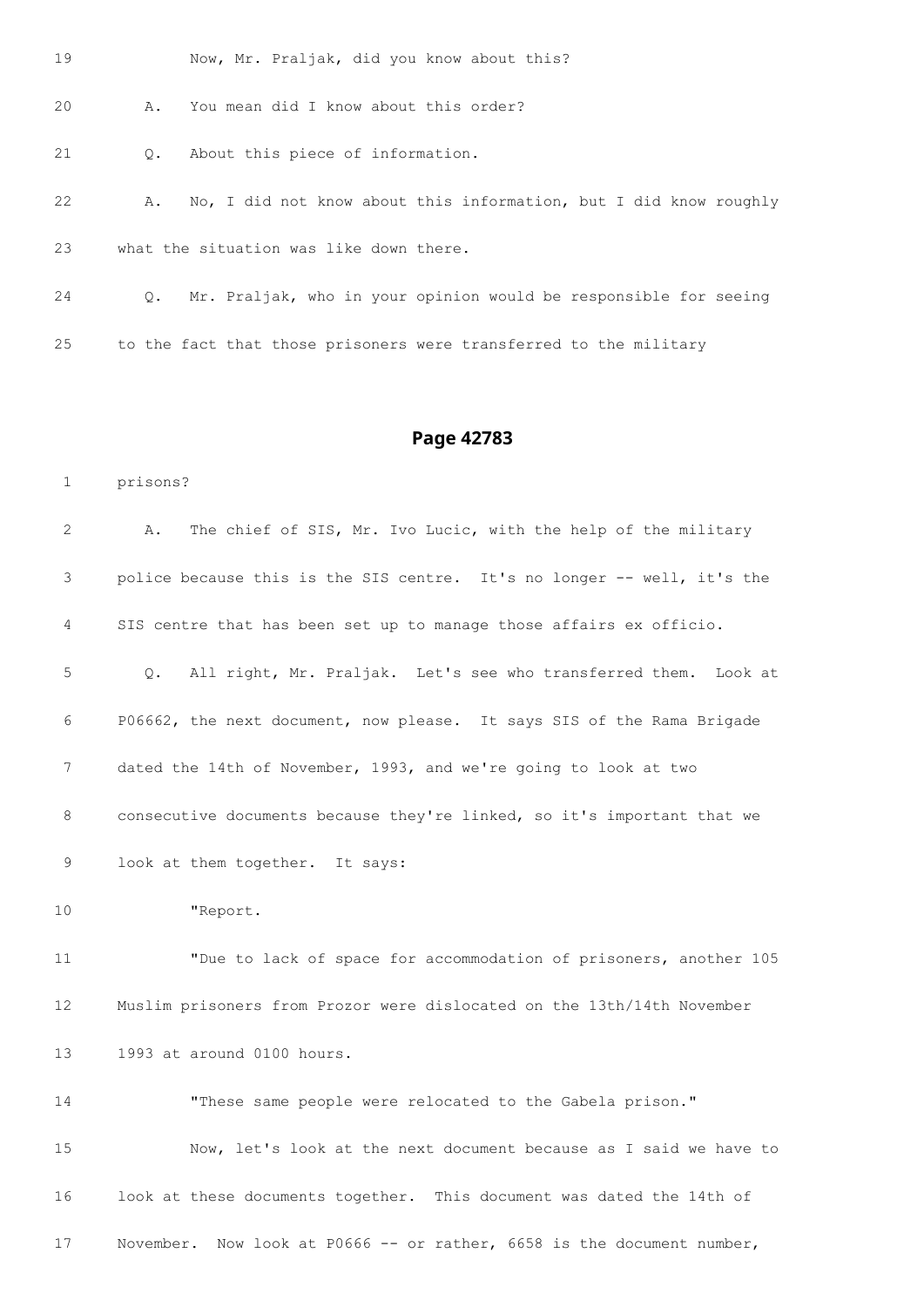| 18 | P06658, which is a document of the Rama Brigade dated the 14th of      |
|----|------------------------------------------------------------------------|
| 19 | November, 1993, sent to the commander of the 1st Knez Domagoj Brigade, |
| 20 | Capljina. And the document reads as follows:                           |
| 21 | "In the night between the 13th and 14th of November, 1993 --"          |
| 22 | P06658 is the document.                                                |
| 23 | "In the night between the 13th and 14th of November, 1993, 105         |
| 24 | Muslim prisoners will arrive pursuant to General Tole's order.         |

"It is necessary to accommodate them in the military prison in

#### **Page 42784**

 Gabela. You are requested to inform the prison warden urgently with regard to this matter so that I can undertake the necessary measures on time ..."

 Now, Mr. Praljak, the first document that we looked at was dated the 10th of November and it was from Mr. Luka Markesic, who was writing to the military district, asking that people be relocated, that is to say the prisoners. Now, after that we have another report dated the 14th of November, in which it says that they have already been relocated. And now finally a document with the same date from the Rama Brigade sent to the commander of the 1st Brigade Knez Domagoj from Capljina. Now, a moment ago you said with very great certainty that this was done by the SIS and the military police. Would you tell me whether you still stand by that and maintain what you said having seen these three documents and did you know about them? A. No, I'd already left by that time, but I do stand by what I said

earlier on which is that the chief of SIS, Markesic and Kovacevic, and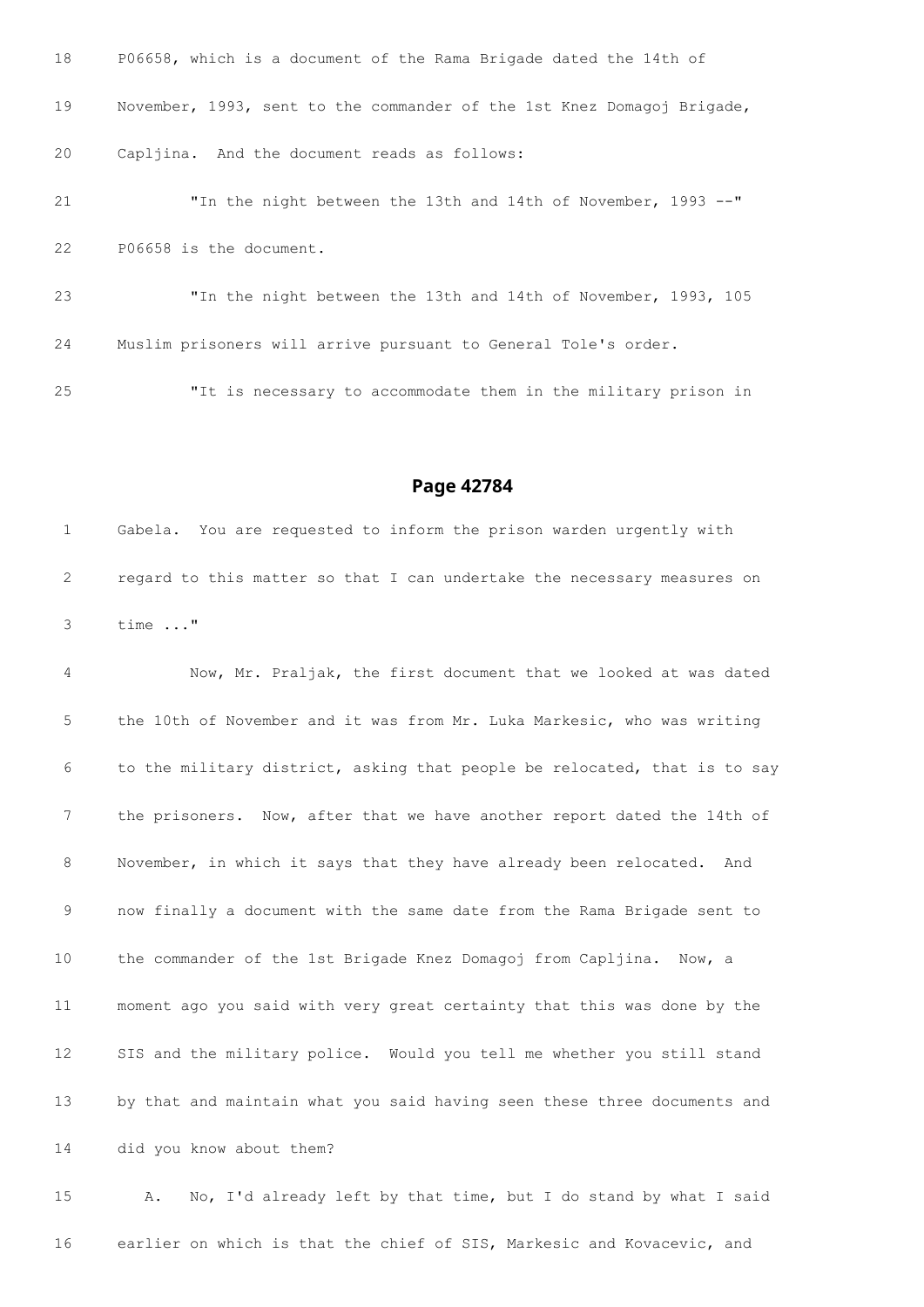17 their superior officers by -- in organisational terms, that is, the SIS centre, did not do the job that they were supposed to do, so most probably Tole took it upon himself. So it was the irresponsibility on the work of these structures that forced another structure to take over their responsibilities. And now you're telling me that that's how it should have been establishment-wise. Q. I'm not talking about establishment at all. We were dealing with

 P06569 two documents ago, Mr. Markesic's document, and explain to me if you will if it was the SIS chief who was in charge and the Defence

#### **Page 42785**

 Department, why then do we have Mr. Markesic sending out this piece of information only to the command of these military district of north-west Herzegovina?

 P06569 is the document I'm referring to, two documents back. A. First of all, I don't know if it was addressed to SIS because it might have been another document; and the second point is most probably because his service wasn't working properly, wasn't working as it should have been working. The SIS centre was established in the first place to deal with problems of that kind, and he provides information only -- Q. I'm not talking about who -- what was established for what purpose. I'm just looking at who did what. So let's go back to those documents, short documents, on e-court about the two appointments to allow us to look at it all together. 2D00899 is the first document. Mr. Praljak, take a look at this document once again,

15 Mr. Praljak. Now, in this document we can see that the brigade commander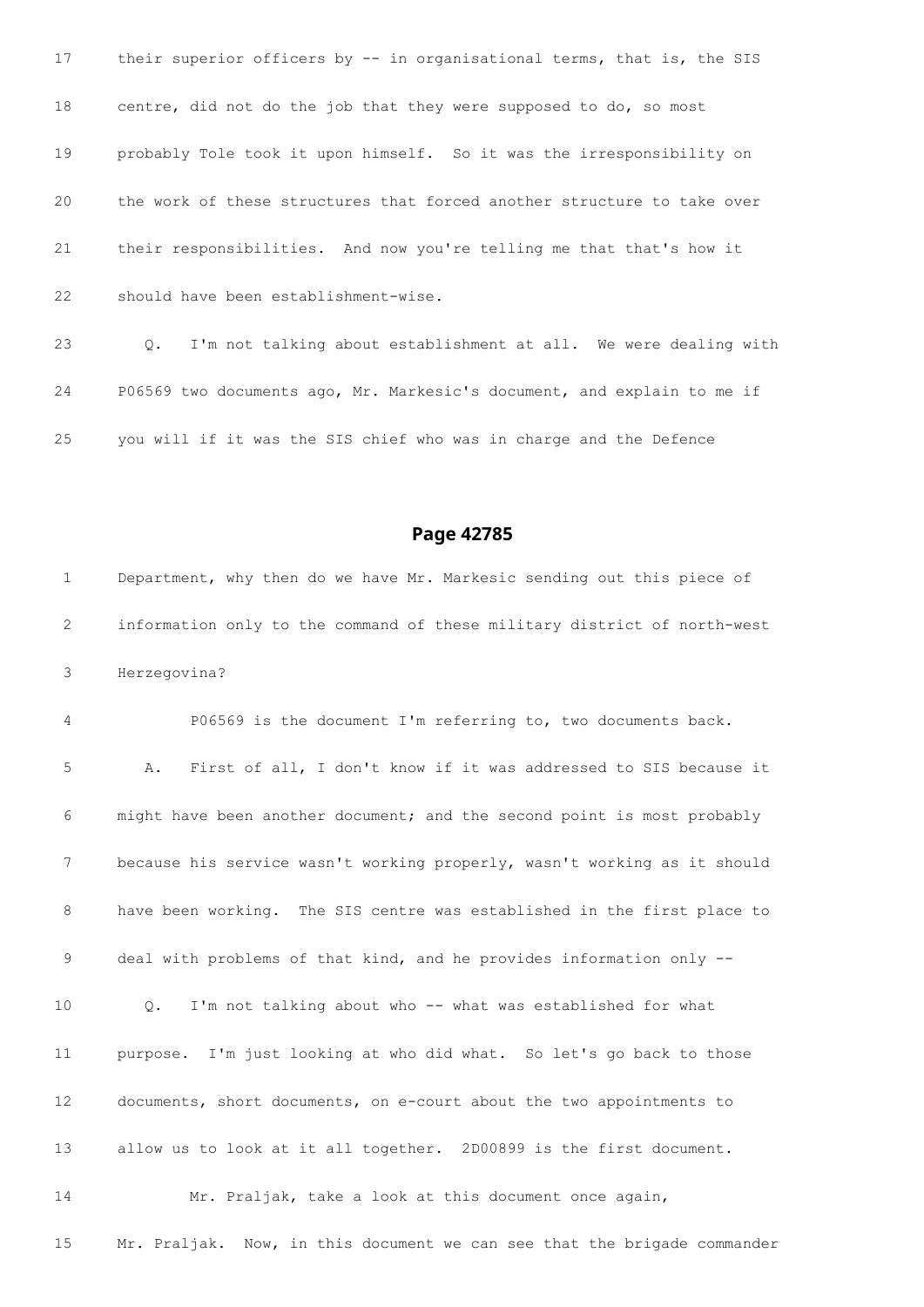is appointing an individual to be warden of the detention facility. There's no mention of any military police here. If you like, we can take a look at the second document straight away, and that document is 2D00268.

 Once again, and this time another commander, Ante Pavlovic, is appointing a warden for the prison, and he is Mr. Petar Baketaric, and he sets out what his tasks will be, he does that in point 2.

 Now, Mr. Praljak, let me repeat my question, the one I asked you a moment ago now that you've refreshed your memory as to the documents. We said that the most responsible person for the situation in a prison

#### **Page 42786**

 was the warden and that the responsible person was responsible to the person who appointed him. We see that the warden was appointed by the brigade commander. And so let me ask you once again: Does that in fact mean that the warden was responsible for his work to the brigade commander? A. In this particular case I think that Baketaric was a member of the military police in actual fact, and since this was sent to SIS the other structure should have seen whether Baketaric was up to the task or not and if not to replace him. Q. That was not my question. 11 A. Well I gave you an answer. Q. My question was a very clear one: Is he responsible to the

 person who appointed him in the first place. You can say no and we can move on if you think the answer is no.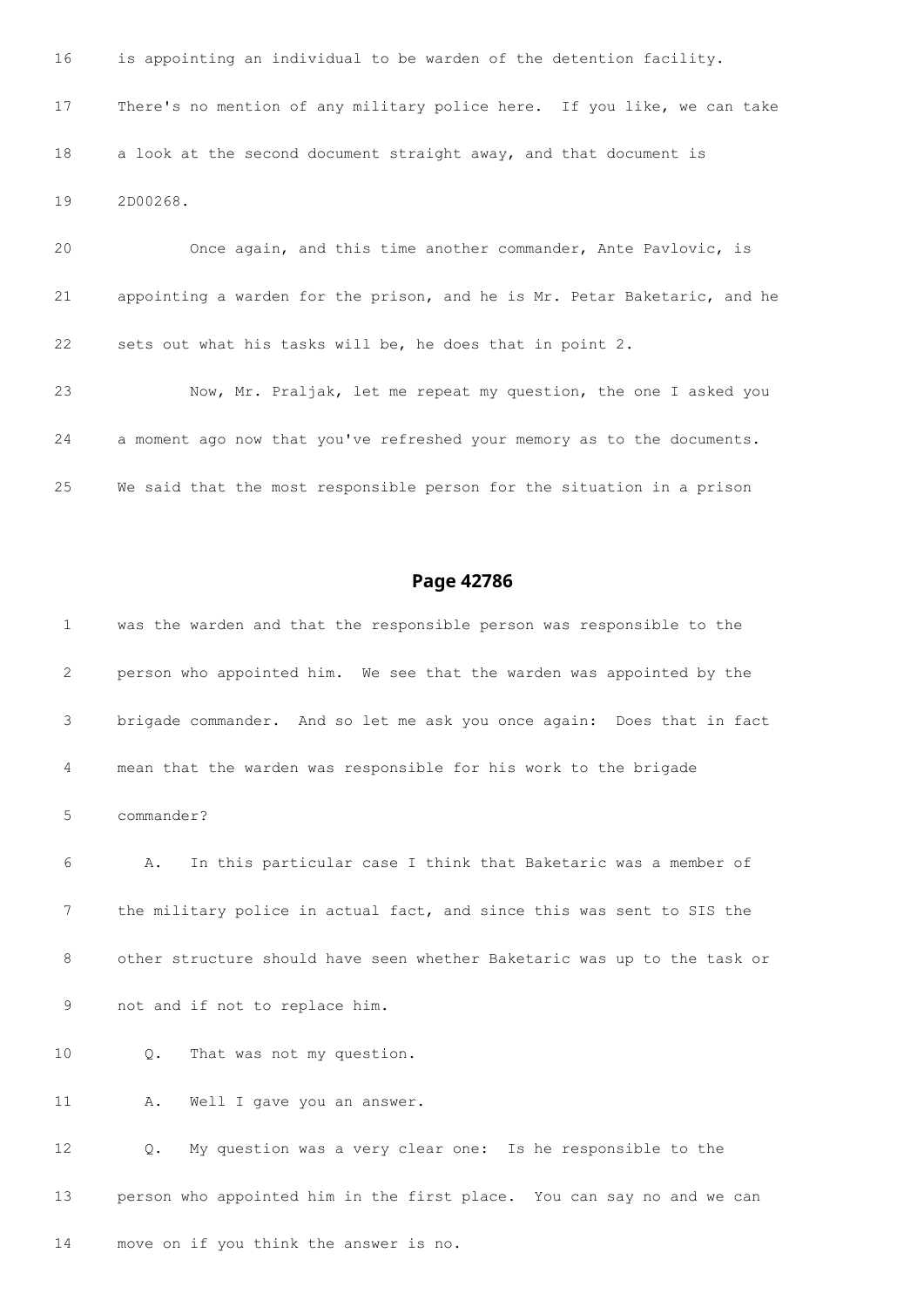A. In this particular case, no.

 Q. All right. I don't he agree with you and it doesn't tally with what you've been telling us so far, but let's move on to the Central Bosnia operations zone and look at document P01478.

 This is a document signed by the warden of the prison, Zlatko Aleksovski. We can see that next to his signature there's the stamp of the Central Bosnia Operation Zone. The document is dated the 12th of February, 1993. The document is being sent to all the commands from the Central Bosnia Operations Zone, all the battalion commands, and all the military police units to the command and headquarters of the Central Bosnia Operations Zone. The document is titled "information," and under

#### **Page 42787**

item 1 it says:

 "In keeping with the organisation of the Central Bosnia Operations Zone and following the establishment of the military prison, Colonel-General Tihomir Blaskic issued an order, part of which I am quoting:

 "(a) command of the prison shall be the responsibility of the Central Bosnia OZ command;"

And:

 "(c) the order comes into effect immediately and for its execution the prison warden shall be responsible to me ..."

 And it is signed by Tihomir Blaskic. That is what it says in the document.

Now, Mr. Praljak, did you know about this document although it's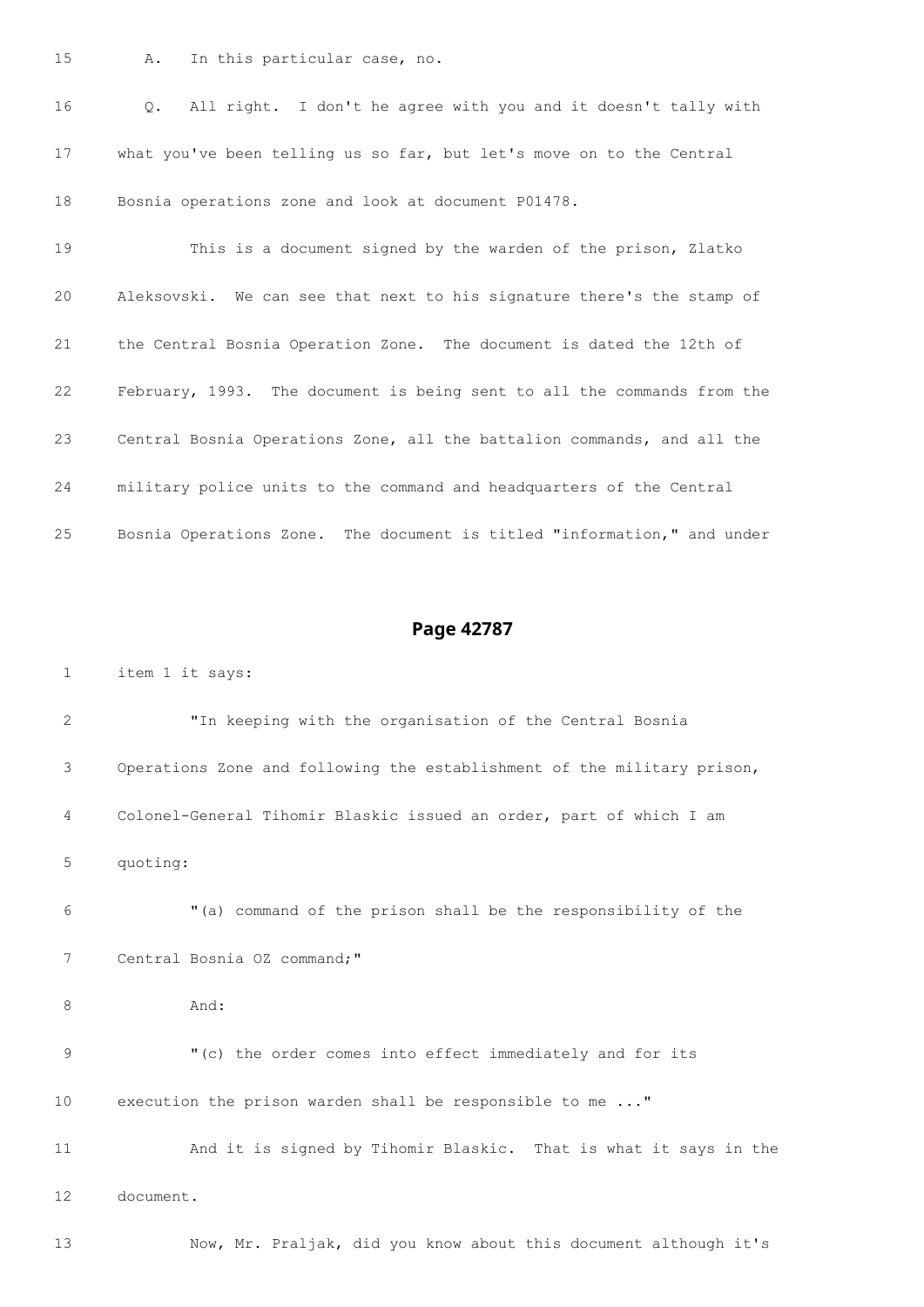before your time?

 A. No, except for the fact that I knew Aleksovski was a military policeman.

 Q. We have the Central Bosnia Operations Zone stamp here. Now, we'll skip the next document. We don't need to dwell on that, and move on to P06114 which is a document dated the 25th of October, 1993, P06114 is the document number. This is a document signed by the commander of Operations Group 2, Ivica Rajic. It is an order sent to the brigade -- the Bobovac Brigade commander, the president of the HVO of Vares, the commander of the police station, and the commander of the military police of Vares. And he says -- the document is dated the 25th of October, 1993, as we have said. Mr. Rajic says as follows:

#### **Page 42788**

| $\mathbf{1}$ | "Pursuant to the order from the HVO General Staff commander of              |
|--------------|-----------------------------------------------------------------------------|
| 2            | the HR HB, reference number $02-2/1-02-314/93$ , dated the 23rd of October, |
| 3            | 1993, I hereby issue the following order "                                  |
| 4            | And let's look at item 6 of that order.                                     |
| 5            | "All authorisation with respect to the detained and imprisoned              |
| 6            | persons shall be taken over by the brigade commander or the person whom     |
| 7            | he authorises to act in his stead."                                         |
| 8            | Now, Mr. Praljak, did you know of this document? Are you                    |
| 9            | familiar with this order?                                                   |
| 10           | No, no, and I'm not quite clear on the basis of which order of<br>Α.        |
| 11           | mine he went on to write this particular order. So it would be a good       |

idea if you were to show me the original order because it says pursuant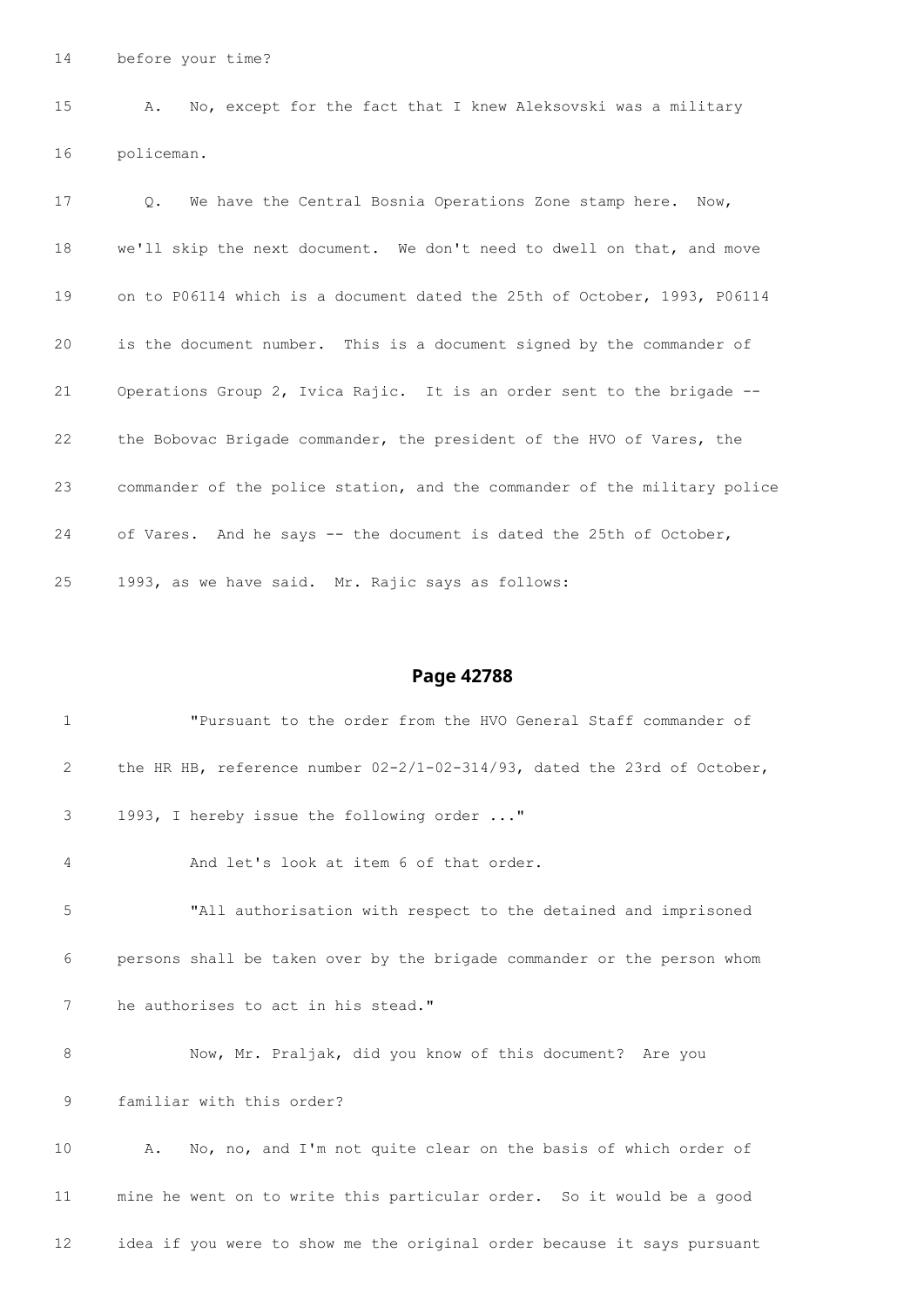13 to that previous order. And secondly, the 25th of October was when Vares fell, so orders of this nature are issued in extraordinary military circumstances. Q. My colleague has come up with the document, and there's a difference in one of the figures, one of the numbers, but let's look at it together. It is document for e-court, we've just found it, there's a difference in the numbers. You'll see what I mean in just a moment. MS. TOMASEGOVIC TOMIC: [Interpretation] So could the usher help me out and put on the ELMO the document which Mr. Praljak has before him, P06114 is the document number. And on e-court we're going to call-up the following document P06028. So P06028 for our screens on e-court, and the

other document to be placed on the ELMO. Thank you.

Q. There you go, Mr. Praljak. The filing numbers and the date. The

| $\mathbf{1}$ | date on the document is the same. The filing number is the same apart     |
|--------------|---------------------------------------------------------------------------|
| 2            | from a single digit, the one on our screens following 314 we have 7, and  |
| 3            | the order invoked by Mr. Rajic does not have that last number, the number |
| 4            | 7 digit is missing.                                                       |
| 5            | Can you please have a look at both and tell me whether in your            |
| 6            | opinion the two documents are related or perhaps Mr. Rajic is invoking an |
| 7            | entirely different document here which you don't know.                    |
| 8            | I don't know how the document got this many headings, the<br>Α.           |
| 9            | document that I handwrote to be sent to Petkovic. I do not understand     |
| 10           | who took this handwritten order that I produced that was to be sent to    |
| 11           | Petkovic -- rather, not an order. It was a request for information or a   |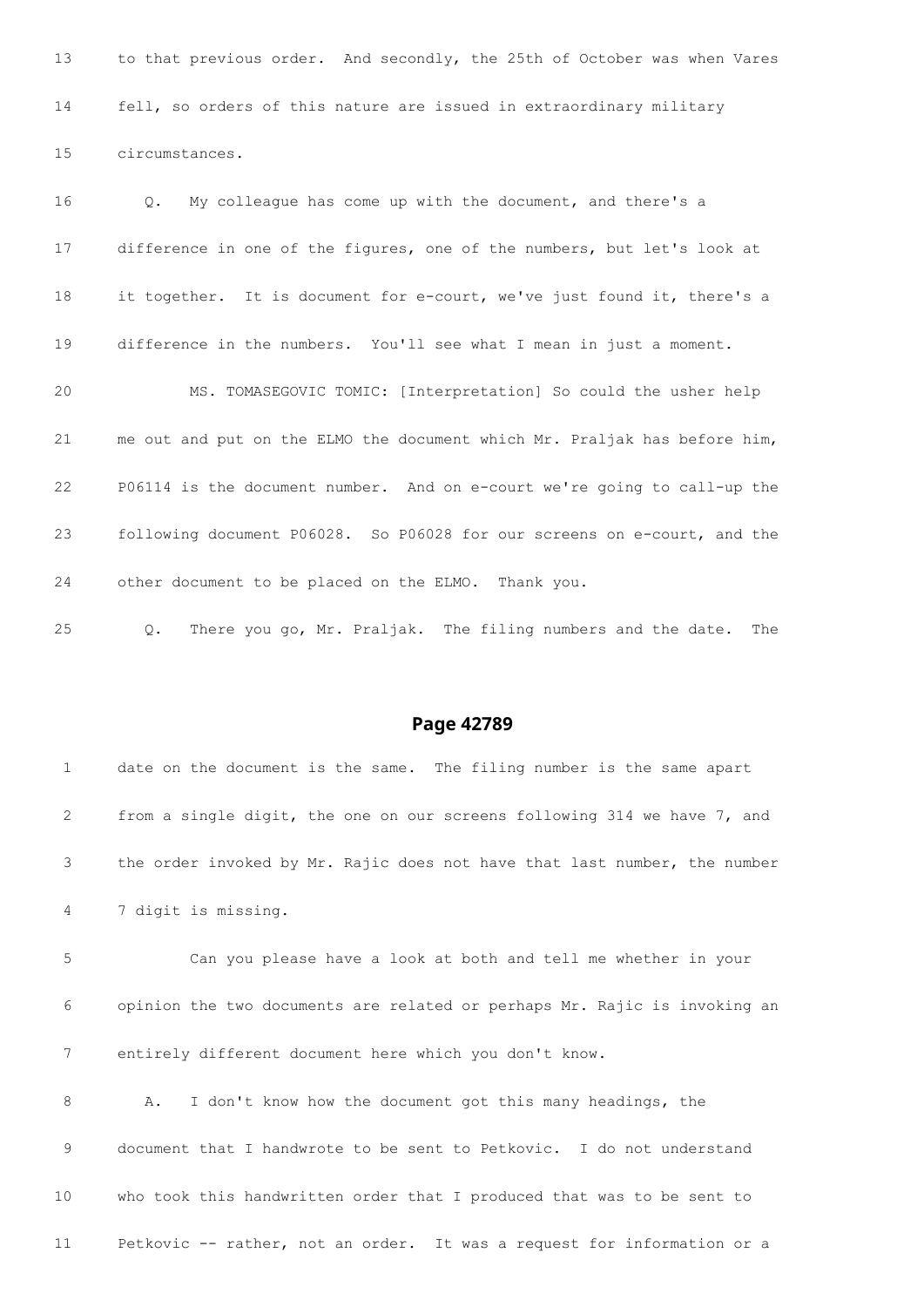proposal, and who distributed that to all these various addressees. In my message sent to Petkovic, no one else was addressed but Petkovic himself. Therefore, I can't specifically answer your question. This was accurately copied, what I wrote down there, but that was meant for Petkovic and no other addressees were given in my -- well, it wasn't an order but whatever you choose to call it. It wasn't supposed to go to anyone else. Who added Kiseljak, Blaskic, Vitez, Kordic? Who knows. I can't answer that question. Based on what it says here one could glean the conclusion that

 and he knew what I meant. Who added all these addressees and what was Rajic's interpretation of all of that, that is something I am unclear about to this very day.

the situation was to be dealt with, but Petkovic was the first to get it

Q. Mr. Praljak, we'll be skipping the next one and going straight to

| $\mathbf{1}$   | P03063. We're moving on to operation zone south-east Herzegovina -- or    |
|----------------|---------------------------------------------------------------------------|
| 2              | rather, we'd probably do well to skip this one too in order to save time. |
| 3              | It's not indispensable. Just move on to P03151, the next document up.     |
| $\overline{4}$ | This is a document signed by the commander of Sector South, Colonel       |
| 5              | Nedeljko Obradovic. The document is dated the 3rd of July, 1993,          |
| 6              | therefore, before your time. We see that it was distributed to            |
| 7              | active-duty military police. It reads:                                    |
| 8              | "On the basis of the newly arisen situation involving the                 |
| 9              | Muslims, as well as an order of the HVO Main Staff, and in order to       |
| 10             | restructure brigade units, I hereby order:                                |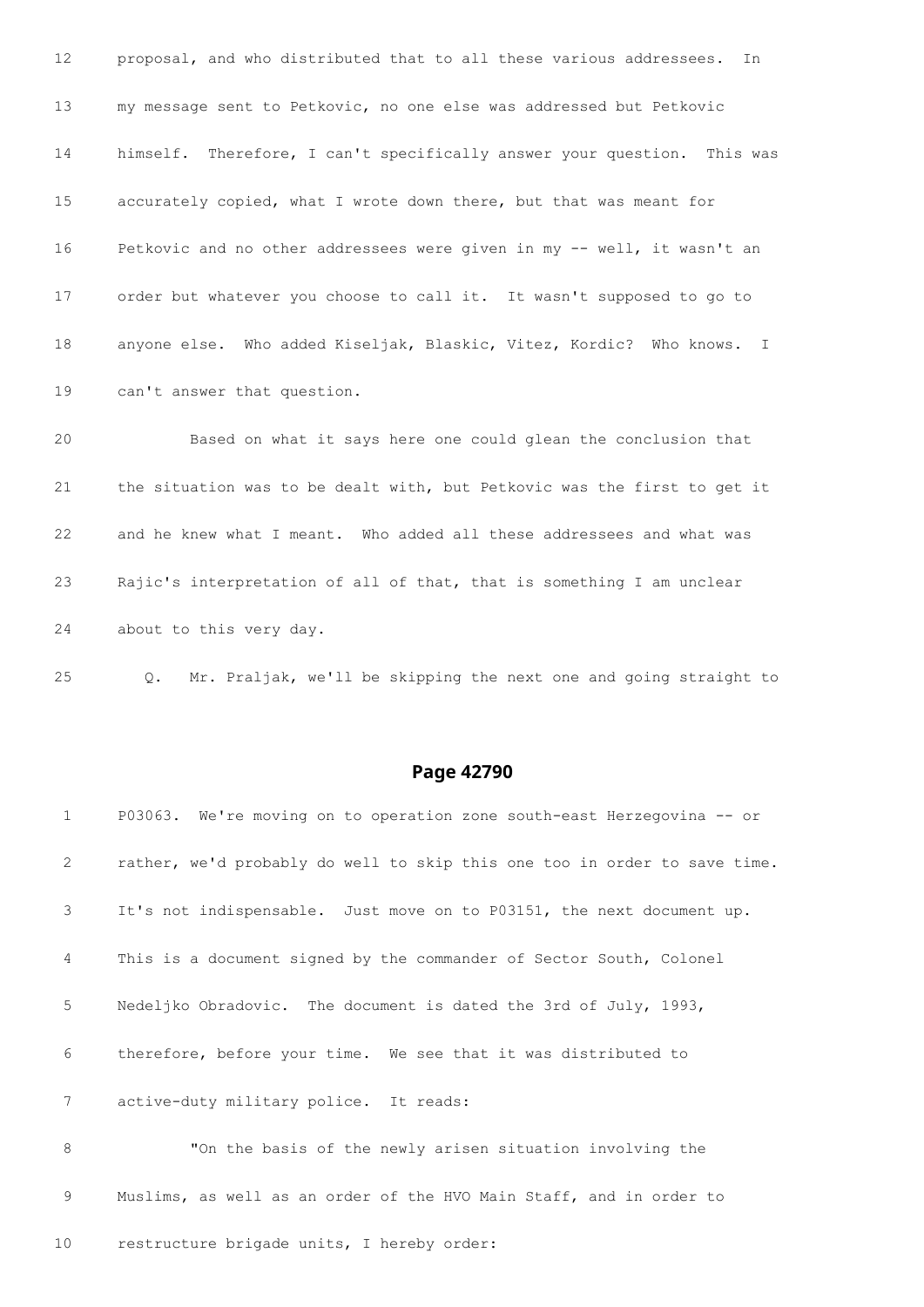"1. Immediately, with your commanders and SIS assistants, select the Muslims who could possibly stay in the units, bearing in mind the following ..." And he goes on to list about three bullet points. And then he goes on to say: "Those you decide not to leave in the units are to be disarmed and imprisoned." 18 At the end of the document in paragraph 4, Mr. Obradovic goes on to say: "Commanders of the directly subordinate units shall be personally responsible to me for the execution of this order." Mr. Praljak, were you aware of this document? A. No. Q. Let's move on to the next one, please, P03222. Again, Colonel Nedeljko Obradovic. The date is the 6th of July, 1993. It reads:

#### **Page 42791**

 "An addendum to the order on how to treat the Muslims across the brigade units, I hereby order: "If you have any remaining Muslims in your unit, they are immediately to be struck from any existing records, disarmed, and imprisoned. This means that the first paragraph of my order number 1100-01-01-93-486 dated the 3rd of July, 1993, is hereby abolished." Paragraph 2: "For the implementation of this order, I hold responsible

```
9 personally all unit commanders.
```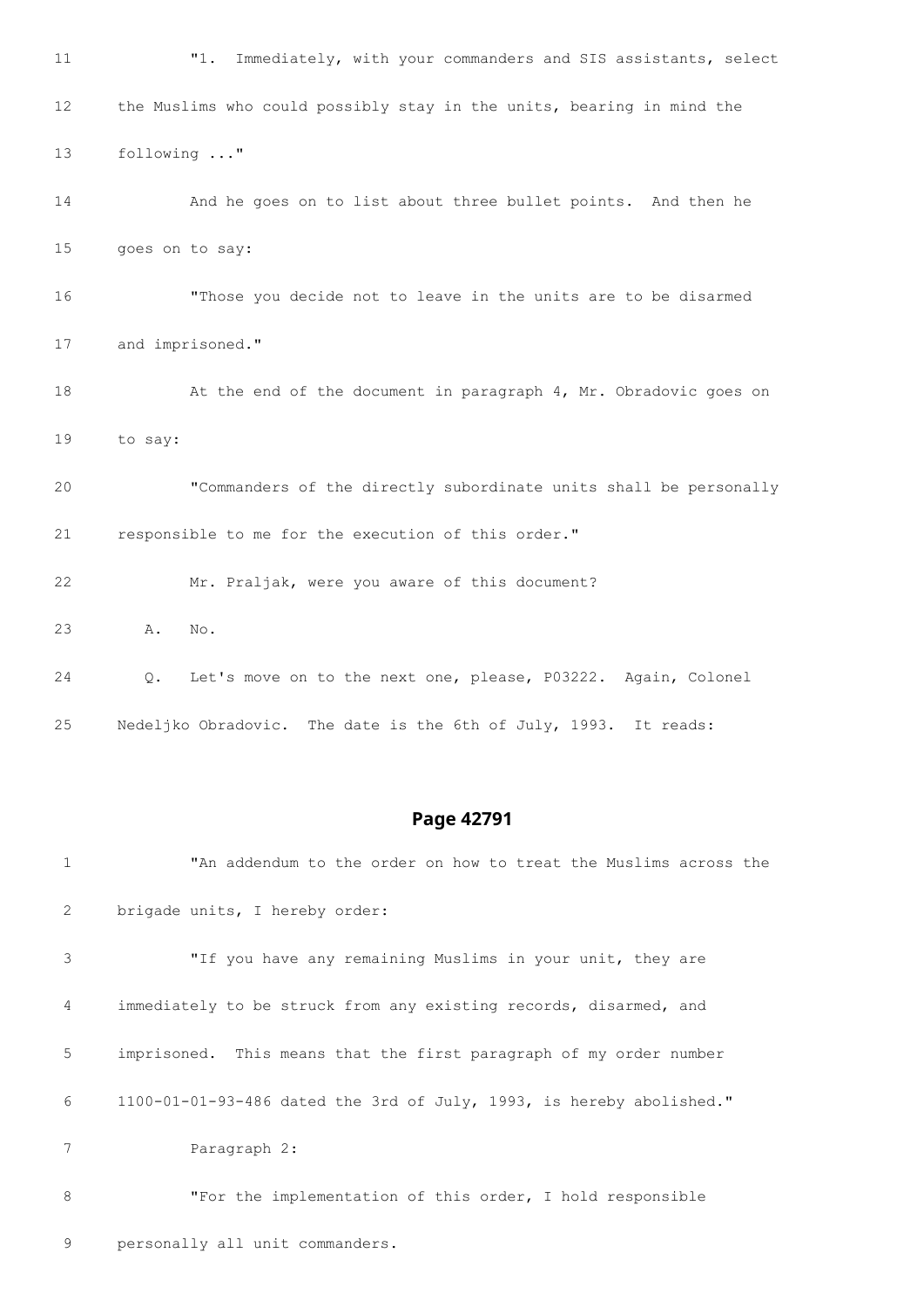"Submitted to:

"All units.

**"Head of the brigades SIS.** 

"Assistant brigade commander for IPD.

"Assistant for structural and personnel matters ..."

 Mr. Praljak, let us just quickly compare this order and the previous one, the filing numbers -- the filing numbers specifically invoked in the 6th of July order, saying that paragraph 1 of the 3rd of July order was abolished. This is precisely the filing number from P03151 which I read from before. Do you see that it is indeed the same thing?

A. Yes.

 Q. Mr. Praljak, were you aware of P03222? Were you aware of this order? You said no in relation to the previous one. I'm asking about this one now.

A. No. What are the questions?

#### **Page 42792**

 Q. I just want to know if you were aware of it or not. All right. Let's move on to the next one 5D04096. Again, commander Colonel Nedeljko Obradovic. The date is the 17th of June, so this one precedes the other documents, 17th of June, 1993. Sent to the wardens of the Gabela and other HVO prisons. The heading is: "Order to allow access to prisons for the purpose of collecting intelligence." It reads:

8 "I hereby order: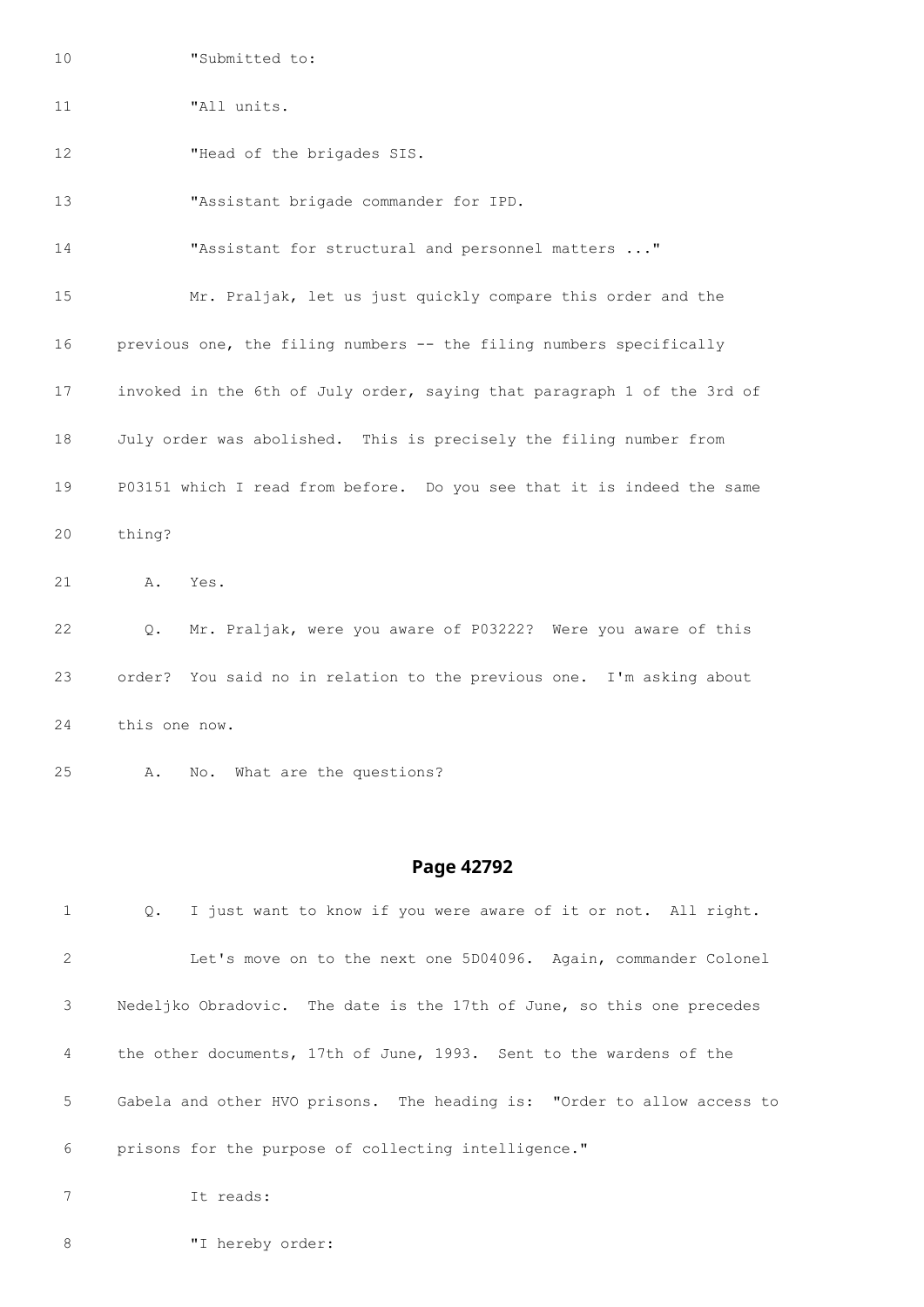| 9               |         | The wardens of the Gabela and other HVO prisons are required<br>"1.       |
|-----------------|---------|---------------------------------------------------------------------------|
| 10              |         | to allow military intelligence service chief, Bruno Krvavac, access to    |
| 11              |         | their prisons as well as his advisor, Mato Zekusic, and to enable them to |
| 12 <sup>2</sup> |         | question prisoners whenever they so require."                             |
| 13              |         | Paragraph 2:                                                              |
| 14              |         | "They are furthermore required to provide a special room for the          |
| 15              |         | purpose of questioning; if there is no room available, the prisoner in    |
| 16              |         | question is to be made available to these two persons from paragraph 1 so |
| 17              |         | that they can question the prisoner on their own premises, with the       |
| 18              |         | obligation of sending the prisoner back immediately upon the completion   |
| 19              |         | of their questioning."                                                    |
| 20              |         | Paragraph 3:                                                              |
| 21              |         | "The wardens of the Gabela and other HVO prisons and the chief of         |
| 22              |         | the VOS brigade shall be responsible to me for the execution of this      |
| 23              | order " |                                                                           |
| 24              |         | Mr. Praljak, can you please explain what VOS stands for?                  |
| 25              | Α.      | Military intelligence service.                                            |
|                 |         |                                                                           |
|                 |         | Page 42793                                                                |
| $\mathbf{1}$    | Q.      | It is part of a chain of command. Whose chain of command?                 |
| 2               | Α.      | The military chain of command.                                            |

 Q. Who was the direct superior of the VOS chief, Bruno Krvavac, who was immediately above him?

A. Probably Nedeljko Obradovic.

 Q. Just one more question about this document. Mr. Praljak, did you know about this document? It was produced before your time as well.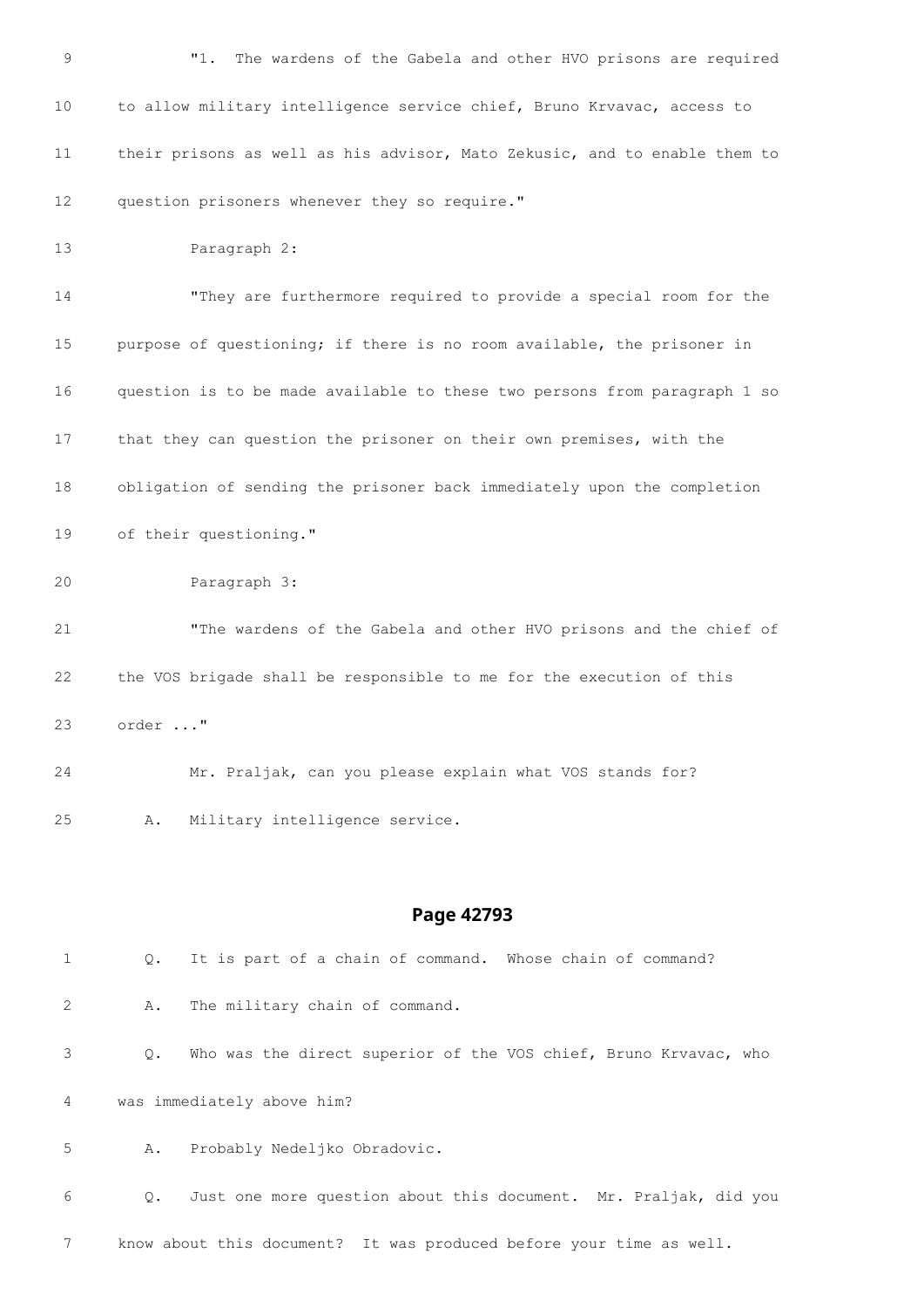A. No, I didn't.

 Q. Next one up P04838. P04838. A document by Mr. Coric dated the 6th of September, 1993. He is writing this to Colonel Obradovic. The subject is "Request - Urgent," obviously invoking an earlier document. It reads: "Subject: Request - Urgent ..." and then there's a reference here to an earlier document. It reads:

 "For the purposes of investigative procedures concerning prisoner Dr. Mehmed Kapic, I hereby request his transfer from the district prison in Gabela to the central military investigation prison in Ljubuski."

 Mr. Praljak, I have two questions in relation to this. The first is: Were you aware of this?

A. No, I wasn't.

 Q. My other question, if we follow the thread of your evidence so far and the way you've been answering questions, why would Mr. Coric need to send a request to Colonel Obradovic if the prisoners are indeed under the competence of the military police administration, why wouldn't Mr. Coric just go there and simply get Mr. Mehmed Kapic and take him away from Gabela? Why does he need to go to Colonel Obradovic to ask for

#### **Page 42794**

this?

A. I don't know.

 Q. Let's move on to the next one P03119, again an order by Colonel Nedeljko Obradovic. The date is the 2nd of July, 1993. This is an order to secure the Dretelj prison and barracks. Based on the need to guard the Dretelj prison I hereby order - and the date is the 2nd of July.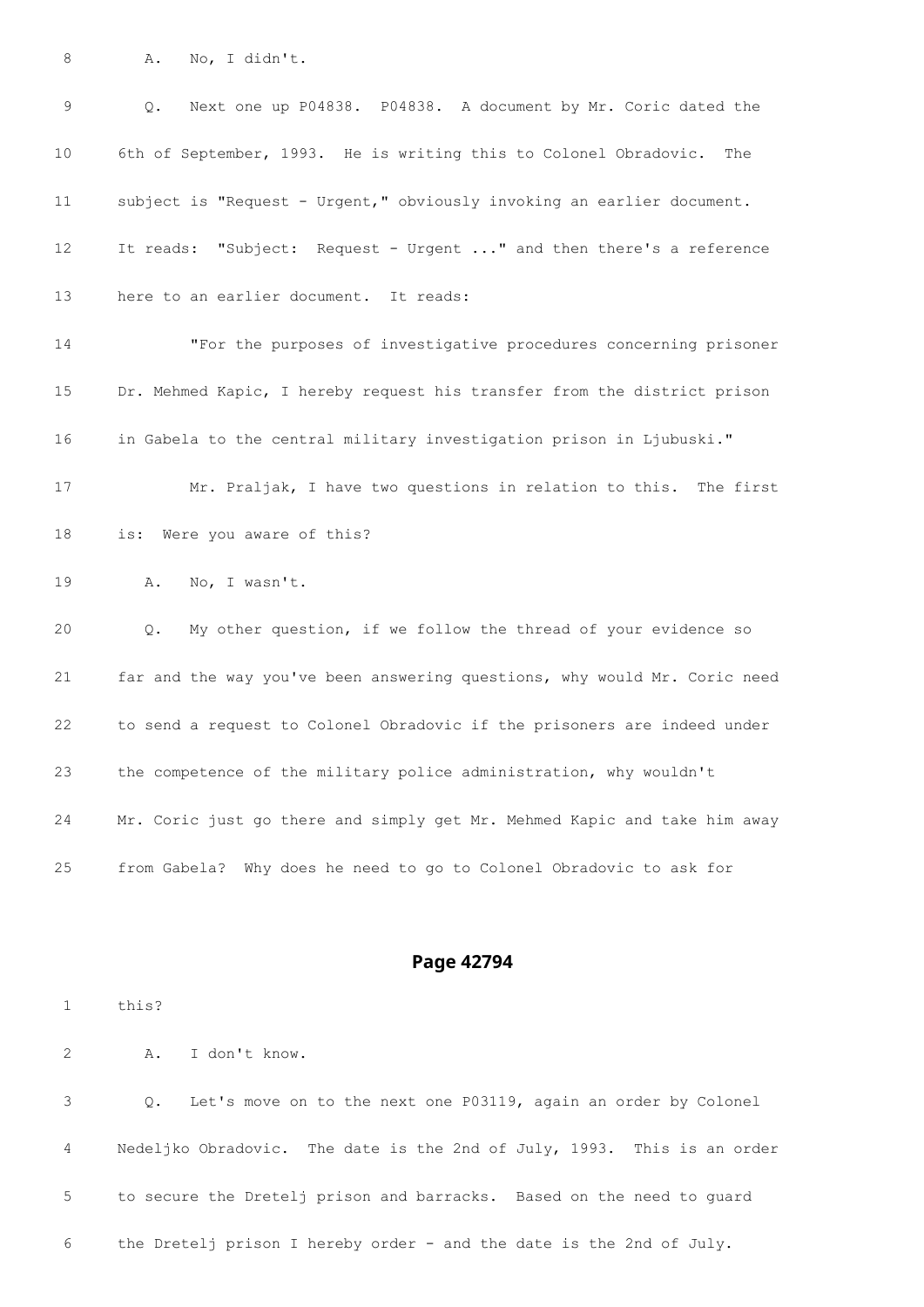|    | Page 42795                                                          |
|----|---------------------------------------------------------------------|
|    |                                                                     |
| 25 | No, I wasn't.<br>Α.                                                 |
| 24 | time, Mr. Praljak. Were you aware of this document?                 |
| 23 | prison, Heliodrom prison, and Ljubuski prison. This was before your |
| 22 | It was distributed to the wardens of Gabela prison, Dretelj         |
| 21 | me for the execution of this order."                                |
| 20 | All prison wardens shall be held personally responsible by<br>"2.   |
| 19 | persons in our prisons are banned.                                  |
| 18 | "1. All and any visits or access to prisoners by unauthorised       |
| 17 | "I order:                                                           |
| 16 | investigation procedure,                                            |
| 15 | objective of preventing any contacts with prisoners during the      |
| 14 | "Due to the newly arisen situation in the prisons and with the      |
| 13 | 1993. Mr. Obradovic says:                                           |
| 12 | capacity as commander of Sector South. The date is the 3rd of July, |
| 11 | Next one up P03161, again Colonel Nedeljko Obradovic in his<br>Q.   |
| 10 | Α.<br>No.                                                           |
| 9  | Sir, did you know about this document?                              |
| 8  | guard the prison in Dretelj and the Dretelj barracks."              |
| 7  | Immediately set up a Home Guards unit numbering 40 men to<br>"1.    |

 Q. Next one, P03197. Again, Colonel Nedeljko Obradovic, commander of Sector South. The 5th of July, 1993. It's an order to set up a medical committee for prisoners. The order was distributed to the chiefs of the medical corps of the 1st and 3rd HVO Brigades. The order reads: "For the purpose of providing medical care for the prisoners, I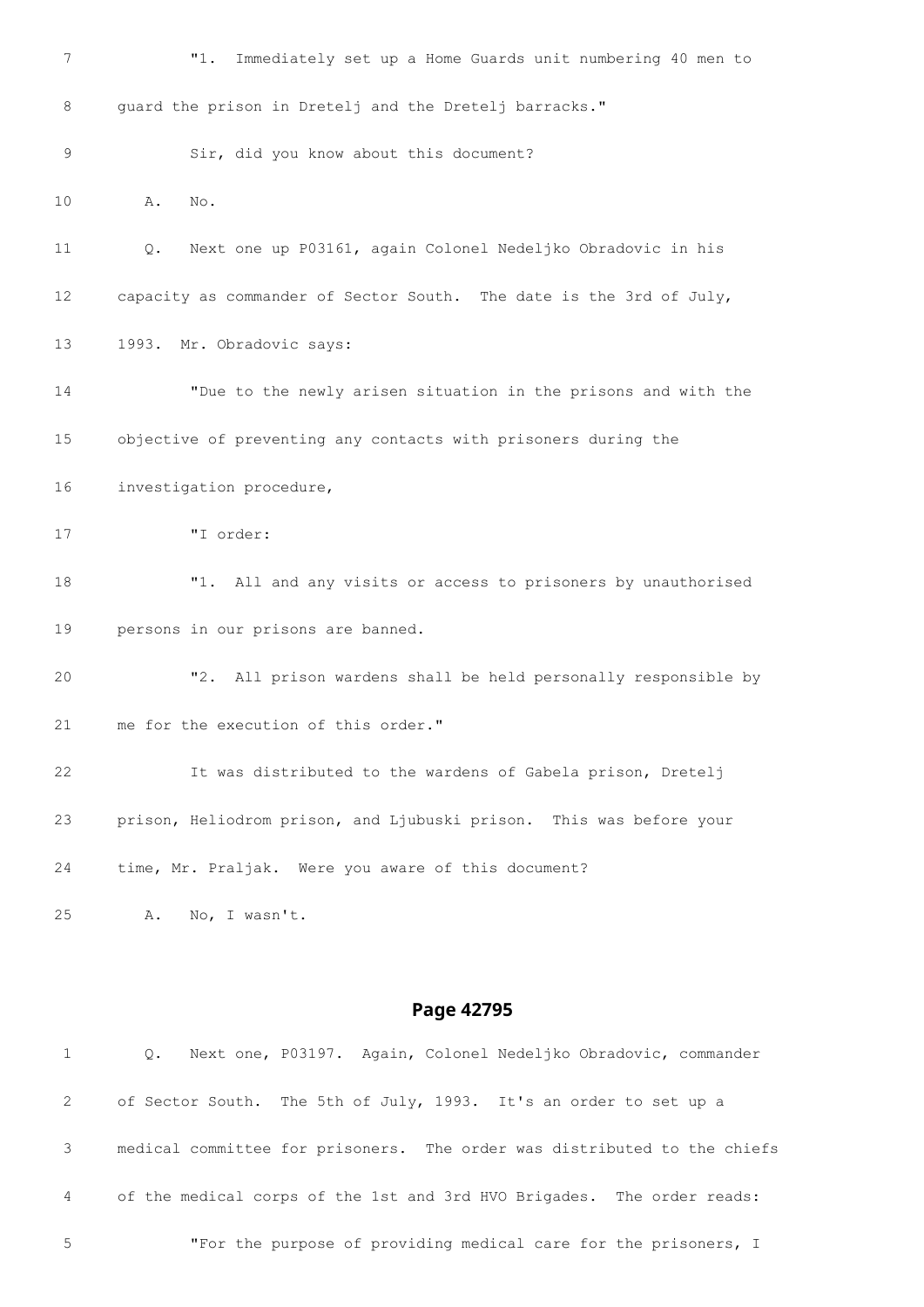hereby order:

| 7  | "1.<br>To immediately set up a medical committee for the treatment,     |
|----|-------------------------------------------------------------------------|
| 8  | examinations, and suggestions for further treatment of the prisoners at |
| 9  | Gabela, Dretelj, and Heliodrom Mostar prisons, as follows:              |
| 10 | "After the prisoners undergo medical check-ups, you are to refer        |
| 11 | back to me with a written request with an explanation in relation to    |
| 12 | those most seriously ill and those who, according to your estimation,   |
| 13 | should be released or sent for treatment.                               |
| 14 | "2. Chief of the medical corps of the 1st and 3rd HVO Brigades          |
| 15 | is responsible to me for the execution of this order "                  |
| 16 | Mr. Praljak, were you aware of this document, before your time?         |
| 17 | Α.<br>No.                                                               |
| 18 | We're skipping the next one and moving on to P04266. Again, a<br>Q.     |
|    |                                                                         |
| 19 | document by Colonel Nedeljko Obradovic dated the 17th of August, 1993.  |
| 20 | It reads:                                                               |
| 21 | "Pursuant to an order issued by Mr. Zarko Tole, the Chief of the        |
| 22 | Main Staff of the HVO, dated the 17th of August, 1993, at 1300 hours,   |
| 23 | regarding the use of the Klis Battalion.                                |
| 24 | "I hereby order:                                                        |
| 25 | By 1800 hours on the 18th of August 1993 at the latest, take<br>"1.     |

### **Page 42796**

 over the positions and other commitments that the men from Konjic have held up to now ..." And then a list of who is going to what positions. For example,

the guard at Gabela prison, the warden of Gabela prison, military police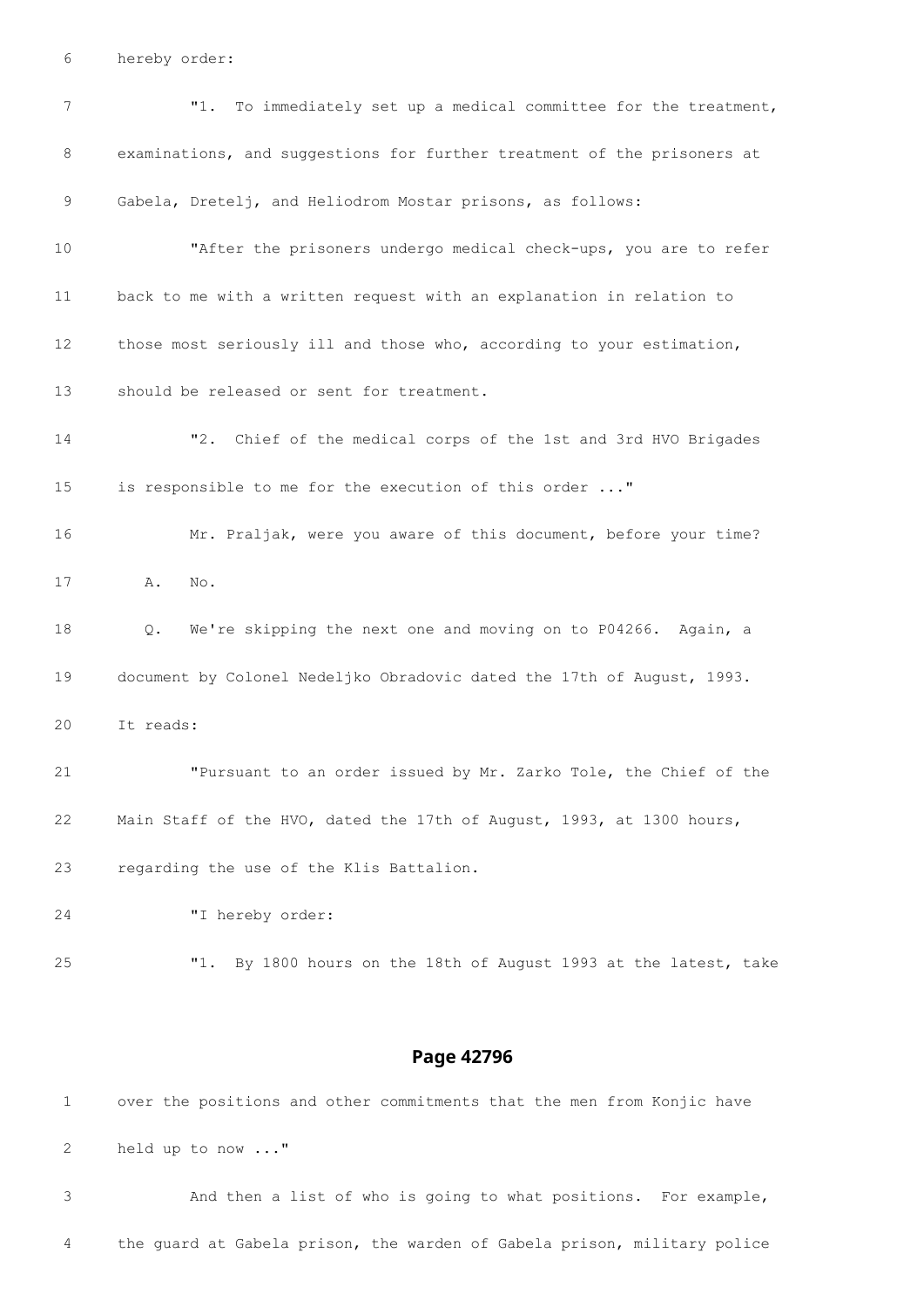at Dretelj, the commander of the Dretelj military police."

```
6 Paragraph 2:
```
 "The commander of the 4th Battalion, the warden of Gabela prison, and the Capljina home guard commander shall be responsible for the execution of this order."

 Mr. Praljak, did you know about this -- about this document? A. No, I didn't. I did know about a document in which I requested that these men from the Klis Battalion who had previously fled and gone to all sorts of different places to stay should all return to their units so that they might further be deployed in other military units. I know that I was the one who launched this initiative to get these people back together, the men from the Klis Battalion and the Tomic Battalion, because as a matter of fact these people had deserted and then they set up camp in all sorts of different places, and I wanted them all gathered up from all these different places that they'd previously gone to and sent back to their original unit, because under the regulations that prevailed no one had the right to give them any jobs or do anything like that with these men without previously obtaining approval from their unit.

Q. Mr. Praljak, let's move on to P03201 --

JUDGE ANTONETTI: [Interpretation] From this point in time, all

#### **Page 42797**

 the time that you're going to use will be deducted from your overall time allocation because you've used four hours and forty-five minutes. We only have two minutes before the end of this hearing for today, so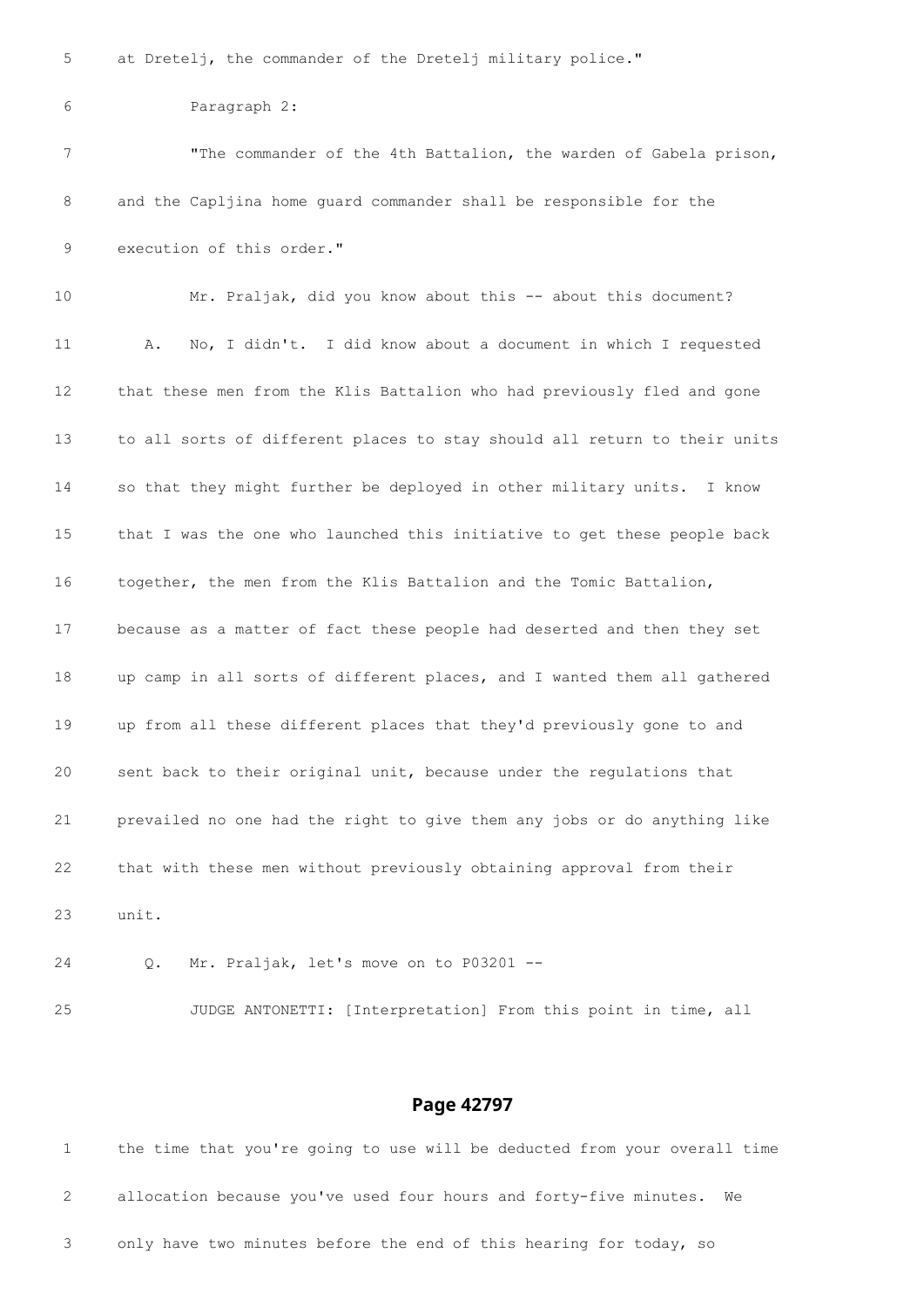perhaps you have time to show us another document, but if it's a new topic maybe we could start tomorrow. MS. TOMASEGOVIC TOMIC: [Interpretation] I'm not moving on to a new topic, Your Honour. I would like to use up the remaining two or three minutes. I have one or two short documents to go through. P03201, it's right on our screens, again the commander of Sector South, Colonel he Nedeljko Obradovic. The 5th of July, 1993. Q. Order to release from prison. It reads: "I order: "No one shall be released from your prison without my personal signature." Distributed to the warden of the Gabela prison, Dretelj, Heliodrom, and Ljubuski. Did you know about this situation, Mr. Praljak? A. No, I didn't. Q. Next one -- JUDGE ANTONETTI: [Interpretation] I think that we're going to have to stop. It is 1344. You will resume tomorrow. I'm turning to Counsel Ibrisimovic for the accused Pusic; is that correct? MR. IBRISIMOVIC: [Interpretation] Your Honour, Mr. President, we'll go through our notes again. I would not like to repeat any of the topics raised and studied. In view of --

#### **Page 42798**

 THE INTERPRETER: Interpreter's note: There is far too much background noise for us to interpret. We can't hear counsel. Thank you.